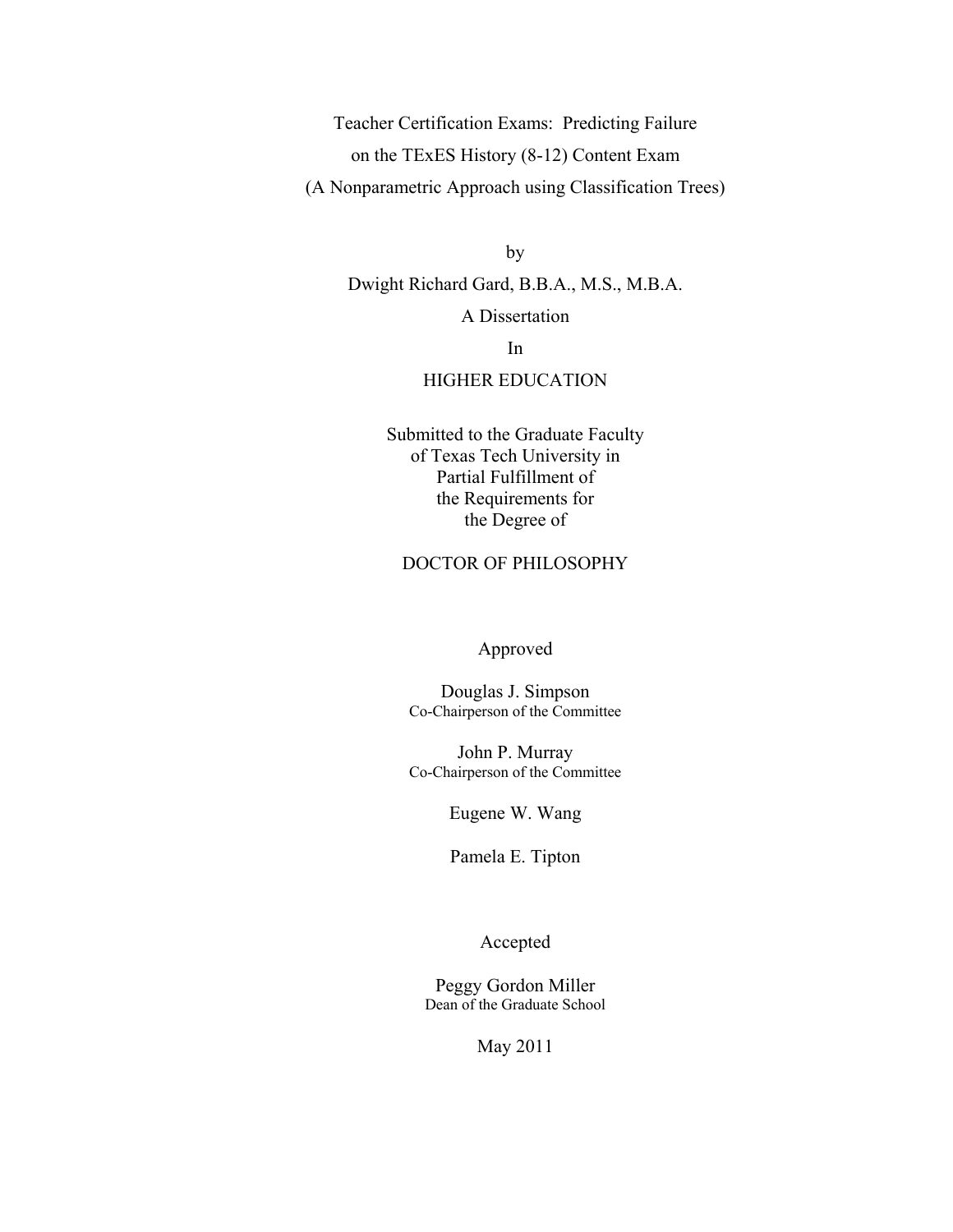Copyright 2011, Dwight R. Gard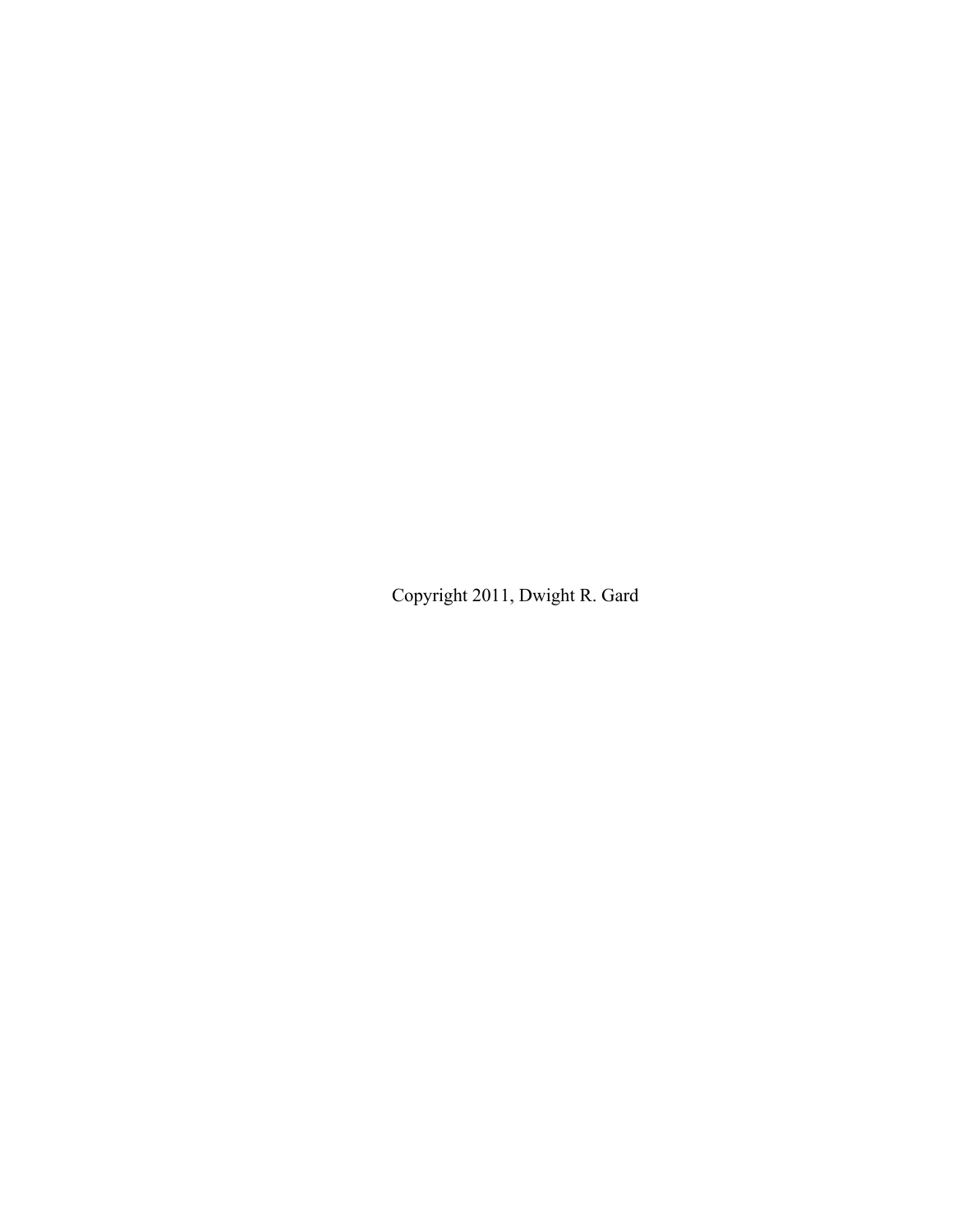#### **ACKNOWLEDGMENTS**

<span id="page-2-0"></span>I give special thanks to my loving wife, Ruth, and our three sons, David, Andrew, and Jonathan for their love and encouragement during this long academic endeavor.

To Dr. Doug Simpson, I offer my sincere appreciation for saying "Yes" to serving as co-chair of my committee when he probably needed to say "No." His sharp-witted sense of humor always made me smile and his wise counsel was invaluable in helping me successfully navigate the dissertation process.

To Dr. John Murray, I would like to express my deep gratitude for his willingness to continue to serve as co-chair of my committee despite having left Texas Tech several years earlier to take a faculty position at another university. I am indebted to him for extending me that courtesy.

To Dr. Eugene Wang, I am thankful for him nudging me in the direction of an interesting dissertation topic. I very much enjoyed all the technical discussions about statistical matters.

To Dr. Pam Tipton, I am grateful for her in-depth knowledge about many aspects of the topic I was investigating. Her pleasant demeanor, accessibility, and willingness to answer so many of my questions are greatly appreciated.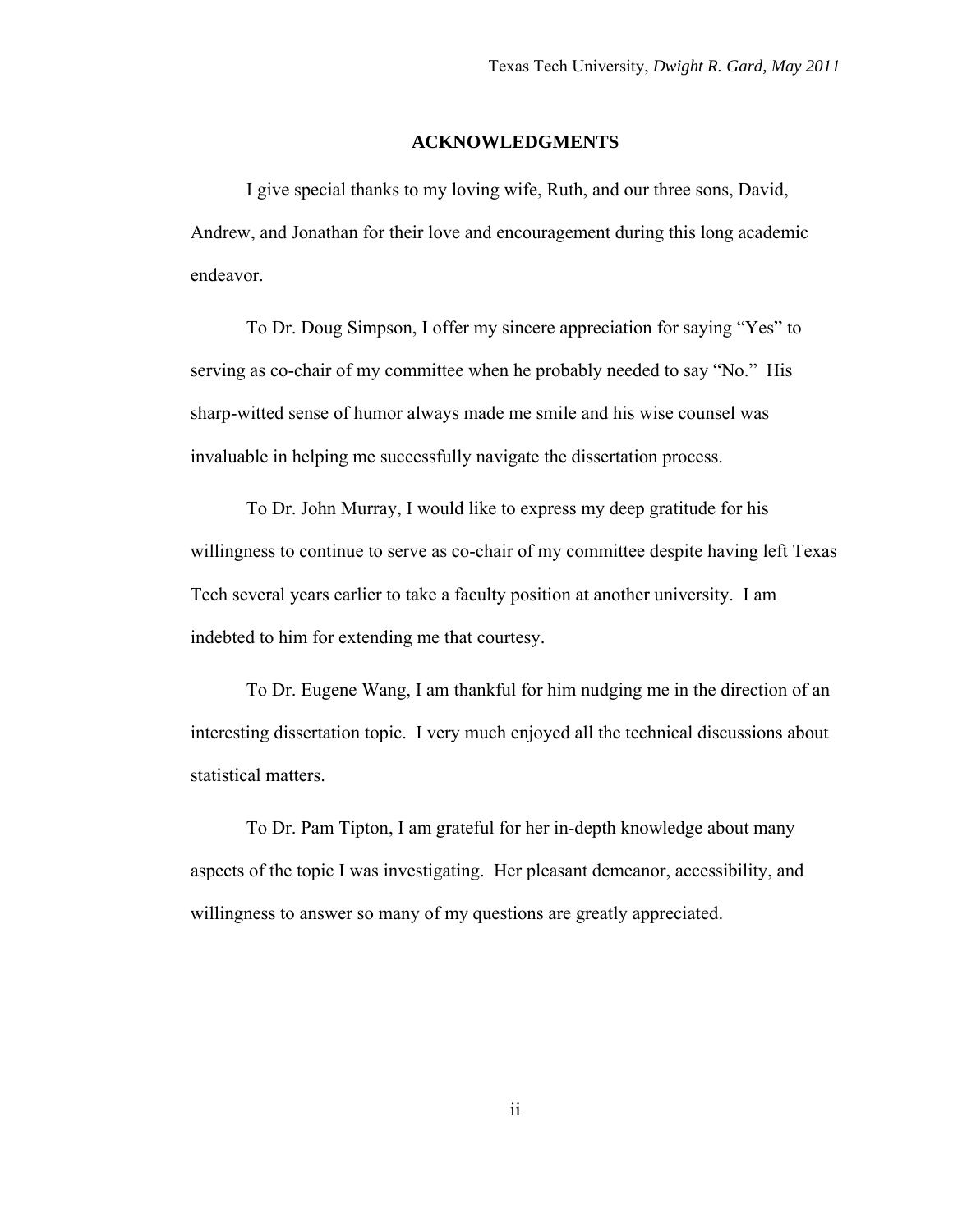# **TABLE OF CONTENTS**

| <b>CHAPTER</b> |    |
|----------------|----|
| $\mathbf{I}$ . |    |
|                |    |
|                |    |
|                |    |
|                |    |
|                |    |
|                |    |
|                |    |
|                |    |
| II.            |    |
|                |    |
|                | 49 |
|                |    |
| III.           |    |
|                |    |
|                |    |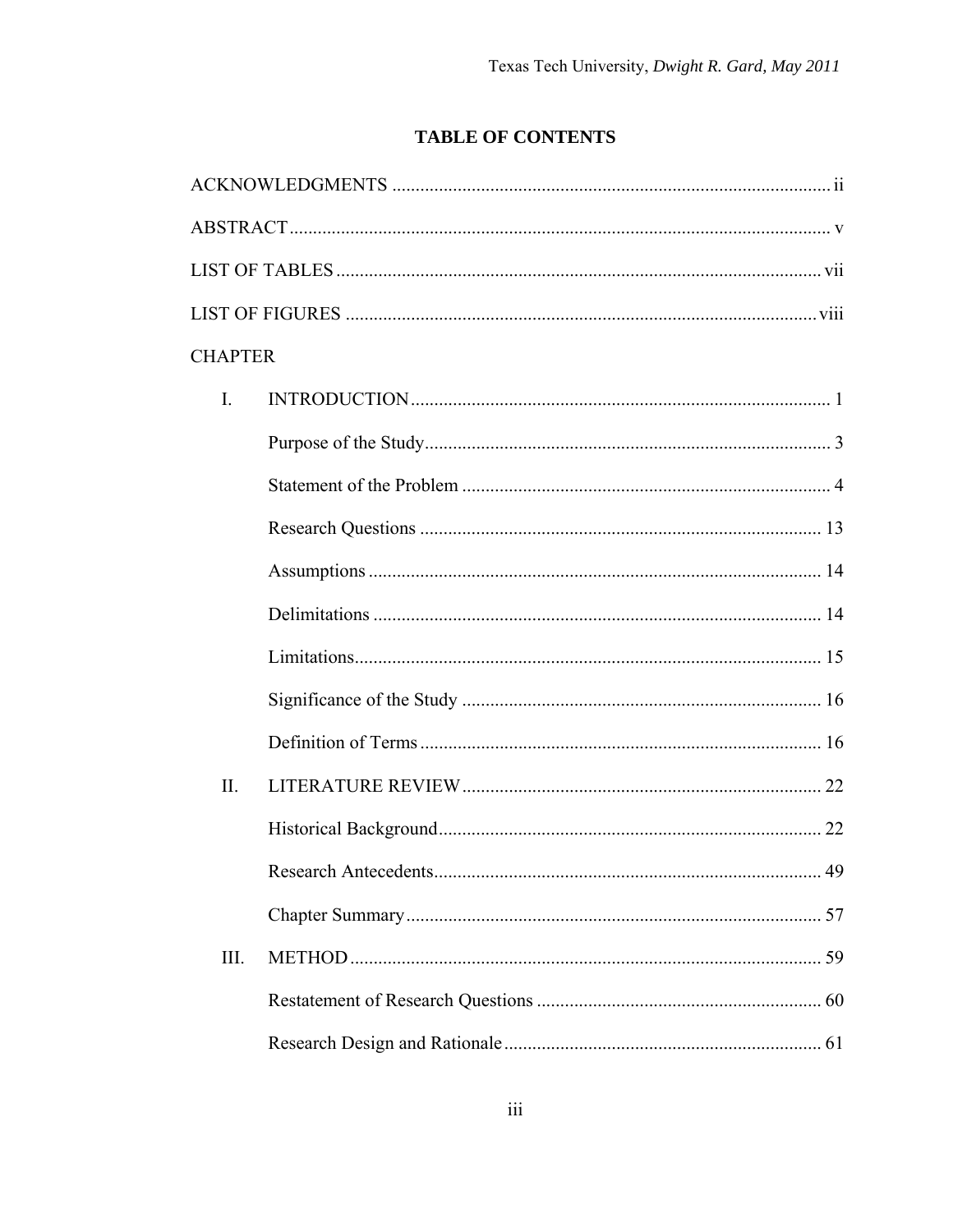| IV. |                   |  |
|-----|-------------------|--|
|     |                   |  |
|     |                   |  |
|     |                   |  |
|     |                   |  |
| V.  |                   |  |
|     |                   |  |
|     |                   |  |
|     |                   |  |
|     |                   |  |
|     |                   |  |
|     | <b>APPENDICES</b> |  |
|     |                   |  |
|     |                   |  |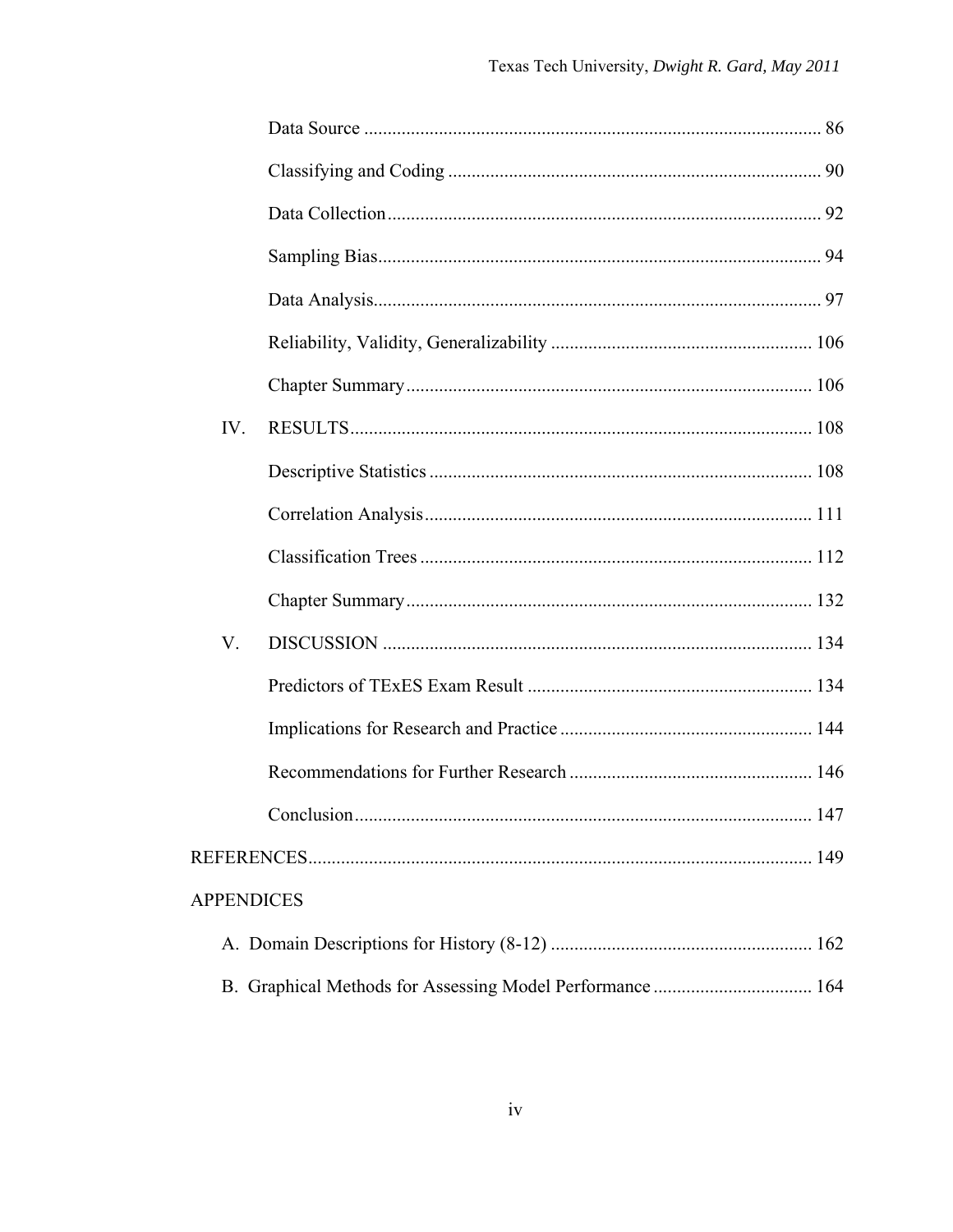#### **ABSTRACT**

Teacher Certification Exams: Predicting Failure on the TExES History (8-12) Content Exam (A Nonparametric Approach using Classification Trees)

Previous research efforts concerning teacher certification in Texas focused primarily on the Pedagogy and Professional Responsibilities exam; an exam that all teacher candidates must pass regardless of their specific content area. Few studies have attempted to explore which variables are useful for predicting the outcome of the TExES content-area certification exams, which represents a major gap in the literature. Because of its high failure rate, this study focused on identifying factors that were influential in predicting failure on the TExES History (8-12) certification exam. A convenience sample was used and only those who had taken the TExES History (8-12) exam from  $2002 - 2008$  were selected (*n* = 181).

The study is an exploratory data design using classification trees—a nonparametric statistical technique often associated with data mining. The study was different from previous studies in two important aspects: a) the study included a much wider range of variables, and b) nonparametric, classification tree methodology was used to build predictive models.

Using the proportional chance criterion and Press' Q to assess significance, the models were statistically significant  $(p < .05)$ , indicating that the models were capable of predicting outcomes well beyond what would be expected based on chance.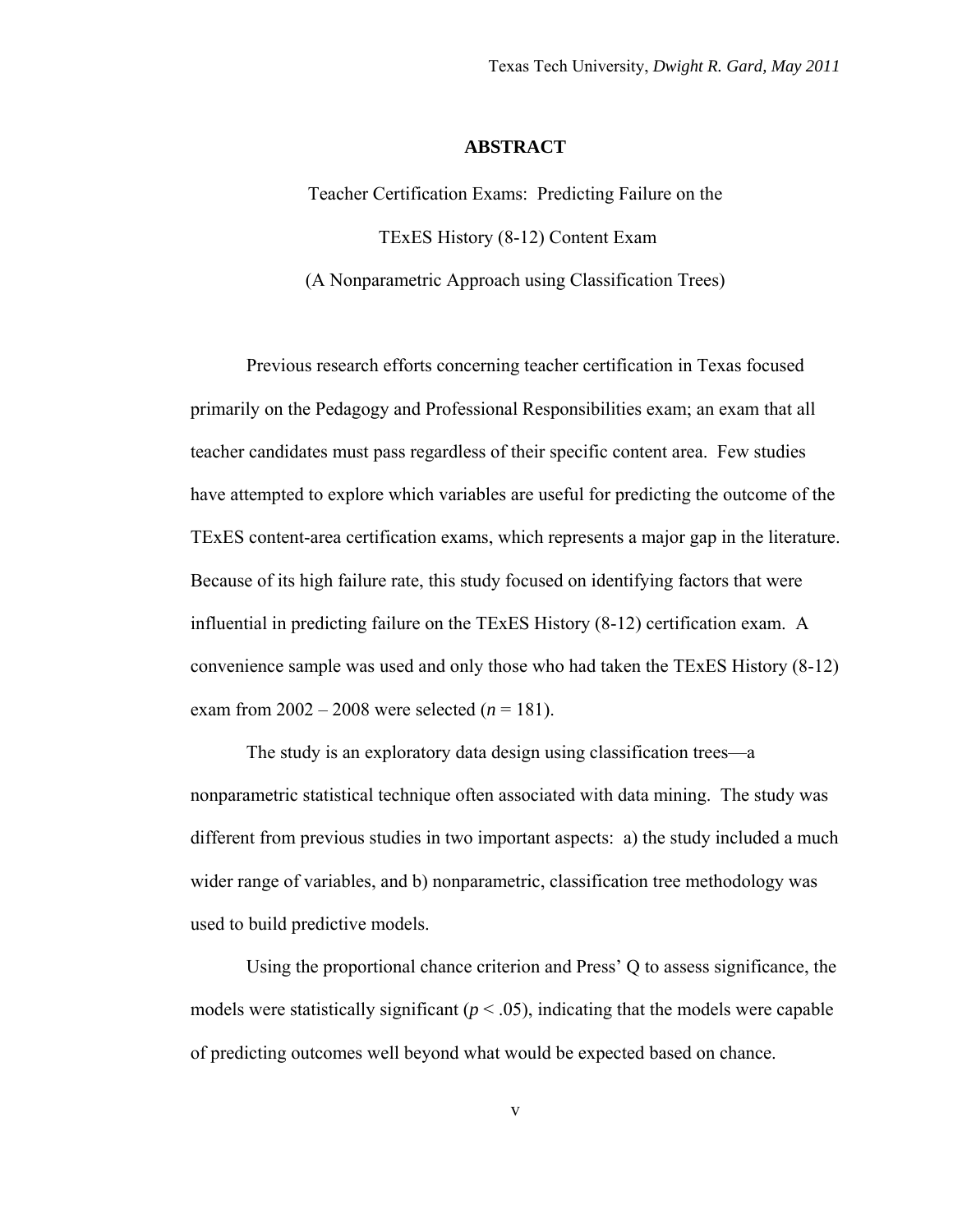Because classification trees produce a set of decision rules that can be graphically depicted, a model based on a decision tree paradigm is more intuitive, and more easily interpreted and implemented compared to regression methods.

Although classification trees are not widely used in social science research, the success of the technique in the current study suggests that classification trees can be an effective, nonparametric alternative to the more traditional multiple regression and logistic regression methods and provides researchers a glimpse of the capabilities of classification trees.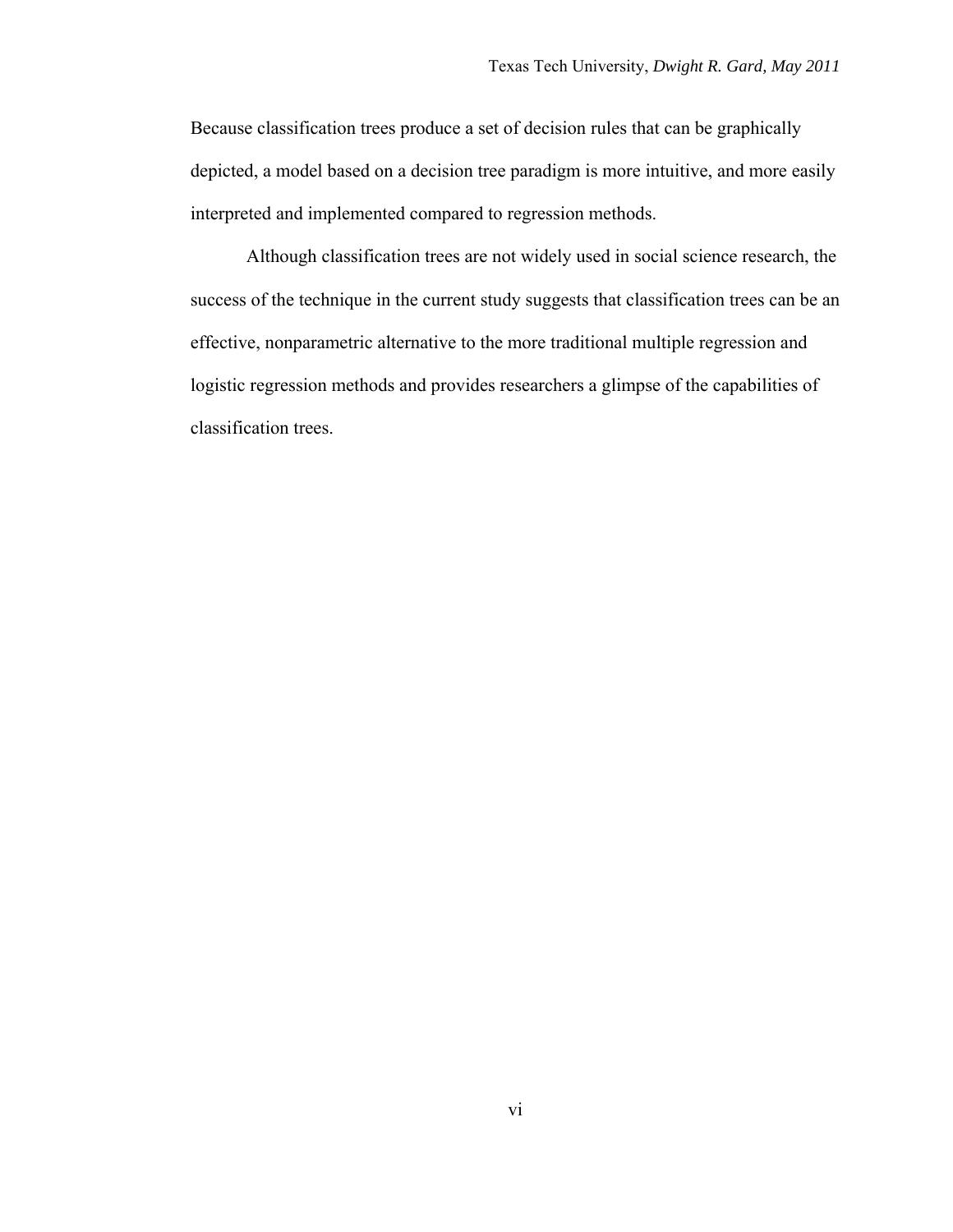# **LIST OF TABLES**

<span id="page-7-0"></span>

| 3.1 |                                                                |     |
|-----|----------------------------------------------------------------|-----|
| 3.2 |                                                                |     |
| 3.3 |                                                                |     |
| 4.1 | Evaluation Matrix for Five Models Using Minimum Risk Pruning   |     |
| 4.2 | Evaluation Matrix for Five Models Using Standard Error Pruning | 117 |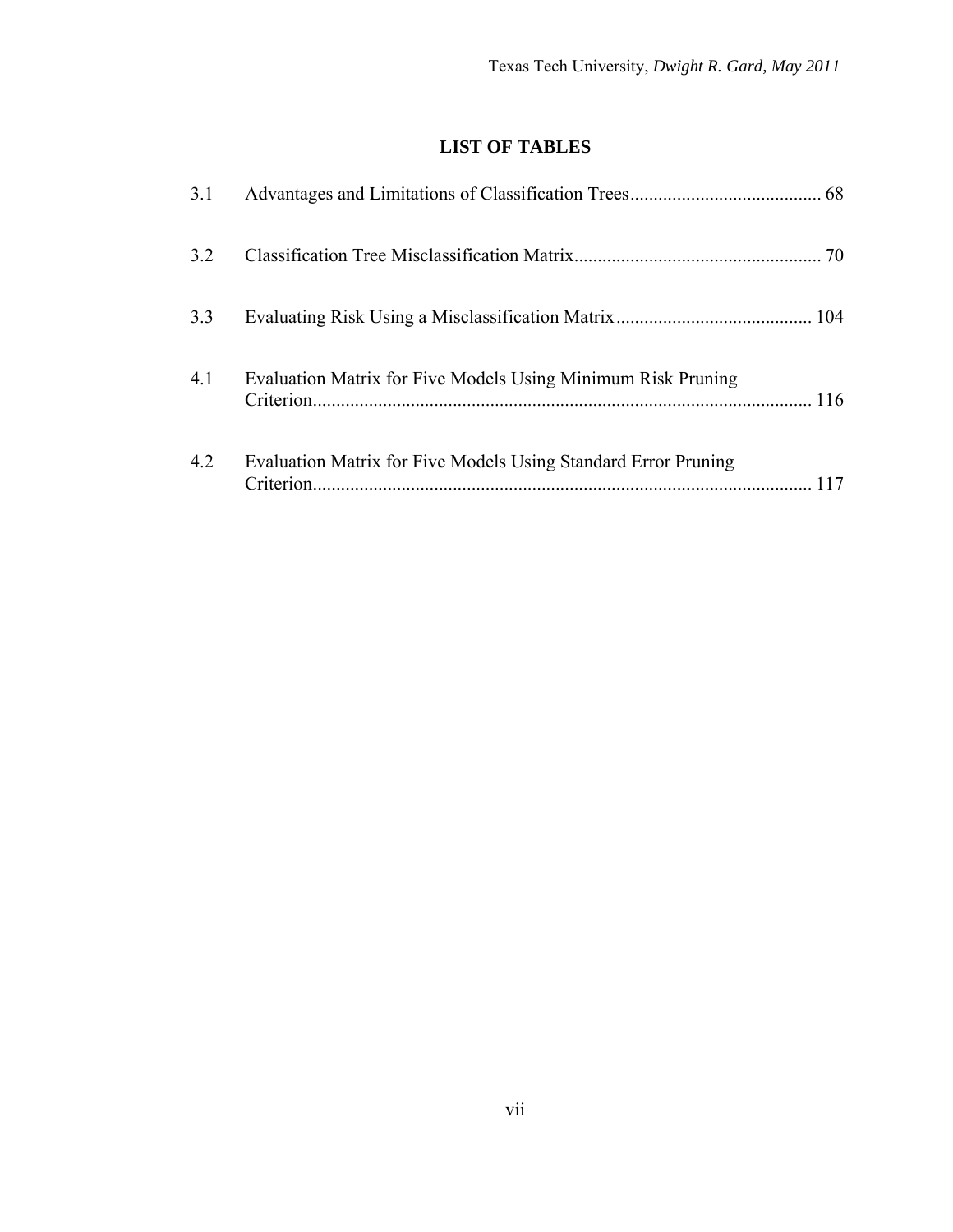# **LIST OF FIGURES**

<span id="page-8-0"></span>

| 1.1  |                                                      |  |
|------|------------------------------------------------------|--|
| 1.2  |                                                      |  |
| 3.1  |                                                      |  |
| 3.2  |                                                      |  |
| 3.3  |                                                      |  |
| 4.1  |                                                      |  |
| 4.2  |                                                      |  |
| 4.3  |                                                      |  |
| 4.4  |                                                      |  |
| 4.5  |                                                      |  |
| 4.6  |                                                      |  |
| B.1  |                                                      |  |
| B.2  |                                                      |  |
| B.3  |                                                      |  |
| B.4  | Gains Summary and Gains Chart: TASP Scores model 167 |  |
| B.5  |                                                      |  |
| B.6  |                                                      |  |
| B.7  |                                                      |  |
| B.8  |                                                      |  |
| B.9  |                                                      |  |
| B.10 |                                                      |  |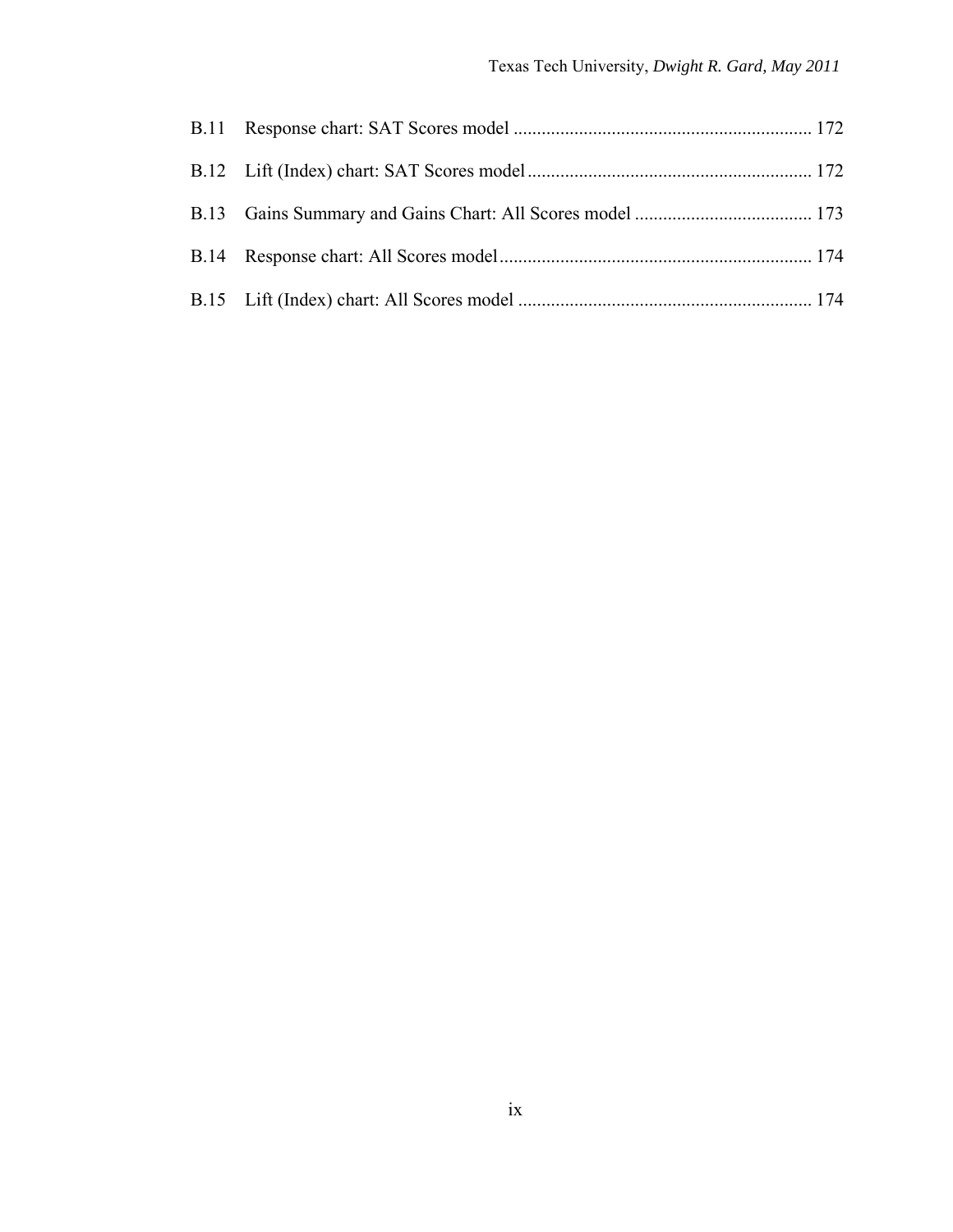#### **CHAPTER I**

#### **INTRODUCTION**

#### **Overview**

<span id="page-10-0"></span>Evaluating the competence of professionals has long been a major concern of educators. Evaluating professional competence is widespread and there are high stakes consequences for those seeking certification. According to McGaghie (1991), the transparent purpose of evaluating the competence of professionals is to provide public assurance that the services of professionally credentialed persons are effective and safe. Policy makers and the public at large have been concerned that the high cost of funding higher education has not provided the proper educational outcomes and, as a result, institutions of higher education have been criticized for the quality of teacher education programs.

 In 1981, U.S. Secretary of Education T. H. Bell, expressed concern about the widespread public perception that something was seriously wrong with our system of education, and that the United States was losing its world dominance in commerce, science, and technology. There was a sense that a rising tide of mediocrity had eroded the massive educational and technological gains achieved during the Cold War era. These educational gains were largely a result of the launch of the Soviet satellite, Sputnik; an event perceived as a direct threat to the security of the United States.

On August 26, 1981, the National Commission on Excellence in Education was established to study the problem and make recommendations. The final report, *A Nation at Risk: The Imperative for Educational Reform* (1983), harshly criticized the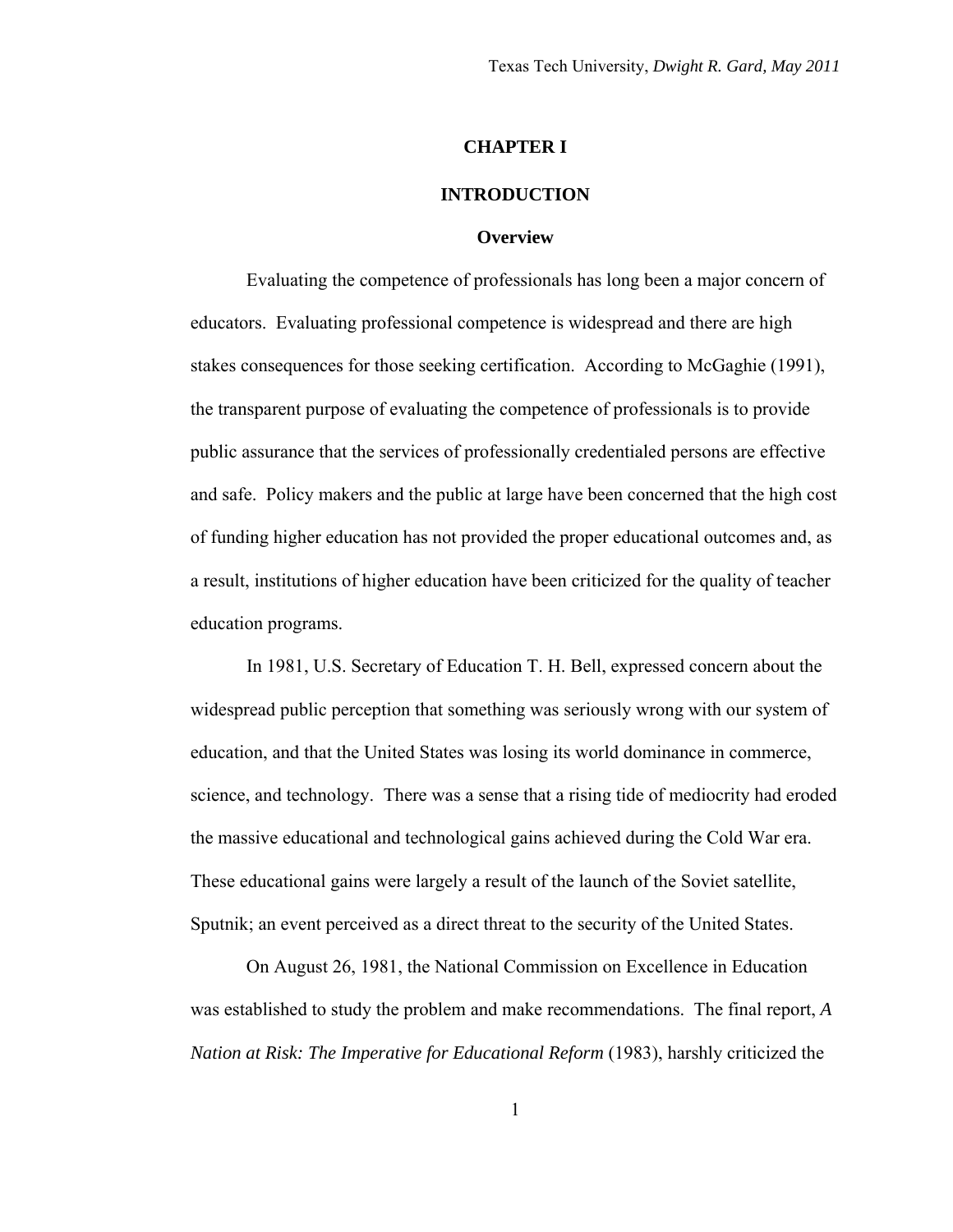condition of our educational system. The committee believed the problem was serious enough that it posed a danger to the security and global prominence of the nation. The impact of this seminal report set in motion a series of events and legislation calling for improvement and accountability, leading to the current system of high-stakes achievement testing and standards-based education reform.

In 1984, the Texas Legislature passed House Bill 72, which initiated standardized testing for current teachers to ensure that they possessed basic literacy and math abilities. In addition, new teacher education candidates were required to pass an entry-level basic skills assessment as well as two exit-level assessments—one on pedagogy and one on their specific academic content area. The Texas legislature, concerned about the quality of education, imposed a system of accountability in order to provide a cadre of "highly qualified" teachers as mandated by the *No Child Left Behind Act of 2001* (NCLB). According to NCLB, teachers are considered highly qualified if they (a) hold a bachelor's degree, (b) possess full state certification or licensure, and (c) can demonstrate competence in each subject they teach. To become certified, a candidate must pass a specific content-area exam (e.g., History 8-12) as well as the Pedagogy and Professional Responsibilities (PPR) exam that assesses knowledge of pedagogical theories.

Previous research efforts concerning teacher certification in Texas focused primarily on the PPR exam, an exam that all teacher candidates must pass regardless of their specific content area. However, little research has focused specifically on the success rates of teacher education candidates on content-specific certification exams.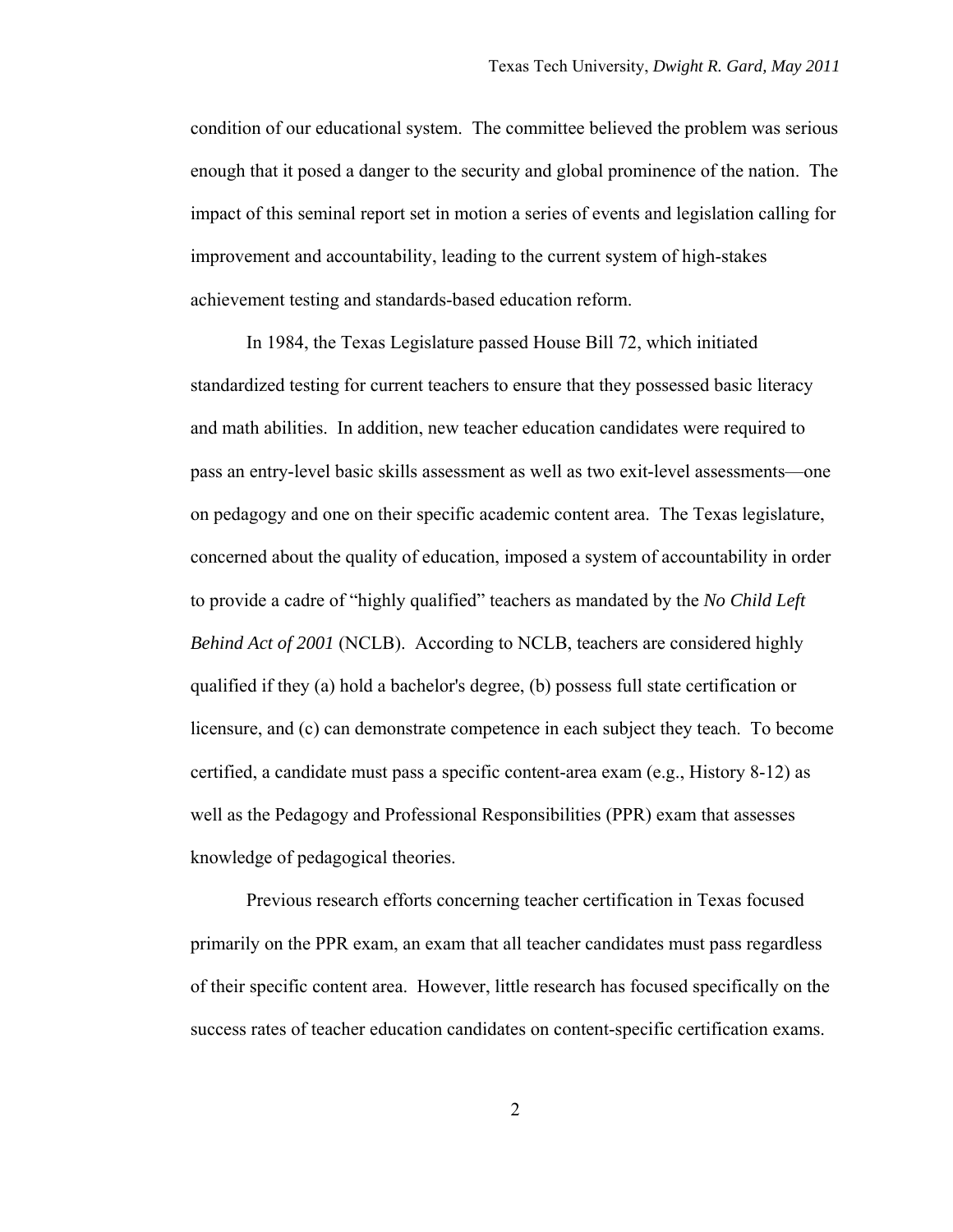<span id="page-12-0"></span>A review of the literature identified only four studies (Gruver, 2008; Jackson, 2006; McIntosh, 2002; Weiss, 2003) that sought to predict success on content-specific certification exams. Among those, only one study (Gruver, 2008) explicitly addressed the History (8-12) certification exam. Identifying factors that affect the success rate on content-specific exams could help teacher education programs accomplish the mission of producing highly qualified teachers. The lack of prior research on contentspecific exam pass rates represents a major gap in the literature.

# **Purpose of the Study**

The Texas State Board for Educator Certification (SBEC) implemented a performance-based accountability system to assure the quality of teacher education programs. Perhaps the most visible and significant measure of the success of a program are the pass rates on teacher certification exams. Such measures are reported in aggregate as well as in disaggregated form by gender and ethnicity. An institution must achieve acceptable pass rates in all categories to prevent any type of stateimposed sanctions on its programs. This study examines the results of the History (8- 12) TExES exam for students at a large public university in Texas (XTU) pursuing teacher certification and attempts to identify variables capable of predicting failure on that certification exam. The purpose of this study was to conduct an exploratory data analysis concerned with:

1. Determining the descriptive statistics of first-time TExES History (8-12) examinees who took the exam from 2002 – 2008.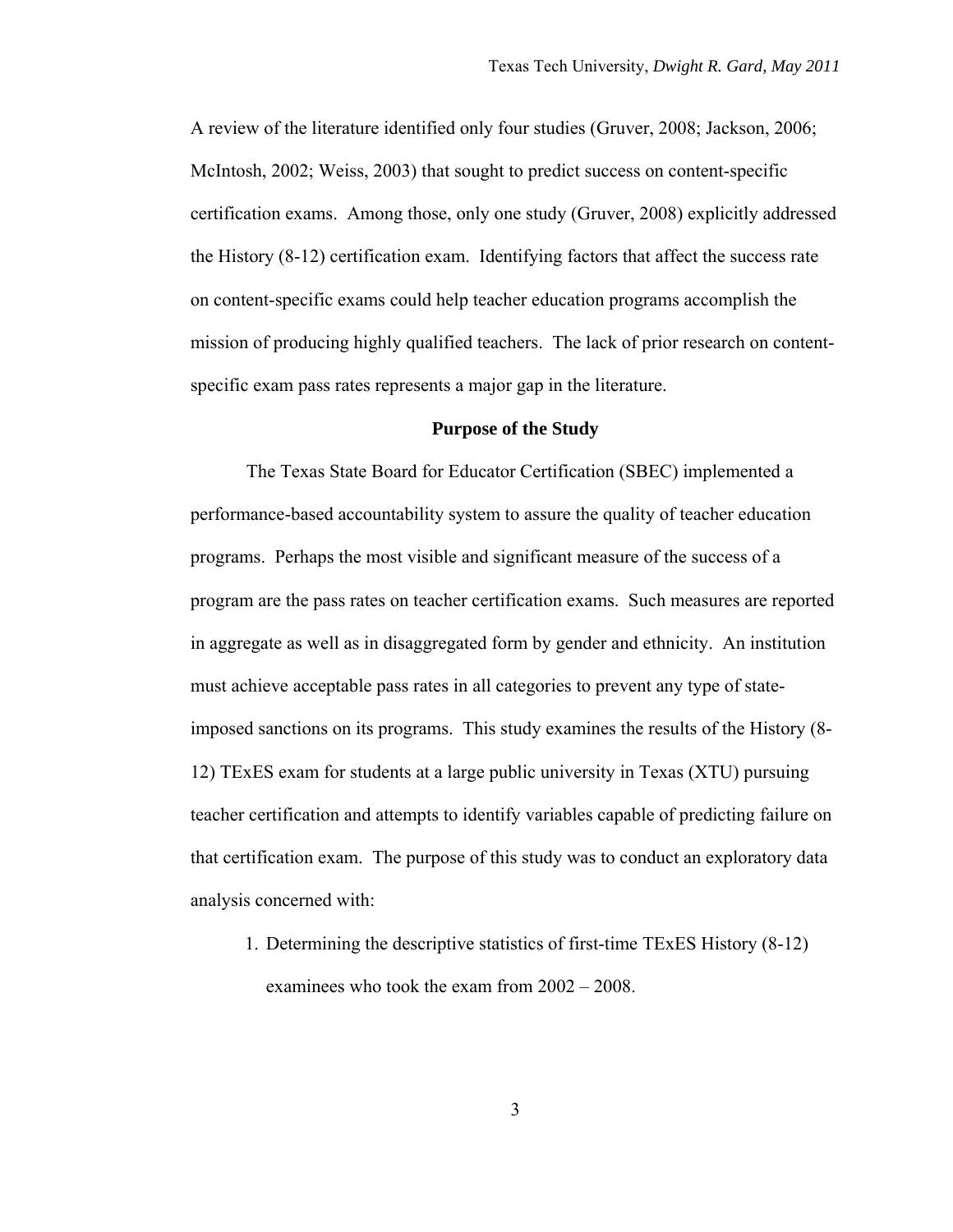<span id="page-13-0"></span>2. Using correlational analysis to determine if statistically significant

relationships exist among any of the following variables:

- **TEXES result (pass/fail)\***  $\blacksquare$  Total GPA
- Transfer status History GPA
- 
- 
- 
- 
- 
- Upper division GPA
	- \* dependent variable
- 
- 
- PostBac/Bac status Total number of history courses
- Gender Number of upper division history courses
- Ethnicity TASP scores (Read/Write/Math)
- Age at time of exam ACT scores (Read/Math)
- Lower division GPA SAT scores (Read/Math)
- 3. Developing a nonparametric, statistical model using classification trees for

predicting failure on the History (8-12) certification exam.

# **Statement of the Problem**

In Figure 1.1, data from the Texas SBEC show a pattern of declining pass rates

on the TExES History (8-12) certification exam. In attempting to reverse this trend,

an "early warning system" capable of identifying students who are likely to fail the

exam provides the opportunity for intervention so at-risk students have a greater

chance of success. Such knowledge might also be useful for program evaluation.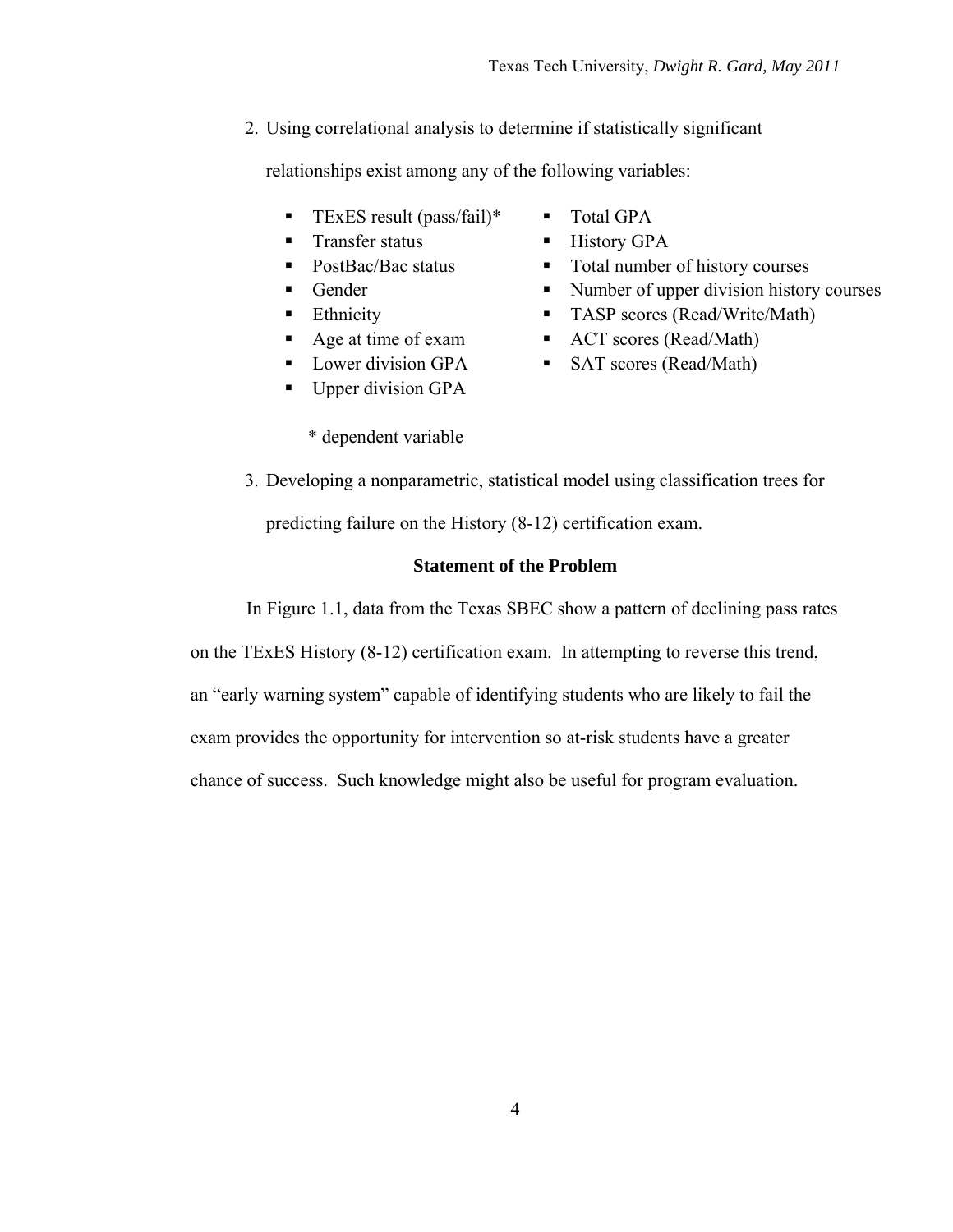

*Figure 1.1.* TExES History (8-12) Exam Initial Pass Rate. Statewide vs. XTU (*r* = .833, *p* < .01).

Low pass rates can create a number of detrimental effects on the institution, the student, and society. Examples of such adverse effects include:

- **Low pass rates reflect poorly on the school and its programs.**
- U Low pass rates signal poor program quality and can affect the number of students seeking admission to a program.
- Low pass rates can affect the accreditation status of a program.
- Students who fail the exam are denied timely entry into their profession and may suffer an opportunity cost which affects them financially and psychologically.
- Students' careers may be placed on hold, or they may simply "throw in the towel" and give up on their aspirations of a teaching career.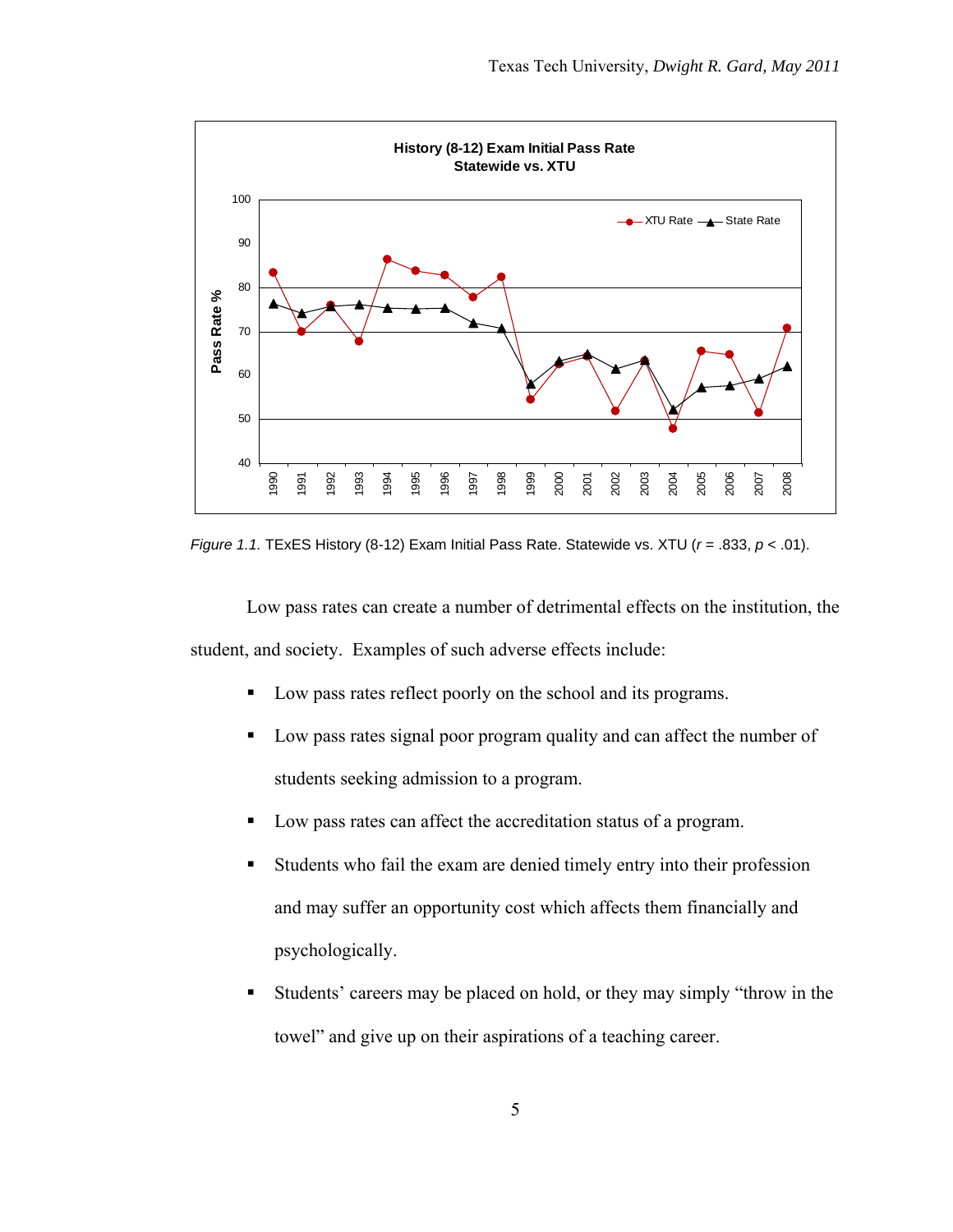**Low pass rates may impact the mission of producing highly qualified** teachers.

#### **Pass Rates**

Assessment data measure two different types of pass rates. The "first-year pass rate" (also known as the "initial pass rate") reflects performance during the year in which the tests are initially taken. The "cumulative pass rate" (also known as the "final pass rate") is based on performance during the subsequent year and cumulatively measures results over the entire two-year period. If fewer than 30 students are involved, current data are combined with data from the previous one or two years (SBEC, 2001).

To maintain accreditation, a program must achieve a 70% first-year pass rate or an 80% 2-year, cumulative pass rate across all demographic groups (all, male, female, African American, Hispanic, White, Other) (SBEC, 1998).

Individually, however, candidates must achieve a minimum score of 80% on the TExES History (8-12) exam. As shown previously in Figure 1.1, both the XTU and statewide initial pass rates have been below the 70% minimum since 1999, although in 2008 the XTU pass rate was slightly above 70%.

#### **Perspective on Trend**

Gruver (2008) suggests that this downward trend is due in part to the increased rigor of the History (8-12) TExES, and the amorphous nature of the history discipline, which is unusually broad in its context. In addition, it was suggested that because of the curricular diversity of the history discipline, two problems were evident: (a) public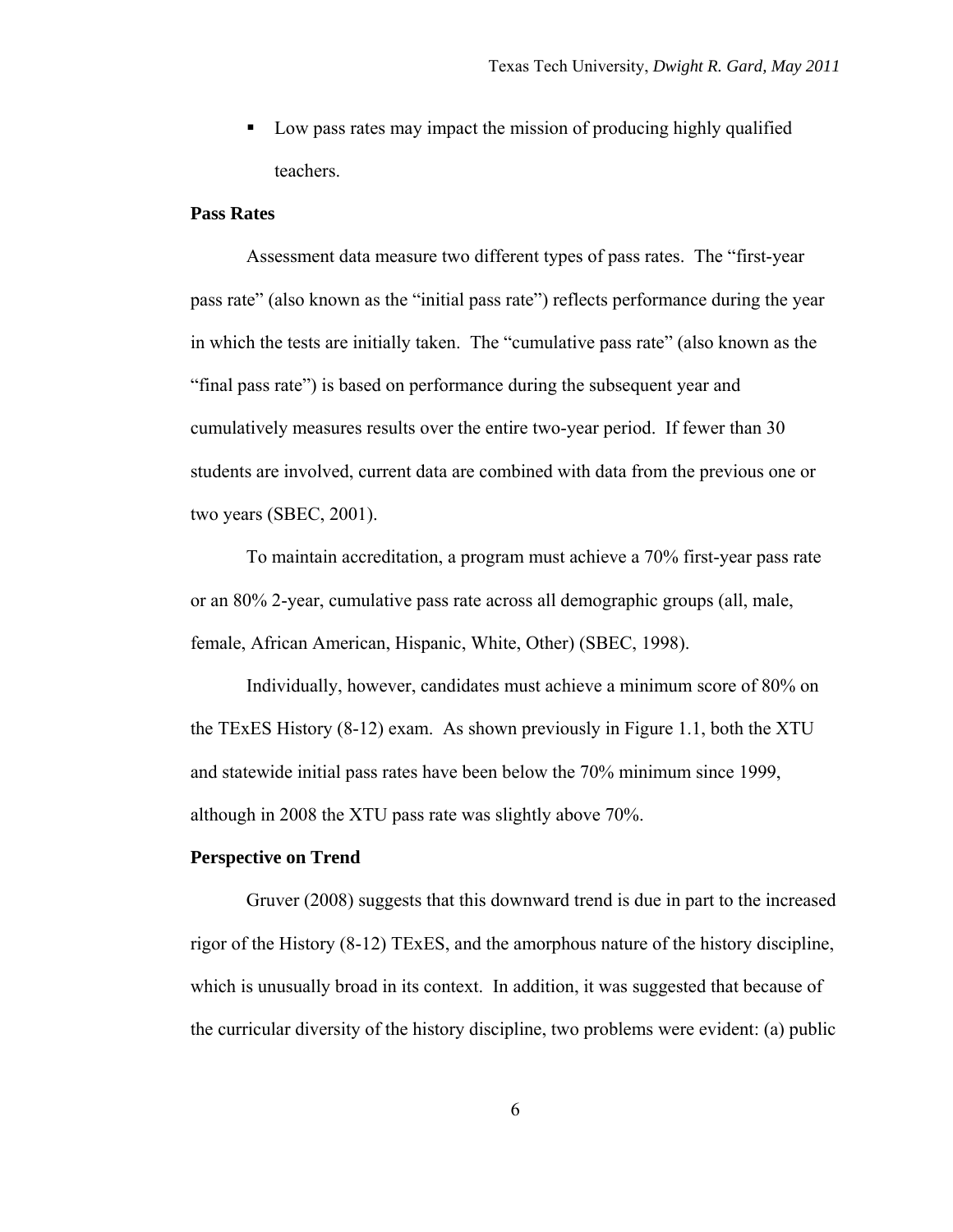school history curriculum differed significantly from the higher education history curriculum, and (b) an incongruent perception by history faculty members of their role in training teachers for public schools. Referencing an American Historical Society report from 1991, Gruver notes that history departments "contained less cohesion of courses—types, eras covered, chronology—than math and science departments and courses studied because math and science remained tied to scope and sequence more than historical studies" (p. 15).

Although Figure 1.1 shows data from 1990 forward, the TExES exam replaced the ExCET exam and was phased in beginning in 2002. Gruver (2008) noted that the History TExES and the History ExCET were similar in the content covered, but the History TExES was more rigorous and more aligned with the state's public education curriculum because it contained an additional instructional domain that focused on the teaching of "doing history." Doing history was defined as "using primary and secondary sources to evaluate and interpret historical events, including their causes and effects, and communicating these conclusions in writing, utilizing thesis statements and relevant evidence" (p. 21). With some semblance of disclaimer, Gruver points out that "many History faculty at state universities in Texas have not recognized the History TExES as a valid measure of a candidate's understanding of or ability to do history" (p. 4). Faculty supported it nonetheless, fearing potential sanctions from the SBEC if history majors did not pass the test. Because of the differences between the ExCET and the TExES exams, which can confound the analysis, only data from the TExES exam was used in the study.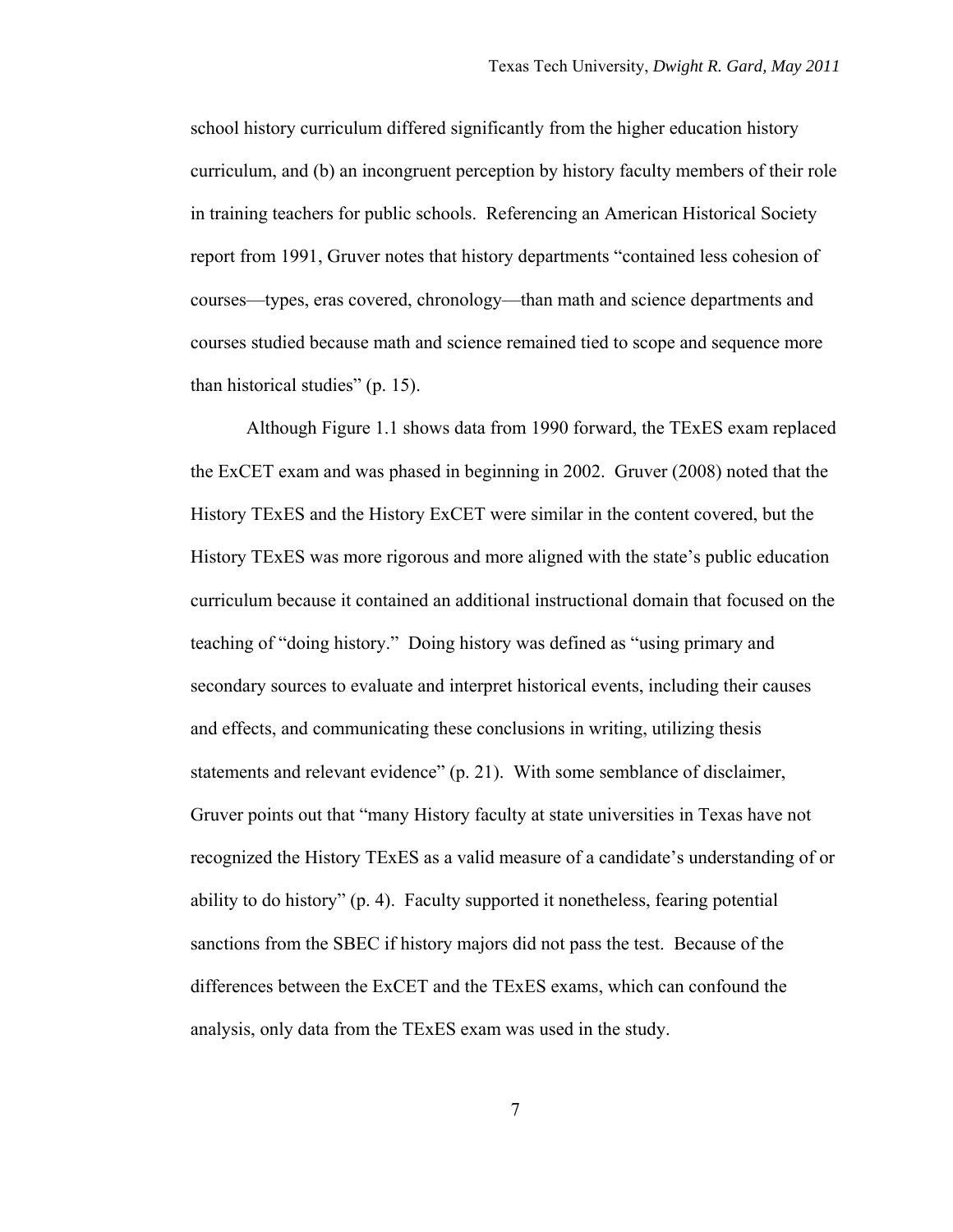Regardless of the form of the certification exam, the data still show a downward trend in pass rates. The graph shows a conspicuous drop in pass rates in 1999. Because this occurred several years before the phase-in of the TExES exam in 2002, this drop in pass rates must be attributable to factors other than the change in the form of the exam. Although a definitive explanation for this drop in 1999 was not found, Mike Ramsey (research specialist with the Texas Education Agency) posits that at the end of fiscal year 1999, lifetime certificates were discontinued and standard certificates (which have to be renewed approximately every five years) were offered instead. Ramsey suggests that teachers may have taken the History (8-12) test with less preparation as they rushed to get the last of the lifetime certificates. The chart also shows marked declines in 2002 and 2004. Ramsey explains that the first decline coincides with the time when the TExES was introduced, and the second decline occurred when the ExCET was discontinued (personal communication, September 21, 2009).

#### **Performance-based Accountability**

The SBEC implemented a performance-based accountability system designated the Accountability System for Educator Preparation (ASEP). The SBEC issues annual accreditation ratings based on the combined performance of all candidates. The data are also disaggregated into groups based on gender and ethnicity. Ratings are based on how well candidates perform on the assessments required for certification. Certification exams are usually taken near the end of a candidate's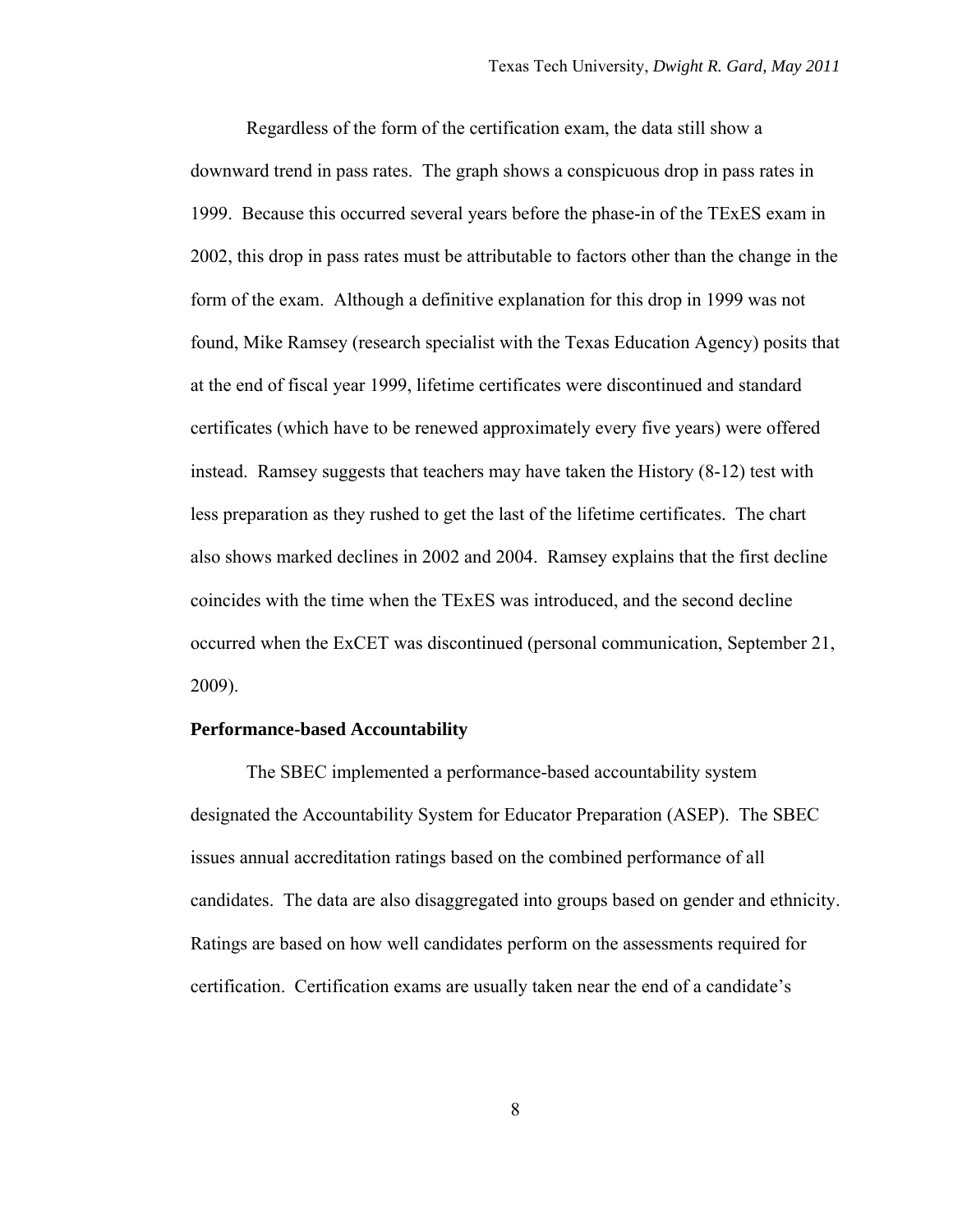preparation program; however, candidates must receive approval from program administrators before they can register for the exams.

# **Problems with Stepwise Multiple Regression Methods**

Researchers studying similar phenomena in a variety of educational environments and situations have overwhelmingly preferred the use of stepwise multiple linear regression in an attempt to predict exam scores. Logistic regression was used to a lesser extent. There are, however, a number of problems with these approaches.

In a number of the studies identified in the review of the literature, researchers either neglected to test that underlying regression model assumptions were met, or neglected to report it. Failure to meet the underlying assumptions means that the results may not be valid, leading to inaccurate estimates of significance, effect size, and statistical power. These inaccuracies can manifest as incorrect measures of significance of the regression coefficients (e.g., indicating significance when it is not) and biased and inaccurate predictions of the dependent variable (Hair, Black, Babin, Anderson, & Tatham, 2006). Without testing the model assumptions, the validity of the results, conclusions, and assertions may be suspect. The use of stepwise regression is not recommended because this approach (based on the order in which variables are entered into the model) results in inflated risks of Type I error and does not include higher-order or interaction terms (McClave, Benson, & Sincich, 2008; Warner, 2008).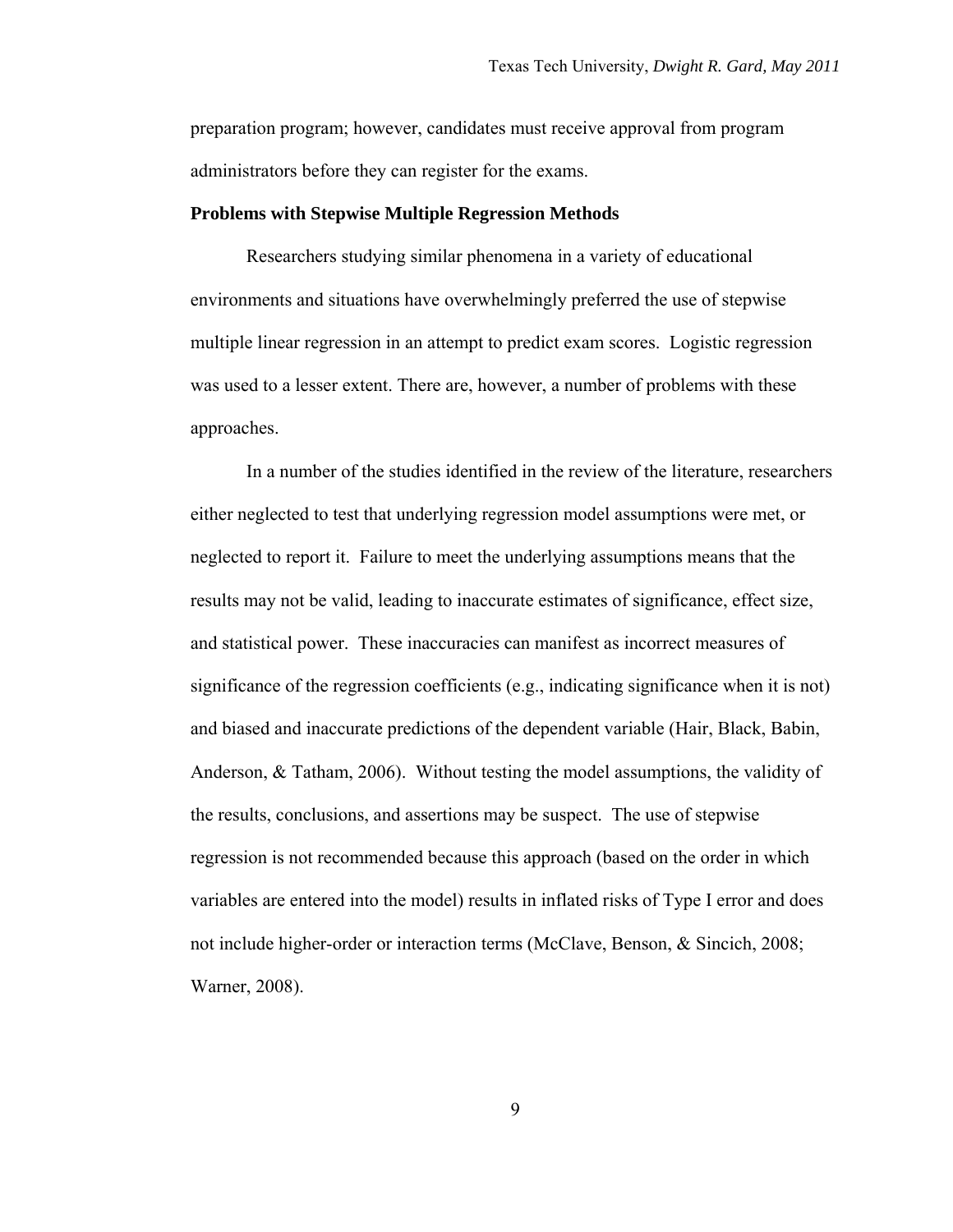Stepwise regression should be used only when necessary, and then only as a variable screening tool for identifying potential variables to be used in the modelbuilding process. Stepwise regression should not be used as the final model for predicting the outcome variable (Kutner, Nachtsheim, Neter, & Li, 2005; McClave, et al., 2008). Warner (2008) summarizes the argument against stepwise methods by stating that the use of stepwise regression models "often yield analyses that are not useful for theory evaluation (or even for prediction of individual scores in different samples)" (p. 551). Berk (2004) is critical of stepwise regression because the "procedures used to select the correct model can be very misleading" (p. 133). In addition, Berk notes that (a) the selected model may not be appropriate for the situation, (b) stepwise methods tend to capitalize on chance, and (c) the "best" model may be substantive nonsense. He summarizes his argument by stating, "there is no necessary correspondence between a selection criterion and a scientific criterion" (p. 133).

#### **Confidence Intervals versus Prediction Intervals**

Prior research utilizing stepwise multiple regression analyses generally resulted in low  $R^2$  values, and therefore, low predictability. Low  $R^2$  values resulted in large standard errors of the estimate (approximately seven to eight points). A 95% confidence interval would have a width of approximately  $+/- 15$  points, which is of little practical value for predicting scores. For example, a predicted score of 80 would have a 95% confidence interval of 65 – 95. With an interval this large, we would not know whether an intervention was appropriate except in extreme cases, which would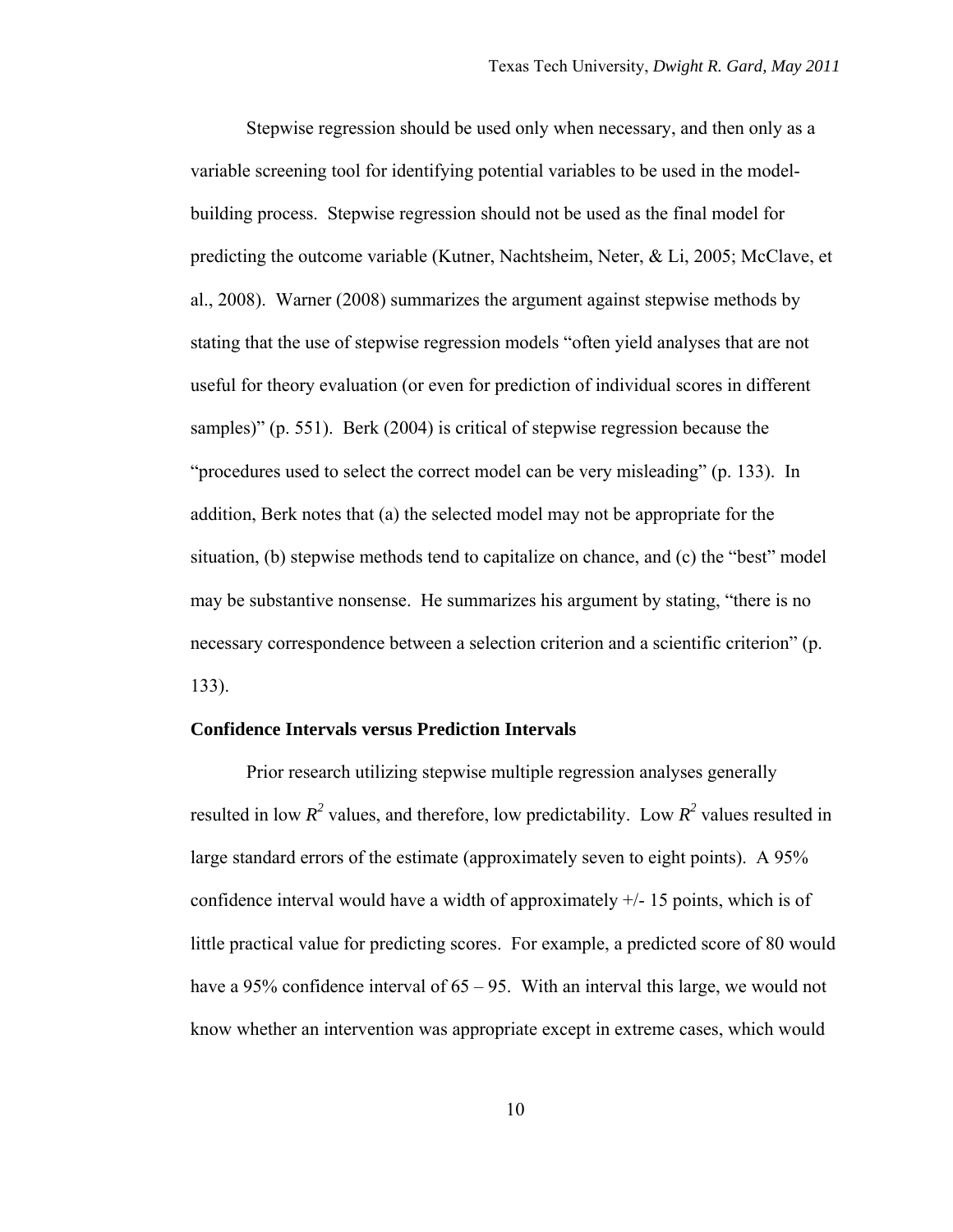then be obvious even without using a predictive model. To intervene when it is not necessary would be a waste of time and resources, while not intervening when it is necessary would increase the risk of a student failing the exam.

However, in a few studies (Jackson, 2006; Pisani, Pisani, & Anderson, 2002; Poelzer, Liang; & Simonsson, 2007; Zeng, Simonsson, & Poelzer, 2002), the dichotomous, categorical dependent variable was defined as pass/fail and logistic regression was used to predict the probability of passing, rather than predicting a particular score. Most of the studies involved the PPR certification exam, although four studies were identified that focused specifically on content-area exams (Gruver, 2008; Jackson, 2006; McIntosh, 2002; Weiss, 2003). Only one study, by Gruver (2008), focused explicitly on the History (8-12) certification exam.

Because we are interested in identifying specific individuals for intervention (not the "average" individual), using the standard error of the estimate is not appropriate because doing so predicts an average score for all students possessing a specific combination of values for the independent variables. It seems unlikely that there would be a sufficient number of students possessing exactly the same values of the independent variables to make the process useful, especially if many variables are involved.

The procedure for predicting a score for a specific individual involves the standard error of the prediction. It is always the case that the prediction interval is wider than the confidence interval (Groebner, Shannon, Fry, & Smith, 2008). Using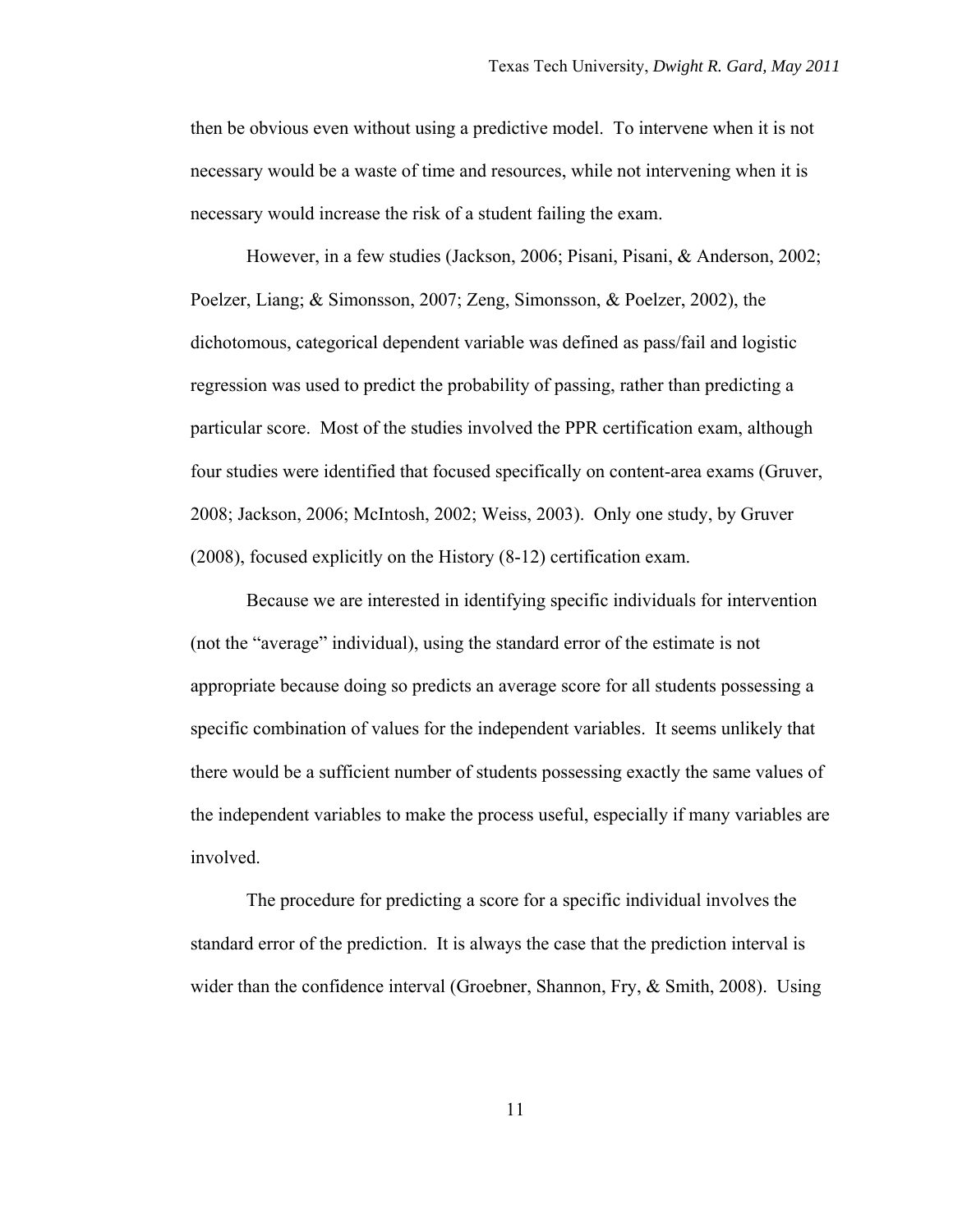the prediction interval instead of the confidence interval produces results that are more uncertain and therefore less useful for identifying specific at-risk candidates.

The nature of the relationship between the confidence interval and the prediction interval is illustration in Figure 1.2. The pair of inner curved bands represents the confidence interval. The pair of outer curved bands represents the prediction interval. Although the exact shape of the curves depends on the data, a prediction interval is always wider than a confidence interval. The wider the interval, the less useful it is for predicting an outcome. The further the predicted score is from the mean, the larger is the prediction interval.



*Figure 1.2.* Prediction Interval vs. Confidence Interval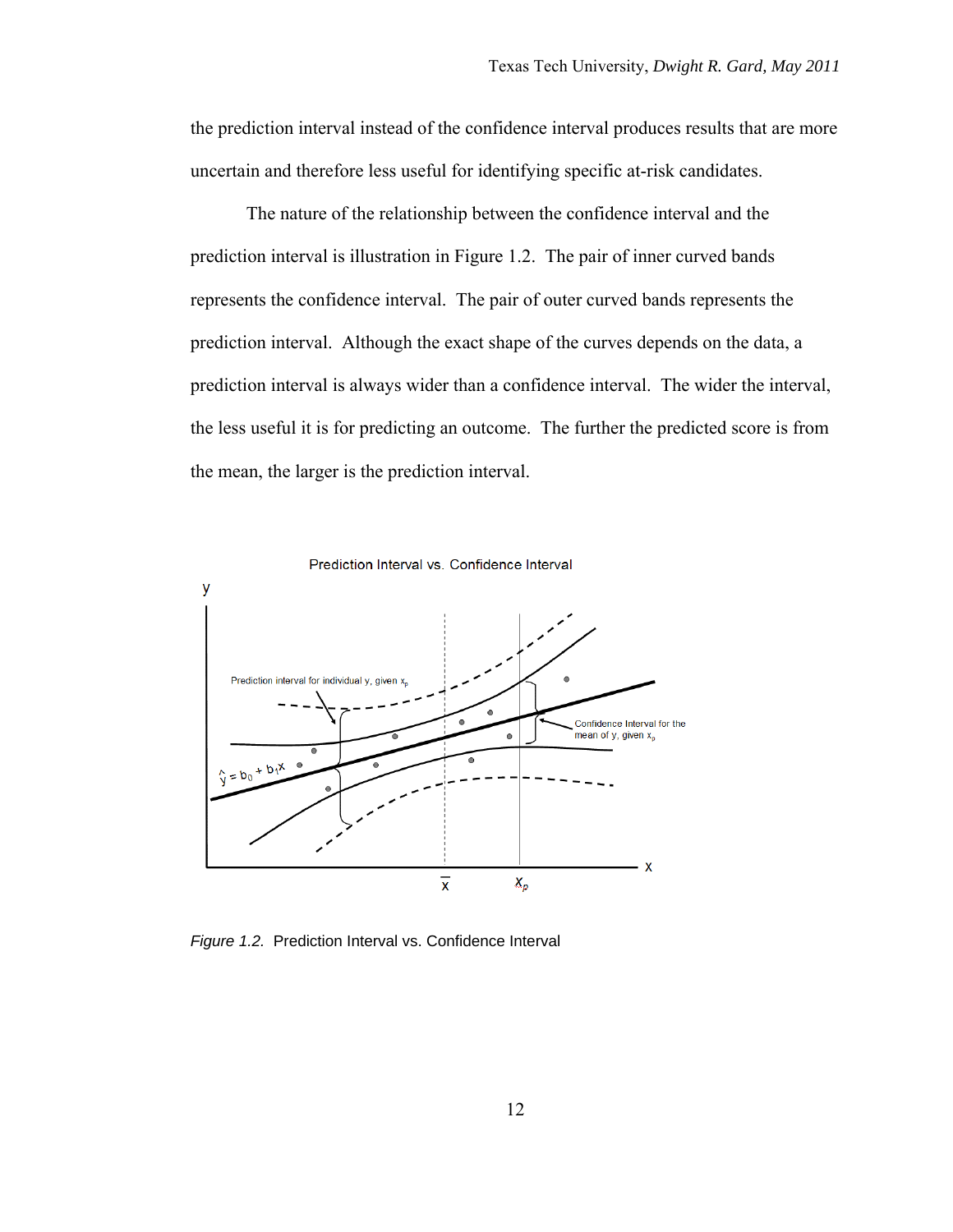# **Research Questions**

<span id="page-22-0"></span>Because of the limited amount of previous research involving TExES content area exams in general and the History (8-12) exam in particular, and the importance of high stakes testing in Texas, the study addresses the following research questions:

1. What are the descriptive statistics for XTU candidates taking the History

(8-12) TExES certification exam for the first time for the years 2002 – 2008?

2. Does a statistically significant relationship exist among any of the

following variables?

- TExES result  $(pass/fail)*$   $\blacksquare$  Total GPA
- Transfer status History GPA
- 
- 
- 
- 
- 
- Upper division GPA
	- \* dependent variable
- $(H<sub>0</sub>:$  no statistically significant relationship exists)
- 3. Does a nonparametric, classification-tree methodology produce a better predictive model for correctly classifying group membership (pass/fail on History exam) at a statistically significant level compared to chance as measured by Press's Q test statistic ( $p < .05$ ), and the proportional chance criterion?

 $(H<sub>0</sub>: classification tree model is no better than chance)$ 

- 
- 
- PostBac/Bac status **Total number of history courses**
- Gender Number of upper division history courses
	- Ethnicity TASP scores (Read/Write/Math)
	- Age at time of exam <br>ACT scores (Read/Math)
- Lower division GPA SAT scores (Read/Math)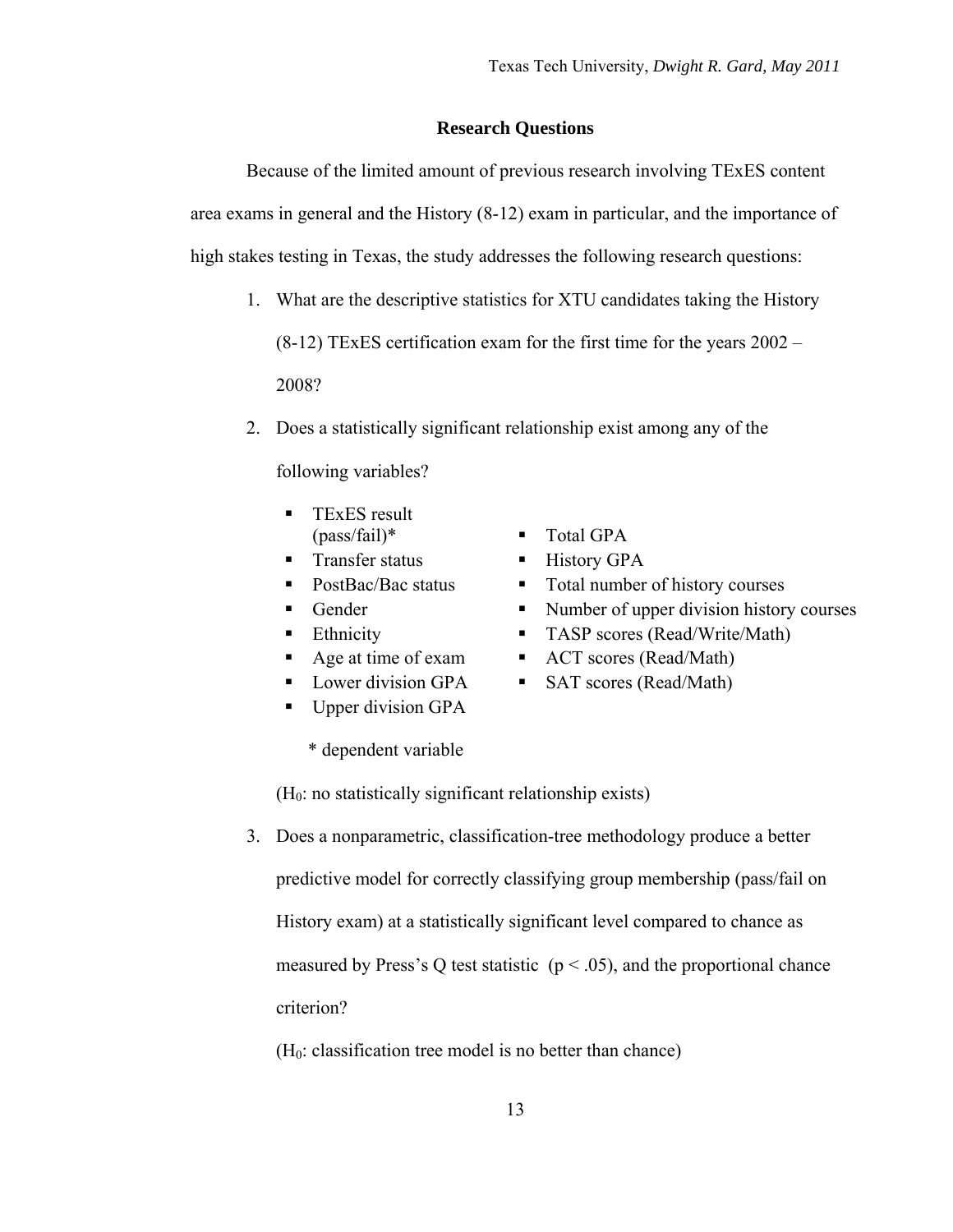# **Assumptions**

<span id="page-23-0"></span>This study was conducted under the following assumptions:

- 1. Data provided by the State of Texas and teacher education programs were reliable concerning the History TExES and TASP/THEA exam scores, student transcript information, and student attributes such as gender, ethnicity, and age.
- 2. The TASP/THEA assessment is a valid, reliable measure of a student's reading, writing, and mathematical ability.
- 3. The TExES History (8-12) exam is a valid, reliable instrument that accurately measures knowledge of history.
- 4. A student's grades in general education and teaching field courses accurately reflect the student's level of knowledge, understanding, and achievement.

# **Delimitations**

The study is delimited as follows:

- 1. Because the newer TExES certification exam is different from the ExCET exam that it replaced, this study includes only students who took the TExES History (8-12) exam during the years 2002 through 2008.
- 2. Data from XTU were analyzed separately and subsequently merged with data from the Gruver (2008) study for an aggregate analysis. Results of the analysis should only be interpreted in the context of XTU and the three regional state universities involved in the Gruver (2008) study.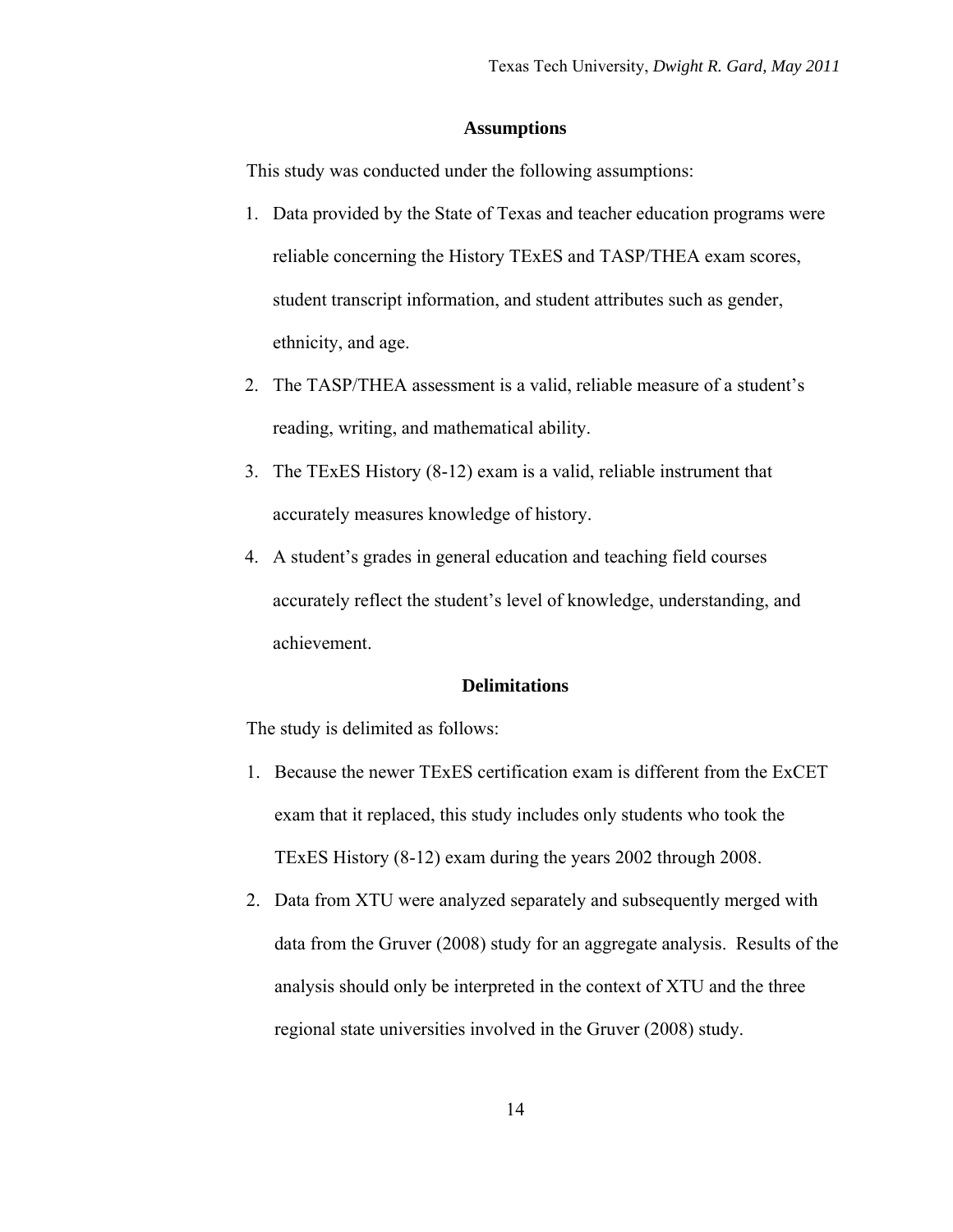- <span id="page-24-0"></span>3. Although a student may take the TExES History (8-12) exam multiple times, only the score from the first attempt was used.
- 4. Teaching field GPA was based on all history courses completed, whether taken in residence or from a transfer institution. Because a student might have taken the same course more than once, the highest grade was always used in calculating GPA.

# **Limitations**

The limitations of the current study are as follows:

- 1. A convenience sample was used in the analysis of XTU students who took the TExES History (8-12) exam from 2002 - 2008. Therefore, the results are not generalizable beyond that context.
- 2. Because the Gruver (2008) study involved data from three regional state universities in Texas, the results of the aggregate analysis using data from XTU and the other three universities are not generalizable beyond that context.
- 3. Because each teacher education program is allowed to determine its own requirements (within bounds) for teacher certification, individual history departments may have differing requirements for students to complete a degree and earn a teaching certificate. This variability in requirements introduces an unavoidable confounding effect, which complicates the interpretation of the results and may weaken the validity and reliability of the findings.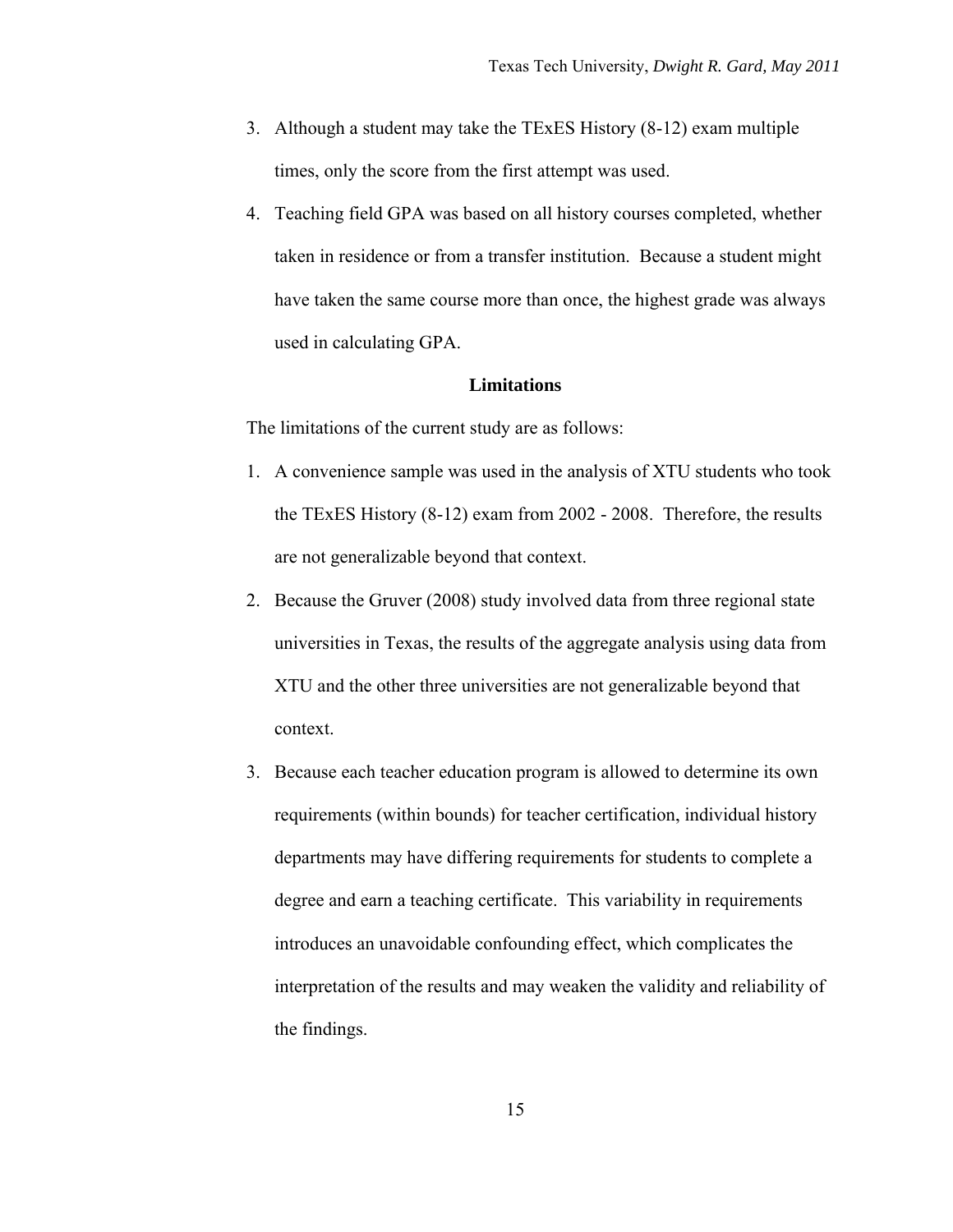# **Significance of the Study**

<span id="page-25-0"></span>Because of the pattern of low pass rates on the History (8-12) certification exam and the limitations of prior studies, this study attempts to develop a predictive model using classification trees that will be useful for identifying individuals at risk of failing the certification exam. Because classification trees produce a set of decision rules that can be graphically depicted, a model based on a decision tree paradigm would likely be more intuitive, and more easily applied and interpreted by those seeking to identify at-risk candidates.

Although classification trees are not widely used in the social sciences, the methodology should be amenable to many of the problems in that realm. If the use of classification trees proves to be robust and pragmatic in the context of this study, then any profession seeking to predict the success/failure of examinees on certification/licensure exams could readily adopt the technique. Because of the gap in the research literature for understanding the factors that contribute to the success of teacher education candidates on secondary-level content-area certification exams, this study adds to that body of knowledge.

# **Definition of Terms**

 ASEP (Accountability System for Educator Preparation): An accountability system for monitoring educator preparation programs based on performance standards set by the ASEP Advisory Committee. The ASEP rates educator preparation programs based on their candidates' pass rates on the assessments required for certification. ASEP rules and policies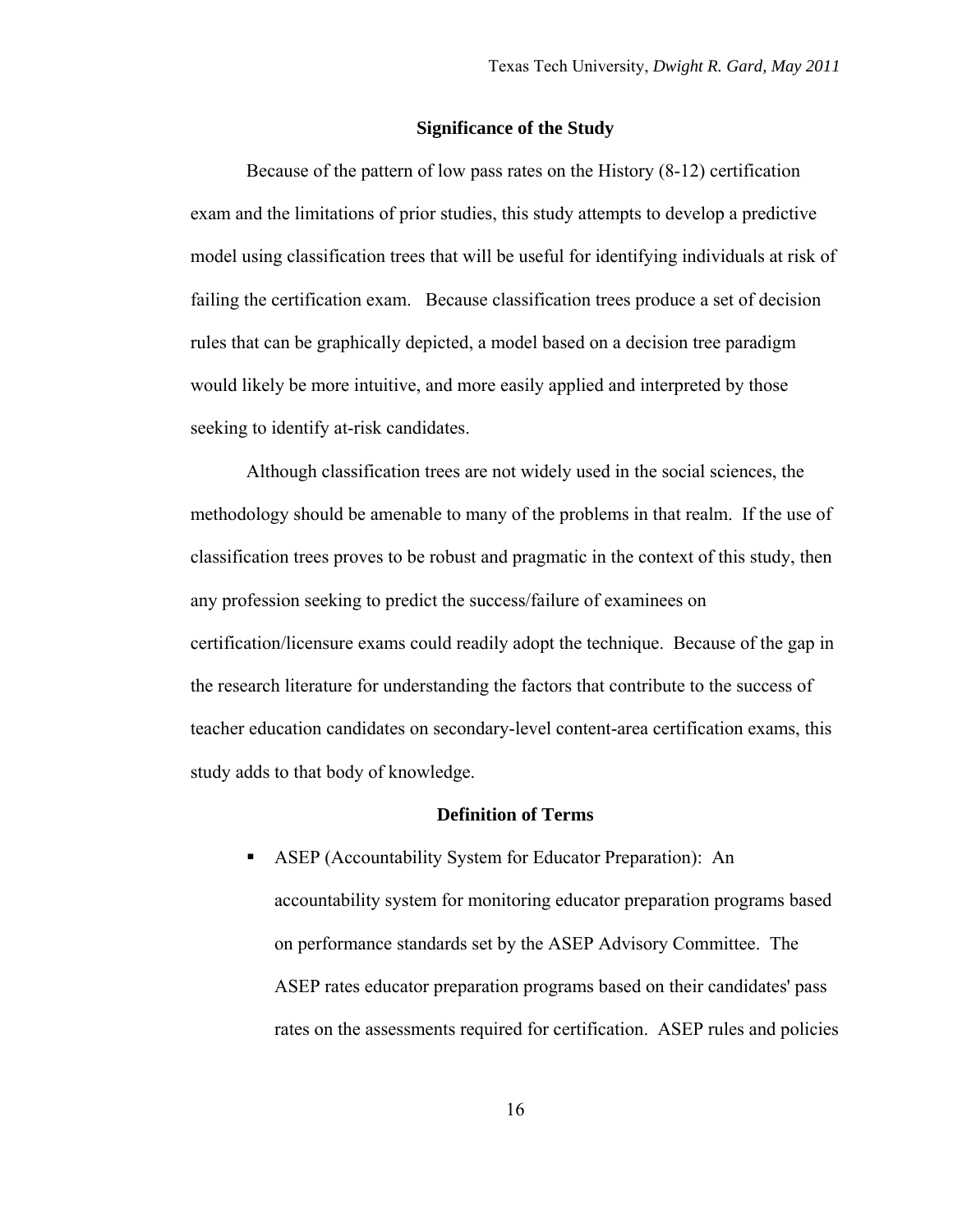were developed with input from educators and citizens across Texas (TEA, 2009).

- Certification Field: The content area that a teacher is certified to teach as a result of passing the appropriate certification exam.
- Classification Matrix: a means of assessing the predictive accuracy of a classification tree analysis. A 2-by-2 matrix created by cross-tabulating actual group membership with predicted group membership. Numbers on the diagonal represent correct classifications and off-diagonal numbers represent misclassifications (Hair et al*.*, 2006).
- Classification Tree: A rule-based, statistical algorithm for predicting the class of an object from the values of its predictor variables. One of a number of specific techniques subsumed under the broader topic of data mining.
- Combined data: If the number of First-year or Cumulative test takers in an ethnic or gender group was less than 30, the performance is combined with the performance for that group from the previous one or two years. The "Combined" pass rates are used for accreditation purposes.
- Data Mining: An analytic technique designed to explore data in search of consistent patterns or systematic relationships between variables. The ultimate goal of data mining is prediction.
- Doing history: The use of primary and secondary sources to critically analyze, evaluate, and interpret historical events, including cause and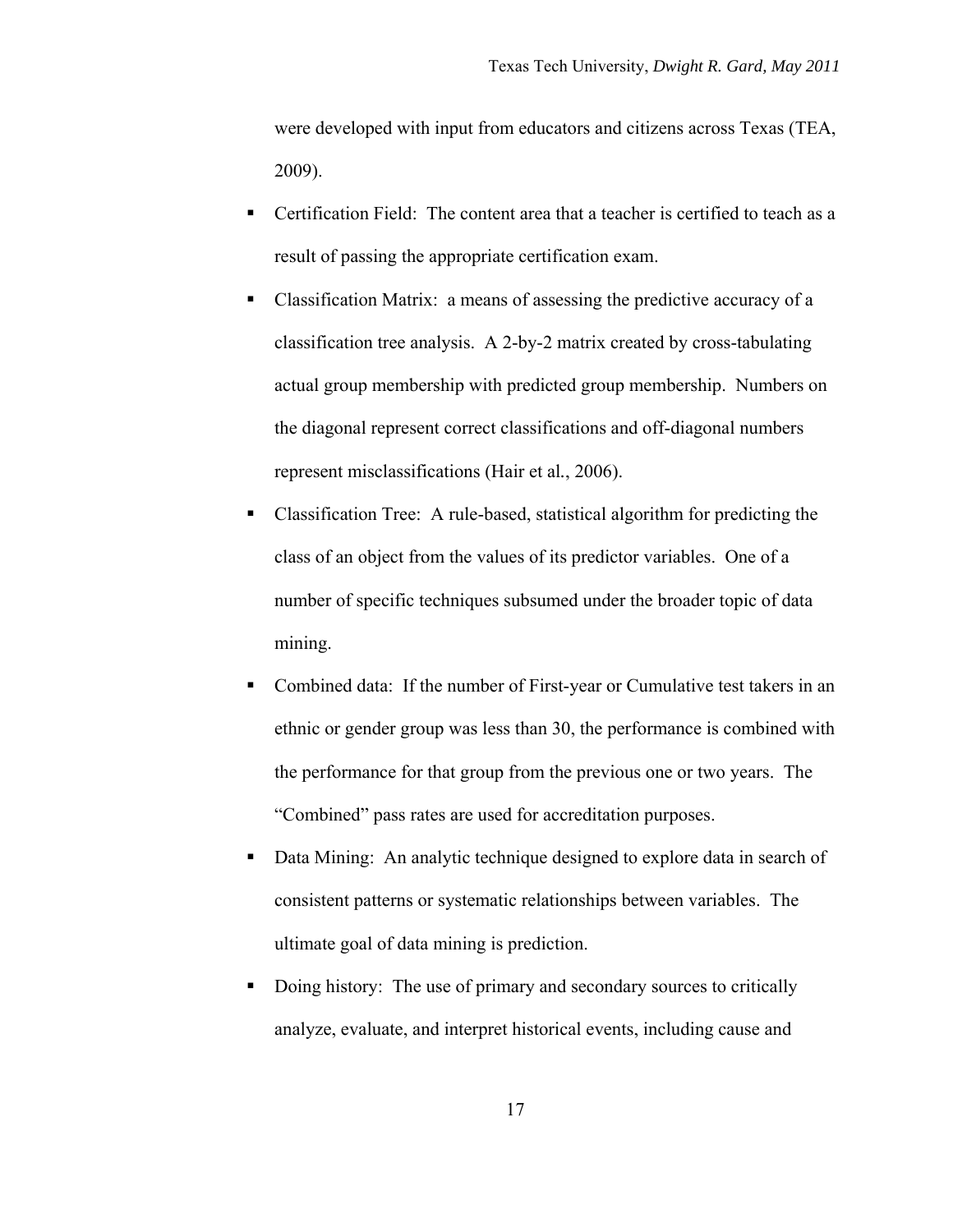effect, and communicating conclusions in writing, by arguing thesis statements supported by appropriate evidence.

- Domain: Specific, testable subject matter organized into broad content areas (e.g., World History, U. S. History, etc.)
- ExCET (Examination for the Certification of Educators in Texas): standardized teacher certification tests introduced by the State of Texas in 1986. Examinees had to pass a pedagogy exam and a content area exam. It was replaced by the TExES exam in 2002.
- Final pass rate: The percent of tests passed by candidates of a teacher education program through the second December 31 following the academic year of completion. Known also as cumulative pass rate, it is based on performance over the two-year period. The pass rate is based only on tests required to obtain certification in the field(s) in which the person completed a program during that academic year. The rate reflects a candidate's success on the last attempt made on the test by the second December 31 following the year of completion. If a program's pass rate reflects the performance of fewer than 30 students, current data are combined with data from the previous one or two years (SBEC, 2004).
- General education: Common lower division courses that each student in a public university in Texas must complete to earn a degree.
- Highly Qualified Teacher: A term introduced by the *No Child Left Behind Act of 2001* specifying minimum content preparation requirements for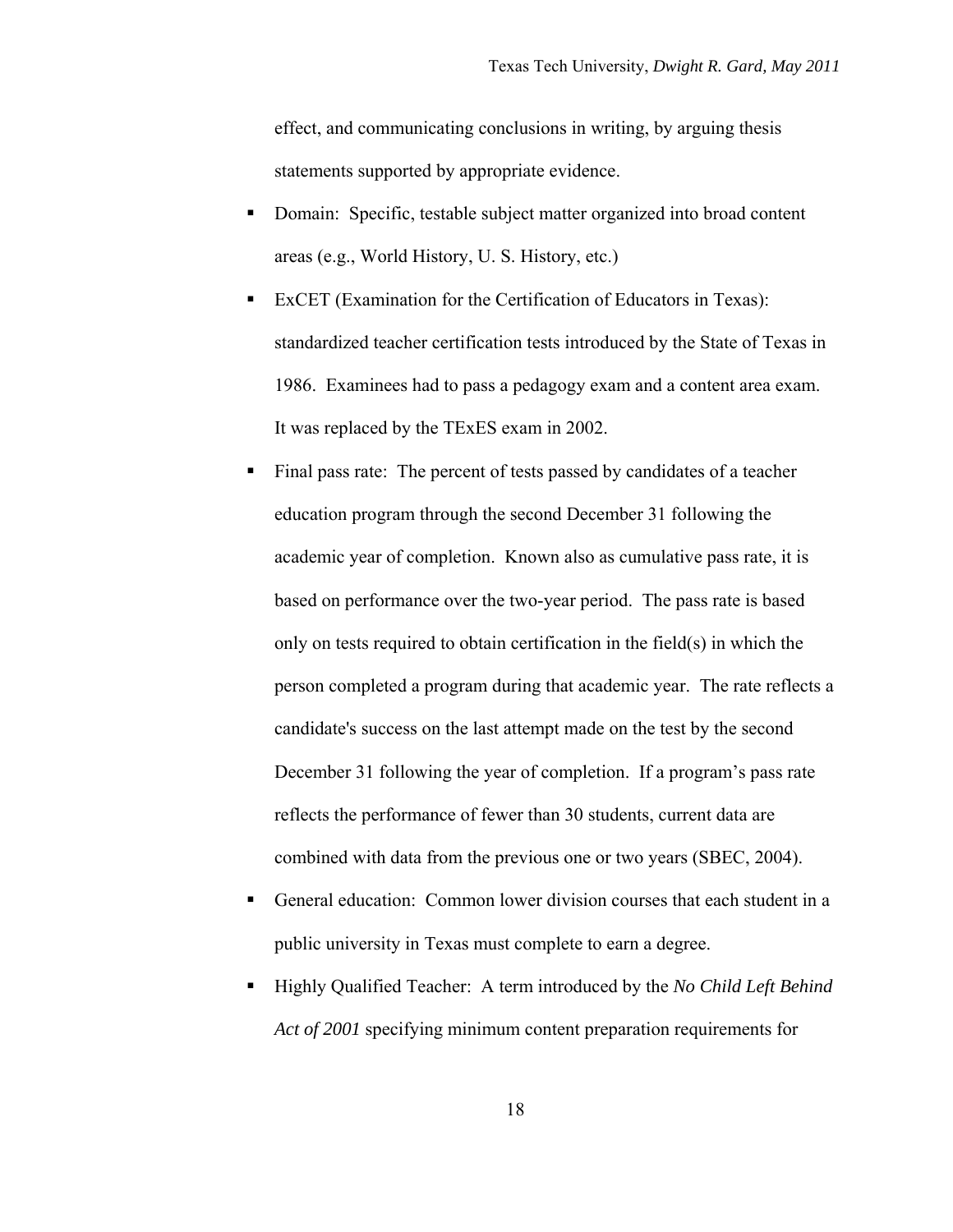teachers. According to the legislation, a highly qualified teacher holds a minimum of a bachelor's degree and has passed a state academic subject test in the content area to be taught (Public Law 107-110, 2002).

- Initial pass rate: The percent of tests passed by candidates of a teacher education program through December 31 following the academic year of completion. The pass rate is based only on the tests required to obtain certification in the field(s) in which the person completed a program during the academic year. The rate reflects a candidate's success on the last attempt made on the test by December 31 following the year of completion. If a program's pass rate reflects the performance of fewer than 30 students, current data are combined with data from the previous one or two years (SBEC, 2004).
- **Maximum Chance Criterion:** Measure of predictive accuracy in the classification matrix. Calculated as the percentage of respondents in the largest group. In the situation of having to make an uninformed classification, the best option is to classify an observation as belonging to the largest group (Hair et al., 2006).
- PPR (Pedagogy and Professional Responsibilities) exam: Exam that assesses a student's knowledge of pedagogical and learning theories.
- **Press's Q statistic:** A measure of the classification power of the classification analysis compared with the results from a chance model. The calculated value is compared to a critical value based on the chi-square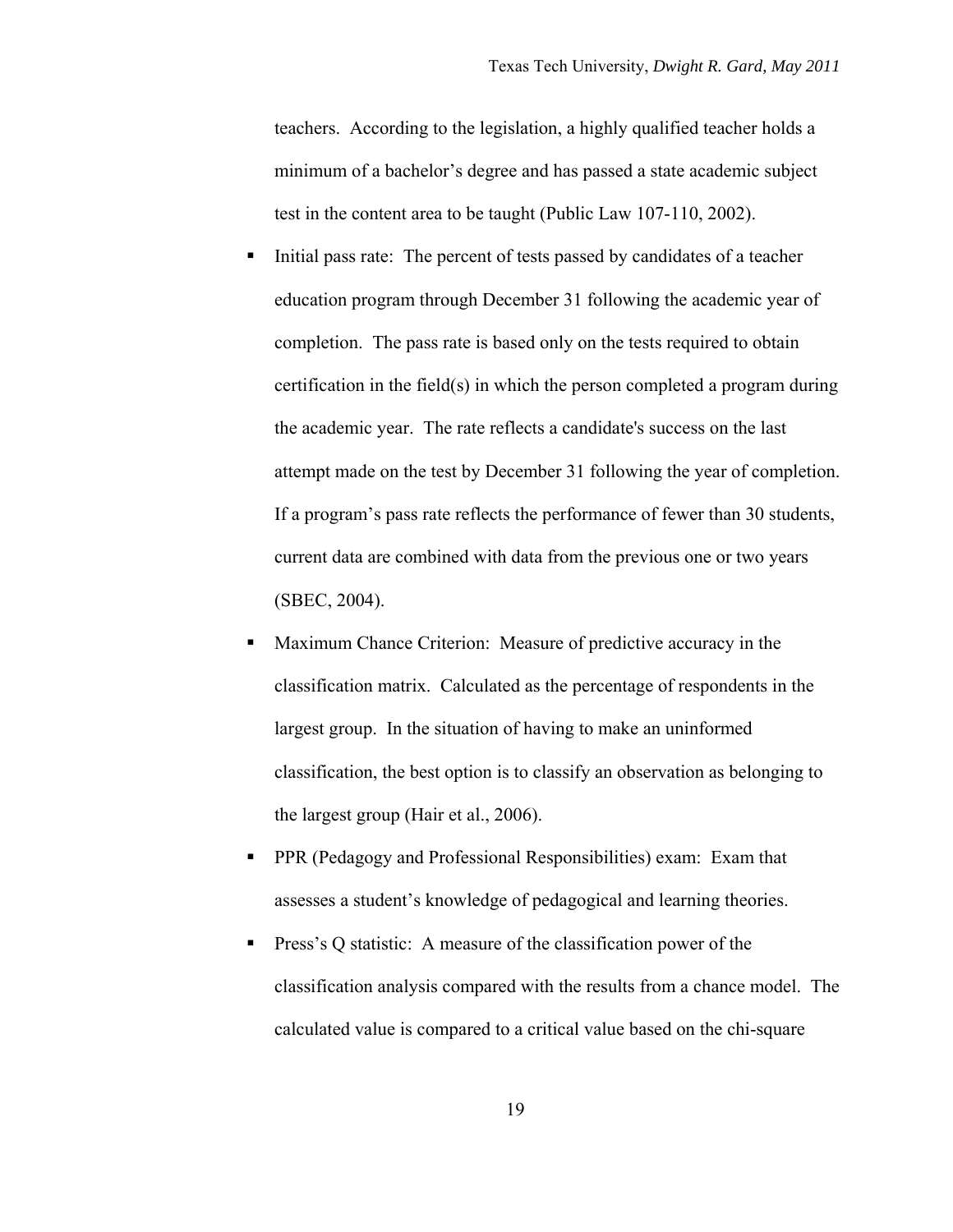distribution with one degree of freedom. If the calculated test statistic exceeds the critical value, then the results are significantly better than would be expected by a chance model (Hair et al., 2006).

- **Proportional Chance Criterion:** Method of assessing the hit ratio. Average probability of classification is calculated considering group sizes (Hair et al., 2006).
- SBEC (State Board for Educator Certification): Entity created by the Texas legislature in 1995. Because of increased accountability, entity oversees the state's teacher education programs. Became part of the Texas Education Agency in 2005.
- SBOE (State Board of Education): The agency of elected officials providing oversight of all aspects of public education, including teacher preparation. In 1995, the State Board for Educator Certification (SBEC) was created by the Texas legislature to govern teacher preparation programs.
- Subject matter exam: Exam for assessing a teacher education candidate's knowledge of the specific content field that will be taught. Also known as teaching field or content area exam.
- **TASP** (Texas Academic Skills Program): An assessment program introduced by the Texas legislature in 1989. Used for assessing the reading, writing, and mathematics knowledge of students entering public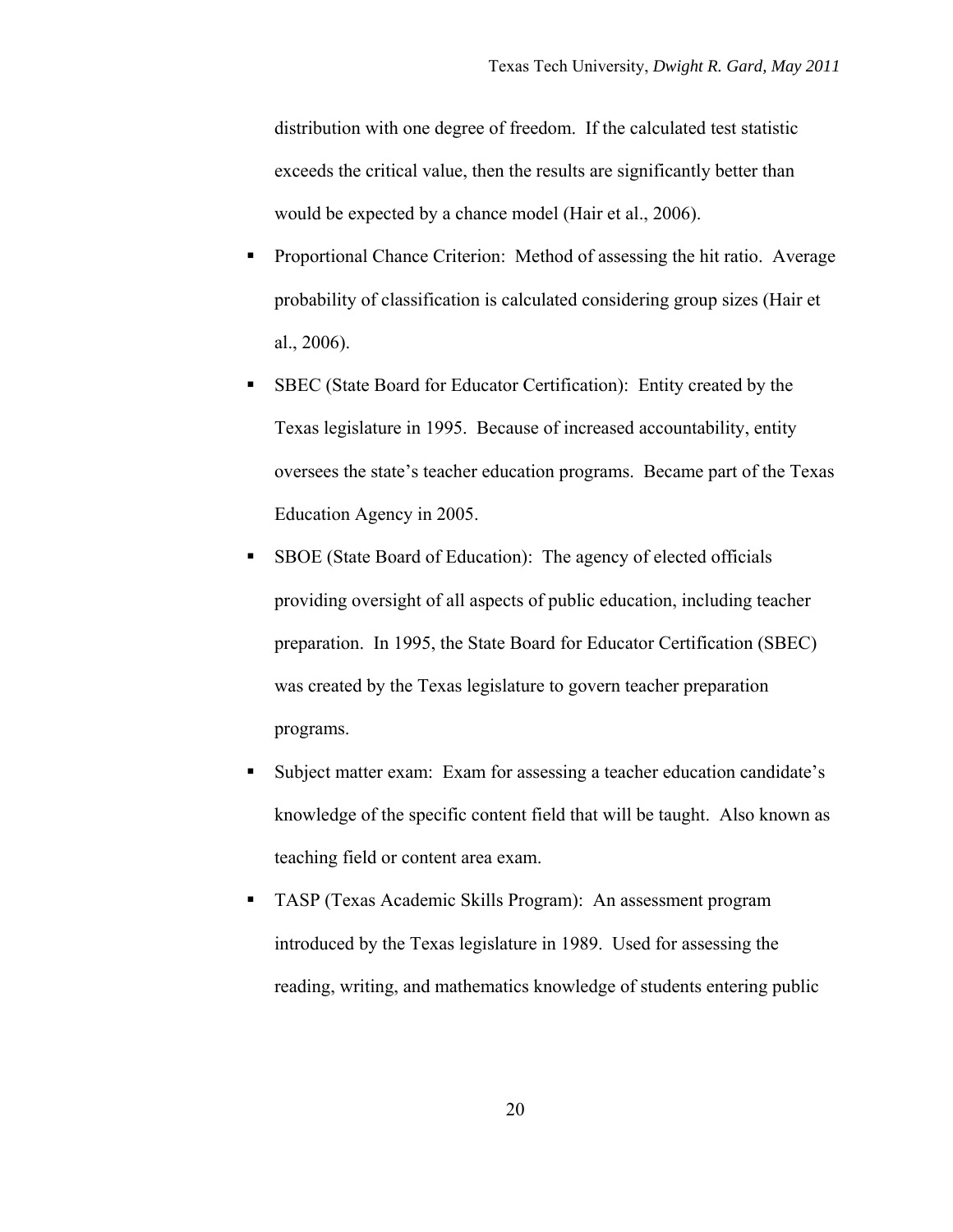colleges and universities. The TASP replaced the less rigorous PPST. In 2003, it was renamed the Texas Higher Education Assessment (THEA).

- TExES (Texas Examination of Educator Standards): A state-required testing program for candidates seeking certification as educators in Texas public schools. The TExES program is the result of a collaborative development process by the State of Texas—represented by the State Board for Educator Certification (SBEC) and the Texas Education Agency (TEA)—and its contractor, Educational Testing Service (ETS). The purpose of the exam is to ensure that educators have the required content and professional knowledge for an entry-level position in Texas public schools. The TExES replaced the Examination for the Certification of Educators in Texas (ExCET) in 2002 (SBEC, 2008).
- **THEA (Texas Higher Education Assessment): Formerly named the Texas** Academic Skills Program (TASP).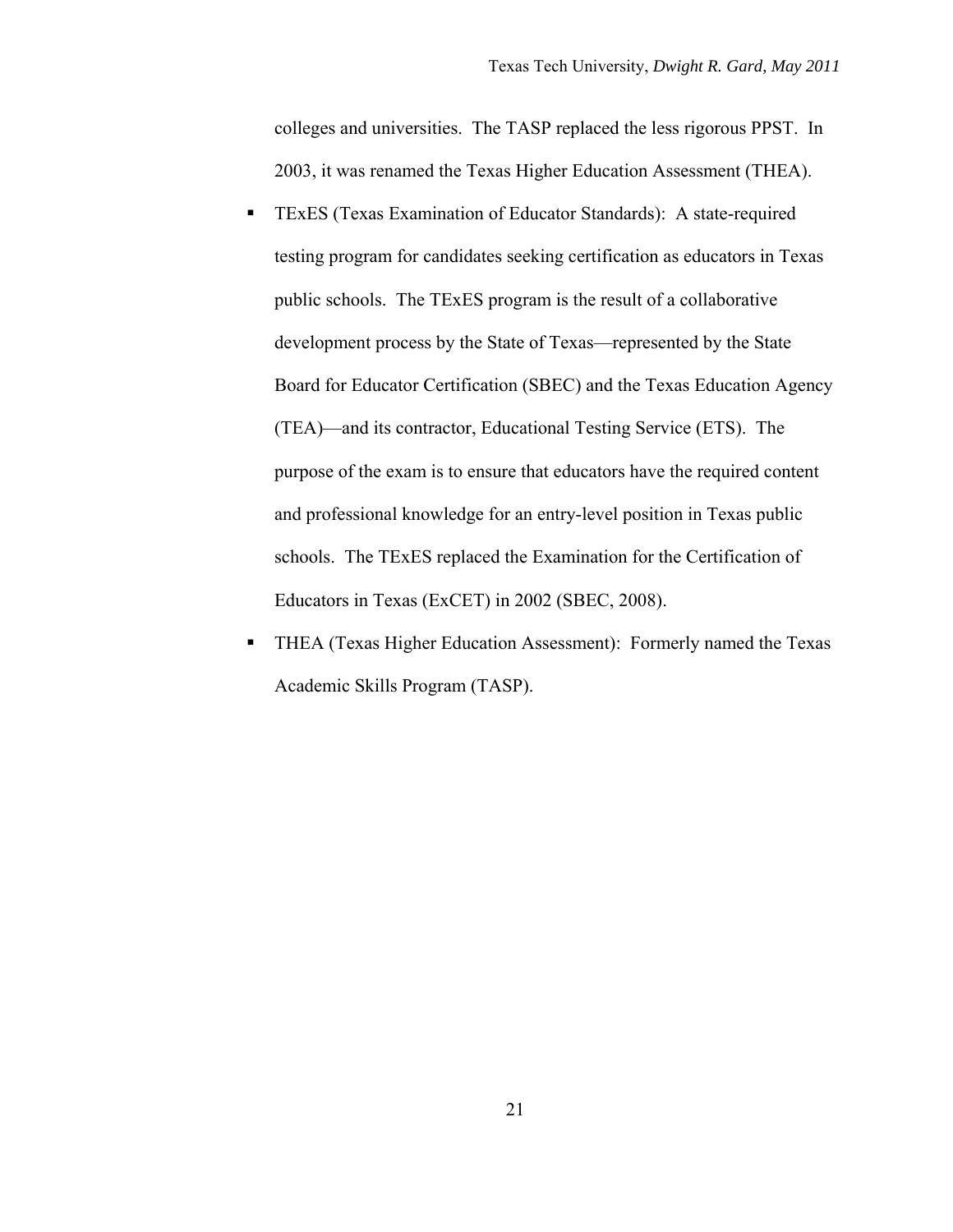#### **CHAPTER II**

#### **LITERATURE REVIEW**

#### **Historical Background**

<span id="page-31-0"></span>According to higher education historian Christopher Lucas (Lucas, 1994), "criticizing colleges has always been something of a national pastime, dating back practically to the colonial era" (p. xi). However, during the latter part of the twentieth century, the intensity of the criticism had risen to historically unprecedented levels. Claims of declining educational quality dogged the entire hierarchy of higher education—from the most prestigious to those of more modest reputations. Lucas suggests that quite possibly, the most fundamental tenet of higher education called into question is the issue of academic quality.

In the nineteenth century, teacher preparation was characterized by two different approaches—one used mostly in rural areas, and one espoused by cities and towns (Angus, 2001). Wise and Leibbrand (2000) note that in the 1800s, "teachers knew little more than their students" (p. 613). During the mid-1900s, most policy makers viewed teaching as an activity that could be easily acquired on the job, albeit with some supervision. Consequently, lax preparation and entry requirements were common (Wise & Leibbrand, 2000). Although many of the professional educators of the time were convinced that teachers should be prepared through formal training programs, there were skeptics. Rural communities were inclined to believe that good teachers were born, not made. In contrast to doctors or lawyers, professional educators were not perceived as possessing important, arcane knowledge.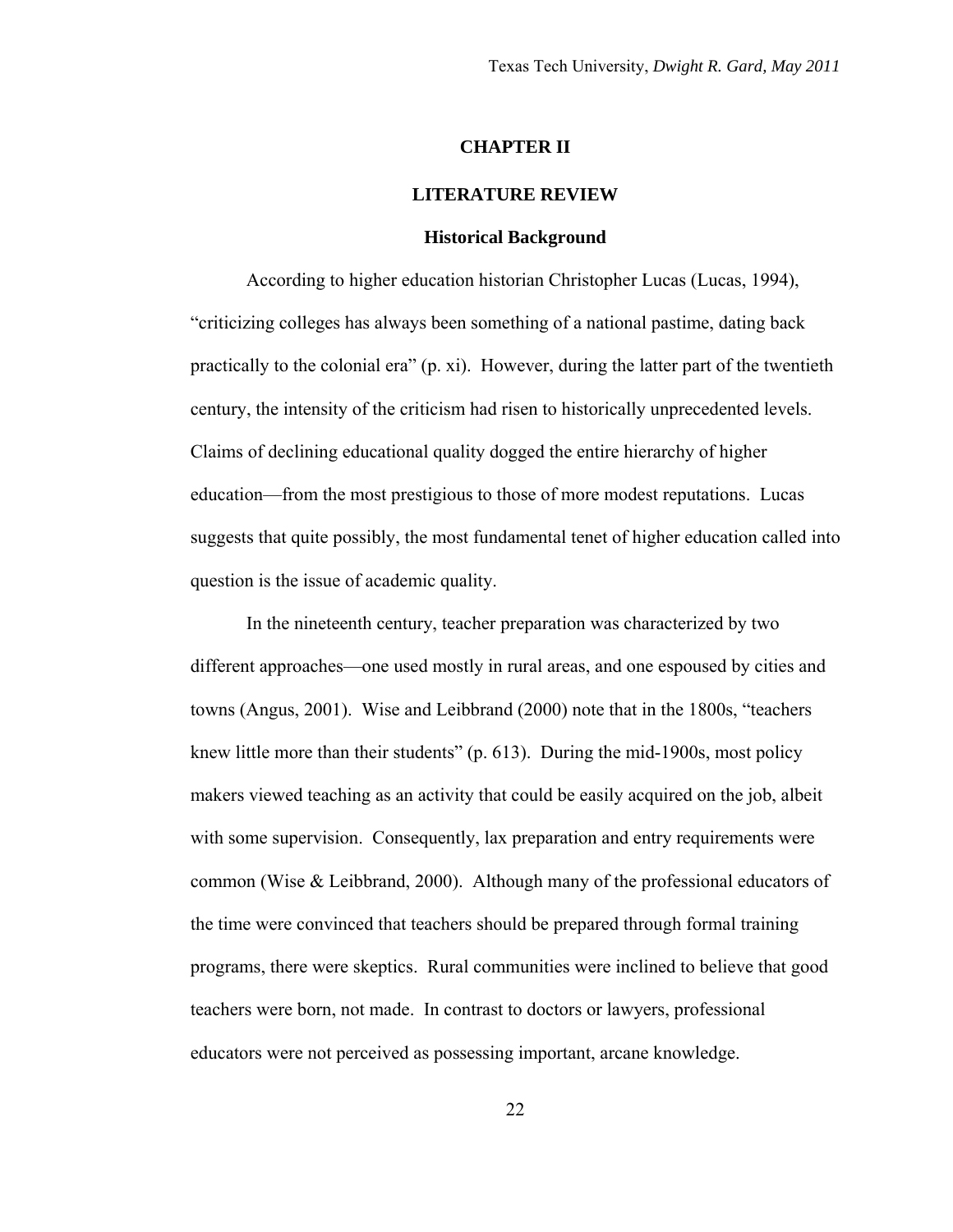McGaghie (1991) defined a profession by two criteria: (a) the acquisition of an unusually esoteric and complex body of knowledge and skill, and (b) an orientation toward serving the public, with an emphasis on ethical or altruistic practices. Notwithstanding what little "professional knowledge" educators were deemed to possess, many perceived it as little more than common sense. The perception was that many adults could perform the task of schooling, even without specialized training, provided they had the requisite knowledge of the subject they were to teach. That perspective gave rise to the notion that educators did not "possess a body of important, arcane knowledge, and nineteenth century Americans generally resisted the idea that experts should decide key questions about schooling" (Angus, 2001, p. iv). Nonetheless, in the first three decades of the twentieth century, local communities lost their influence over education, and professional educators gained control over the licensing of teachers. The debate over teacher quality has changed little since the nineteenth century. The dominant theme in such debates swirls around "the education profession's relentless efforts to gain control over the licensing of teachers" (Angus, 2001, p. iv).

Ironically, America's desire for the democratization of higher education may have been a significant factor in the decline of academic quality. Unlike countries holding elitist views and insisting on selectivity in higher education admissions, America's egalitarian view held that virtually anyone desiring access to higher education should be afforded the opportunity. It was this belief that nurtured a trend toward less selective admissions (Lucas, 1994).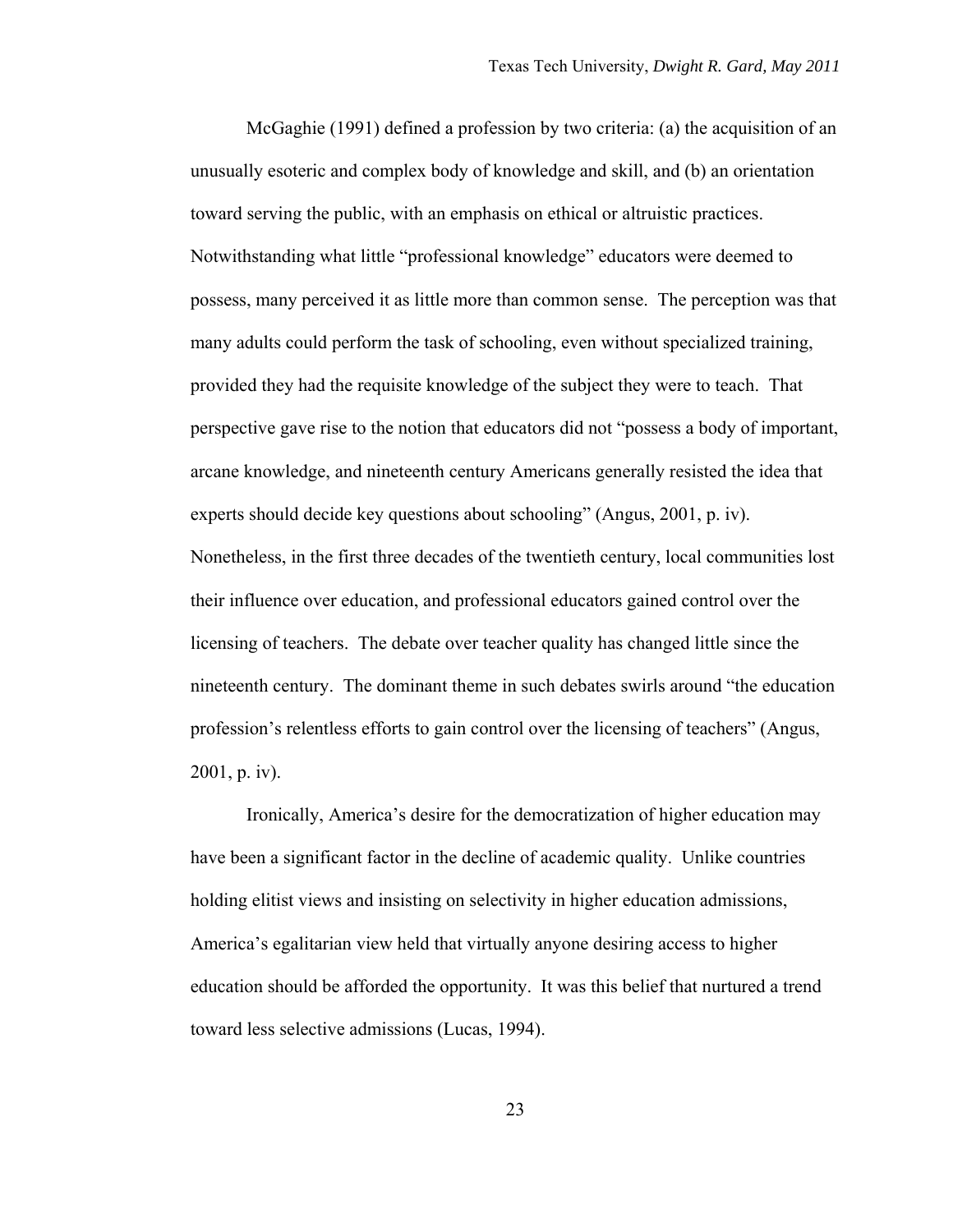Before about 1950, teacher's colleges were responsible for preparing teachers, and the strength of those institutions was the ability to integrate subject matter and pedagogy (Noddings, 1998). Before the late 1960s, most states certified teachers by virtue of having completed a teacher education program. The apparent lack of controversy seemed to imply that the educator preparation system was functioning well. However, during the decade of the 1970s teacher education programs came under increasing attacks by groups concerned about the quality of teaching in the public schools (Rubinstein, McDonough, & Allan, 1986).

Seeking to bolster the prestige of the education profession, teachers' colleges recognized the premium placed on doing research, the attribute most associated with large universities. In an attempt to become more like the large, prestigious universities, teachers' colleges began to shift their values and priorities, usually by deemphasizing the teacher education function. The goal was to become more like a comprehensive, research-oriented university (Lucas, 1994). As a result, teachers' colleges have all but disappeared. Although by 1990 most states had eliminated the bachelor degrees in education, teacher education programs continued to comprise up to 25% of degree requirements for those pursuing secondary teacher certification (Gruver, 2008).

#### **Deterioration of the Education System**

Lucas (1994) noted that some conservative critics placed the blame for the deterioration of the education system on the social upheaval during the 1960s and 1970s. In a time when respect for authority and all things traditional were being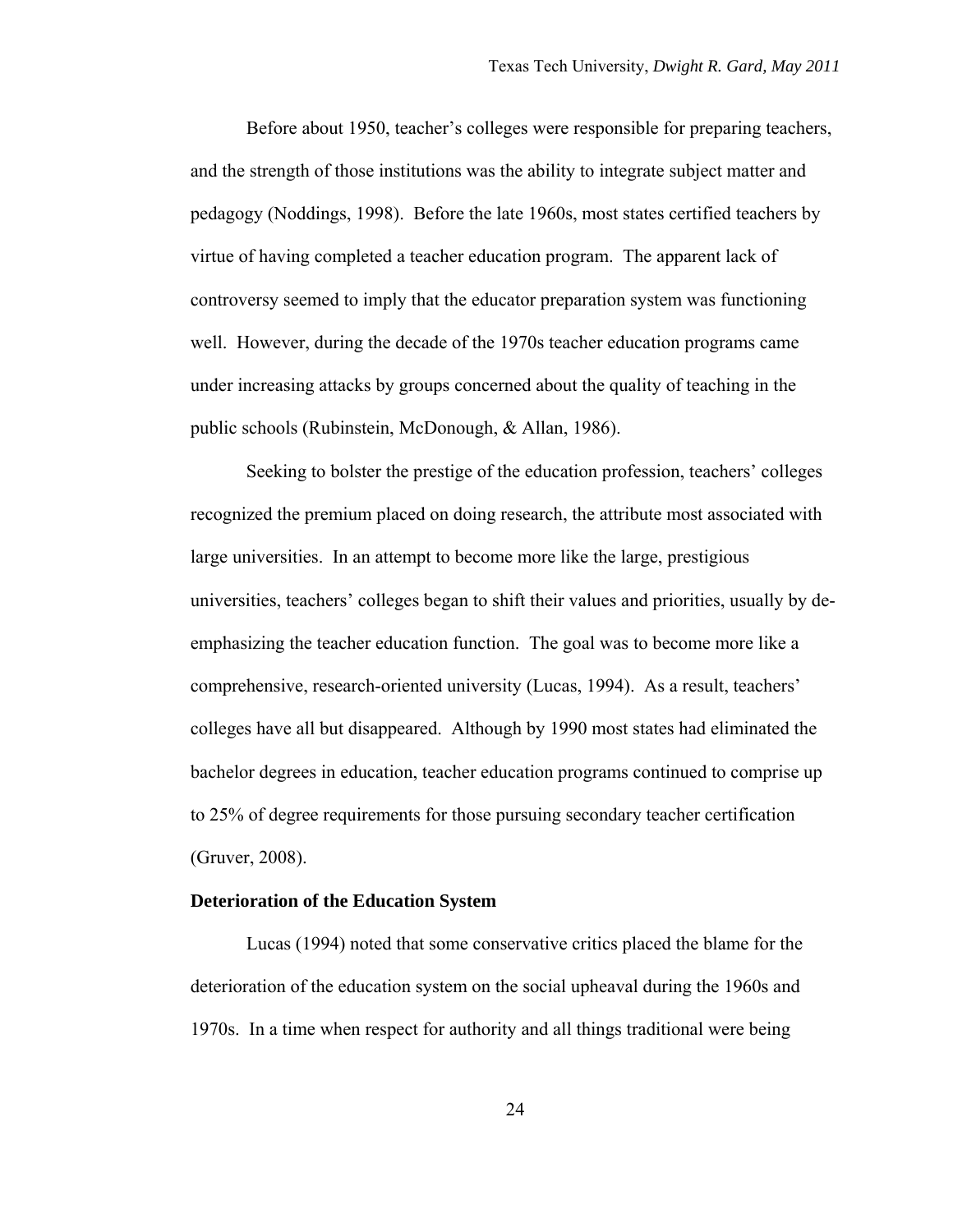eroded, higher education administrators were being pressured by students to allow themselves to have more autonomy in structuring their education. During this time of rebelliousness and sometimes outright hostile confrontation, administrators eager to placate angry students granted them the prerogative to have significant input regarding the curricular requirements for their degrees. Other educational policies and standards were also relaxed in the hope of achieving some measure of educational détente between students and administrators. It is not difficult to understand why many students chose to substitute easier, less demanding courses for the more difficult ones. According to Lucas (1994), this lowering of expectations and standards of excellence would usher in an evolving culture of educational mediocrity.

# **The Imperative for Educational Reform**

Wise and Leibbrand (2000) point out that during the Industrial Age, states originally set low standards to ensure a ready supply of teachers. However, the issue of the decline in the quality of education rose to national prominence in the years following the launch of the Soviet satellite, Sputnik. Perceived as a threat to national security, Sputnik provided a national security rationale for government investment in higher education. With the passage of the National Defense Education Act of 1958, for the first time the federal government began subsidizing higher education directly, rather than through contracts for specific research (Menand, 2010). A well-educated citizenry was now considered a strategic resource.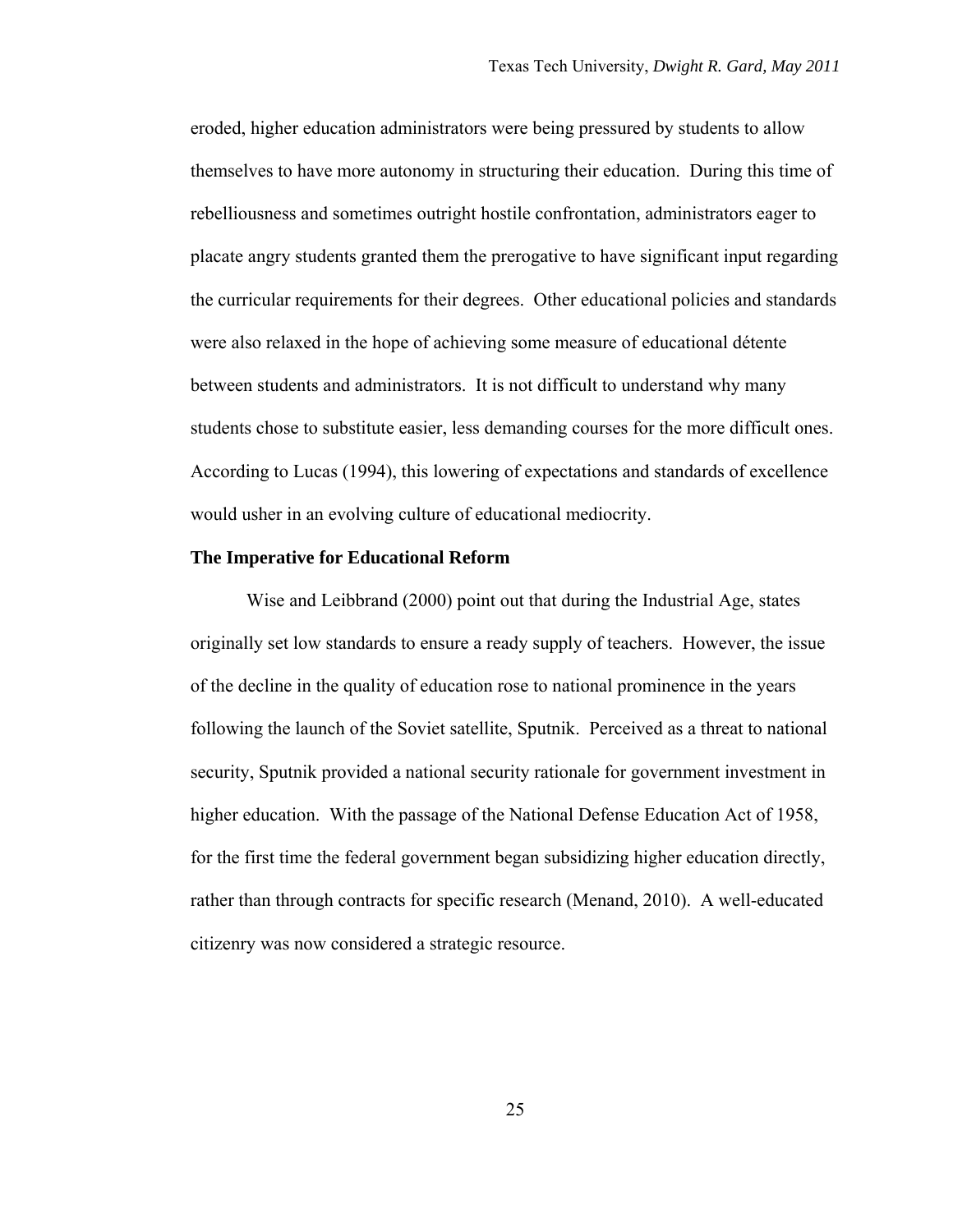The 1950s was a decade of intense criticism of the American education system, and colleges of education were often blamed. In describing the state of the American education system in the 1950s, Angus (2001) states that:

In the late 1950s, the system of teacher preparation came under attack for its low standards of entry and exit, its Mickey Mouse courses, overemphasis on pedagogy rather than subject mastery, the lack of a coherent professional knowledge base, and the absence of reliable evidence that teacher training has a relationship to effective classroom teaching. By the mid-70s, the ideas of the education establishment were rejected by much of the public and even by many within the profession. This skepticism runs broad and deep today.  $(p, v)$ 

As early as 1981, U.S. Secretary of Education T. H. Bell expressed concern about a widespread public perception that something was seriously wrong with our system of education, and that the United States was losing its dominant position in the world in commerce, science, and technology. There was an uneasy feeling that drifting away from a standard of academic excellence had eroded the massive educational and technological gains previously achieved as a direct result of the launch of Sputnik, which was perceived as a direct threat to the national security of the United States.

On August 26, 1981, the National Commission on Excellence in Education was established to study the problem and make recommendations. So influential was the report that its publication is considered a landmark event in modern American educational history. The final report, *A Nation at Risk: The Imperative for*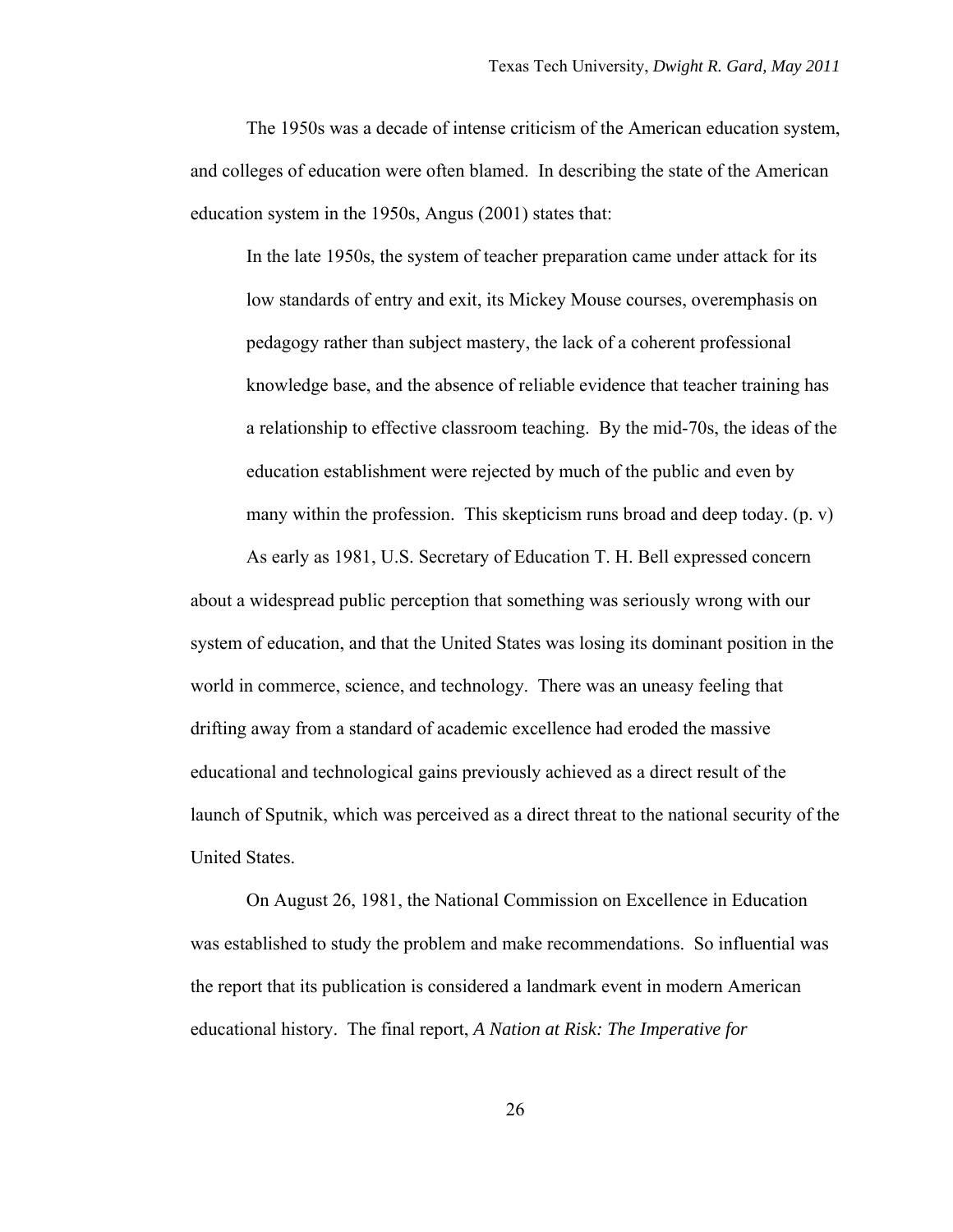*Educational Reform* (1983), harshly criticized the condition of the American educational system. Among statistics cited by the report, almost 13% of all 17-yearolds in the U.S. were functionally illiterate and 40% of minority youth were functionally illiterate. Nearly 40% of 17-year-olds could not draw inferences from written material, and only 20% could write a persuasive essay.

Authors of the report claimed that too many teachers were being drawn from the lowest quartile of college students, and teacher preparation programs were unduly weighted with pedagogical courses at the expense of specific content knowledge. According to the report, half of the newly minted math, science, and English teachers were not qualified to teach those subjects, and the curriculum had become diluted and devoid of a central purpose. Jorgensen and Hoffman (2003) critically suggested that not only were there insufficient numbers of academically able students being attracted to the teaching profession, but that the quality of teacher preparation programs was lacking. The committee believed the problem was serious enough that it posed a danger to the security of the nation. The analysis of test scores seemed to confirm that America was losing its global prominence, which brought the issue of educational reform to the forefront in U.S. politics (Wakefield, 2003).

Upon publication of the report, "the media opened up against public education with a barrage of newspaper, radio, and, particularly, television coverage. No less a person than the President himself [Ronald Reagan] joined in the public criticism" (Lutz, 1986, p. 81). Although the public at large usually cared little about national debates on educational policy, the general topic itself had begun to capture their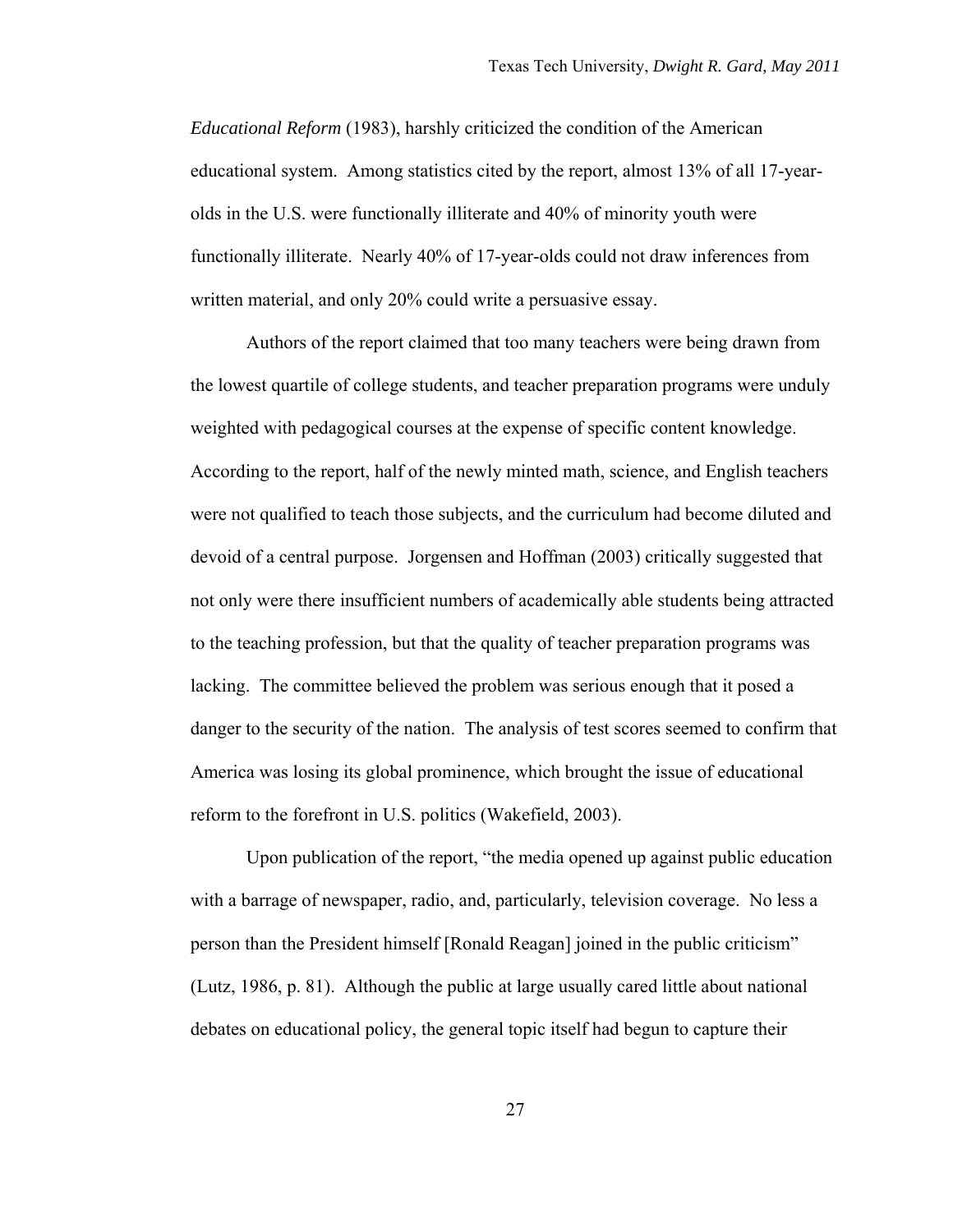attention. Interestingly, public pressure helped focus attention on certification testing programs because on various occasions parents had received notes or reports from teachers peppered with grammatical and other types of errors (Gorth & Chernoff, 1986). The impact of this seminal report set in motion a series of events and legislation calling for improvement and accountability of the educational system, leading up to the current system of high-stakes achievement testing and standardsbased education reform. Roth (1996) believes the impact of this accountability movement created "an entire historical era in the profession, equal in significance to other major periods in education history such as the development of normal schools" (p. 242).

## **Accountability and the Politicization of Education**

After harsh criticism of the education system, policy makers were inclined to implement a system of accountability based upon high-stakes assessment as a necessary component of the push toward standards-based educational reform (Jorgensen & Hoffman, 2003). Education had become politicized. Moral and financial support for schools was contingent upon how well schools were performing, which was usually assessed by standardized testing. Because the tests were deemed to be objective, the public perceived the tests as the most effective way to assess school performance. Although the public seeks some external assurance of the quality, Airasian (1987) notes that "wisely, or not, the public is unable or unwilling to accept testimonials about the status of education from teachers and school administrators, whom they perceive to have a vested interest in that status" (p. 406).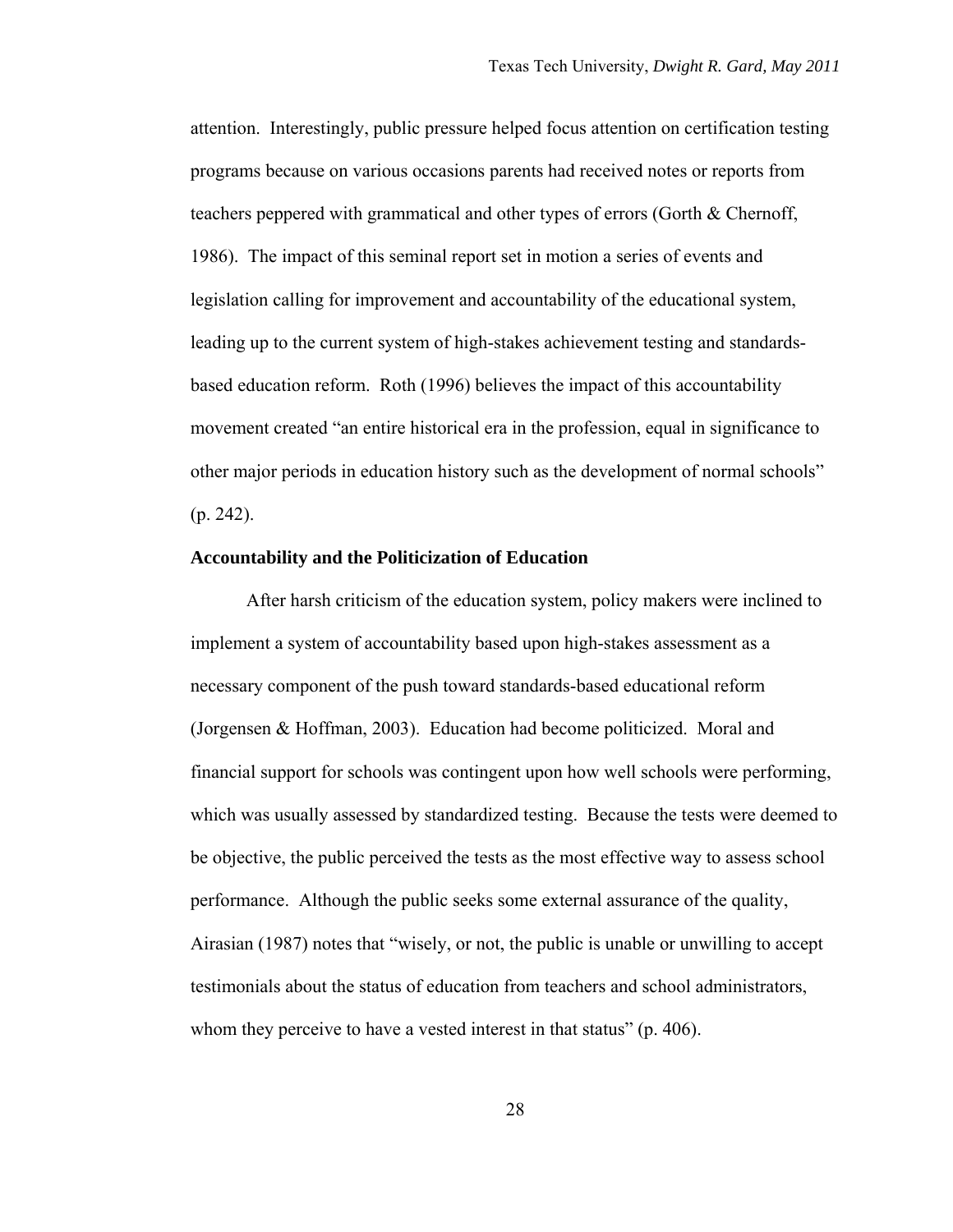The politicization of education caused increased controversy because decisions beneficial for some groups were detrimental to others. In addition, because of special interest groups, policy makers had to understand the arguments in the educational debate, as well what group was putting forth those arguments (Airasian, 1987). Airasian further argues that, in essence, "test scores become a medium of exchange to be bartered for educational, social, and economic benefits or rewards" (p. 405). The educational benefits of testing were often subordinate to the perceived political benefits. Gratz (2000) argues that politicians look for villains to fight, and incompetent teachers were the villain *du jour* who were destroying the fabric of society.

On January 8, 2002, President George W. Bush signed into law the *No Child Left Behind Act of 2001* (NCLB), marking the beginning of a new era where "accountability, local control, parental involvement, and funding what works became the cornerstones of the nation's education system" (Jorgensen & Hoffman, 2003, p. 6). A new term, *highly qualified teacher*, entered the vocabulary of the education reform movement. It specified minimum content preparation requirements for teachers. According to the language of the legislation, a highly qualified teacher holds a minimum of a bachelor's degree and has passed a state academic subject test in the area to be taught. With the passage of NCLB, the federal government established specific criteria for teachers.

Policy makers were convinced that prospective teachers should be held to an objective, content-oriented standard that specified the minimum level of skill and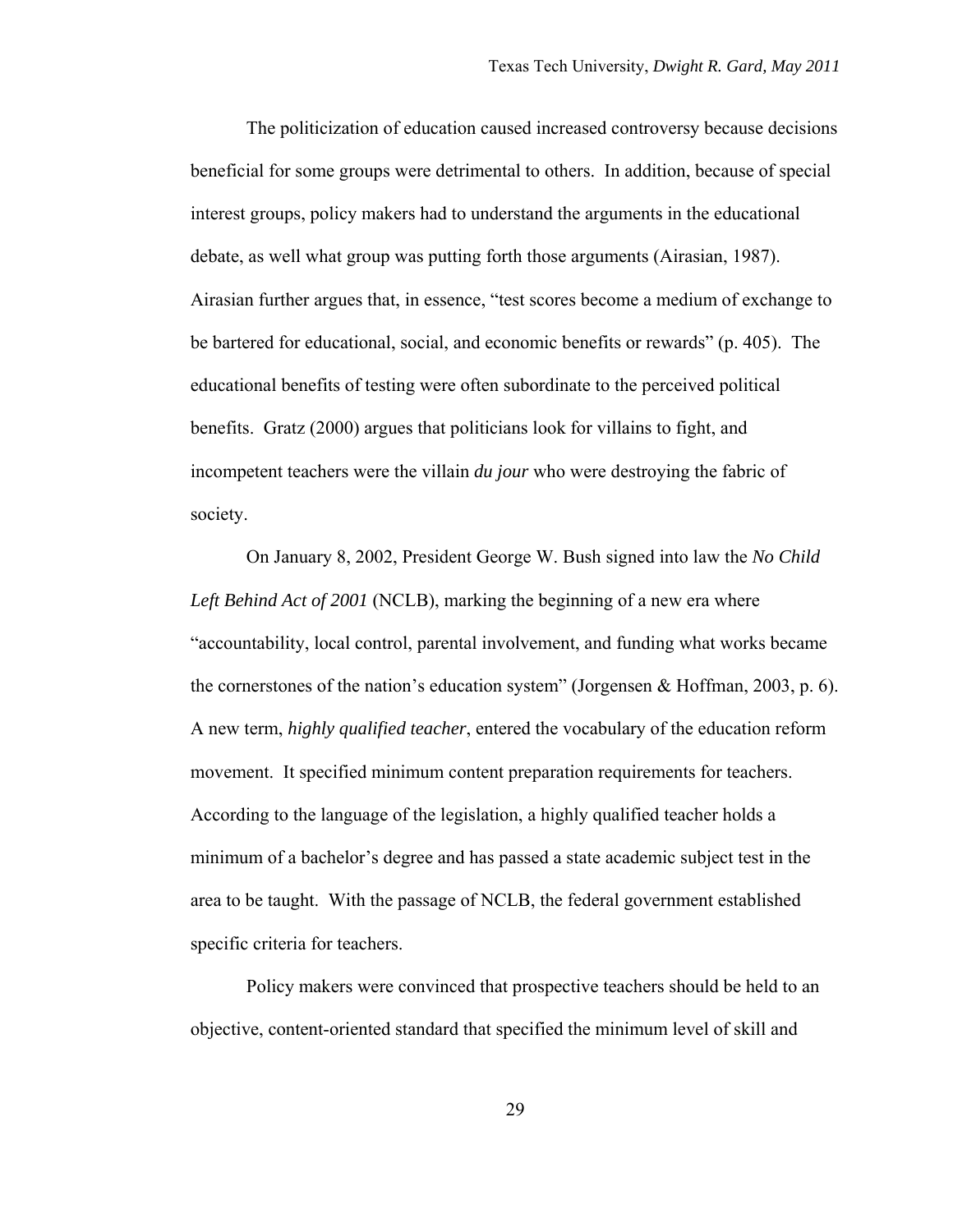knowledge required to be a successful teacher. Because of the wide disparity in the quality of teacher education programs, certification testing was designed to use criterion-referenced exams rather than norm-referenced exams. Advances in measurement theory and statistical techniques provided impetus for the use of criterion-referenced exams.

# **Texas Education Reform**

In 1983, Governor Mark White commissioned a Select Committee on Public Education (SCOPE), chaired by Texas billionaire H. Ross Perot. The committee was to assess the condition of the Texas educational system and to make recommendations for improvement. It was Perot's contention that education policy makers (state administrators, elected officials, and teacher education faculty) were primarily responsibility for the lack of academic achievement. Perot reported that students in colleges of education represented the bottom quartile of SAT scores among students in college at the time. In addition, Perot was convinced that competency testing would improve student and teacher performance, and help to identify and weed out incompetent teachers (Perot, 1984; Shepard & Kreitzer, 1987).

In 1984, based in part on the findings and recommendations of the SCOPE report, the State of Texas enacted House Bill 72. Lutz (1986) remarked that the bill "represents probably the most massive change in the history of Texas public education. This stands as *the* symbol of the Texas education reform" (p. 70). A major component of the reform legislation was a call for teacher competency testing, which was strongly opposed by teachers' unions in Texas. Standardized testing for current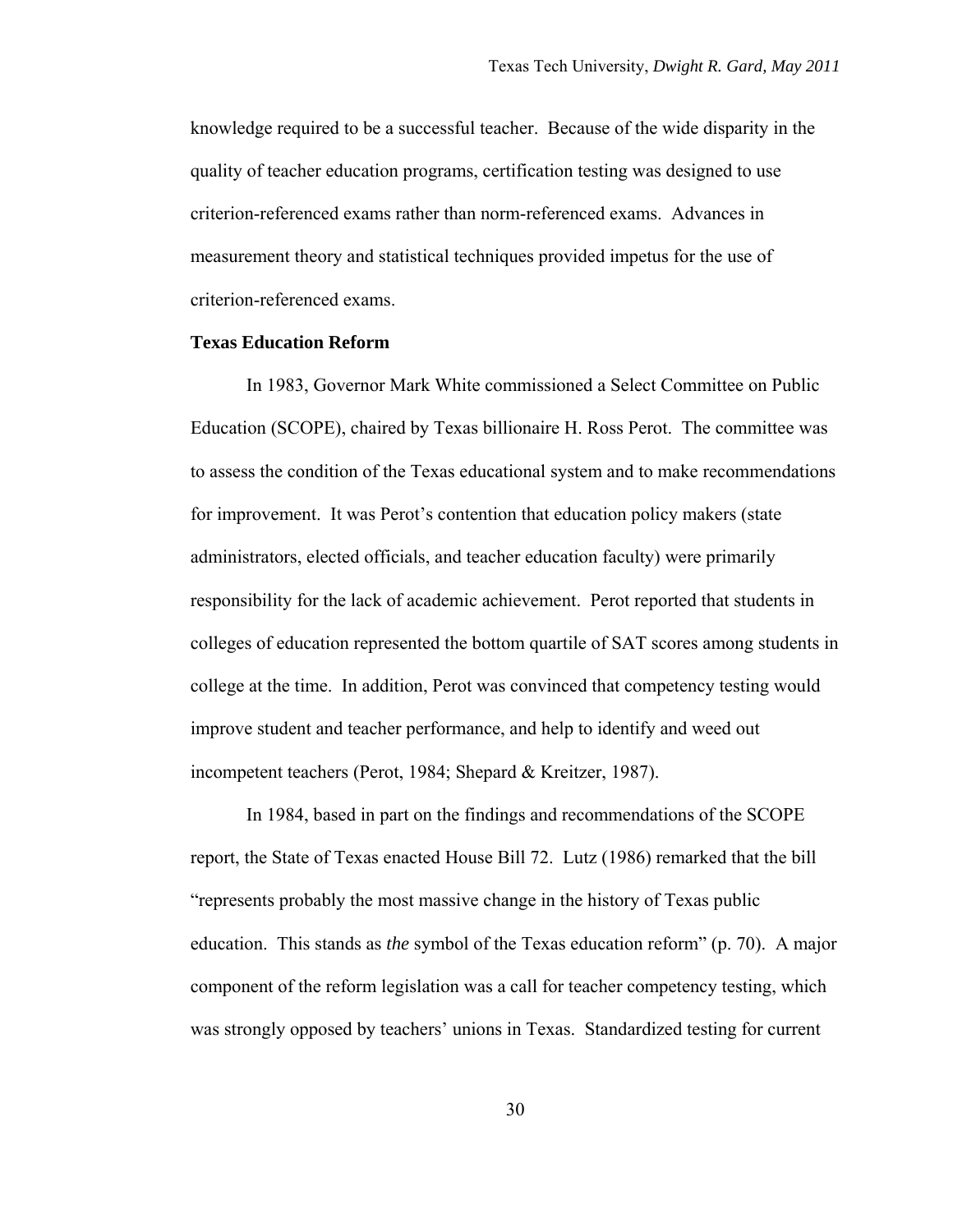teachers was initiated to ensure that they possessed basic literacy and math abilities. In order to become certified, prospective teachers would now be required to pass an entry-level basic skills assessment as well as two exit-level assessments—one on pedagogy and one on content. Texas embraced the concept that standardized tests, along with other measures, could be used to help evaluate teachers' knowledge as well as teacher education programs. Airasian (1987) contends that standardized tests are perceived to be "scientific" because a precise numerical score is produced. The tests are perceived as "fair" because everyone taking the test must meet the same criteria for passing, and perceived as "objective" because decisions based on the outcomes of the tests are not influenced by the bias of the education profession. Roth (1996) suggests that an uneasy tension exists between the education profession (teacher education programs in particular) and the state legislature. Those involved in teacher education viewed prescriptive governmental mandates as an intrusion into the affairs of the profession, despite teachers performing their duties in the public domain. Roth (1996) believes:

The basis for this appears to lie in a lack of credibility of teacher education, which motivates lawmakers to enter the scene and set matters straight. Many believe that the issue of credibility is the most critical problem facing the profession today, and it manifests itself in the standard-setting process. (p. 257) Ultimately, Roth (1996) contends that the move for accountability revolves around

issues of trust, or more properly, mistrust. In addition, dissatisfaction with public education contributes to what is essentially a vote of "no confidence" in the education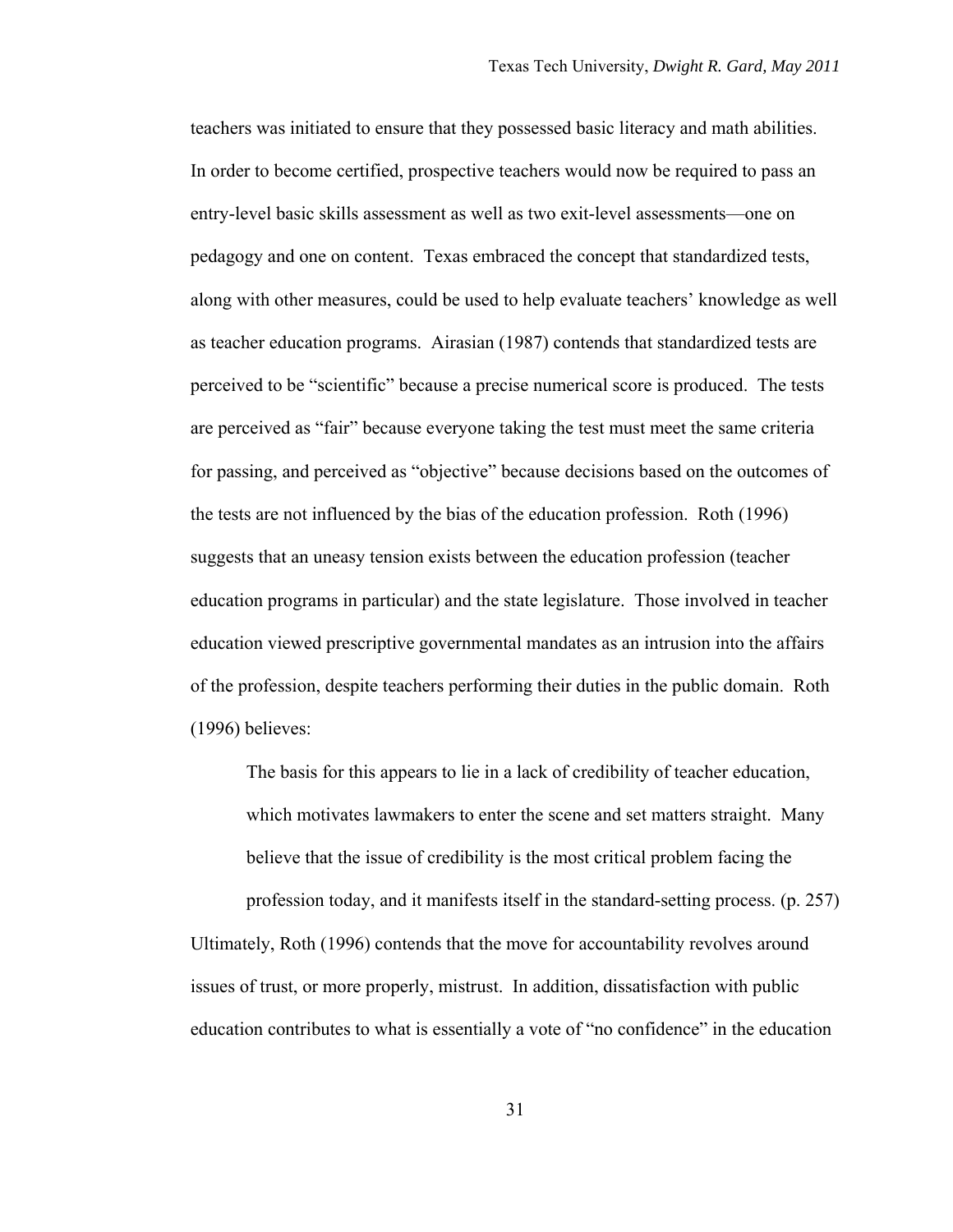profession. Evidence of this lack of confidence was demonstrated by the legislature's willingness to set the standards without meaningful input from those in the profession (Roth, 1996).

During the 1987 Texas legislative session, the passage of Senate Bill 994 prohibited undergraduate majors in education. Warner (1990) notes that one obstacle to the initial proposal of Senate Bill 994 was the lack of an agreed upon body of knowledge upon which to specify a teacher education program. Professional educators could not agree on a specialized body of teaching knowledge that was not possessed by the public. With passage of the bill, teacher education was to be developed within a liberal arts curriculum, and education courses were limited to 18 credit hours, including student teaching (Lutz, 1986). What was needed were "teachers who are broadly and deeply educated, not people who mostly studied education" (Angus, 2001, p. v).

#### **Rift between Liberal Arts and Education Programs**

After the launch of Sputnik, a national debate ensued about the quality of the American education system, and those involved with teacher education programs bore the brunt of the blame. Angus (2001) notes that suddenly "their sense of being marginalized received a public hearing and the fundamental clash of values between professional schools of education and liberal arts departments came to the forefront" (p. 25). According to Angus (2001), the standard criticisms of schools of education by liberal arts departments were characterized by: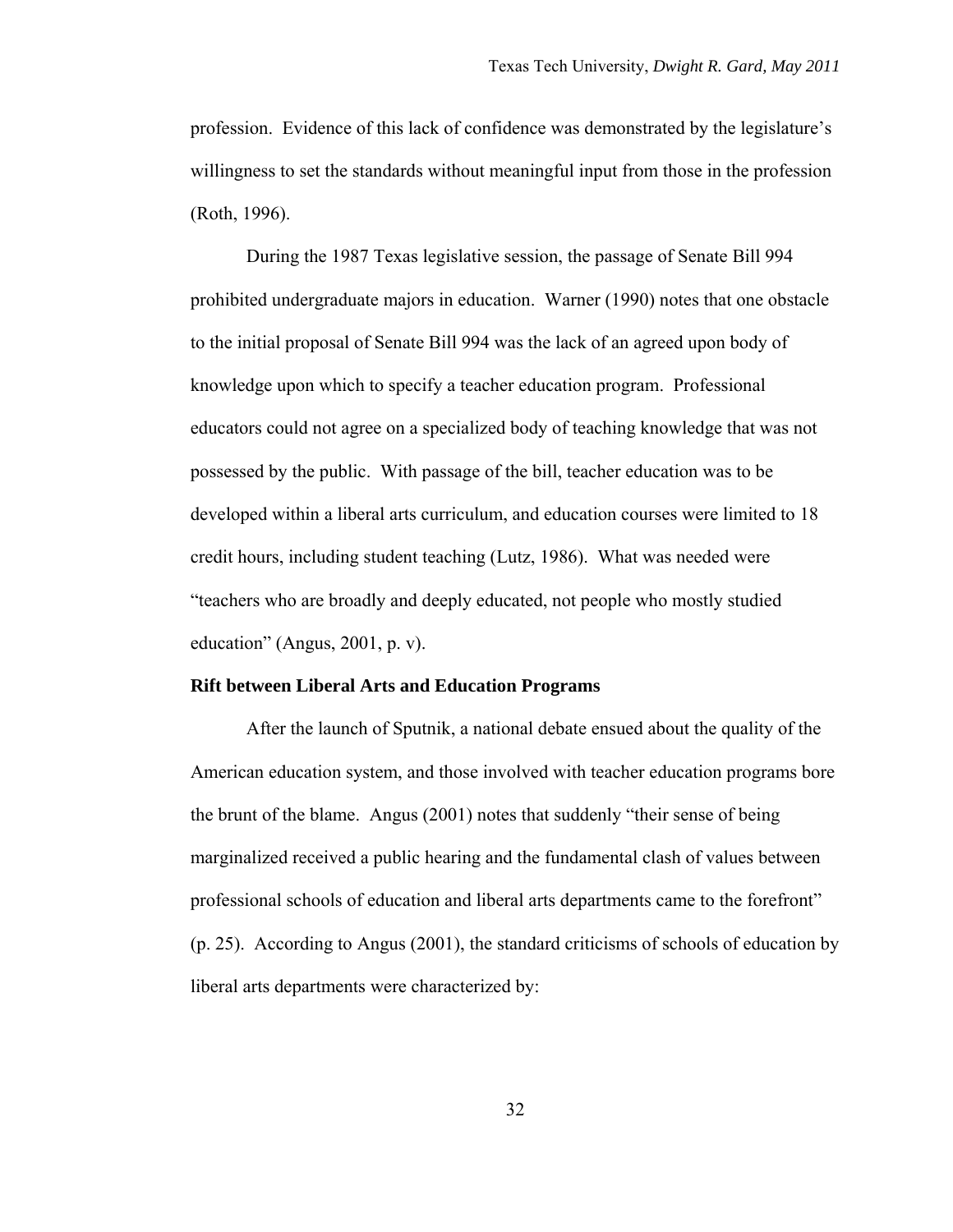low standards of admission to and exit from teacher education programs, too many "mickey mouse" courses, overemphasis on professional education courses in relation to academic or liberal arts courses, "educationist" control of state departments of education and the certification function, the field of education lacking a distinct "disciplinary" base, the weakness of the doctorate in education and the commensurate intellectual weakness of the education faculty, and perhaps most important of all, the absence of reliable scientific evidence that any component of the teacher education programs has a predictable relationship to effective classroom teaching. (p. 27)

Ultimately, the responsibility for teacher education became an endeavor divided between liberal arts departments and the programs in education. Not surprisingly, this division of labor became divisive. Many faculty members simply did not consider teacher education to be a discipline worthy of university status and, as such, were not inclined to accept professional educators as academic equals.

The question of what elements should comprise teacher education and certification has long been a source of conflict. Angus (2001) notes that conflicts existed between:

classroom teachers and other elements of the profession, between professors of education and professors in the liberal arts and sciences, between state department of education officials and those teaching in universities, between so-called "research universities" and former teachers colleges—this issue has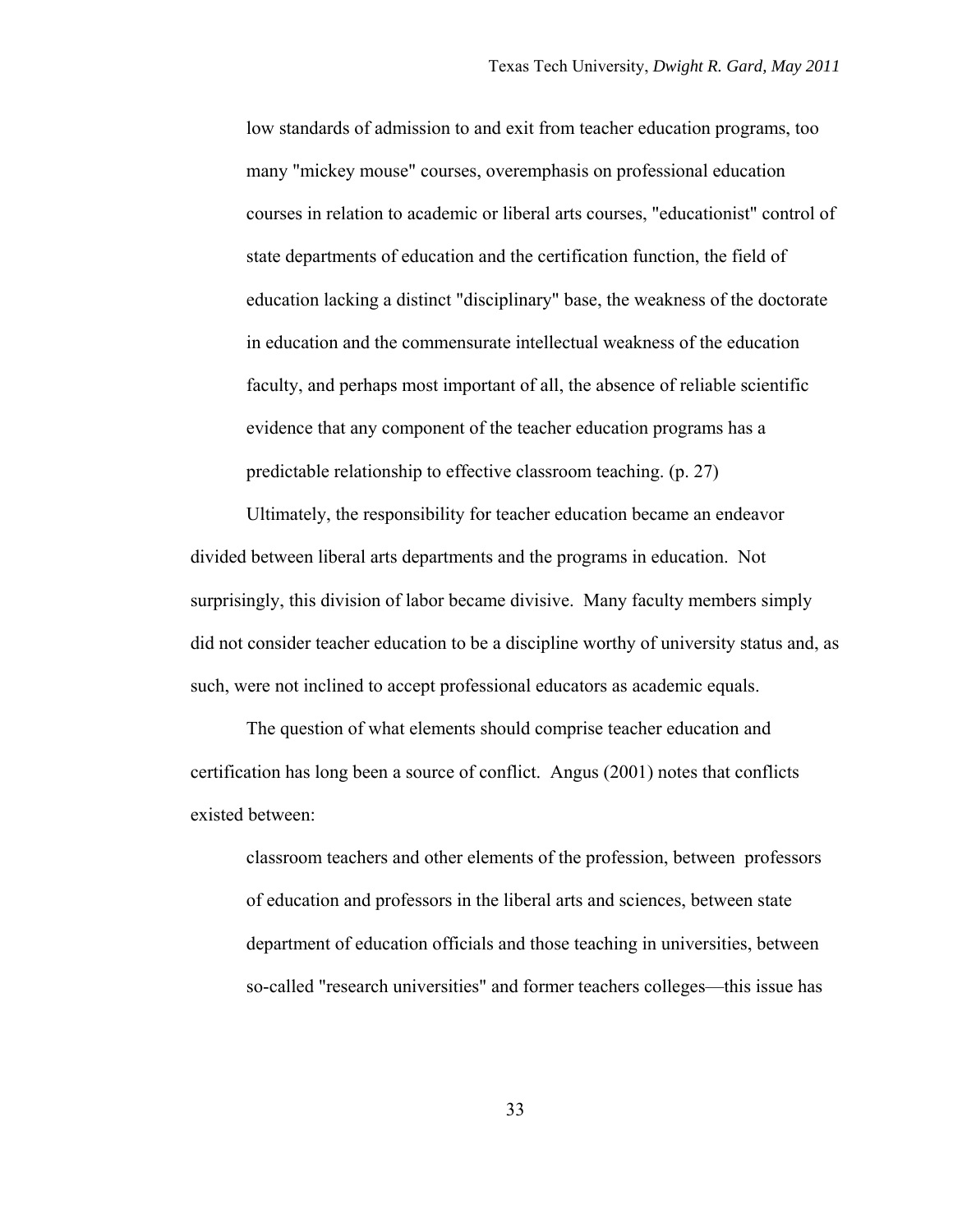been one of the most contentious in the long development of teacher certification. (p. 2)

In 1961, James Conant, former president of Harvard University, was asked by a group of education leaders to conduct the first large-scale study of teacher preparation. The study culminated in a seminal work, which did much to arouse a vigorous national debate concerning the education of teachers. According to Olwell (2005), Conant sought "to end the monopoly of colleges of education and locate more teacher preparation coursework in the subject matter departments, such as history, in colleges of arts and sciences" (p. 33). In the preface to his landmark 1963 book, *The Education of American Teachers*, Conant commented on the tension between liberal arts departments and education programs. He wrote:

Early in my career as a professor of chemistry, I became aware of the hostility of the members of my profession to schools or faculties of education. I shared the views of the majority of my colleagues on the faculty of arts and sciences that there was no excuse for the existence of people who sought to teach others how to teach . . . . When any issues involving benefits to the graduate school of education came before the faculty of arts and sciences, I automatically voted with those who look with contempt on the school of education. (pp. 1-2)

Conant's beliefs about professional education softened over the years, but such beliefs persisted. Conant believed that colleges of education, if left to their own devices, were not likely to integrate more subject matter courses into teacher education (Olwell, 2005). For this, greater involvement by subject matter specialists would be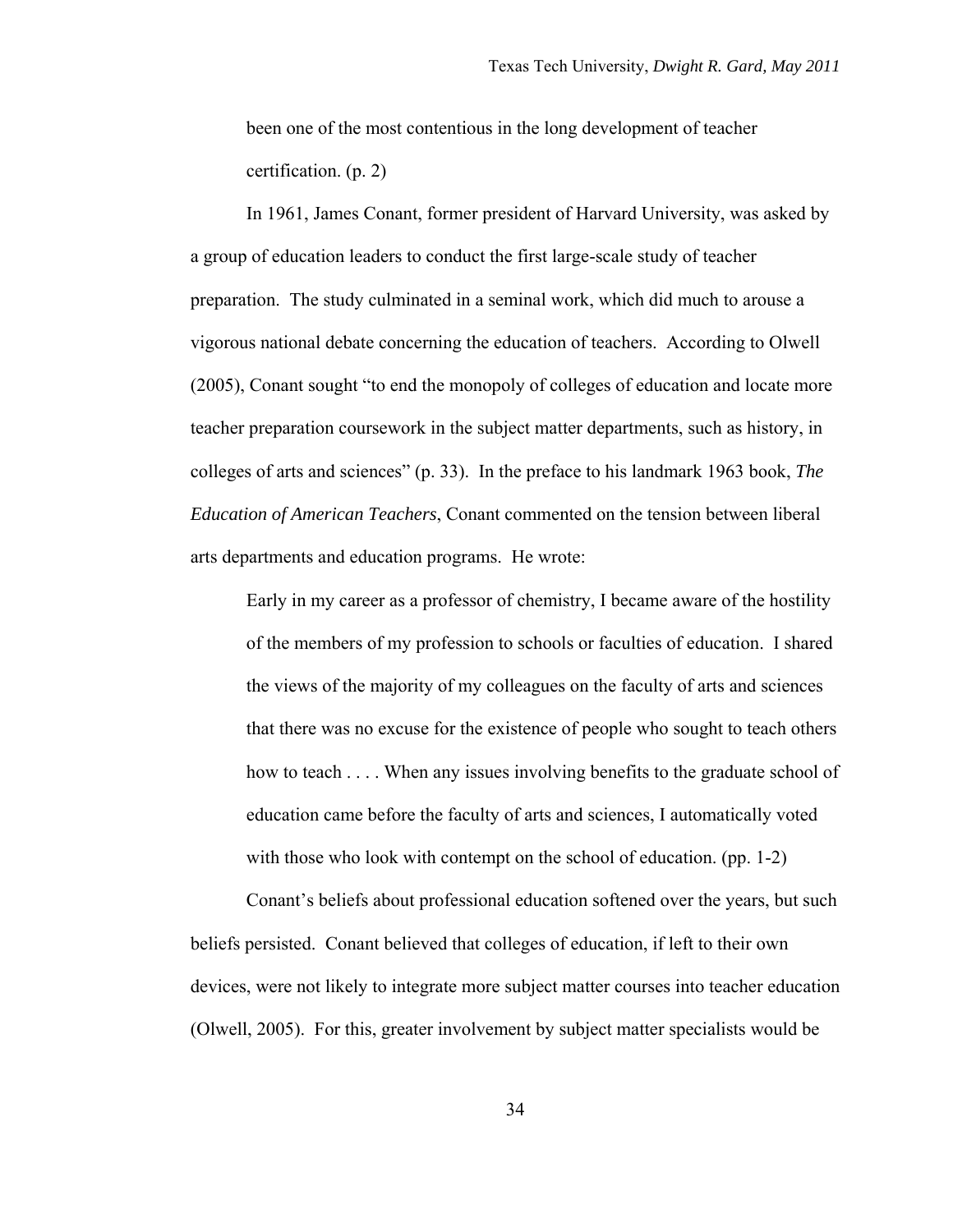required. Although personally dismissive of many of the criticisms leveled by liberal arts faculty, Conant chided liberal arts academic faculty for failing to understand the importance of their role in training teachers and declared that teacher preparation should be a university-wide collaboration. Angus (2001) notes, however, "educators were outraged by his conclusion that the only portion of professional education that was clearly necessary was a high quality student teaching experience" (p. 27). Despite the clarity of Conant's observations and the prescriptive nature of his recommendations, not all education professionals were eager to give credence to his suggestions. If for no other reason, perhaps it is human nature to reject ideas originating from outside the profession.

In an attempt to understand this rift, researchers found that several factors contributed to this negativism. Teacher educators had more modest backgrounds than most other faculty members in higher education, worked in lower schools for many years, and seldom ventured far from home to attend college or graduate school (Lanier & Little, 1986).

Tinsley and Hardy (2003) suggested that while faculty members in other disciplines directly pursued their undergraduate and graduate programs uninterrupted, teacher educators often progressed on non-traditional timetables, sporadically taking classes as their schedules permitted. In addition, teacher educators "…were to be forever contaminated by their exposure to public schools. Both academically and socially, teacher educators were, from the outset, destined to be set apart from the rest of academe" (Tinsley & Hardy, 2003, p. 3). In considering the esteem of education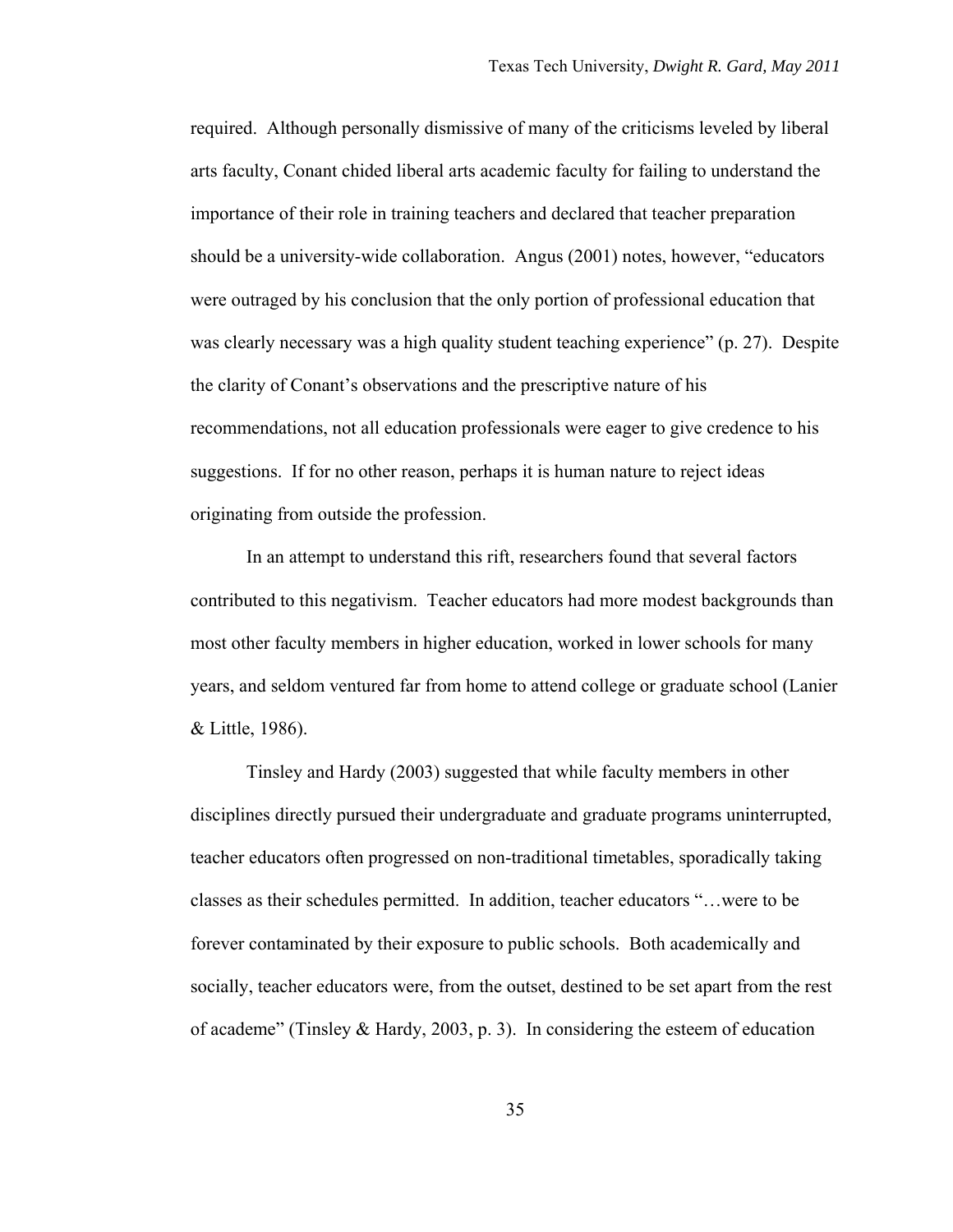professionals, Reynolds (1995) suggests that teacher education is an unwelcome and unworthy intruder among the "real" fields of study in the liberal arts. Such an attitude is commonplace in the academic culture of many institutions of higher learning in the United States.

Despite teacher educators being held in low esteem by others, research findings by Tinsley and Hardy (2003) indicated that "teacher educators in Texas are able to maintain levels of professional self-esteem that are significantly higher than the levels of professional esteem they perceive from their academic colleagues in other departments" (p. 4). Conant (1963) suggested that in order for teachers to be regarded as true professionals, they must possess some esoteric body of knowledge that sets them apart from others whose general education is at least equivalent to their own.

Harboring a negative view of colleges of education, faculty in liberal arts departments wanted control over their curricular offerings. Even when capitulating to the needs of education programs, liberal arts faculty were reluctant to offer "watered down" versions of courses for the benefit of prospective teachers. Noddings (1998) notes that "instead of facing up to the problem squarely, education professors often insisted that pedagogical knowledge is more important than subject matter knowledge" (p. 87). Darling-Hammond (1997) obliquely asserts that too much subject matter knowledge can interfere with effective teaching by insinuating that Albert Einstein would likely have been ineffectual in organizing the work of  $3<sup>rd</sup>$  graders. Alluding to the findings of three decades of research, Darling-Hammond (1997) further contends that only a "...threshold level of subject matter knowledge is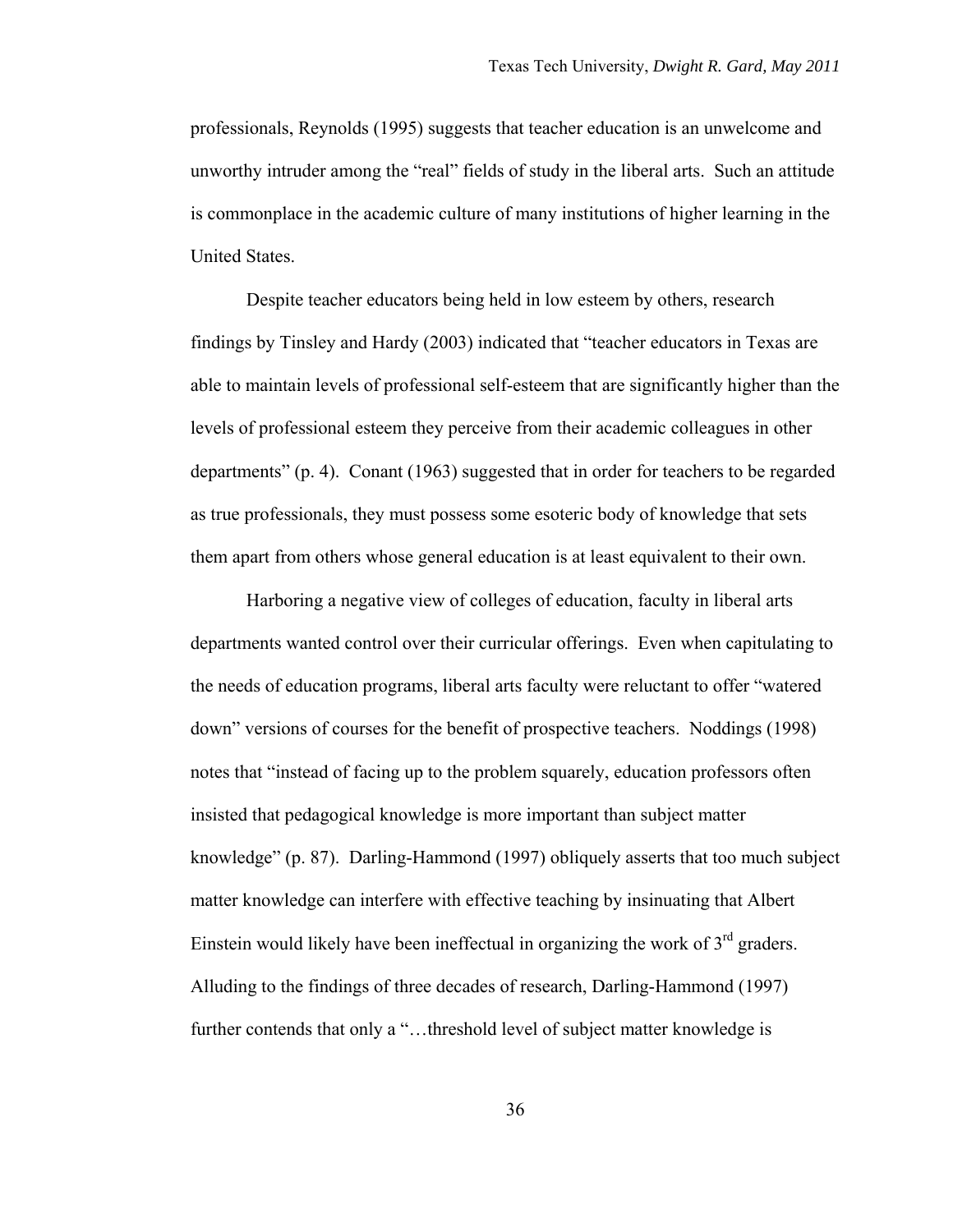important and that knowledge of how to teach is even more important" (p. 308). Littleton (2000) argues that because poor certification exam performance is concentrated primarily in the social sciences, mathematics, and English, "the arts and sciences are not fulfilling their responsibilities for preparing teachers and are holding the university hostage by placing the university accreditation in jeopardy" (p. 8).

This divisiveness is likely rooted in the philosophical debate as to which is more important for success in the classroom—content knowledge or pedagogical knowledge. Although it seems reasonable to presume that content knowledge and pedagogical knowledge are equally important, proponents on each side of the issue present arguments for why more curricular content is needed from their respective domains. The issue of pedagogy is a contentious area and some observers believe too much emphasis is placed on pedagogy (Boyd, Goldhaber, Lankford, & Wyckoff, 2007). Tinsley and Hardy (2003) contend that as education programs were assimilated into larger institutions, narrow-minded academic colleagues believed that teachers are born, not made, and that pedagogy is easily learned. Subject matter expertise was considered the *sine qua non* of professional competence. Some believed that teacher education was not even a legitimate subject. Undoubtedly, educators will claim that the teacher preparation curriculum—including student teaching and pedagogical coursework—is at least as important as content knowledge (Darling-Hammon & Youngs, 2002).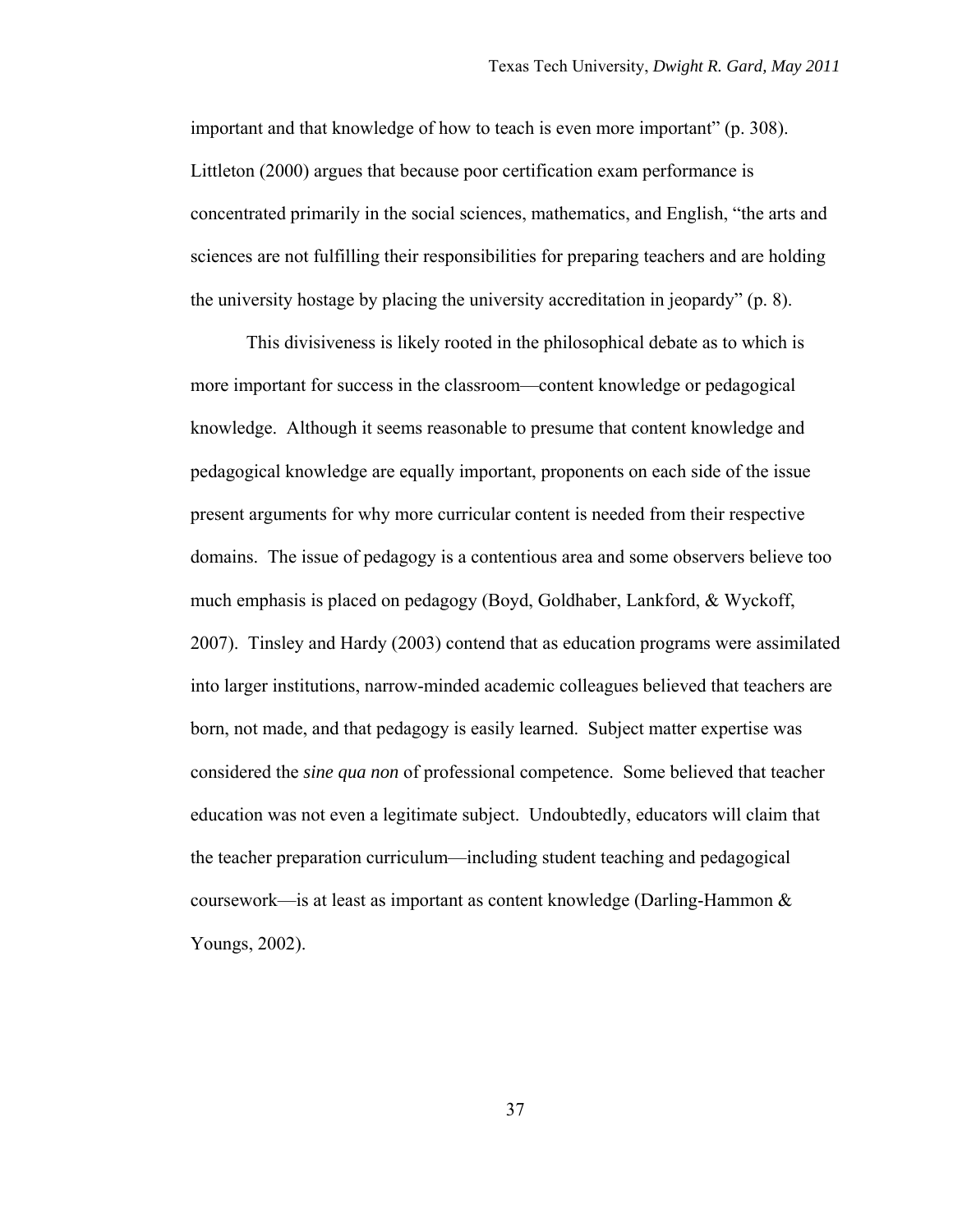#### **Debating the Efficacy of Certification Exams**

Educator interest groups challenge the notion that a single, high-stakes certification exam is sufficiently valid to declare someone fit to teach. Some opponents of the certification exams contend that, as a construct, the nature of teaching is far too complex to be properly judged by the results of a single exam. Use of a single criterion cannot adequately measure whether a teacher possesses the complete set of competencies for success as a teacher (Weitman, 1985). Instead, opponents of certification testing argue that teachers should be judged by what they do in the classroom (Ferguson & Brown, 2000; Harrell, 2009).

Because of the differential passing rates for minority groups taking the exam, discussions regarding test validity and bias also entered the public debate (Gratz, 2000; Justice & Hardy, 2001; Madaus & Pullin, 1987; Rubinstein et al., 1986). One of the major validity problems with certification tests is that "they are not job relevant, because they do not represent what teachers do on the job" (D'Costa, 1993, p. 109). The validation of a passing score does not prove that the score is true or correct. Rather, validation supports the plausibility, credibility, defensibility, and appropriateness of the passing score (Kane, Crooks, & Cohen, 1997).

D'Costa (1993) notes that a job-relevant teacher certification exam must meet three criteria:

- Include the major teaching functions and responsibilities.
- Represent the context of the teaching practice.
- Be based on a body of knowledge sufficient to be effective.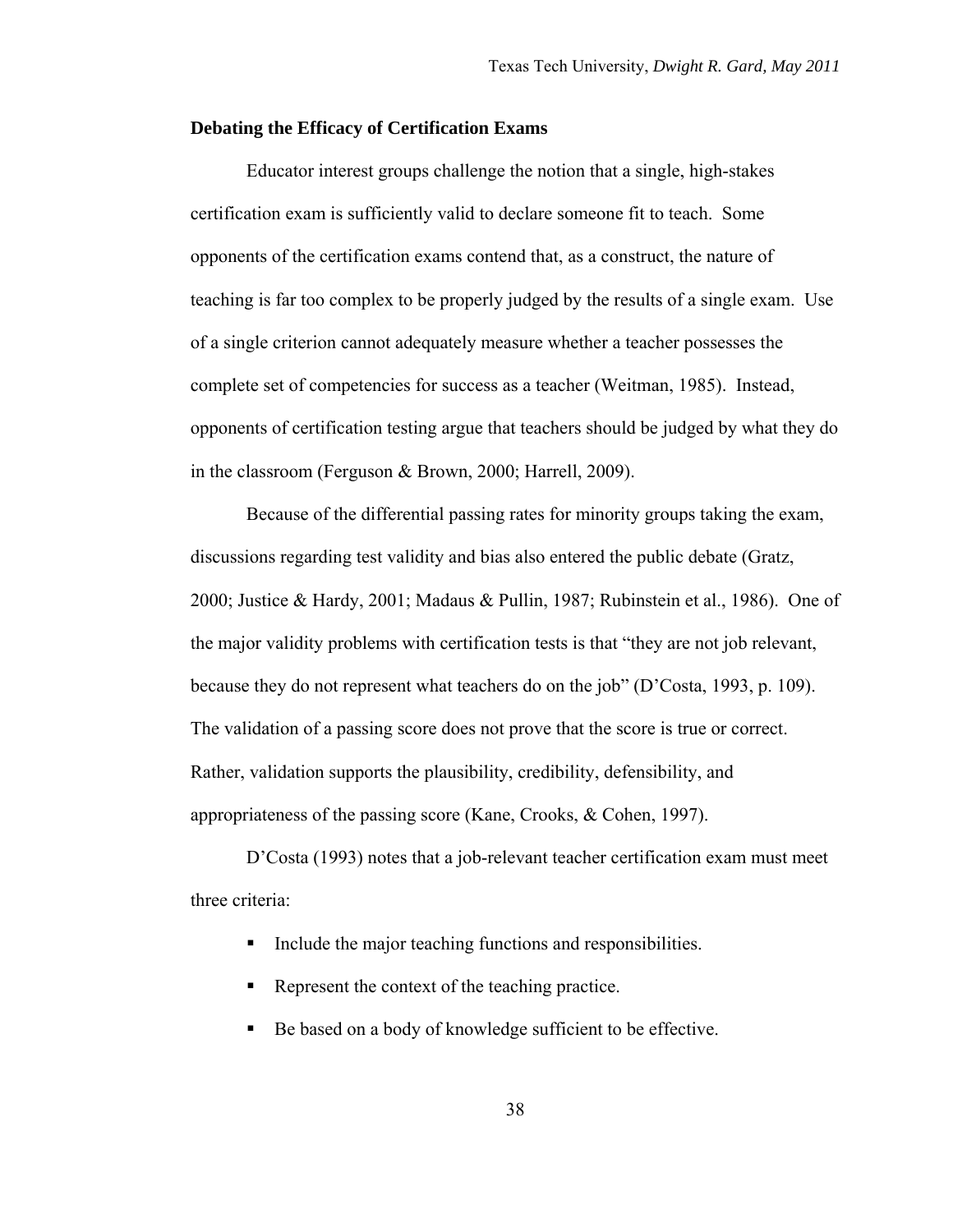Because the teaching role is complex and difficult to define and translate into required skills, a single test is unlikely to capture all the nuances needed to assess competency. In addition, the teaching profession is not in agreement regarding the criteria of success for teaching. D'Costa further argues that if the validity of certification exams cannot be guaranteed, then assessment is pointless.

Walsh (2001a) argues against the efficacy of certification. Citing numerous research studies, Walsh notes that there exists "a scientifically sound body of research conducted primarily by economists and social scientists, revealing the attributes of an effective teacher, defined as a teacher who has a positive impact on student achievement" (p. iv). This body of research contends that certified teachers were no more effective than those who were not certified (Kirkpatrick, 1992; Walsh, 2001a). Boyd et al. (2007) note that overall, "research suggests that requiring certification exams does not result in a higher proportion of good teachers being selected but does reduce overall participation in teacher preparation" (p. 59).

Verbal ability is the one attribute found to be consistently related to teacher effectiveness. Most researchers consider verbal ability to be a measure of general cognitive ability, with selectivity of college most likely a suitable proxy for this attribute. Weitman (1985) contends that, because many of the skills for effective teaching are not measurable, items used for measuring teacher competency simply cannot represent a fair and universal sample of that skill set. Arguing against the use of a single, high-stakes test for determining competency, Ward and Wells (2006) suggest that it is reasonable to allow teacher educators to make professional judgments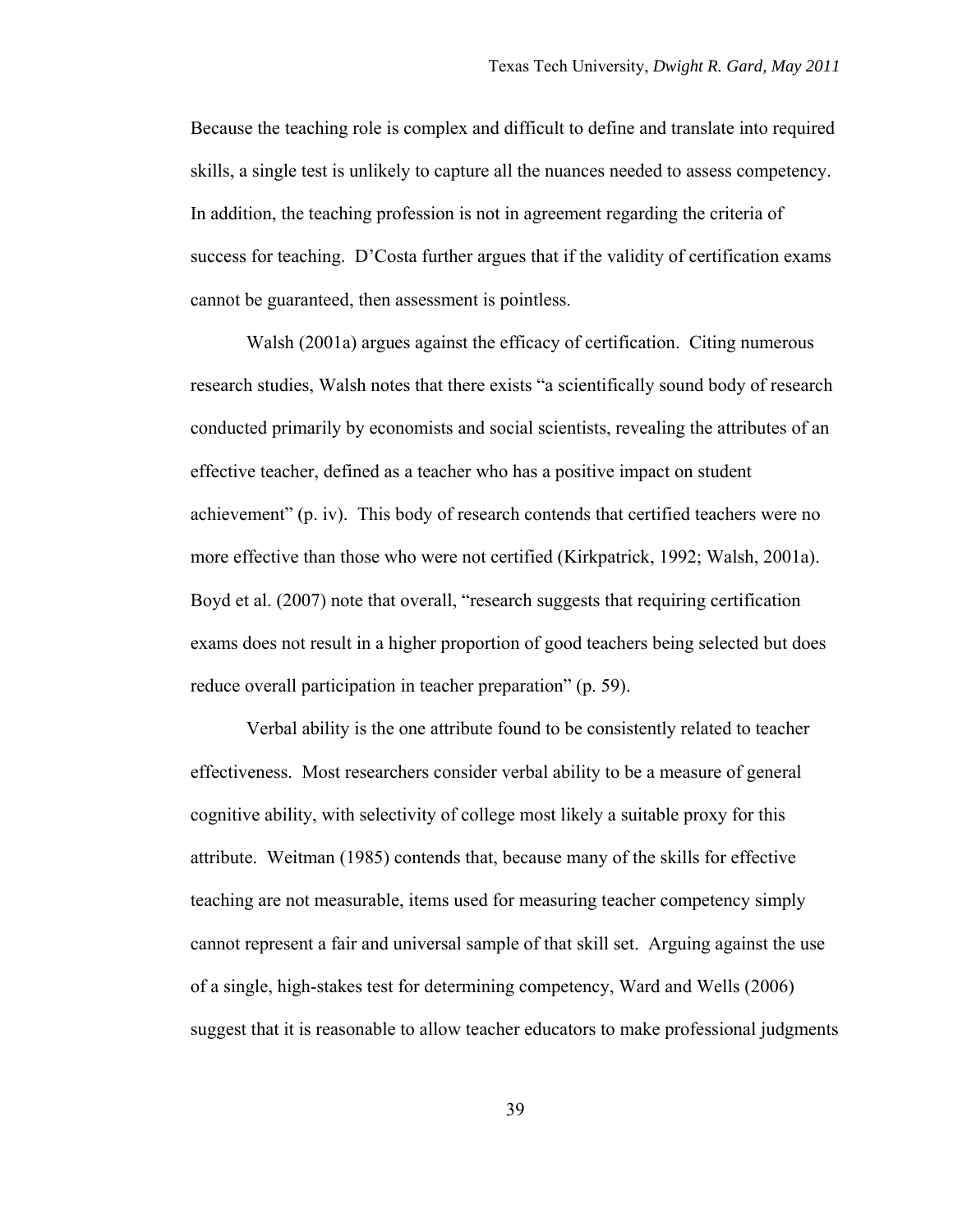and certification decisions regarding those who have demonstrated their ability to teach effectively.

Certification testing declares as substandard all those who fail the exam regardless of other attributes that research has shown correlates with effective teaching (Walsh, 2001a). Walsh concludes that certification testing is not capable of distinguishing between justifiable and unjustifiable reasons for denying access to the teaching profession. However, "educators, policymakers, the media, and the public mistakenly equate teacher quality with teacher certification" (p. 1).

As proponents of certification, Darling-Hammond and Youngs (2002) strenuously refute the arguments against certification presented by Walsh (2001a). The interpretation of the scientifically based research cited by Walsh (2001a) in support of the position against certification was refuted point-by-point as being flawed due to interpretation errors and misrepresentation of findings and recommendations from a large number of sources. In addition, Darling-Hammond and Youngs contend that unsupported statements, as well as a selective choice of research findings, resulted in specious conclusions. Walsh (2001b) subsequently issued a rejoinder, systematically refuting the refutation. With such vigorous debate on both sides of the issue, the matter of the efficacy of certification exams is far from settled.

If teachers' scores on certification exams are valid predictors of success in the classroom and non-white candidates are disproportionately impacted, then the interest of the low-scoring candidates is pitted against the right of children to receive a quality education (Ferguson & Brown, 2000). Some researchers have found that language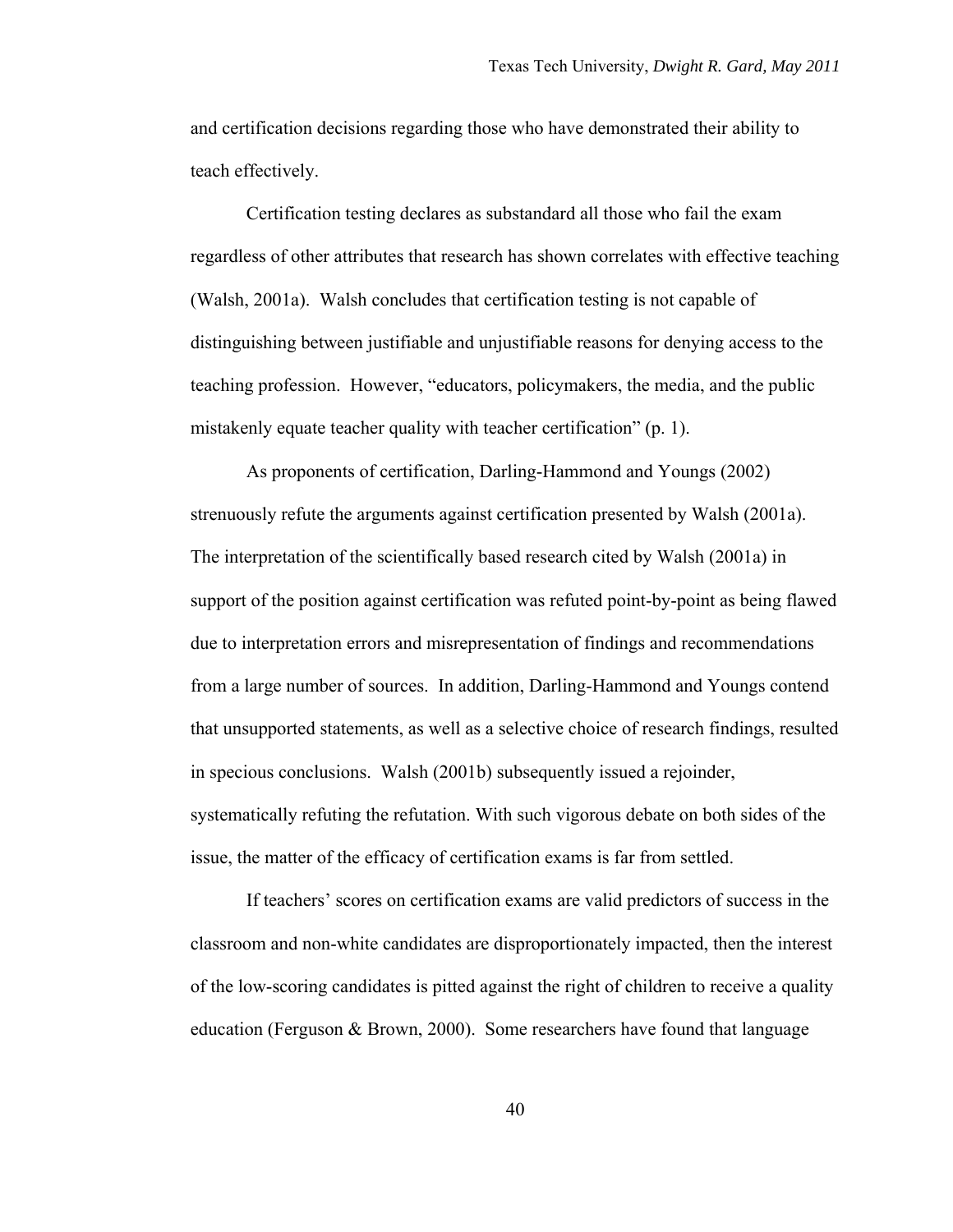skills are a factor contributing to the disproportional impact on non-whites, and that certification exams are as much a reading test as a subject matter test (Harrell, 2009; Holmes, 1986; Ivie, 1982; Tellez, 2003; Ward & Wells, 2006).

# **Test Bias**

In studying the difference in test performance among various population subgroups, Scheuneman and Slaughter (1991) describe five types of bias that could render test results suspect: historical, cultural, biological, educational, and psychometric (problems with test construction). According to Tellez (2003), the question regarding tests of pedagogical or content knowledge for preservice teachers "is not if they are biased, but rather, who is disadvantaged or privileged by the test and is the level of bias acceptable?" (p. 14).

Wakefield (2003) suggests that there may be unintended consequences of the bias in high-stakes testing. Teacher education professionals would no longer be entrusted with evaluating special cases. Instead, "testing replaces a personal review of strengths and weaknesses and two years of face-to-face encounters" (p. 386). Wakefield further argues that, because of false rejections, the public would be deprived of otherwise capable teachers and "some passionate and gifted teachers will fail to find places of service in public schools" (p. 386). Entry exams often serve to block the admission of many minority and low-income candidates into teacher education programs, while certification exams blocked entry into the teaching profession (Wakefield, 2003).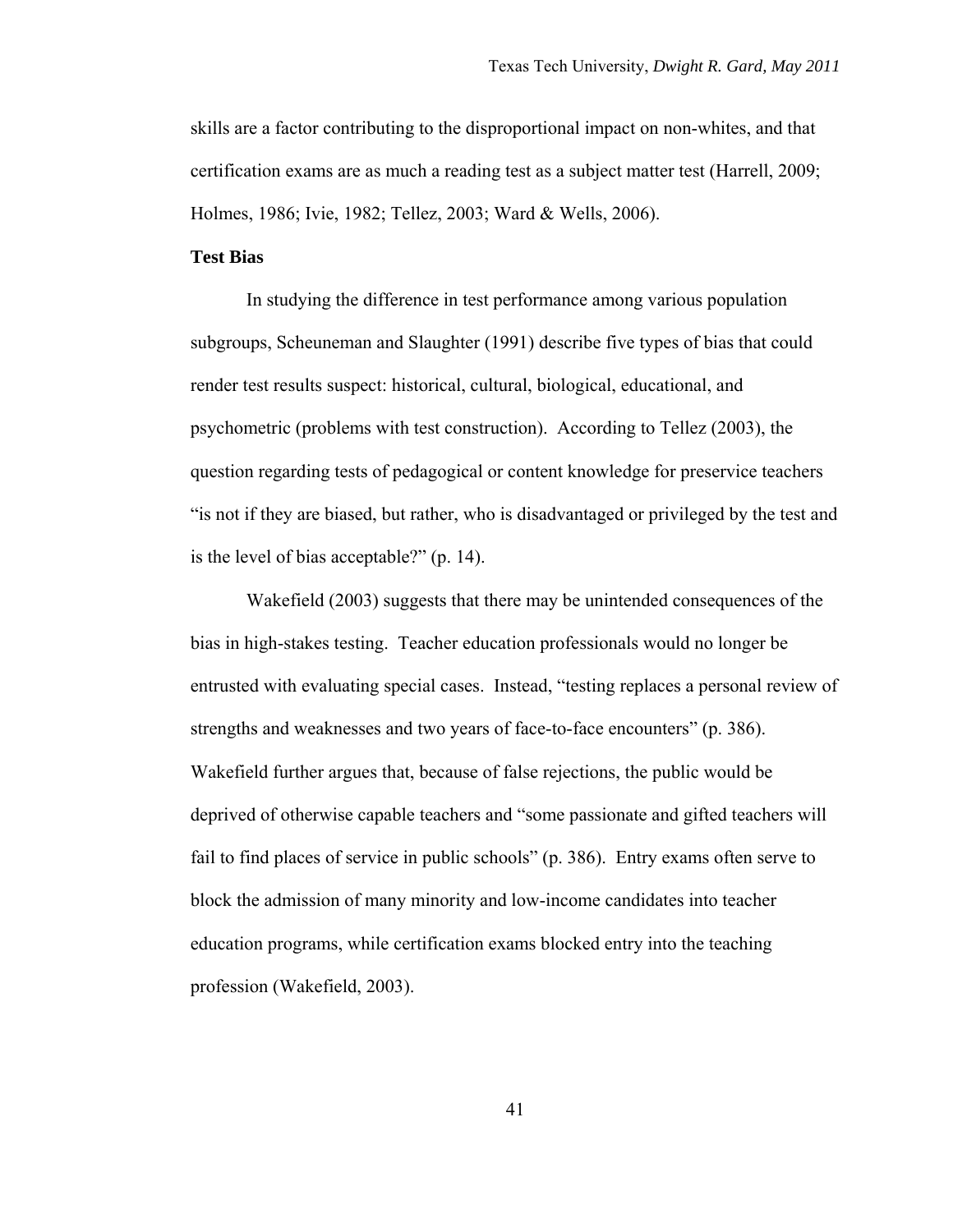Millman (1989) contends that a false positive is a more serious error than a false negative because there is more potential harm by allowing an incompetent teacher to teach than unjustly denying a great teacher access to the profession. Because a student could take a certification exam an unlimited number of times, Millman (1989) suggests that a candidate "whose true level of functioning is below the passing standard may nevertheless pass the test on one of their attempts" (p. 5). Millman further argues that the more times a candidate takes the exam, the more likely it is that the competence level will be overstated, thereby increasing the likelihood of a false positive. By allowing multiple opportunities to test, measurement errors will increase the ratio of false positives to false negatives. According to Harrell (2009), "allowing a teacher candidate to test and retest for an unlimited number of attempts does present a challenge to the preservation of test validity" (p. 76).

Passing scores for certification exams should achieve the goals of the credentialing program while avoiding the detrimental effects of false positives. The passing standard should be high enough to provide adequate protection for the public, but not so high that the supply of qualified practitioners is restricted or that competent candidates are excluded from practicing (Kane et al., 1997).

This disproportional impact means that minorities and other disadvantaged groups are not proportionally represented in the classroom. In addition, the careers of minority candidates are often derailed, despite having a university degree (McIntosh  $\&$ Norwood, 2004).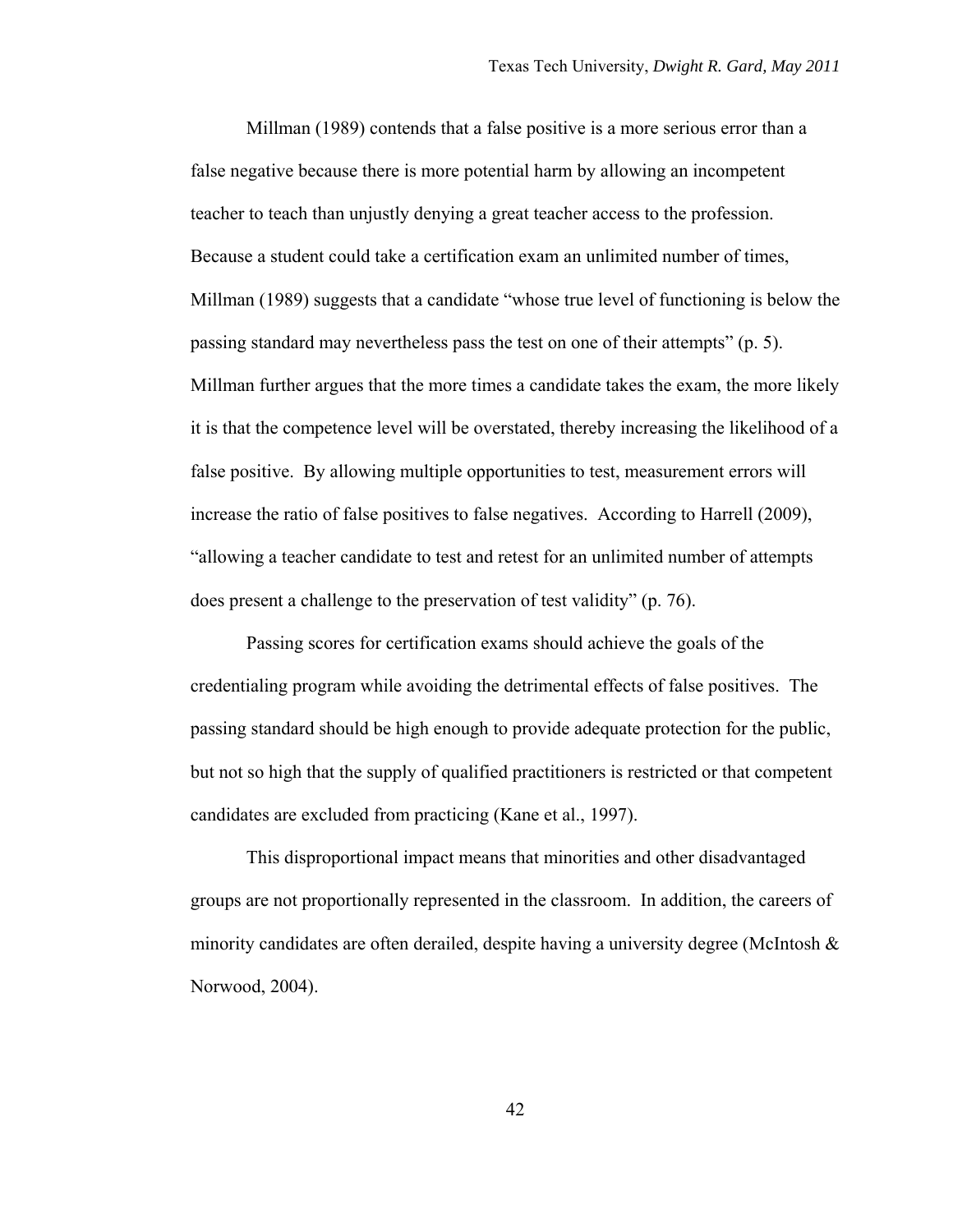According to McGaghie (1991), five reasons describe the widespread

dissatisfaction with professional competence evaluation:

- Exams tend to focus on a narrow range of practice situations, in contrast to what happens in reality.
- Exams tend to be biased toward assessing acquired knowledge.
- Exams pay little attention to the direct assessment of practical skills, despite claims to contrary.
- Exams are inadequate for assessing personal qualities such as honesty, judgment, maturity, stability, adaptability, etc.
- Almost all exams suffer from a variety of measurement issues, such as validity.

Although certification exams serve as the gateway for entry to the profession, the exams are also intended to protect the public from incompetent practitioners of a profession (Gorth & Chernoff, 1986; Millman, 1989; Roth, 1996). However, Angus (2001) notes that professional educators assert "an equally important purpose of certification is to protect the members of the profession from unfair competition from untrained people…" (p. 22).

Conant (1963) cites four reasons why professional educators staunchly support certification. First, leaders in the field of education believe that there exists a specific body of knowledge that can be taught, and that being trained in the art of teaching makes one a better teacher. Second, requiring specialized training and certification serves a gatekeeping function to control the quality of those seeking to enter the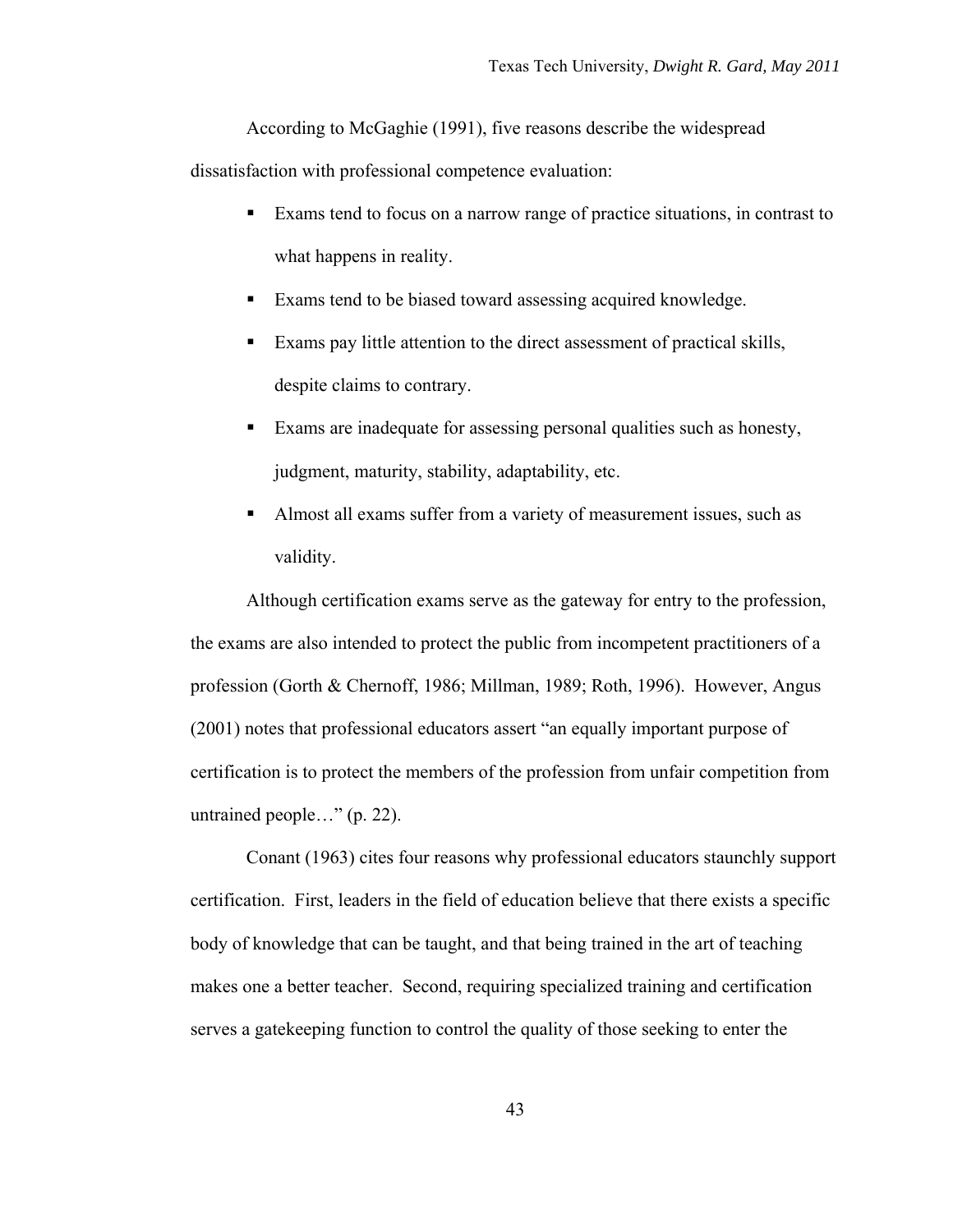profession. Without this, anyone with a college education could teach—no experience or training required. Under such conditions, the market for teachers would be flooded and wages deflated. Third, professional certification would serve as a "badge of identity" uniting all members of the profession, while excluding those outside of the profession. Lastly, it is believed that specialized teacher training could serve to insulate a teacher from contentious situations with parents who may have a comparable educational background. Having the certification would allow a teacher to defend, with credibility, decisions made in the classroom (pp. 27-28). If nothing else, certification testing might at least improve the public image of the profession (Madaus & Pullin, 1987).

Hess (2001) states that three assumptions undergird the case for certification:

- **Training received during the certification process is so important that those** without the training could not perform competently.
- Certification screens out those unfit for the profession.
- Certification elevates the prestige of the teaching profession.

Skeptical of the efficacy of certification, Hess notes that there is considerable debate as to whether certification effectively screens out unacceptable teachers and whether the professionalism of teachers is enhanced. In addition, Hess contends that within the teaching profession there is no well-established, research-based canon of essential knowledge and that the profession has "refused to establish a specific, measurable body of skills or knowledge that teachers must master" (p. 9). With such an inchoate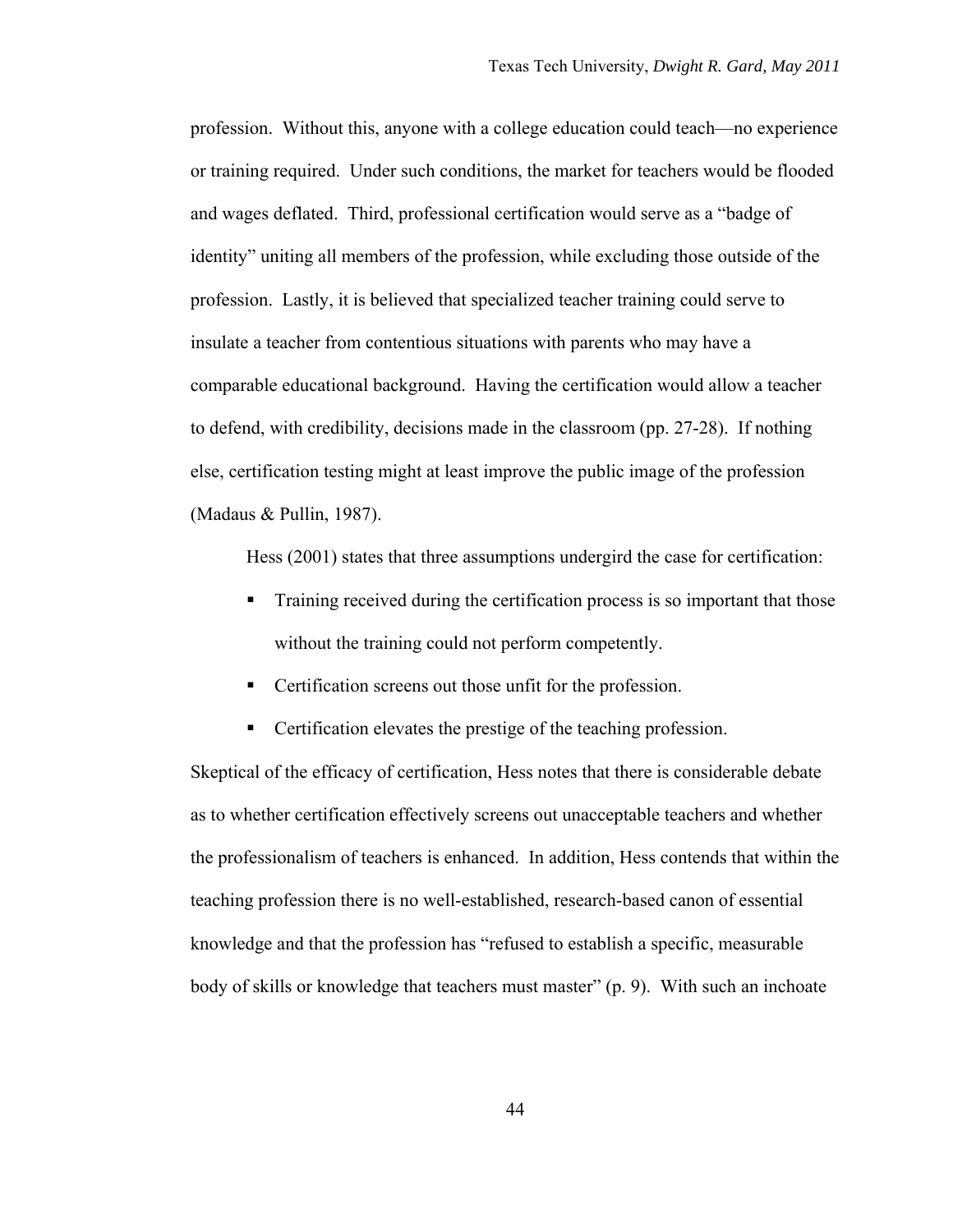professional framework, one might speculate whether education professionals really do understand what constitutes mastery.

Because there is widespread agreement that interested observers such as colleagues, supervisors, and families can generally gauge the effectiveness of individual teachers within a given context of students, Hess is not convinced that standardized licensing helps to safeguard teacher quality. If the professional canon is subjective and lacking in specificity, Hess is skeptical of the efficacy of the certification process and posits that certification is a "potentially pernicious way to control quality" (p. 9).

# **The ExCET and TExES Certification Exams**

In 1986, Texas began using the Examination for the Certification of Educators in Texas (ExCET) testing program to assess knowledge of pedagogy and professional responsibilities as well as subject knowledge. Amid the controversy of a deteriorating education system, "the state increased the rigor of the ExCET testing program and began utilizing ExCET results as the primary tool with which to evaluate teacher preparation programs" (Gruver, 2008, p. 4). These tests required applicants to move beyond simple recall of information, requiring "knowledge of patterns and relationships within and between inquiry skills and elements of content within a discipline and to draw relationships between the discipline and real-world situations" (Tackett, 1997, p. 65). Under the new accountability procedures, there have been instances of institutions across the state having been placed under SBEC review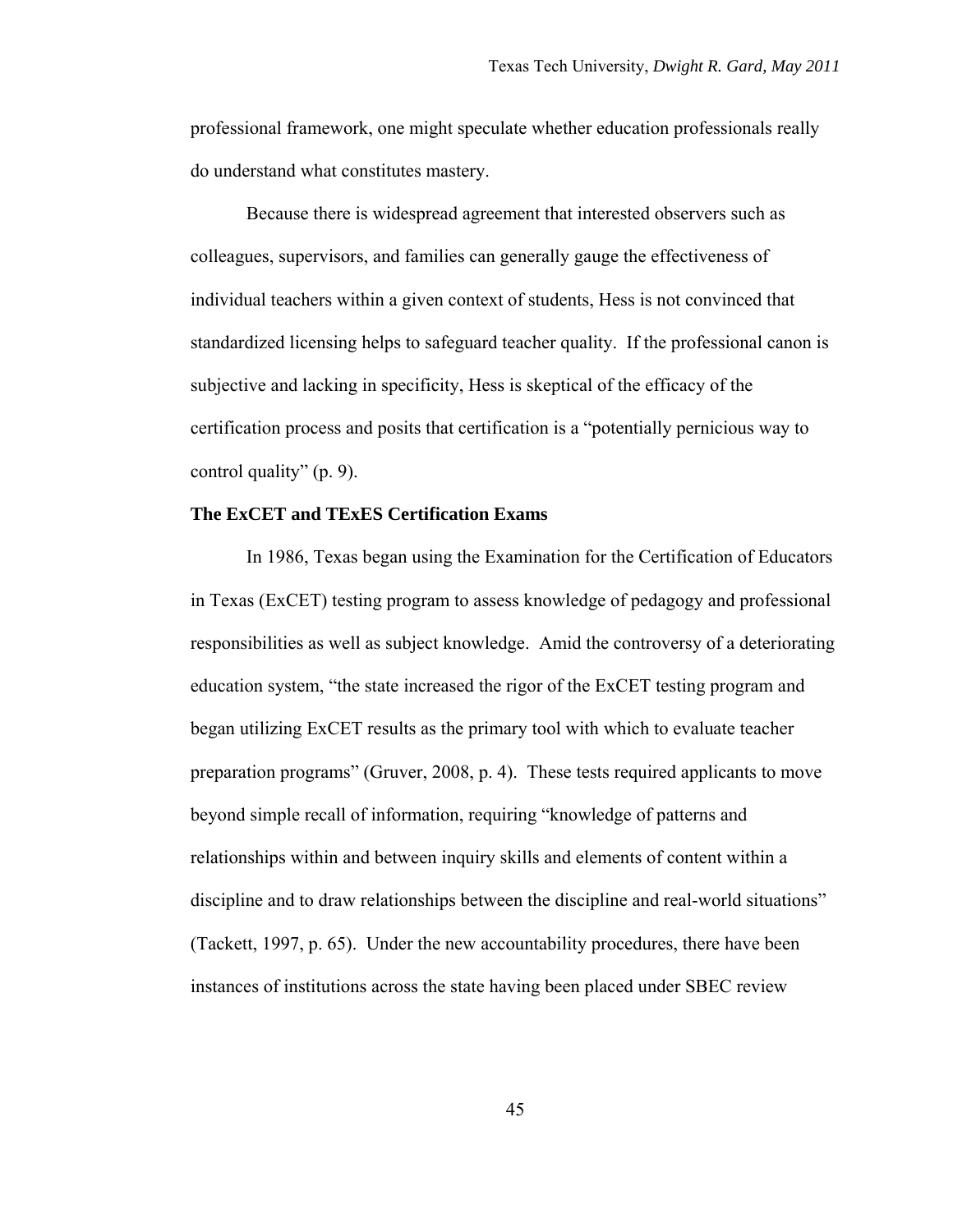primarily because of the poor performance of their African American students on the ExCET (McIntosh & Norwood, 2004).

In 2002, the Texas Examinations of Educator Standards (TExES) replaced the ExCET. Although functionally similar, the TExES was more rigorous than the ExCET, more closely aligned with the state's public education curriculum, and measured knowledge in pedagogy and subject matter. In terms of content, the History TExES was essentially the same as the History ExCET, with one exception—the TExES version contained an additional instructional domain focused on the teaching of "doing history" (Gruver, 2008).

In order to become certified, candidates were still required to pass the History TExES as well as an exam assessing their pedagogical knowledge and learning theories. According to Gruver (2008), many history faculty members at state universities in Texas did not believe that the History TExES was a valid measure of a candidate's understanding of, or ability to do, history. Facing the possibility of sanctions by state agencies if their history majors do not pass the test, many departments of history acquiesced and aligned their curricula with the domains and competencies of the exam.

Because of the low scores of students taking the TExES certification exam in the History (8-12) content area, it is important to identify students who are at risk of failing. An "early warning system" capable of identifying students who are likely to fail the exam allows for intervention so that at-risk students have a greater chance of success.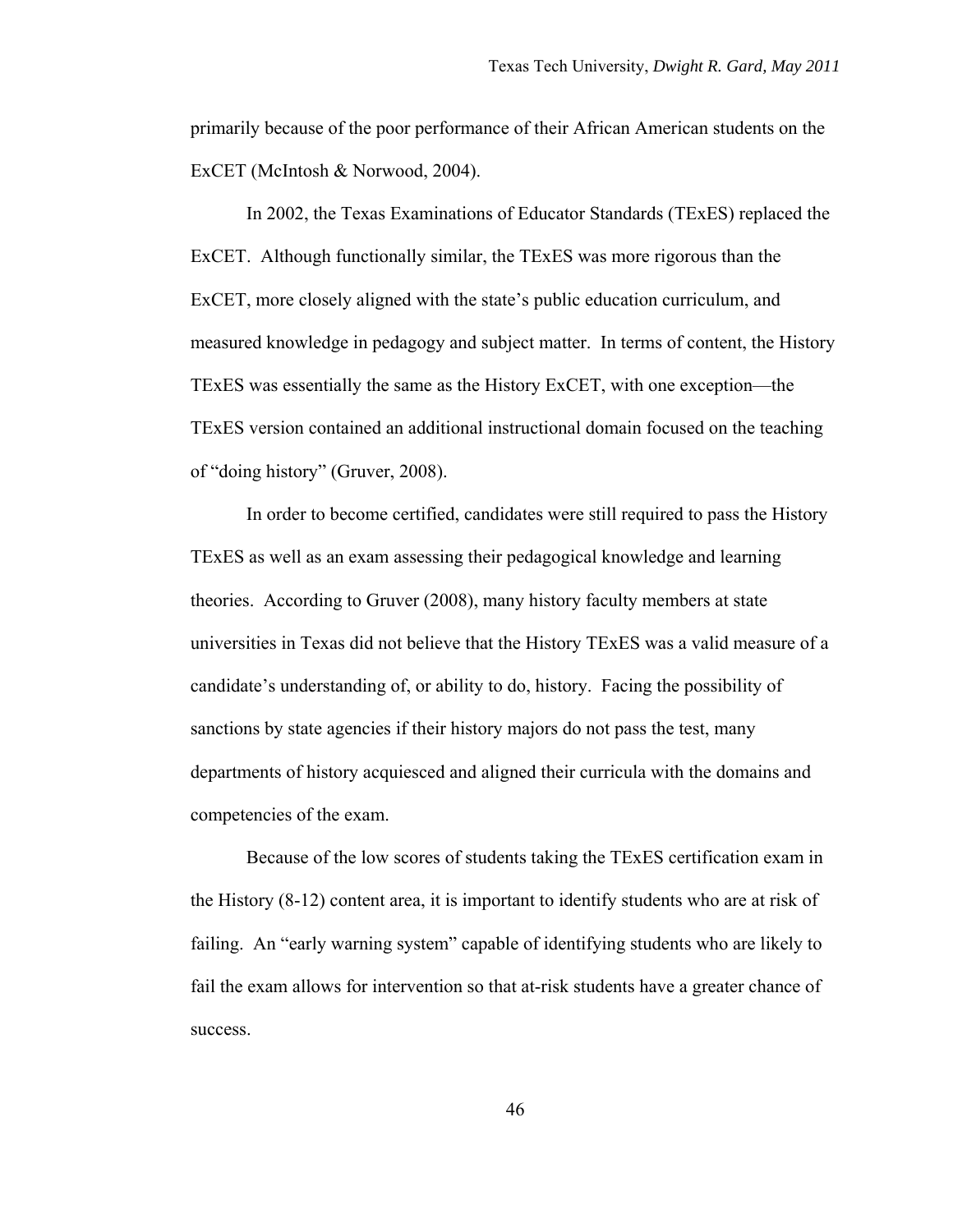Low pass rates can create a number of detrimental effects on the institution, the student, and society. Examples of such adverse effects include:

- Low pass rates reflect poorly on the school and its programs.
- Low pass rates signal poor program quality and can affect the number of students seeking admission to a program.
- Low pass rates can affect the accreditation status of a program.
- Students who fail the exam are denied timely entry into their profession and may suffer an opportunity cost, which affects them financially and psychologically.
- Students' careers may be placed on hold, or they may simply "throw in the towel" and give up on their aspirations of a teaching career.
- Low pass rates may impact the mission of producing highly qualified teachers.

# **Pass Rates**

The Texas State Board for Educator Certification implemented a performancebased accountability system to assure the quality of teacher education programs. Perhaps the most visible and significant measure of the success of a program are the pass rates on teacher certification exams. The simplest, most widely reported, and most useful measure is the initial pass rate (Pitter, Lanham, & McGalliard, 1997). Such measures are reported in aggregate as well as being disaggregated by gender and ethnicity. An institution must achieve acceptable pass rates in all categories to prevent any type of state-imposed sanctions on its programs. A pass rate that falls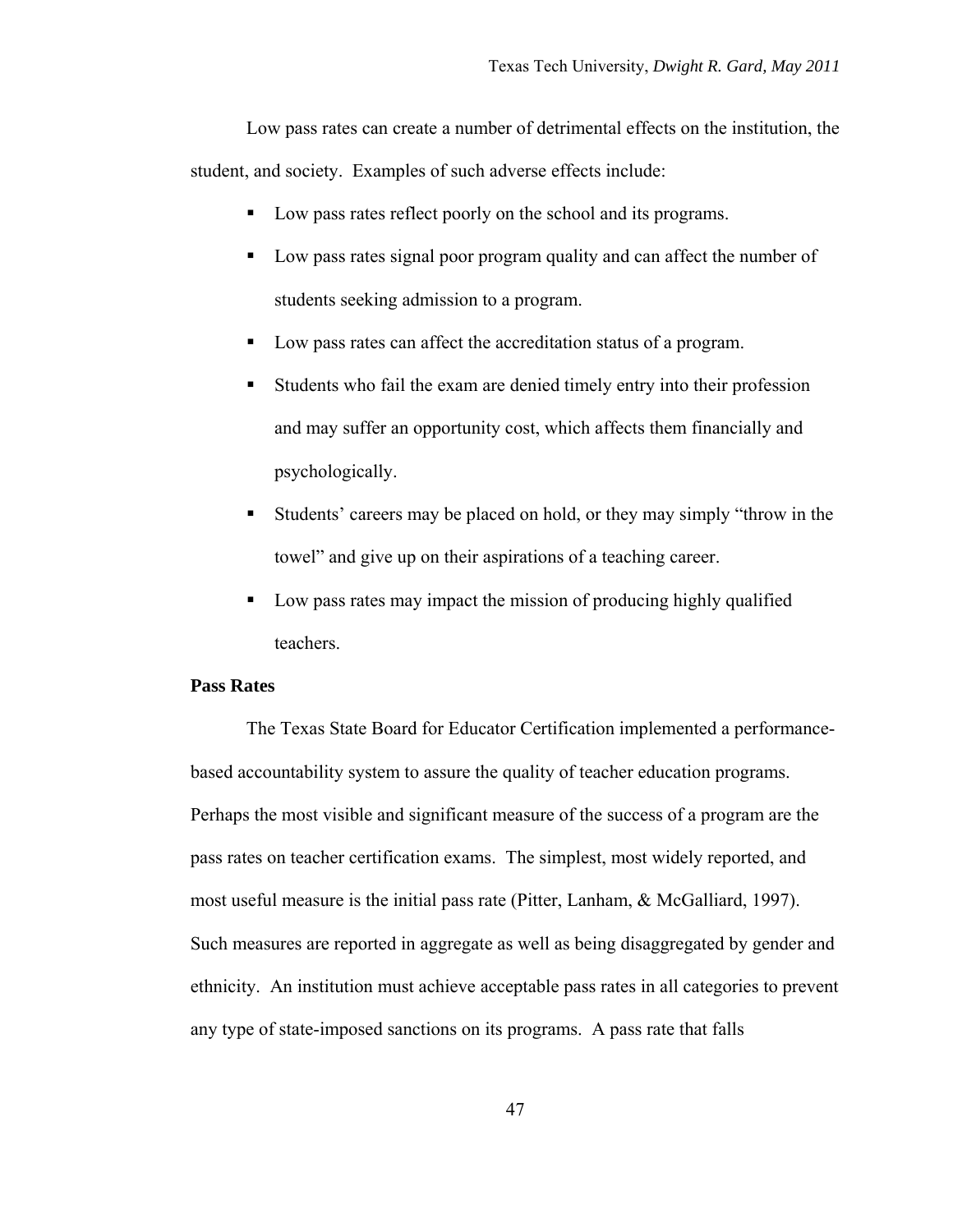significantly below the national average is a cause for concern. However, a high pass rate does not necessarily imply a high quality program. As noted by Pitter et al. (1997), "it is possible that two programs of similarly high pass rates have vastly different levels of quality, where one program simply prepares the students to pass the examination, while the other goes much further" (p. 5).

The SBEC issues annual accreditation ratings based on the combined performance of all candidates. The data are also disaggregated into groups based on gender and ethnicity. Ratings are based on how well a program's candidates perform on the assessments required for certification.

Certification exams are usually taken near the end of a candidate's preparation program; however, candidates must receive approval from program administrators before they can register for the exams. Assessment data measure two different types of pass rates. The *initial pass rate* includes tests a candidate has taken between September 1, yyyy through December 31, yyyy  $+1$  during which the candidate completed the program, even if the test is taken multiple times. The *final pass rate* is based on performance during the subsequent year and cumulatively measures results over the entire two-year period. If fewer than 30 students are involved, current data are combined with data from the previous one or two years (SBEC, 2001).

According to Kane et al. (1997), there is no single, correct performance standard. The setting of a standard is not a problem of estimation; rather, it is a policy decision. The regulating agency decides what constitutes the minimum acceptable performance level. The decision hinges on a number of factors including the risk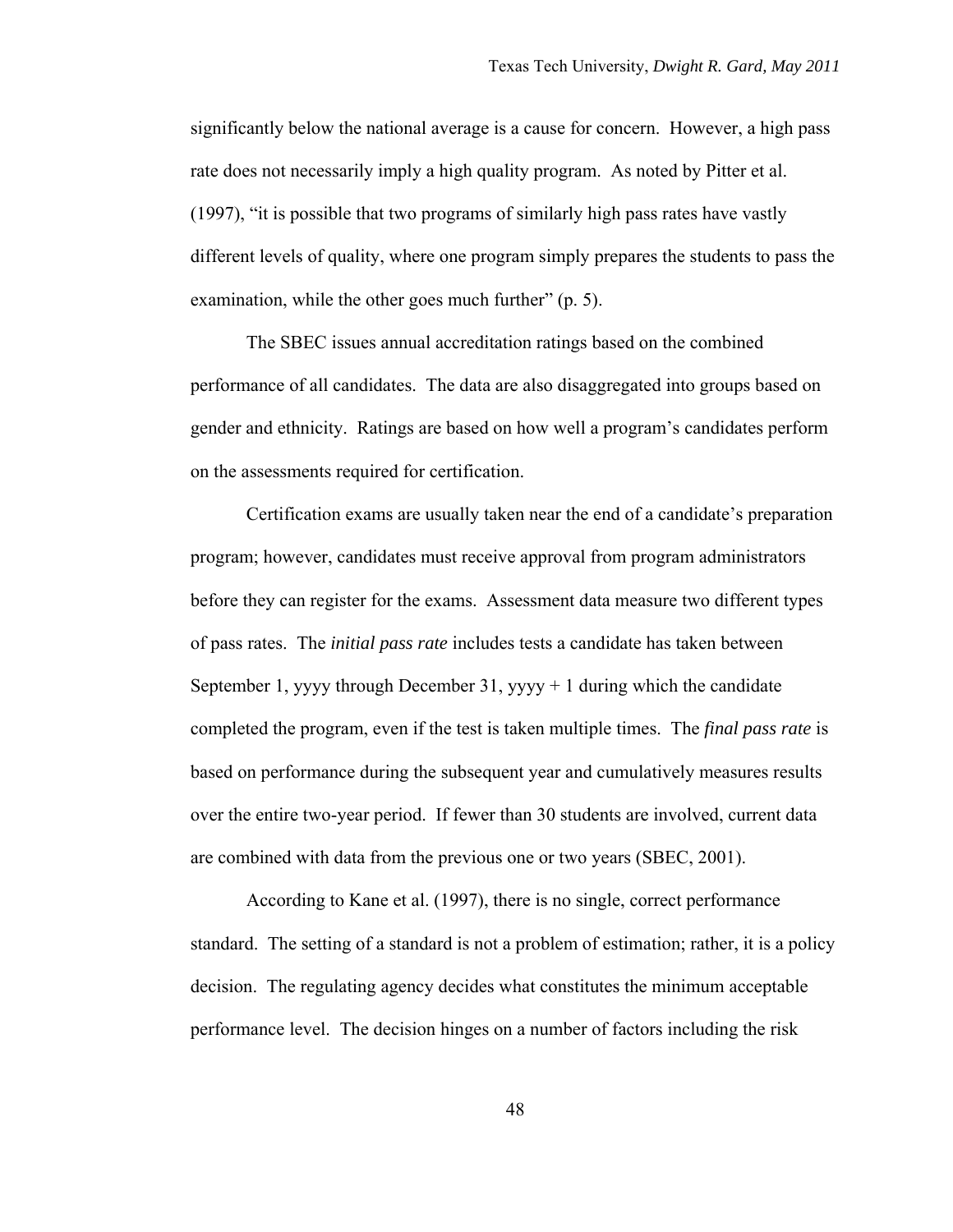posed by marginal candidates, current standards of practice, and the political environment. The ideal standard should protect the public from incompetent practitioners while at the same time being fair to the candidates so the supply of practitioners is not unduly restricted (Kane et al., 1997).

To maintain accreditation, a program must achieve a 70% first-year pass rate or an 80% two-year, cumulative pass rate across all demographic groups (all, male, female, African American, Hispanic, White, Other) (SBEC, 1998). Individually, however, candidates must achieve a minimum score of 80% on the TExES History (8- 12) exam. As shown previously in Figure 1.1, both the XTU and statewide initial pass rates have been below the 70% minimum since 1999, although in 2008 the XTU pass rate was slightly above 70%.

## **Research Antecedents**

Because of the nature of high stakes testing and the consequences, there is good reason to attempt to predict which students are at risk of failing the exam. Although there have been a number of studies attempting to predict success on the PPR portion of the TExES, few studies have focused on predicting the outcome on content-area exams. Because of this, little is known about the variables that affect student success on the History (8-12) teacher certification exam.

Because there is little available research to aid in understanding the factors that contribute to the success of teacher education candidates on secondary-level contentarea certification exams, education programs may fall short of their mission of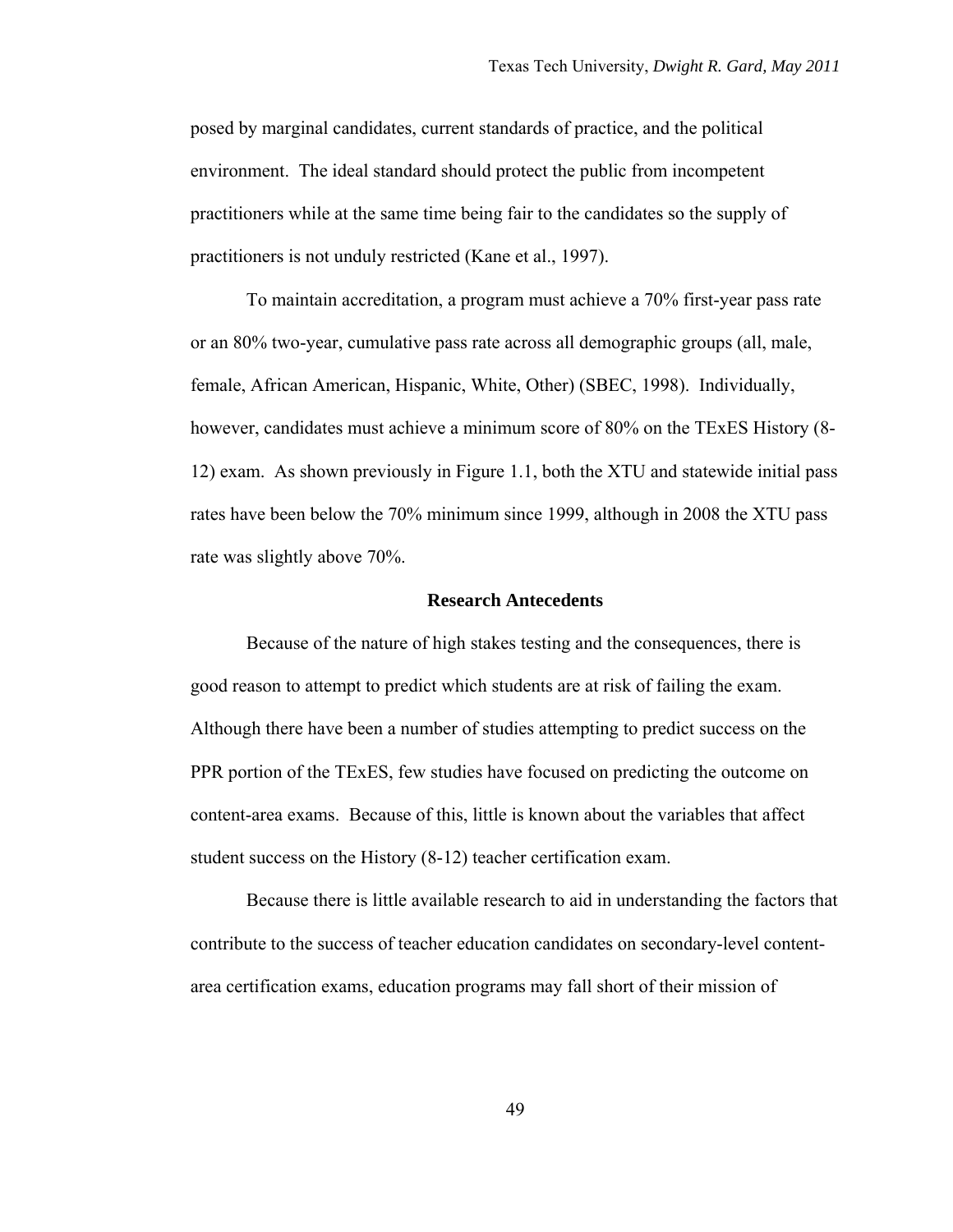producing highly qualified teachers. The current study focuses specifically on predicting failure on the History (8-12) content area exam.

Researchers studying similar phenomena in a variety of educational environments and situations have generally preferred the use of stepwise multiple linear regression for predicting exam scores. Regression analysis is one of the most widely used techniques for prediction and the methodology is used in a wide range of situations when there is a need to predict the success or failure of individuals based a number of independent variables. There are, however, a number of problems with this approach.

In reviewing the literature, numerous studies in a variety of contexts other than education were examined, e.g., health sciences (Harwell, 1989; Henderson & Orr, 1989; Larsen, 2002; Lee, 1980), business (Barilla & Jackson, 2008), computer science (Garcia, 1987), and psychology (Yu et al., 1997). In the context of education, most researchers seeking to produce statistical models for predicting outcomes on the exams used stepwise multiple regression analysis, although logistic regression was also used in some studies (Byrd & Williams, 2006; Jackson, 2006; Pisani, Pisani, & Anderson, 2002; Poelzer, Zeng, & Simonsson, 2007; Zeng, Simonsson, & Poelzer, 2002; Weiss, 2003). In using logistic regression, the dichotomous, categorical dependent variable was defined as pass/fail and the model was used to predict the probability of passing, rather than predicting a raw score.

Regardless of the context, the limitations of stepwise regression were often the same—lack of statistical support for validating regression model assumptions, the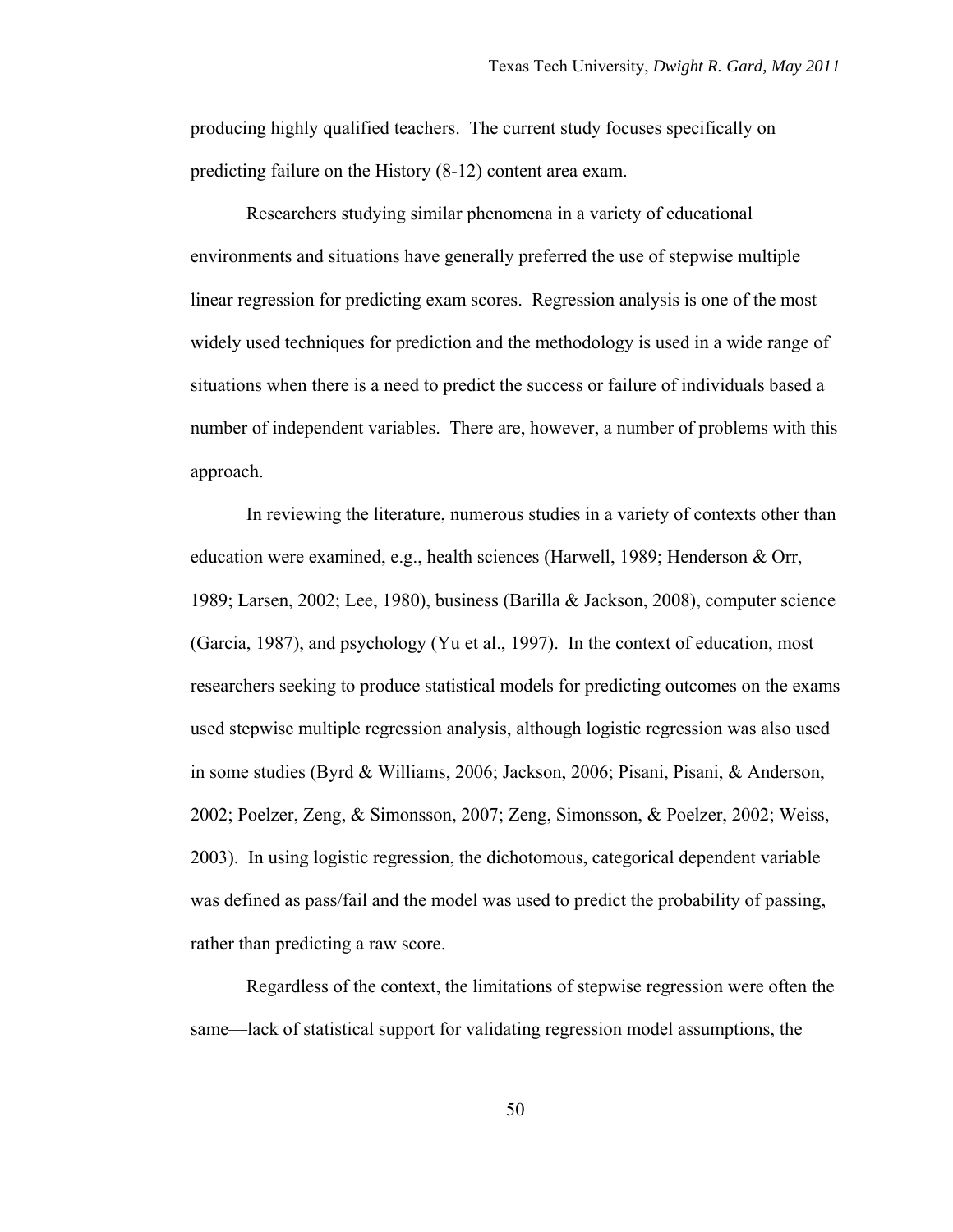focus on a numerical score rather than a pass/fail criterion, failure to address the possibility of interaction among independent variables, failure to address the issue of multicollinearity, use of confidence intervals rather than prediction intervals in judging the aptness of the prediction model, and low  $R^2$  values. The current study was undertaken to address some of these methodological limitations

Within the context of teacher certification, most of the studies involved the PPR certification exam (e.g., Alexander, 1990; Chambers, Munday, Sienty, & Justice, 1999; Hernandez, 1999; Kinnison & Nolan, 2001; Laird, 1998; McDonald, 2000; Nance & Kinnison, 1988; Poelzer, Zeng, & Simonsson, 2000; Poelzer, Zeng, & Simonsson, 2007; Simonsson, Poelzer, & Zeng, 2000; Ward & Wells, 2006; Weiss, 2003; White & Burke, 1994; Zeng, Simonsson, & Poelzer, 2002). Only five studies were identified that focused on predicting success on a TExES content-area exam (Gruver, 2008; Jackson, 2006; McIntosh, 2002; Pisani, Pisani, & Anderson, 2002; Weiss, 2003). Gruver (2008) focused explicitly on the History (8-12) certification exam. Because content-area studies are the most relevant to the current study, only the five studies involving TExES content-area exams are specifically discussed below.

Pisani, Pisani, and Anderson (2002) sought to identify the factors for success on the ExCET exam by studying the variables affecting the pass/fail rate on the social studies content exam. A predominantly Hispanic group of students ( $n = 367$ ) from a predominantly Hispanic university in South Texas was studied using logistic regression to predict the probability of pass/fail of the ExCET exam (dependent variable) score using the independent variables of gender, age, ethnicity, TASP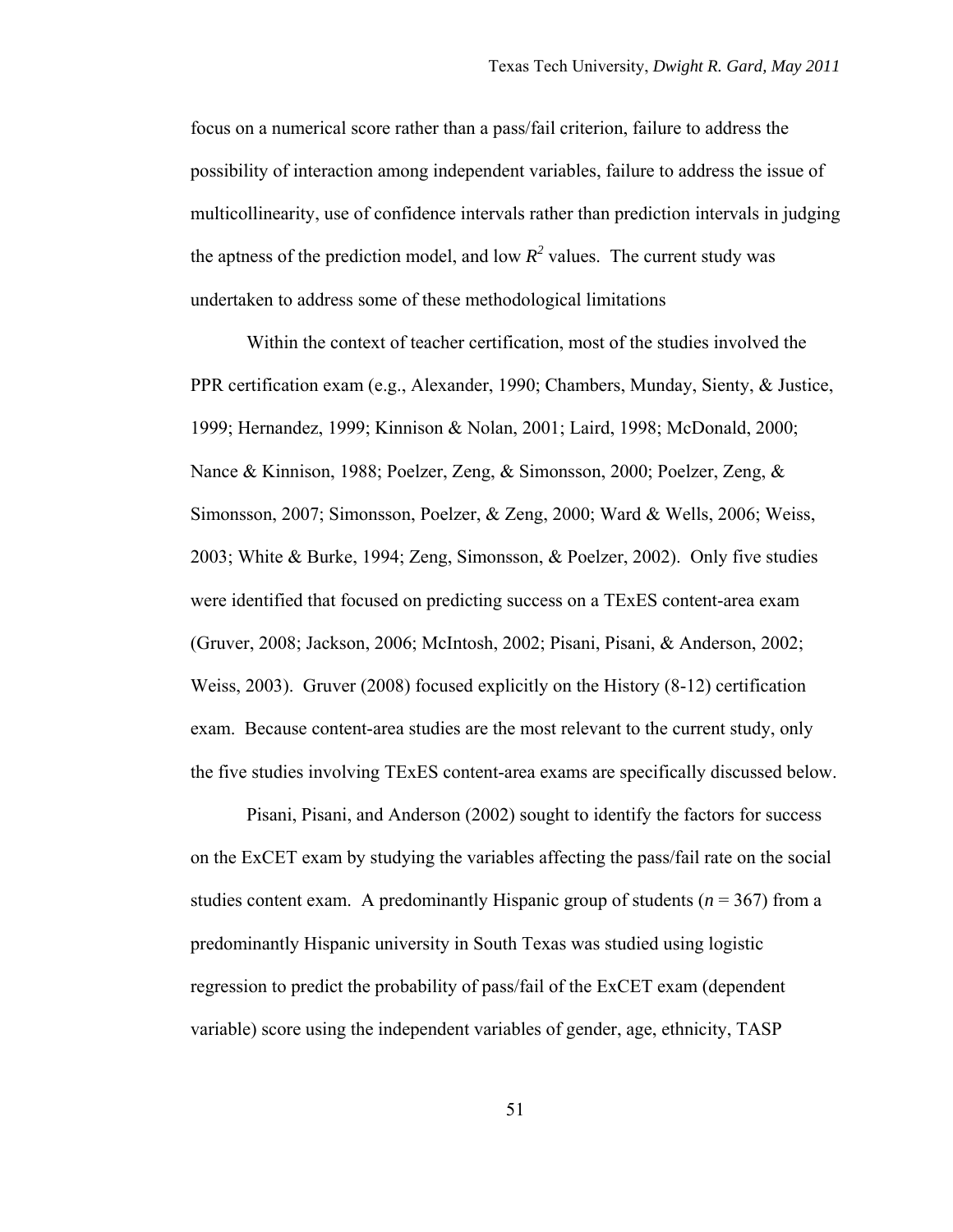reading score, coursework preparation, and GPA. The predicted pass/fail rates were compared to the actual results using the proportional chance criteria. The proportional chance criteria compares a model's predictive accuracy relative to chance. A good discriminating model will predict twenty-five percent better than chance. If the model exceeds this threshold, then the model is considered statistically significant.

The researchers evaluated three domains: (a) Bilingual Elementary Comprehensive (Hispanic), (b) Bilingual Elementary Comprehensive—Social Studies Component (Female), and (c) Bilingual Elementary Comprehensive—Social Studies Component (Hispanic). All three models predicted "pass" more accurately than predicting "fail." The findings, in general, revealed a strong link between TASP reading ability score, GPA, and age with favorable ExCET exam performance. The study also revealed that non-Hispanics scored better on the ExCET exam than Hispanics, although the researchers did not investigate the reasons for this. The authors explained that because very few non-Hispanic students were included in the sample, it may have influenced the results in comparing Hispanics to non-Hispanics.

Using correlation and stepwise linear regression, McIntosh (2002) studied the relationship between the performance on subject area specialization, TASP scores (reading, mathematics, and writing), and the results on the Texas ExCET Elementary Comprehensive certification exam. A convenience sample  $(n = 280)$  was selected from the College of Education Teacher Education Program at the University of Houston.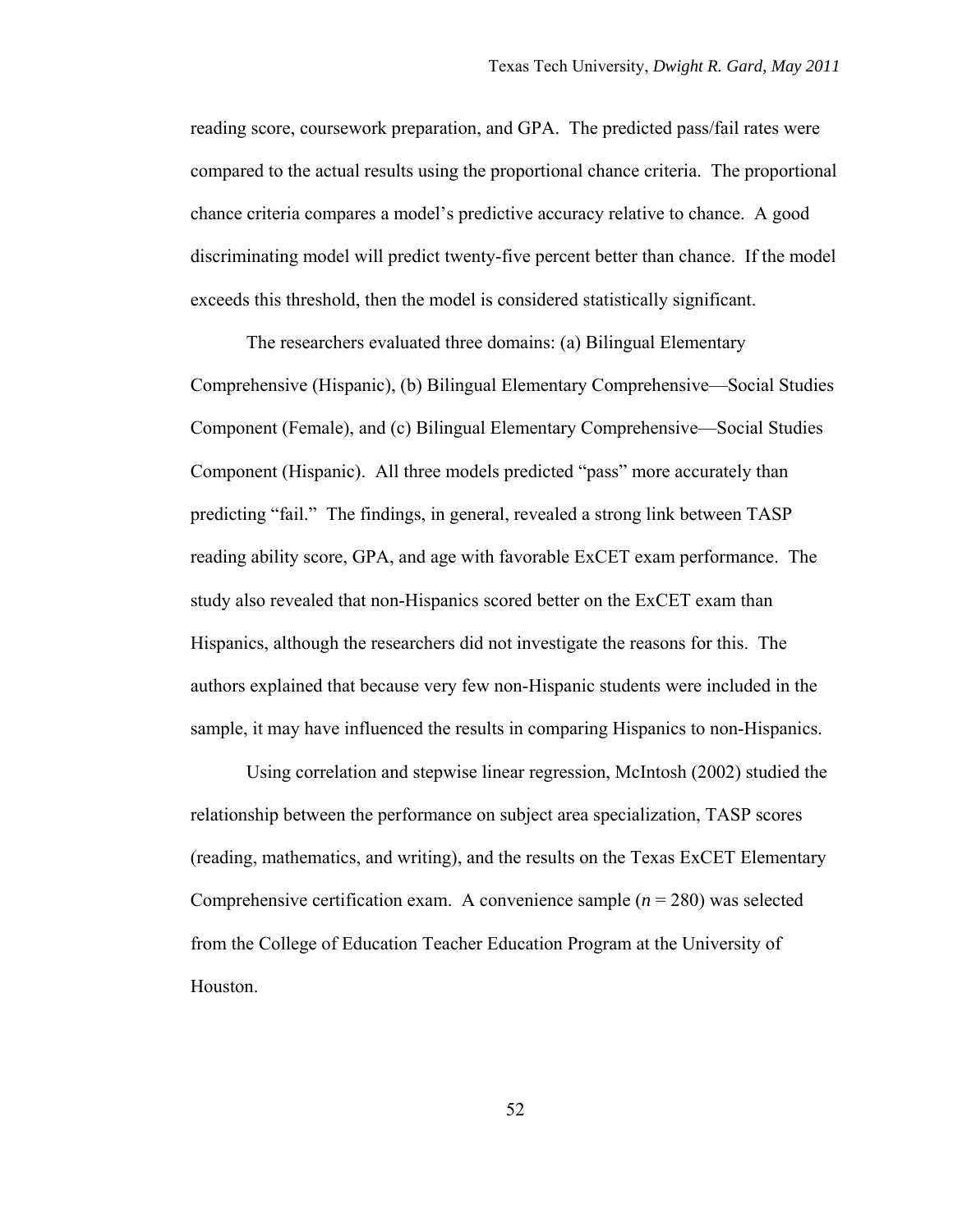One-tailed tests were used to determine the statistical significance of the five research hypotheses. One-tailed tests are less rigorous than two-tailed tests, making it easier to reject the null hypotheses and to declare the results statistically significant.

The correlation coefficient for subject area specialization courses was not statistically significant ( $r = +.15$ ,  $p = .146$ ). The correlation for three other independent variables were statistically significant—reading achievement  $(r = +0.49, p)$  $< .001$ ), mathematics achievement ( $r = +.39$ ,  $p < .001$ ), and writing achievement ( $r =$  $+31, p < .001$ ). The researcher noted that despite statistically significant correlational results for three of the independent variables, the variables were weak predictors that accounted for little of the variance in the criterion variable.

The stepwise linear regression model was statistically significant,  $R^2 = 0.32$ ,  $p <$ .001). McIntosh concluded that the model is a weak predictor of performance on the ExCET exam. Although criterion variable confidence intervals were not provided, the standard error of the estimate was 6.54. A 95% confidence interval would be approximately  $+/- 15$  points. A confidence interval this large makes it difficult to determine whether someone was likely to pass or fail the certification exam.

Weiss (2003) conducted a study seeking to understand the extent to which certain factors might predict performance on the Texas ExCET certification exam (dependent variable) by elementary education teachers. Independent variables included cumulative GPA, English GPA, and TASP scores (reading, writing, and mathematics). The criterion variables were defined as components of the ExCET certification exam concerned with Professional Development and Elementary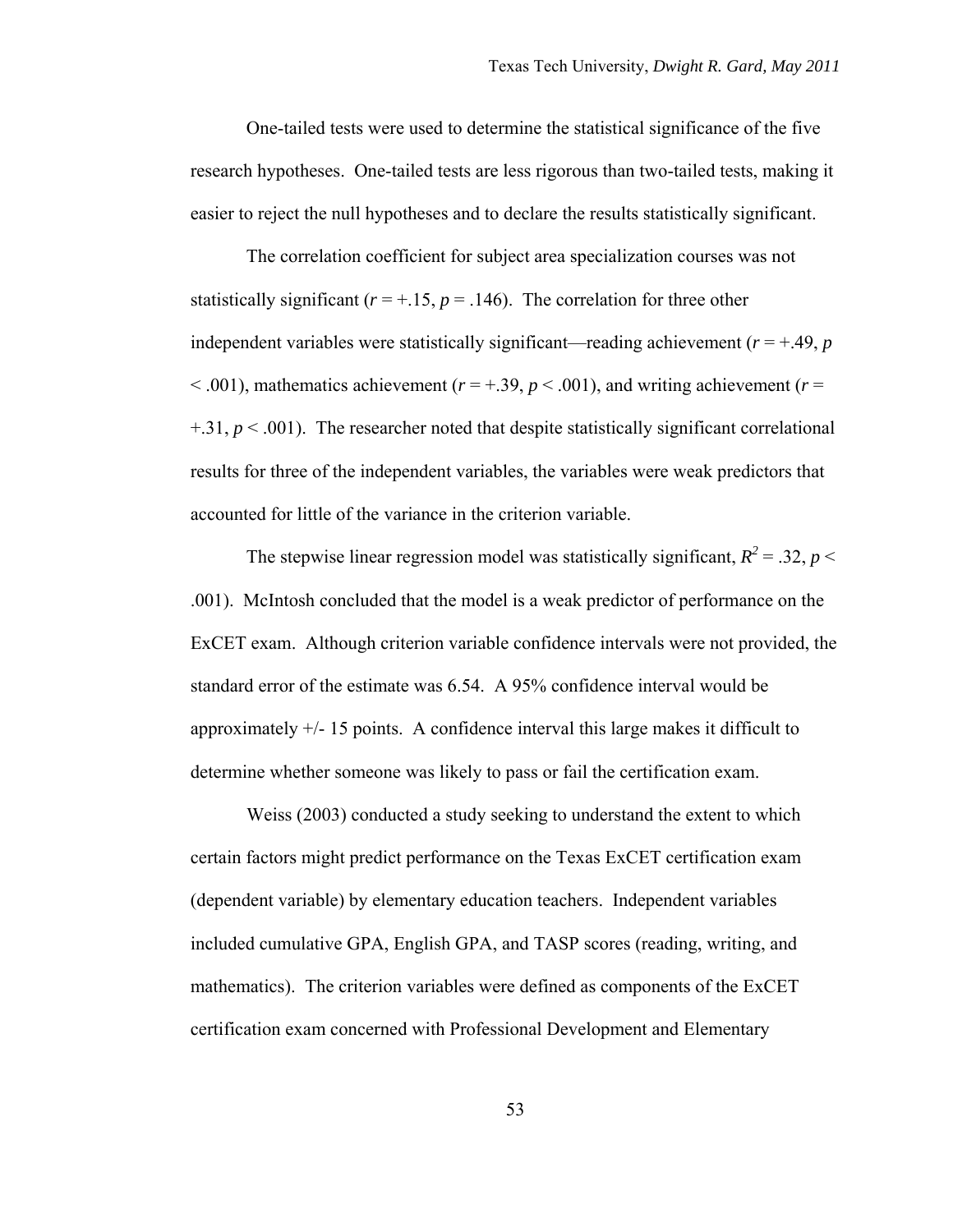Comprehension. Because the ExCET exam may be attempted multiple times, only initial test scores were used in the study. Participants in the study  $(n = 198)$  were selected from undergraduate students enrolled in a teacher education program in the fall semester of 1998 and the spring semester of 1999 at a large urban university in Texas.

Results of the correlational analysis revealed that all of the independent variables were highly correlated with the criterion variable  $(p < .05)$ . All independent variables were entered into the regression model. For Professional Development, the overall model was statistically significant ( $R^2 = .235$ ,  $p < .001$ ). For Elementary Comprehension, the overall model was statistically significant ( $R^2 = .308$ ,  $p < .001$ ). Although criterion variable confidence intervals were not provided for either model, the standard error of the estimate for Elementary Comprehension was 7.63. A 95% confidence interval would be approximately +/- 16 points. A confidence interval this large makes it difficult to determine whether someone was likely to pass or fail the certification exam. Weiss concluded that although GPA was included in the overall model, it is not a strong predictor of performance on the ExCET exam. However, the TASP reading score was found to be the strongest predictor of success.

Jackson (2006) investigated the relationship between content knowledge and scores on the TExES certification exam (criterion variable). Independent variables included: (a) the number of upper-level content area courses, (b) the upper-level content area grade point average, (c) the number of months between the last upper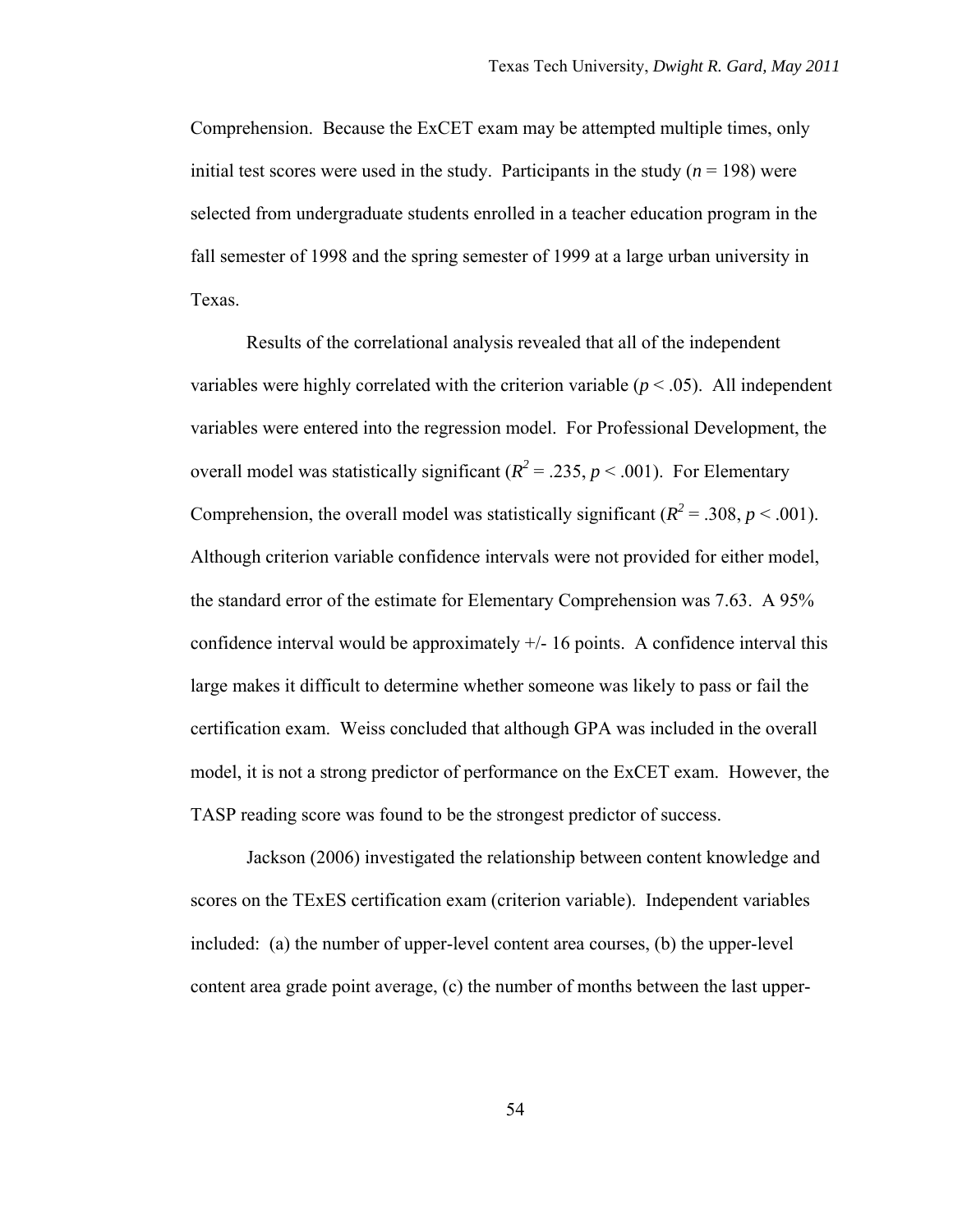level content area course was completed in the certification field and the month the student initially attempted the TExES exam.

Multiple content area exams were used as criterion variables. These included: English Language Arts and Reading (8-12), History (8-12), Life Science (8-12), Mathematics (8-12), and Social Studies (8-12). A convenience sample was used to select 144 students who took the TExES exam and were seeking secondary teacher certification through the Secondary Online Post-Baccalaureate Teacher Certification Program at the University of North Texas during the 2002-2003, 2003-2004, and 2004-2005 academic school years. The sample included all students in the Online Post-Baccalaureate Secondary Teacher Certification Program who were seeking initial certification in one of the following certification fields: grades 8-12 English Language Arts and Reading, grades 8-12 History, grades 8-12 Life Science, grades 8-12 Mathematics, and grades 8-12 Social Studies. Thirty-six students took the History (8- 12) certification exam.

The analysis of variance revealed significant differences among the five test groups. Only the three-predictor model for the History (8-12) test group was statistically significant,  $F(3,32) = 3.753$ ,  $p = .02$ ,  $R^2 = .249$ . The correlation between the TExES exam and the number of upper-level content area courses completed in the certification field was not statistically significant ( $r = -0.057$ ,  $p = 0.741$ ). The correlation between the TExES exam and upper-level content area GPA in the certification field was statistically significant ( $r = .348$ ,  $p = .038$ ). There was a statistically significant correlation between the TExES exam and the number of months between when last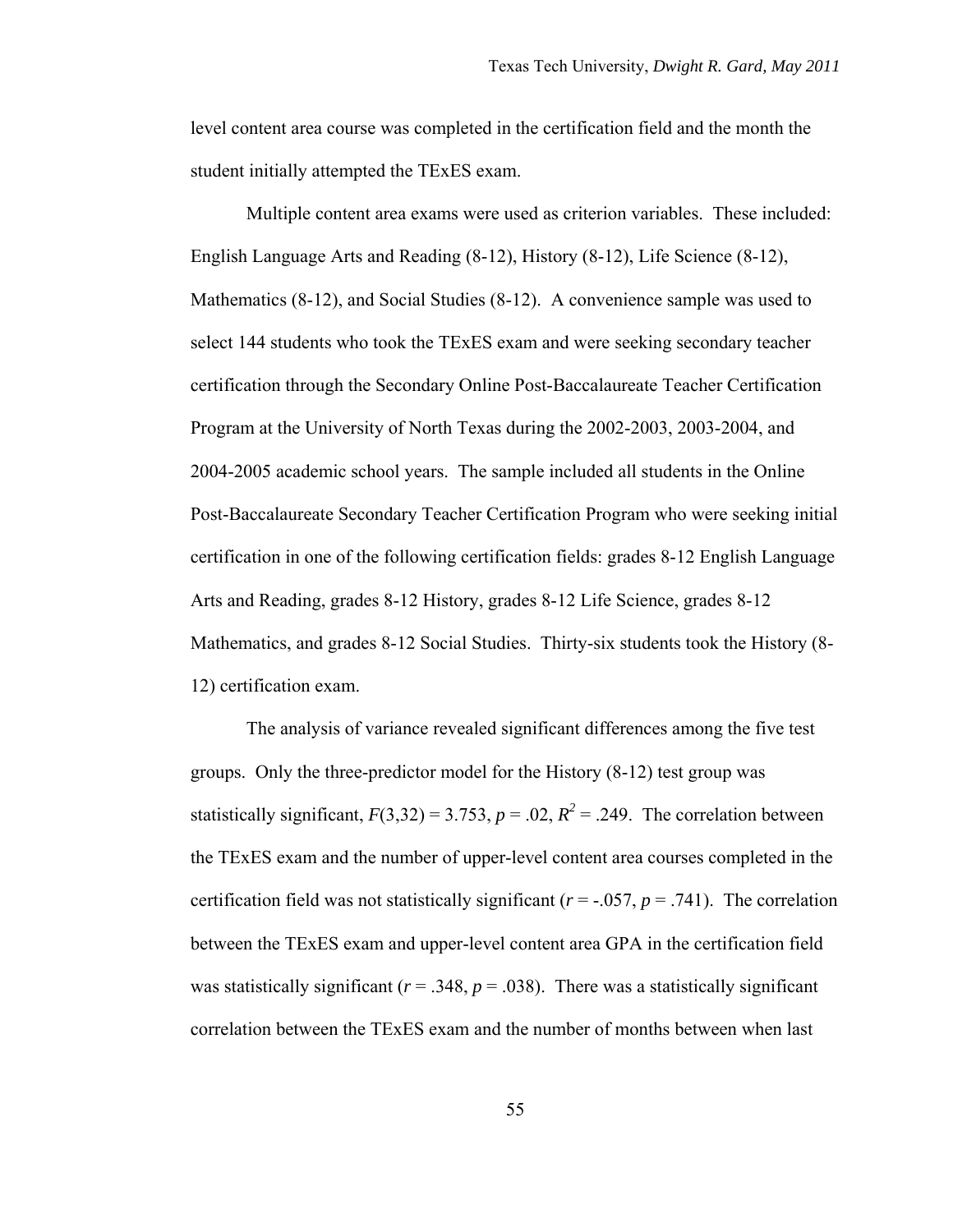upper-level content area course was completed in the certification field and the month the student initially attempted the TExES exam  $(r = .353, p = .035)$ . A logistic regression analysis for the three-predictor model for the History (8-12) test group revealed that upper-level content area GPA was the only variable that was statistically significant ( $p = .017$ ).

Upper-level grade point average accounted for approximately 12% of the variance among scores within the History (8-12) test group. Months of time elapsed between last content area course work and the initial state content examination accounted for approximately 13% of the variance among scores.

Gruver (2008) sought to determine the relationship among selected variables and the TExES History (8-12) exam score of first-time test takers at three regional state universities. Using a convenience sample, data were collected from 119 firsttime test takers who attended the three regional state universities and took the History (8-12) TExES from October 2002 to August 2007. Data were based on results tabulated in reports prepared in conjunction with the Texas Accountability System for Educator Preparation. Of the 119 subjects, only 81 completed cases were used in the regression analysis. The TExES History (8-12) exam score was regressed on five predictor variables, which included general education GPA, history (teaching field) GPA, Texas Academic Skills Program (TASP)/Texas Higher Education Assessment (THEA) Reading score, age at the time of the History TExES, and gender. The research hypothesis was tested using standard multiple linear regression, using an alpha level of .05 to determine statistical significance.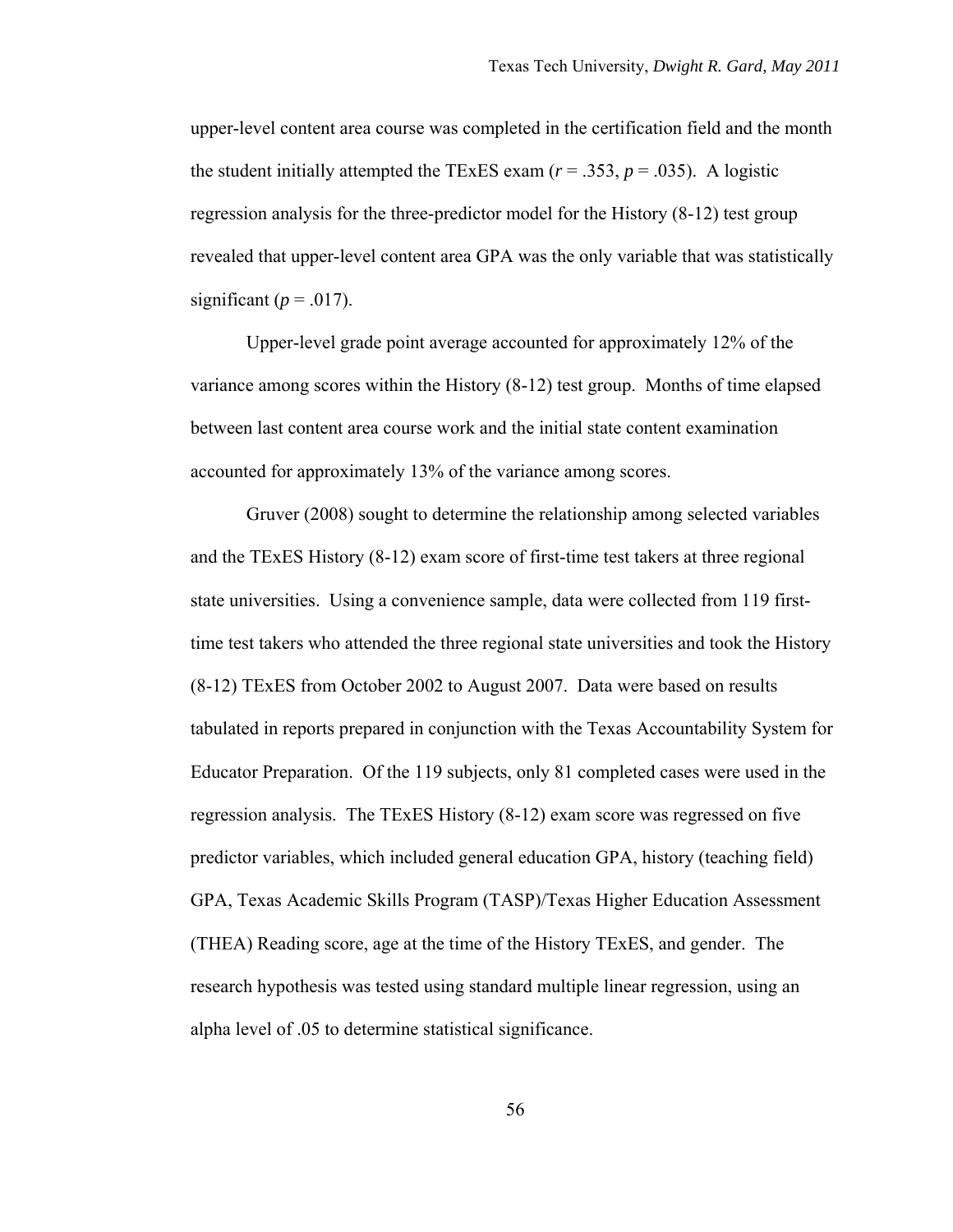The results indicated a statistically significant relationship between History (8- 12) TExES score and the predictor variables,  $F(5, 75) = 6.300$ ,  $p < .001$ . The TASP/THEA Reading score was the only statistically significant factor  $(r = .532, p <$ .001) and accounted for nearly all of the variance in predicting scores on the History TExES. A large effect size was observed with approximately 30% of the variance accounted for by the model  $(R^2 = .296)$ .

## **Chapter Summary**

The literature review traced the historical path leading to America's current system of high-stakes testing and performance-based accountability. Criticisms of higher education are nothing new and ample evidence supports the notion that the American system of higher education has been in decline. Disenchanted with the state of affairs, policy makers and the public in general have embraced a system of performance-based measures of accountability.

The need for high stakes testing and accountability creates significant consequences for the individual as well as institutions of higher education. Criterionreferenced certification exams were implemented to measure teacher competence. Because certification exams have had a differential effect on minorities, some have alleged that the exams are biased against minorities. There has been considerable debate as to the efficacy of the certification process in general.

Because the consequences of failing certification exams are serious, the need for predicting outcomes is important. However, previous research demonstrated how ineffective the predictive models have been. Even if the models are statistically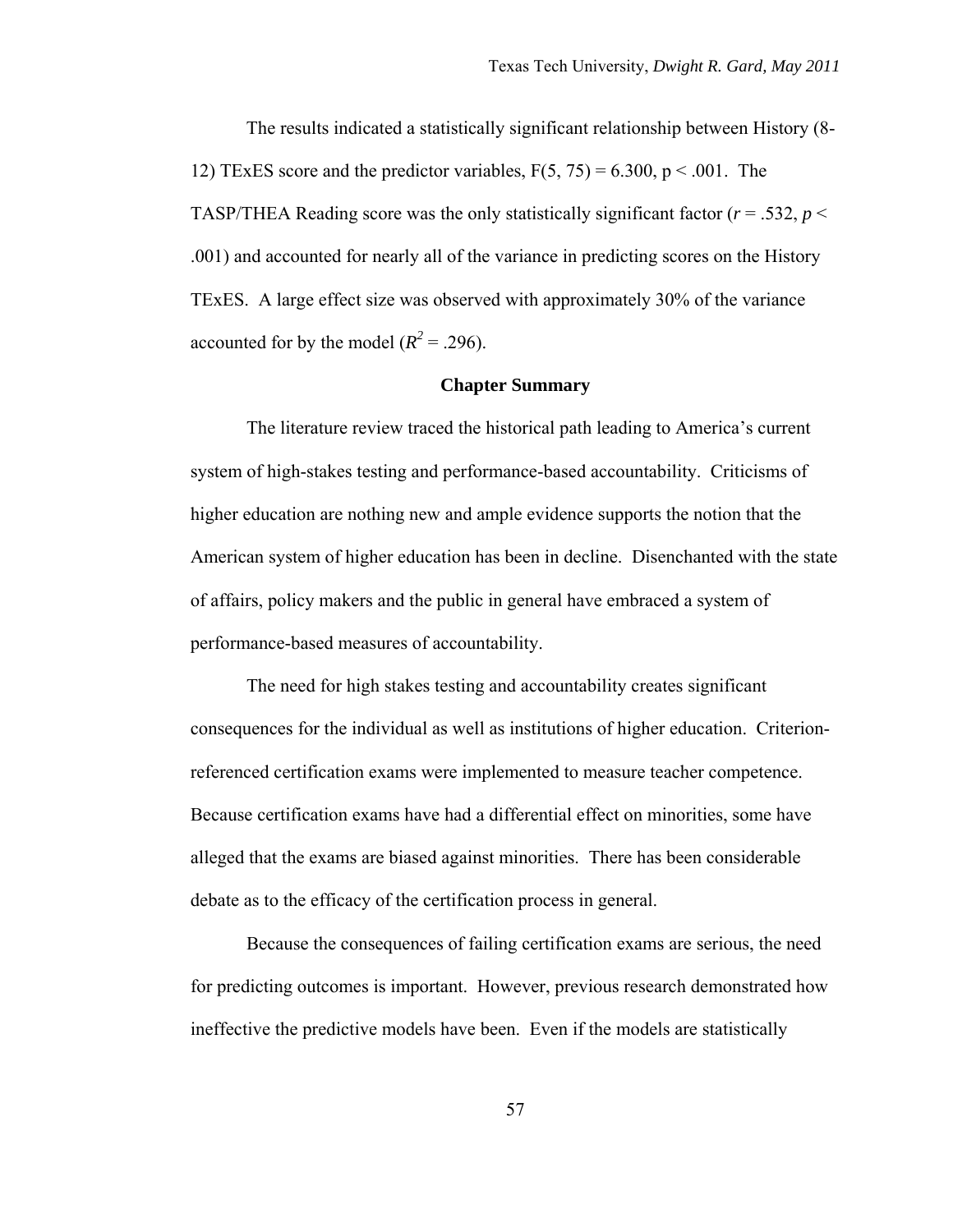significant, the matter of practical significance, practical application, and suitability to task are still issues of concern.

Because little existing research has focused on content area exams for teacher certification, there is a significant gap in the literature. This study seeks to broaden the base of knowledge in this area by employing classification trees as an alternative methodology for predicting outcomes on the TExES History (8-12) certification exam.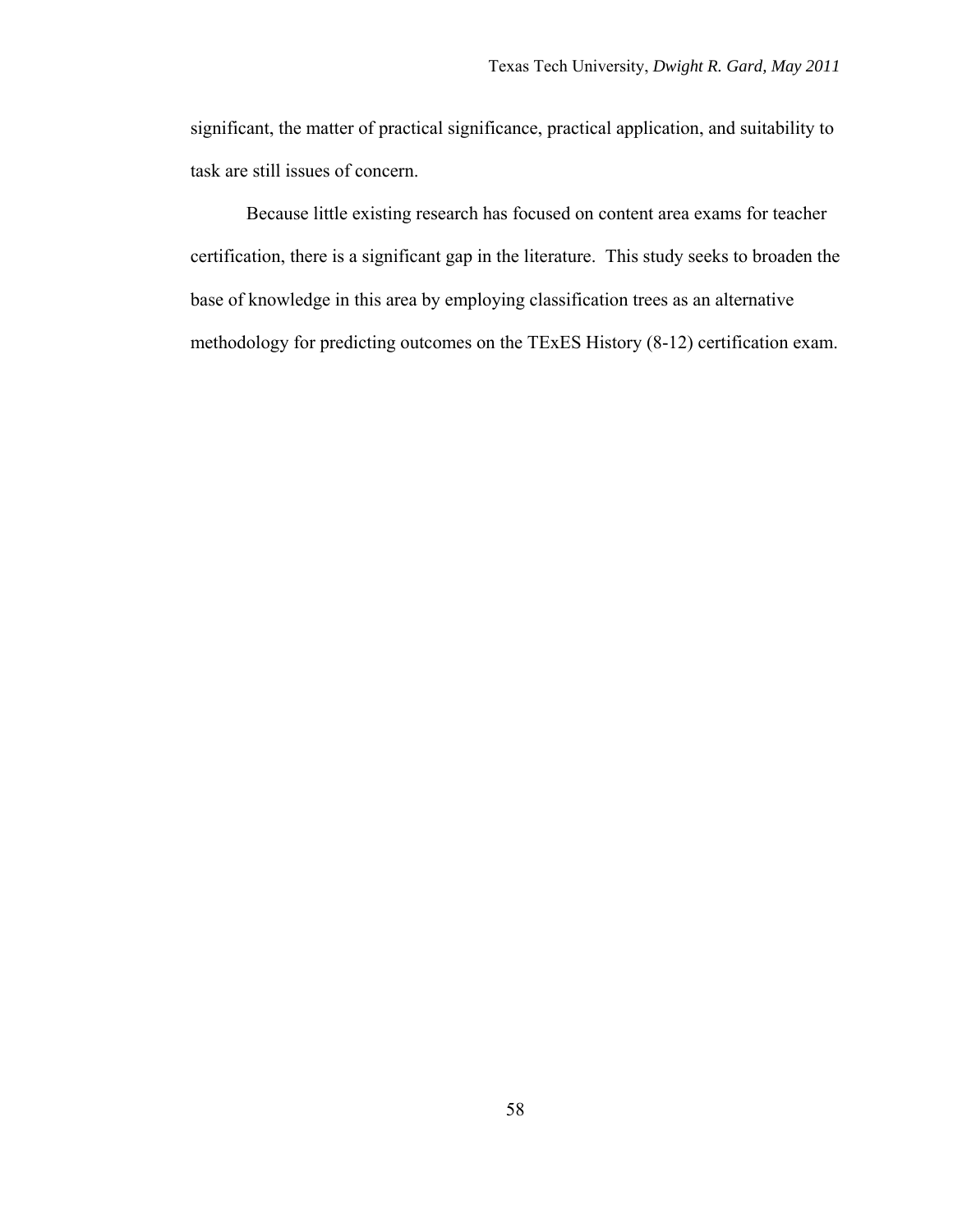# **CHAPTER III**

#### **METHOD**

This study investigated the predictive ability of selected variables of teacher certification candidates who took the History (8-12) Texas Examinations of Educator Standards (TExES) test between 2002 and 2008. There are a number of pathways to certification, e.g., undergraduate field-based program, post baccalaureate field-based program, or post baccalaureate alternative certification program. Because the various pathways to certification are considered equally legitimate and effective, a candidate's pathway to teacher certification was not considered in the analysis. This study focused only on the performance and selected predictor variables of first-time History (8-12) TExES test takers. The dependent variable was the History (8-12) TExES exam result (pass/fail). The independent variables included various academic, testing, and demographic factors. The purpose of this chapter is to describe the research rationale and general procedures used to conduct the study.

In Chapter I, Figure 1.1 showed a pattern of low pass rates on the TExES History (8-12) certification exam. Because of limited prior research, there is a gap in the literature for identifying the factors associated with the performance of teacher certification candidates on TExES secondary-level content area exams in general, and the History (8-12) exam in particular. Methodological limitations identified in prior studies can be ameliorated by employing a different methodology.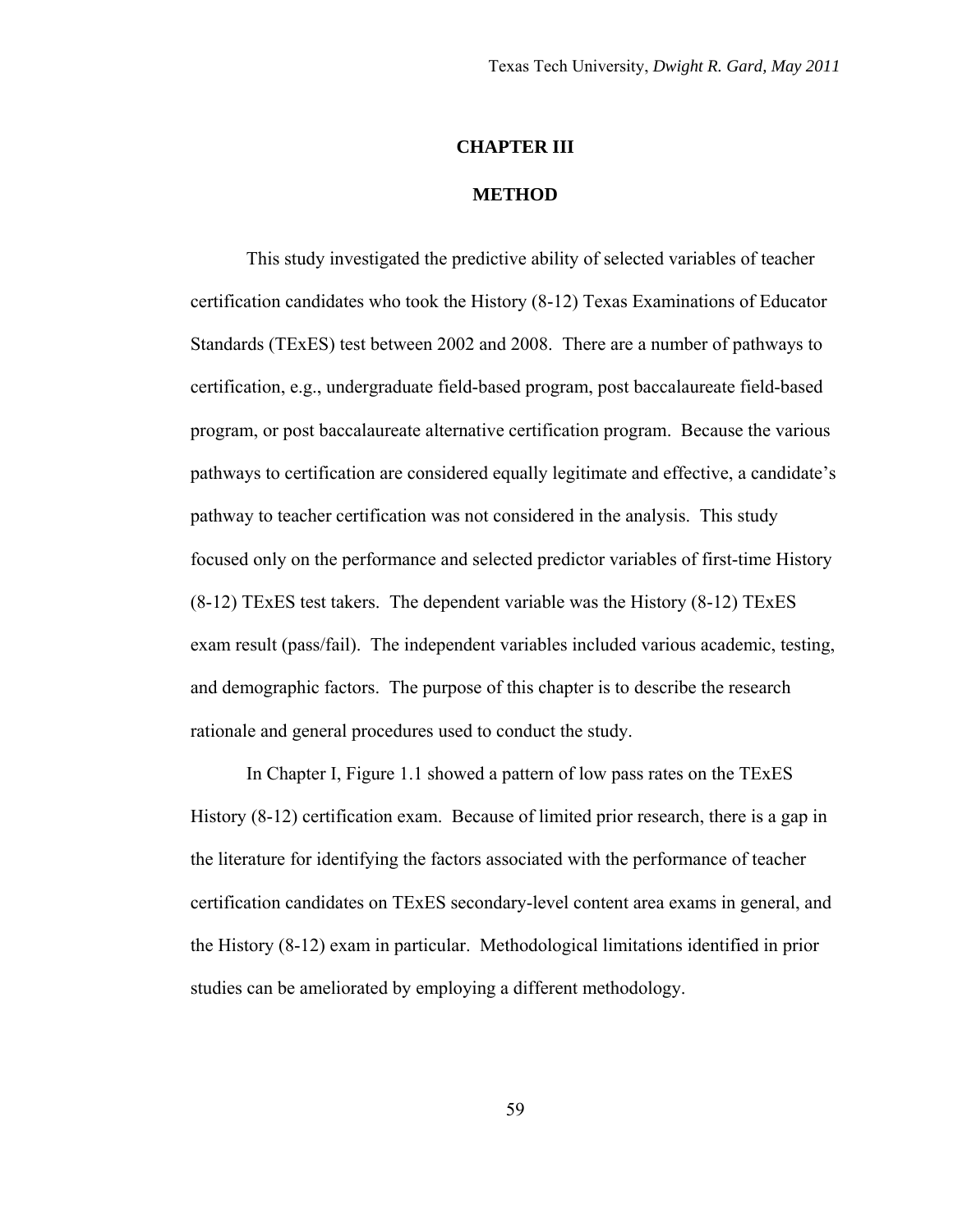# **Restatement of Research Questions**

Because of limited prior research, methodological limitations, and the importance of high stakes testing in Texas, this study addresses the following research questions:

1. What are the descriptive statistics for XTU candidates taking the History

(8-12) TExES certification exam for the first time for the years 2002 –

2008?

2. Does a statistically significant relationship exist among any of the

following variables?

- **TEXES result (pass/fail)\***  $\blacksquare$  Total GPA
- Transfer status History GPA
- 
- 
- 
- 
- 
- Upper division GPA
- - \* dependent variable

 $(H<sub>0</sub>:$  no statistically significant relationship exists)

3. Does a nonparametric, classification tree methodology produce a better

predictive model for correctly classifying group membership (pass/fail on History exam) at a statistically significant level compared to chance as measured by Press's Q test statistic  $(p < .05)$ , and the proportional chance criterion?

 $(H<sub>0</sub>: classification tree model is no better than chance)$ 

- 
- 
- PostBac/Bac status Total number of history courses
- Gender Number of upper division history courses
- Ethnicity TASP scores (Read/Write/Math)
- Age at time of exam ACT scores (Read/Math)
- Lower division GPA SAT scores (Read/Math)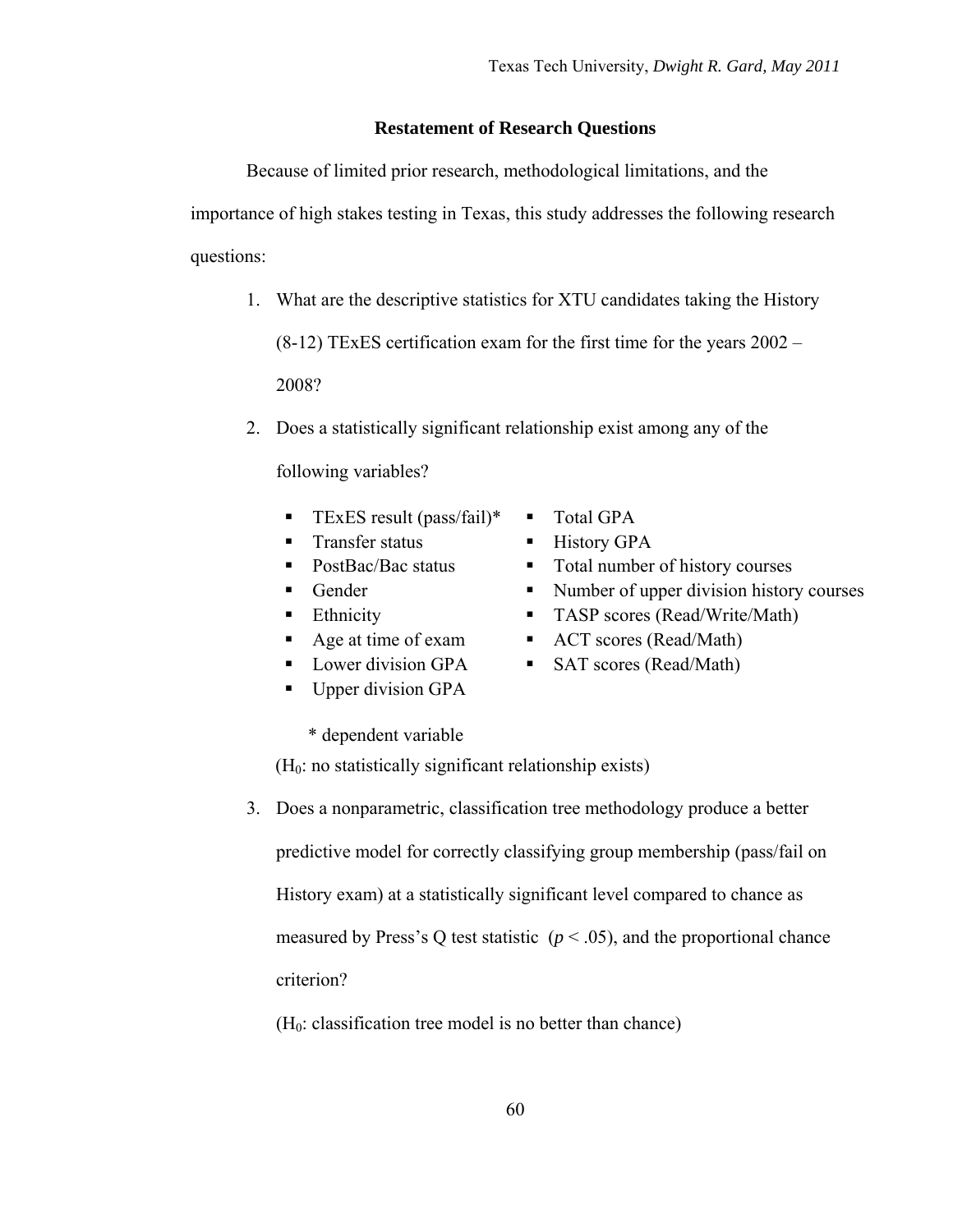## **Research Design and Rationale**

The current study is an exploratory data analysis using classification trees—a nonparametric statistical technique often associated with data mining. Exploratory data analysis is used to identify systematic relationships among variables when there are few, or no, a priori expectations as to the nature of those relations.

The current study examined the results of the History (8-12) TExES certification exam to identify variables useful for predicting failure on that exam. With the ability to predict academic outcomes, institutions can initiate interventions before the student is even aware of the risk.

Correlational analysis (Pearson product-moment correlation) was used to analyze the strength and direction of the relationship among variables. Descriptive statistics are also presented.

## **Problems with Stepwise Multiple Regression**

Researchers studying similar phenomena in a variety of educational environments and situations have overwhelmingly preferred the use of stepwise multiple linear regression for predicting the outcome of exams. Logistic regression was also used, but to a lesser extent. There are, however, a number of problems with these approaches.

In a number of the studies identified in the literature (discussed in Chapter II), researchers either neglected to test that underlying regression model assumptions were met, or failed to report it. Failure to meet the underlying assumptions means the results may not be valid, leading to inaccurate estimates of significance, effect size,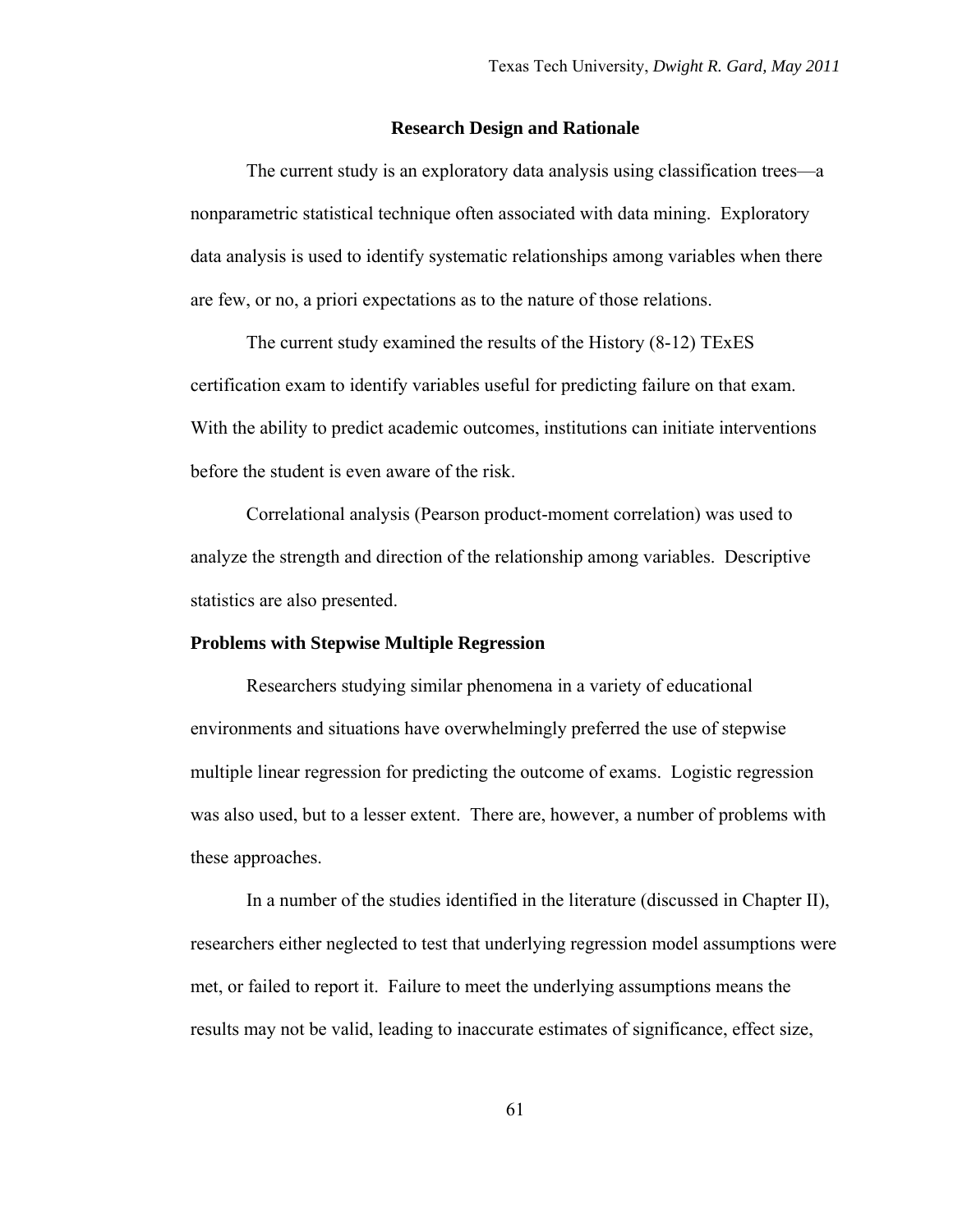statistical power, and erroneous conclusions. These inaccuracies can manifest as incorrect measures of significance of the regression coefficients (e.g., indicating significance when it is not) and biased and inaccurate predictions of the dependent variable (Hair, Black, Babin, Anderson, & Tatham, 2006). Without testing the model assumptions, the validity of the results, conclusions, and assertions may be suspect. The use of stepwise regression is not recommended because this approach (based on the order in which variables are entered into the model) results in inflated risks of Type I error and does not include higher-order or interaction terms (McClave, Benson, & Sincich, 2008; Warner, 2008).

Stepwise regression should be used only when necessary, and then only as a variable screening tool for identifying potential variables to be used in the modelbuilding process. Stepwise regression should not be used as the final model for predicting the outcome variable (Kutner, Nachtsheim, Neter, & Li, 2005; McClave, et al., 2008). Warner (2008) summarizes the argument against stepwise methods by stating that the use of stepwise regression models "often yield analyses that are not useful for theory evaluation (or even for prediction of individual scores in different samples)" (p. 551).

Berk (2004) is critical of stepwise regression because the "procedures used to select the correct model can be very misleading" (p. 133). In addition, Berk notes that (a) the selected model may not be appropriate for the situation, (b) stepwise methods tend to capitalize on chance, and (c) the "best" model may be substantive nonsense.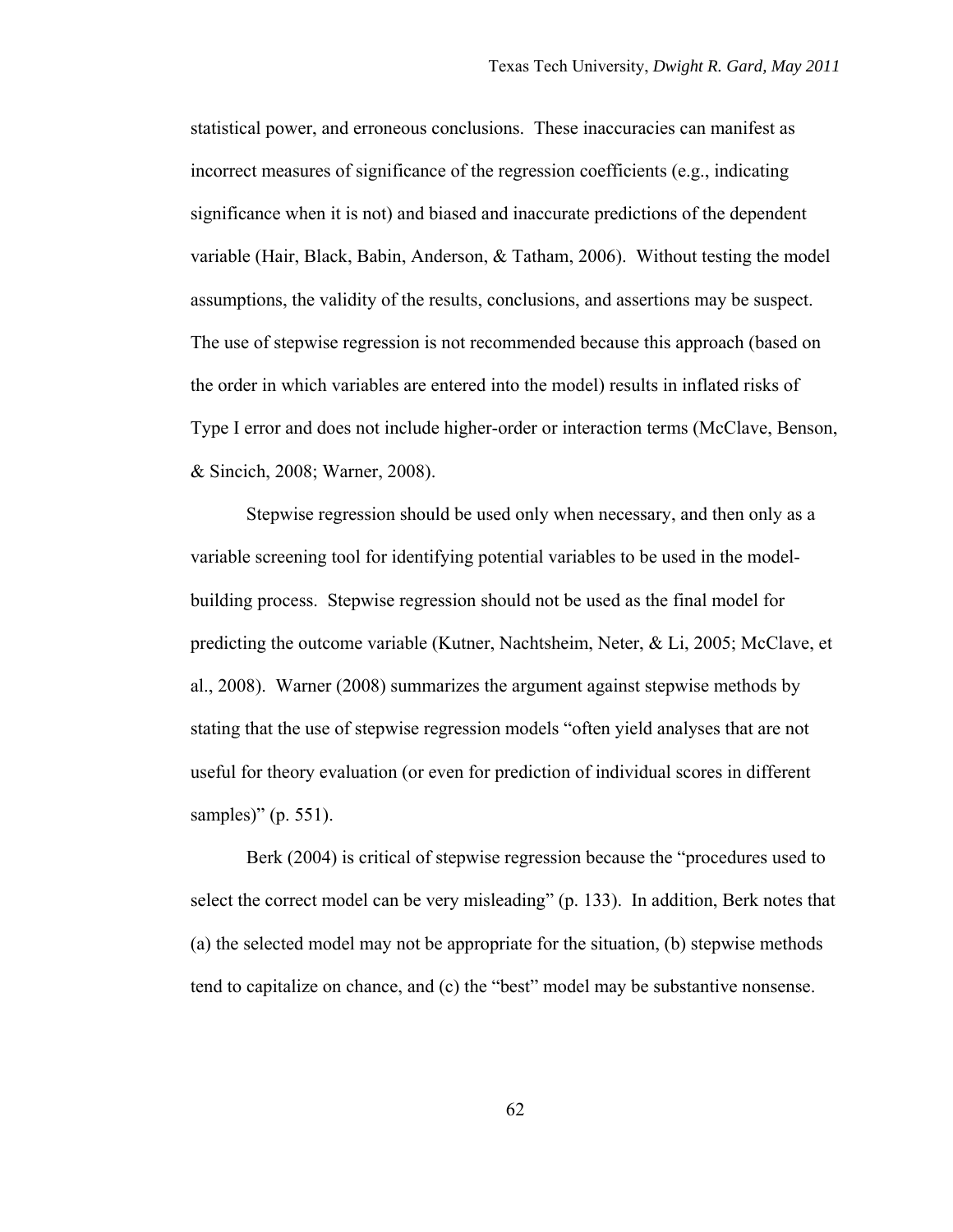He summarizes his argument by stating, "there is no necessary correspondence between a selection criterion and a scientific criterion" (p. 133).

## **Confidence Intervals versus Prediction Intervals**

Even if the regression model assumptions are met, the problem of large standard errors, and therefore large confidence intervals, cause the models to be of little use for the intended purposes. By assigning specific values to the predictor variables, multiple regression produces a predicted value for the *average* outcome for all cases having that specific combination of values for the predictor variables. Because predictor variables often represent continuous data, the probability is exceedingly small that a reasonable number of subjects would have the identical combination of continuous and categorical values for the predictor variables. For example, each candidate would likely have a different combination of TASP scores for reading, writing, and math.

Prior research utilizing stepwise multiple regression analyses generally resulted in low  $R^2$  values, and therefore, low predictability.  $R^2$  measures how well the regression model "fits" the data, and the standard error of the estimate measures the accuracy of the estimates produced by the regression model (Larose, 2006). Low  $R^2$ values resulted in large standard errors of the estimate (approximately seven to eight points). A 95% confidence interval would therefore have a width of approximately +/- 15 points, which is of little practical value for predicting scores. For example, a predicted score of 80 would have a 95% confidence interval of  $65 - 95$ . With an interval this large, we would not know whether an intervention was appropriate except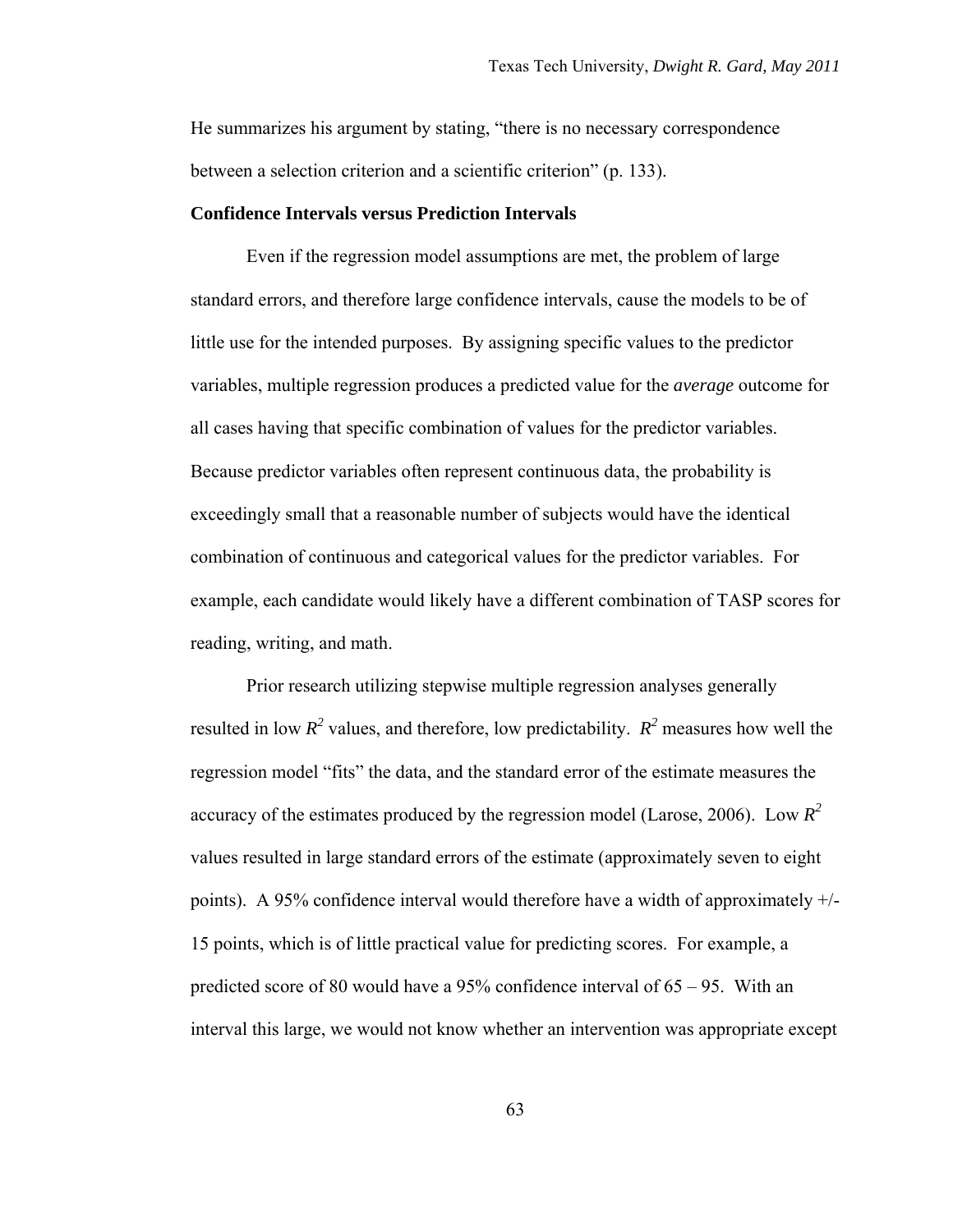in extreme cases, which would then be obvious even without using a predictive model. To intervene when it is not necessary would be a waste of resources, while not intervening when it is necessary increases the risk of a student failing the exam.

Because of this situation, it makes sense to predict the outcome for a specific individual, which requires using the *standard error of the prediction* instead of the *standard error of the estimate* (the mean). This leads to the use of the *prediction interval* instead of the *confidence interval*. Because it is easier to predict the mean of a group attribute than to predict the value of that attribute for a specific member of that group, it is always the case that the prediction interval is wider than the confidence interval (Groebner, Shannon, Fry, & Smith, 2008). Using the prediction interval instead of the confidence interval produces results that are more uncertain and therefore less useful for identifying specific at-risk candidates.

### **Using a Categorical Criterion Variable**

The criterion variable in multiple linear regression is a continuous variable. However, in the context of certification exams it is not the exact test score that is of particular interest; we are only interested in knowing if a candidate passed or not. In performance reporting, the SBEC focuses on pass rates, not specific scores. Because of this, it makes sense to employ a technique capable of handling a dichotomous, categorical dependent variable (pass/fail). Logistic regression can handle categorical dependent variables, but the interpretation and pragmatic application of the resulting model can be difficult for those unfamiliar with sophisticated statistical models.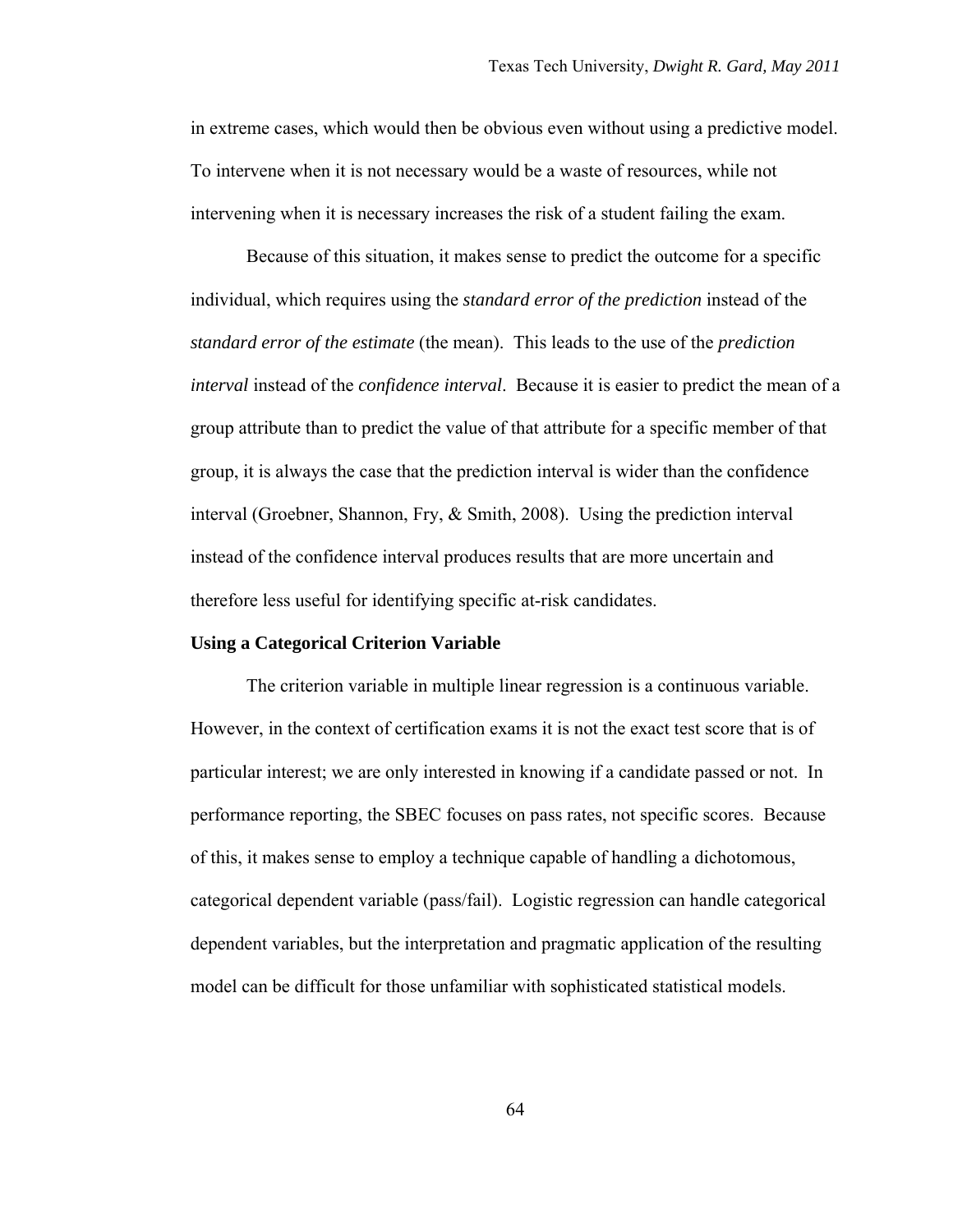#### **Use of Nonparametric Methods**

If violations of the regression assumptions are serious, then nonparametric techniques are recommended. Nonparametric statistical methods are useful because the techniques make no assumptions about normality, linearity, and homoscedasticity. If the assumption of normality is tenable, then parametric methods are likely to have more statistical power. However, if the distribution of the data is not normal, or not known, then nonparametric methods may provide better results and more statistical power (Conover, 1999; Higgins, 2004). Power is the probability that a researcher will be able to "prove" what he/she intended to prove. Conover (1999) points out that "nonparametric methods of analysis often make more efficient use of the data than parametric methods, when the parametric methods are inappropriately applied" (p. 3).

# **Data Mining and Classification Trees**

Data mining is an analytic technique designed to explore data (usually very large datasets) in search of consistent patterns or systematic relationships among variables. These trends and patterns form the basis of predictive models, enabling a researcher to produce new observations from existing data. The researcher attempts to validate these patterns (or systematic relationships) by applying the detected patterns to new data. The challenge of data mining is finding an interpretable model that fits reasonably well, without overfitting. Overfitting occurs when the model fits the training data so well (perhaps precisely) that the model generalizes poorly with respect to future data. The most common data mining tasks are (a) description, (b) estimation, (c) prediction, (d) classification, (e) clustering, and (f) association (Dunham, 2003;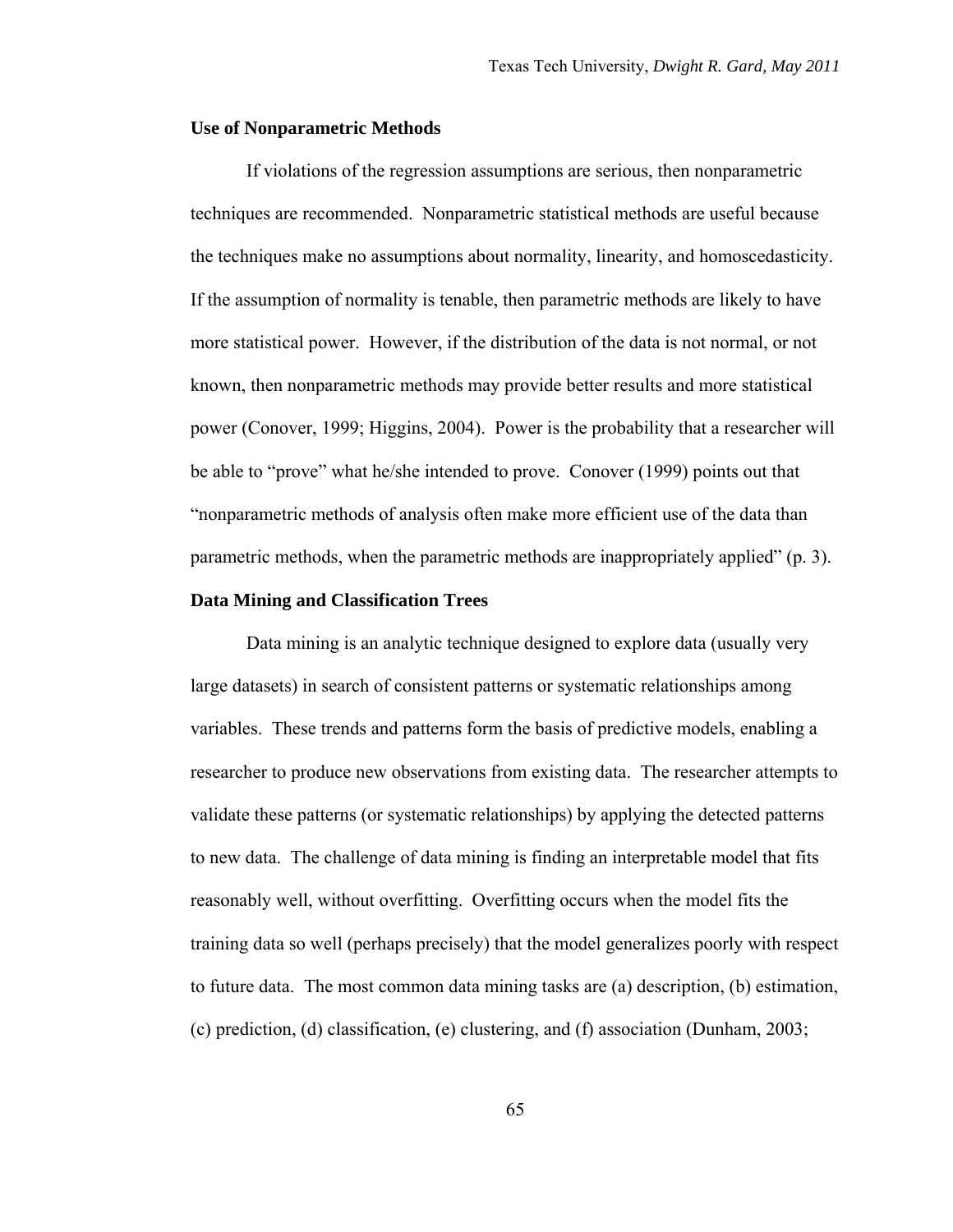Larose, 2005). The methodology is well suited to *exploratory* data analysis, but not for *explanatory* data analysis (StatSoft, 2010).

Classification is one of the oldest data mining applications, dating back to the 1700s or earlier (Dunham, 2003). Classification tree algorithms develop a set of decision rules for predicting (classifying) the membership of future cases into the classes of a categorical dependent variable based on measurements on one or more predictor variables (AnswerTree 3.1, 2002; StatSoft, 2010). Classification trees (also called decision trees) are particularly well suited to situations with little a priori knowledge or coherent theories regarding which variables are related and how. Tree methods can often reveal simple relationships among just a few variables that could have gone unnoticed using other analytic techniques (StatSoft, 2010).

Classification trees can handle categorical predictors, continuous predictors, or any mix of the two types (Neville, 1999). Attractive as they are as an analytic tool, classification trees are not necessarily preferred over more traditional parametric methods. As an exploratory technique, or as a technique of last resort when traditional methods fail, classification trees are well suited as an analytical technique (StatSoft, 2010). In addition to rendering the issues of normality, linearity, and homoscedasticity irrelevant to the analysis, classification trees produce an intuitive graphical output making the interpretation and application of the model easier than a model with only a strict numerical interpretation (StatSoft, 2010).

Neville (1999) notes that classification trees also have their shortcomings. If the relationship is complex, a simple tree may be too simplistic. In addition, "a tree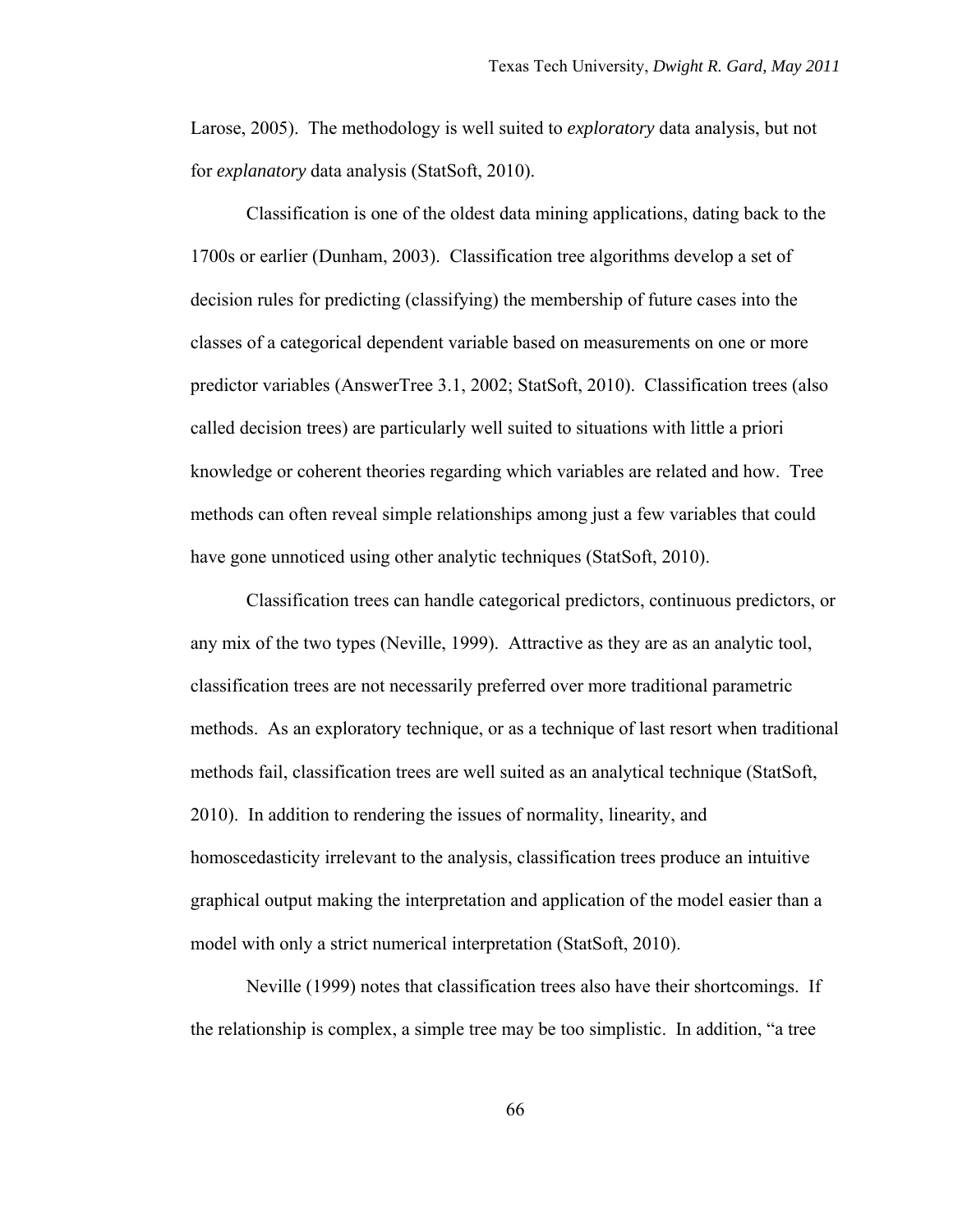gives the impression that certain inputs uniquely explain the variations in the target. A completely different set of inputs may give a different explanation that is just as good" (p. 3).

Generally, results summarized in a classification tree are easily interpreted, making the technique useful for quickly classifying new observations (e.g., the risk of failure for a particular student). Because of this, classification trees are well suited for applications where model comprehensibility is important (Saar-Tsechansky & Provost, 2007). Simple tree models are appealing because they clearly depict how observations are classified and target groups determined (Neville, 1999). For example, higher education institutions can use classification trees for analyzing student characteristics or predicting the likelihood of a variety of outcomes, such as persistence, retention, course success, and failure on high stakes certification exams.

Although classification trees are not widely used in social science research, the methodology is suitable for analyzing certain classes of problems in that realm. Any profession seeking to predict the success/failure of examinees on certification/licensure exams could easily implement the technique. A brief summary of the advantages and limitations of classification trees is presented in Table 3.1.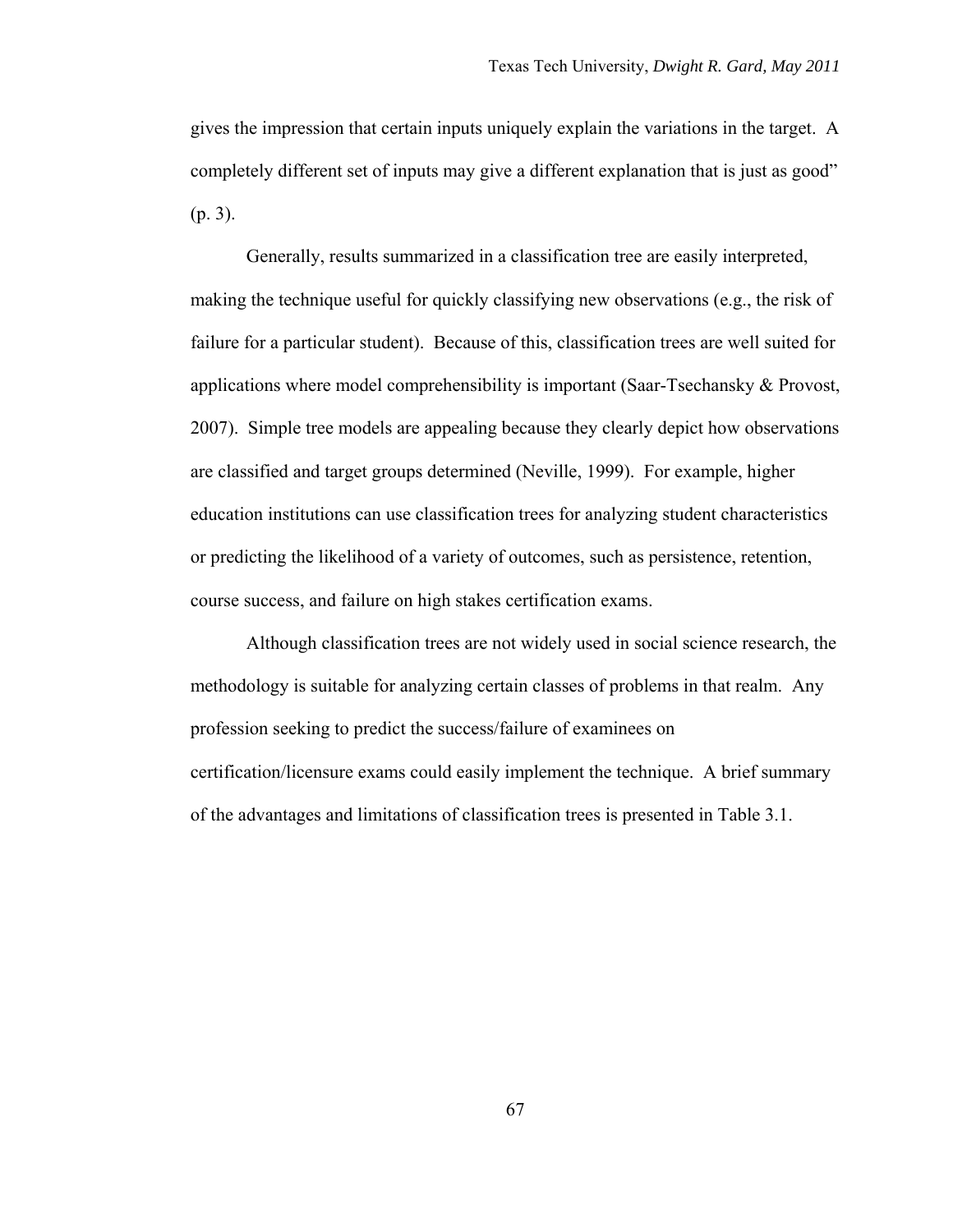#### Table 3.1

#### *Advantages and Limitations of Classification Trees*

| Advantages                                                                                      | Limitations                                             |  |
|-------------------------------------------------------------------------------------------------|---------------------------------------------------------|--|
| Simple to understand and interpret-model is                                                     | Algorithms not guaranteed to produce an optimal         |  |
| easily understood after a brief explanation.                                                    | decision tree.                                          |  |
| Easier data preparation-other techniques                                                        | May create overly complex trees that do not             |  |
| often require data normalization, creation of                                                   | generalize well-called overfitting. Splitting rules and |  |
| dummy variables, and procedures for dealing                                                     | pruning techniques are necessary to minimize this       |  |
| with missing data.                                                                              | problem.                                                |  |
| Ability to handle numerical and categorical                                                     | Over-sensitivity to the training set. A minor change in |  |
| data. Many other techniques require specific                                                    | a split close to the root can dramatically change the   |  |
| data types.                                                                                     | subtree structure, resulting in tree instability.       |  |
| A nonparametric method that makes no                                                            | Handling of missing data—may require significant        |  |
| assumptions about data distribution.                                                            | computing resources in large data sets.                 |  |
| Can validate a model using statistical tests.<br>Makes it possible to assess model reliability. |                                                         |  |
| Robust-performs well even for modest<br>violations of model assumptions.                        |                                                         |  |
| Scalability—performs well even as data sets<br>become increasingly large.                       |                                                         |  |

*Note.* (Rokach & Maimon, 2008). Also, "Decision tree advantages" retrieved November 10, 2010, from [http://en.wikipedia.org/wiki/Decision\\_tree\\_learning.](http://en.wikipedia.org/wiki/Decision_tree_learning)

Figure 3.1 shows the graphical output of a classification tree analysis involving

credit ranking. Table 3.2 shows a misclassification matrix (also known as a confusion

matrix), showing the degree to which cases were improperly classified.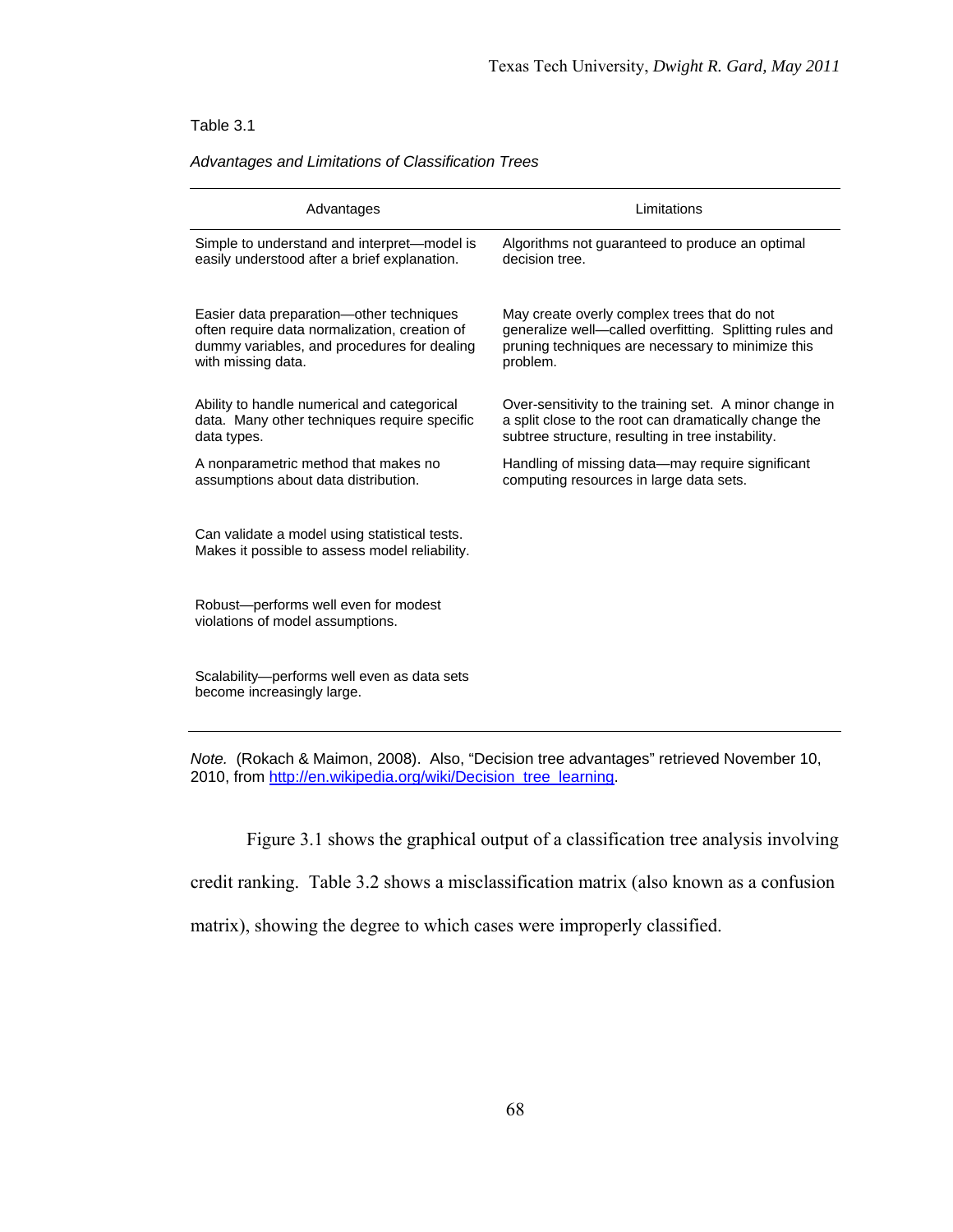

*Figure 3.1.* Classification tree example adapted from AnswerTree 3.1 User's Guide (2002).

As an illustration of the technique, Figure 3.1 shows that at the first split, predicting credit worthiness can be significantly improved relative to chance (the top level of the tree), by categorizing the cases as either monthly salary or weekly wage. Approximately 85% of the cases were correctly classified just by knowing whether a person is paid a monthly salary or a weekly wage, as opposed to 52% being properly classified based only on chance. Based only on chance, in the absence of any better information, a case would be classified according to which category had the highest proportion in the data set. For the current illustration, because 52% of the data were classified as Bad, an arbitrarily chosen case would therefore be classified as Bad, which produces the highest probability of being correctly classified. Classification tree methodology seeks to significantly improve the probability of correctly classifying cases relative to chance.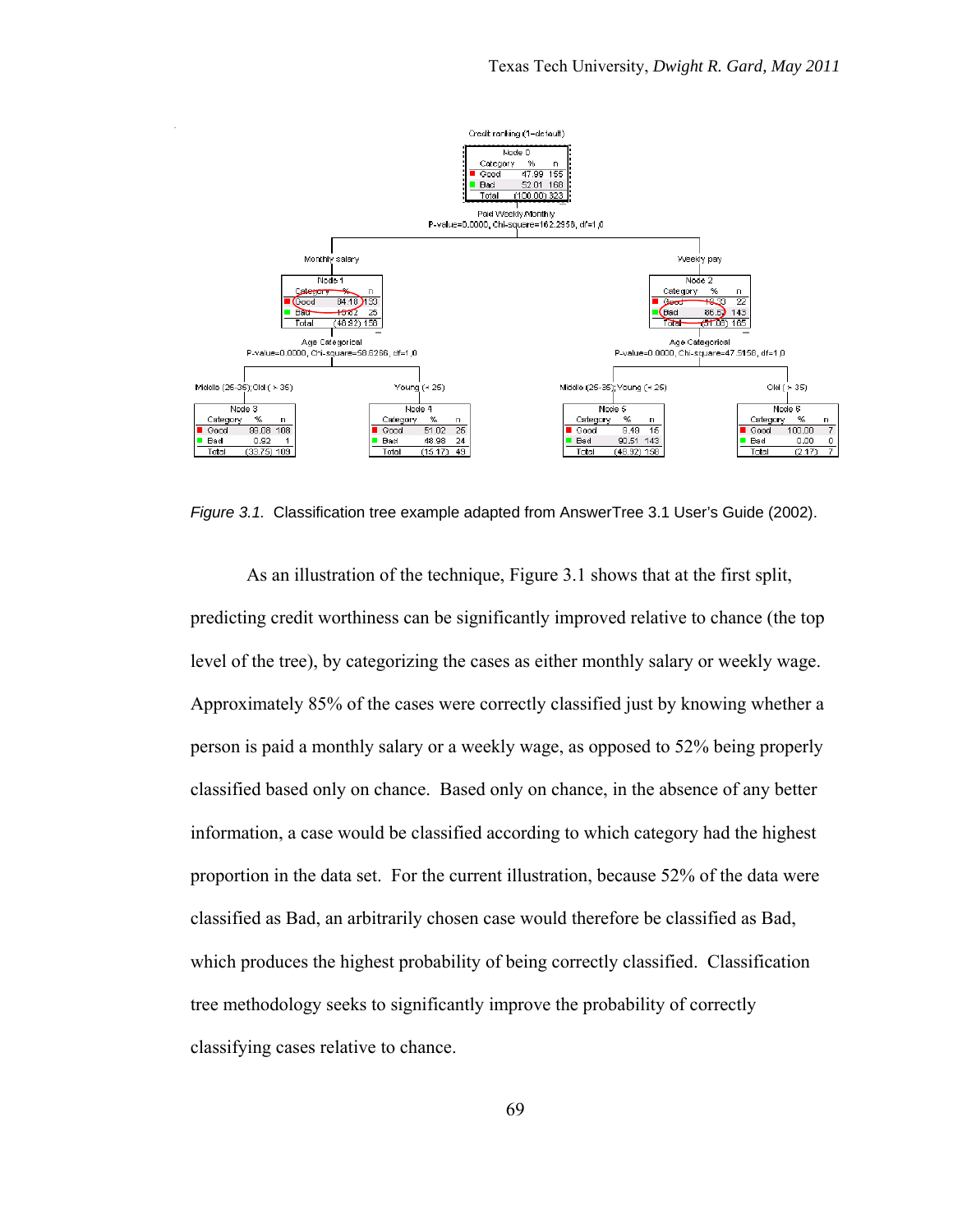From Table 3.2, the risk of incorrectly classifying cases is  $((25 + 22) / 323)$  = 0.145511, which means that the probability of correctly classifying the cases is approximately 85% (1 - 0.145511). The matrix shows, for example, that of the 158 cases predicted as "Good", 133 were correctly classified and only 25 were incorrectly classified. This illustration demonstrates the ease of interpreting the result of a classification tree analysis. A measure of effect size and statistical significance can be determined by evaluating the performance of the classification tree against Press's Q  $(p < .05)$ , and the proportional chance criterion (Hair et al., 2006).

Table 3.2

#### *Classification Tree Misclassification Matrix*

|                      |            | Misclassification Matrix |                 |       |  |  |
|----------------------|------------|--------------------------|-----------------|-------|--|--|
|                      |            |                          | Actual Category |       |  |  |
|                      |            | Blad                     | Good            | ⊺otal |  |  |
| Predicted Category   | <b>Bad</b> |                          |                 | 165   |  |  |
|                      |            | 25                       | 133             | 158   |  |  |
|                      | Total      | 68                       |                 |       |  |  |
|                      |            |                          |                 |       |  |  |
|                      |            | <b>Risk Statistics</b>   |                 |       |  |  |
| <b>Risk Estimate</b> |            |                          |                 |       |  |  |
| SE of Risk Estimate  |            |                          |                 |       |  |  |
|                      |            |                          |                 |       |  |  |

*Note*. Misclassification matrix adapted from AnswerTree 3.1 User's Guide (2002).

## **Splitting algorithms.**

Data mining is a machine learning system that derives decision rules from existing data. These decision rules are used to create the *splits* that form the classification tree. Splits on the predictor variables are used to predict membership in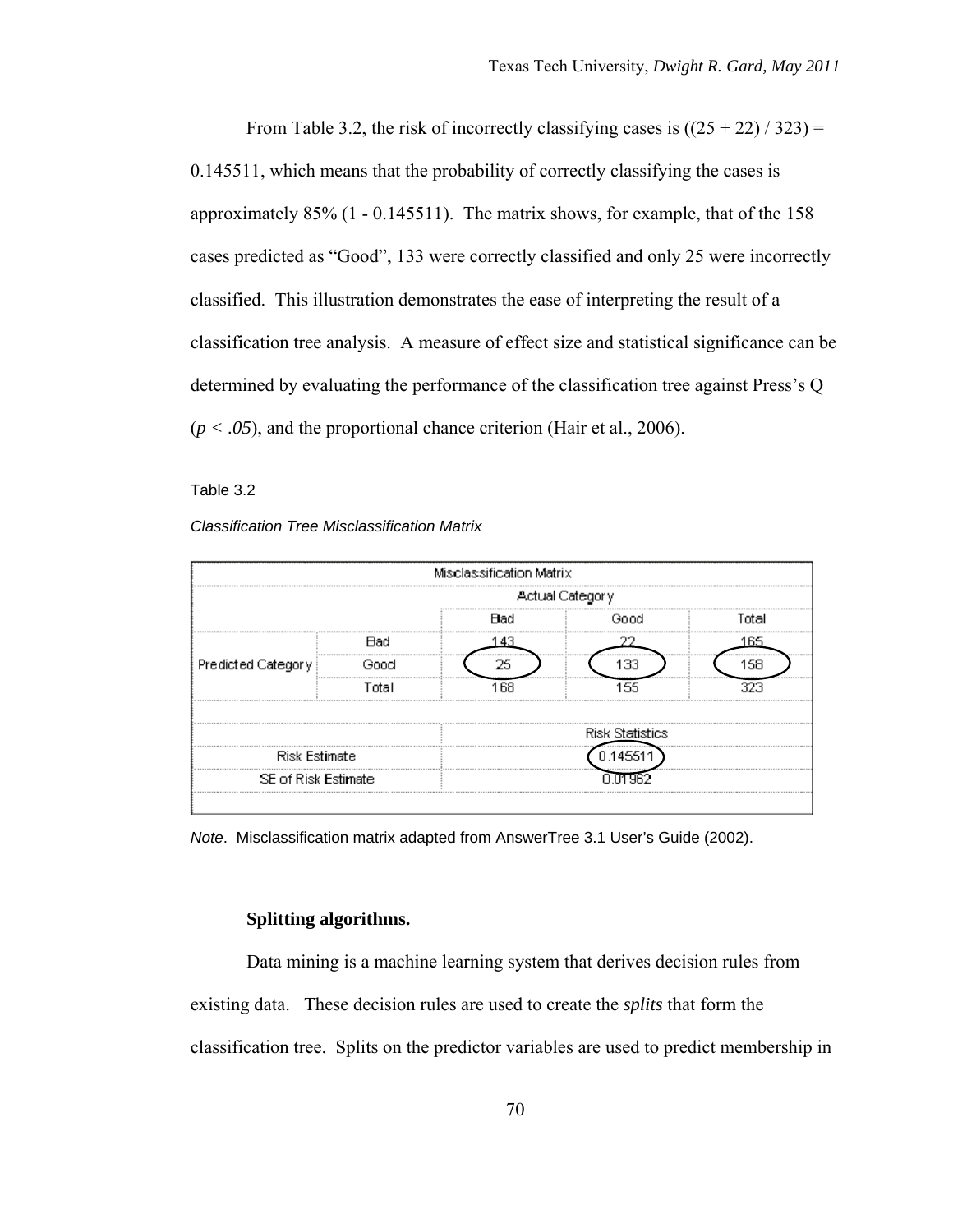the classes of the dependent variables for the cases or objects in the analysis. Because classification trees are hierarchical in nature, splits are determined one at a time, starting with the *root node* (the highest level) and continuing with splits resulting in *child nodes* until, based on a set of *stopping rules*, splitting stops. When a child node can be split no further, it is designated a *terminal node*. Comprehensibility typically decreases with an increase in tree size and complexity. With respect to the principle of parsimony, if two trees using the same kind of tests have statistically similar prediction accuracy, then the one with fewer leaves is usually preferred (Lim, Loh, & Shih, 2000).

Simple models are preferred for practical and philosophical reasons. Simple models are easier to test in replication and cross-validation studies, and are less costly to apply. Philosophically, simpler models are easier to understand, and therefore have a "beauty" that their more complicated counterparts often lack (StatSoft, 2010).

All classification algorithms perform essentially the same function of classifying cases into categories. Algorithms differ on their performance characteristics and features (AnswerTree 3.1, 2002). In a recent study, Lim, Loh, and Shih (2000) analyzed 33 different classification algorithms based on accuracy and performance. The results showed that the differences in mean error rates of many algorithms were statistically insignificant, which means the differences among algorithms were also probably insignificant in practical terms. In view of the findings of insignificance, the researchers suggest that the selection of an algorithm should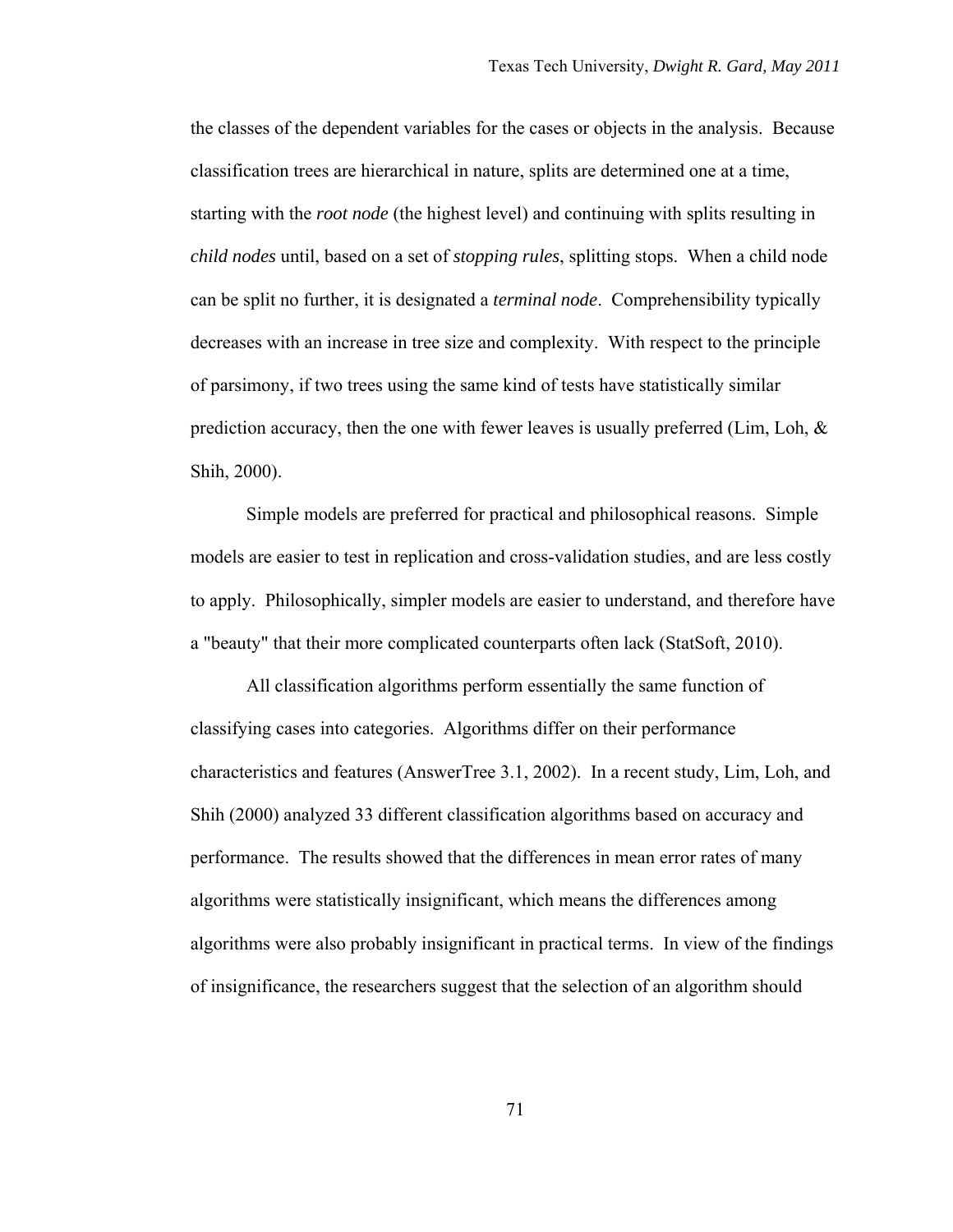probably be based on other criteria, such as training time or interpretability of the model.

Lim, Loh, and Shih (2000) note that, unlike error rates, there were very large differences in training times among the algorithms. The algorithm with the lowest mean error rate, took about fifty times as long to train as the next most accurate algorithm. The magnitude of the time difference was in hours and was consistent over a wide range of sample sizes. For very large applications (perhaps on the scale of  $10<sup>4</sup>$  $-10<sup>6</sup>$  cases) where time is a factor, using one of the quicker algorithms may be advantageous.

Of the many splitting algorithms available, five algorithms are the most common. AnswerTree 3.1 User's Guide (2002) and Clementine 11.1 Node Reference (2007) provide descriptions of the various algorithms and are discussed below.

# *Classification and regression tree (C&RT).*

Classification and Regression Tree (C&RT or CART) is a binary tree-growing algorithm that partitions data into two subsets such that cases within each child node are more homogeneous than its parent node. The procedure can use any combination of continuous or discrete variables. Because it is a recursive process, it repeats itself until the homogeneity criterion (purity) is reached, or until some pre-established stopping criterion has been satisfied. A node is considered "pure" if 100% of cases in the node fall into a specific category of the target field. The same predictor variable may be used multiple times at different levels in the tree. It is biased toward choosing predictor variables with more levels for splits (StatSoft, 2010).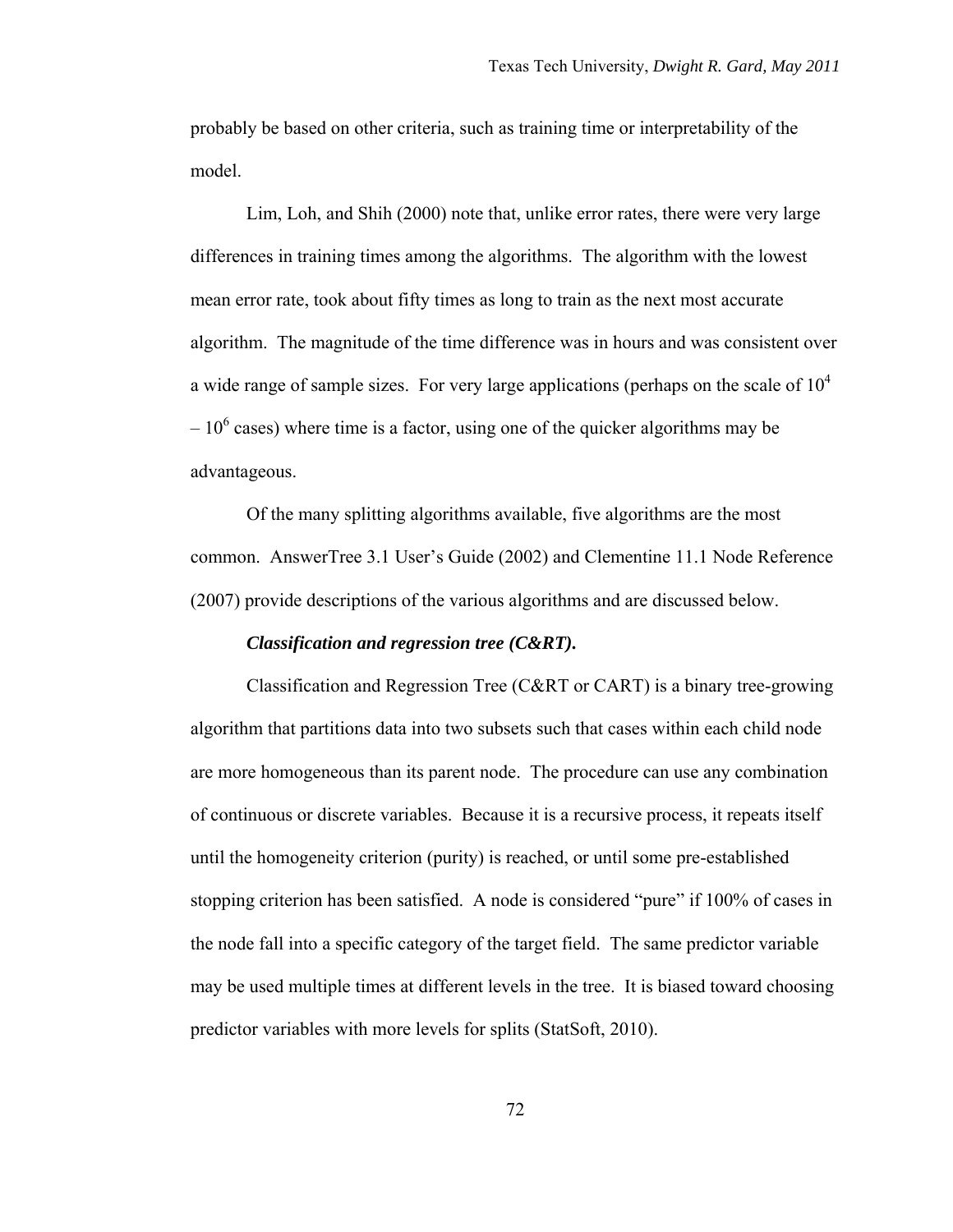Because binary algorithms tend to grow trees that have many levels, the resulting tree may be difficult to interpret, especially if the same variable was used to split a number of successive levels. The procedure can be effective as a data reduction tool (identifying relevant variables) and for detecting interactions among variables. Because C&RT is complex, computation can take a long time with large data sets. The technique of *surrogate splitting* is used to handle missing values (AnswerTree 3.1, 2002).

## *Chi-squared automatic interaction detector (CHAID).*

Chi-squared Automatic Interaction Detector (CHAID) is one of the most frequently used methods and it works for all types of variables. A highly efficient statistical technique, it uses a statistical test of significance for evaluating potential predictor variables. Values considered statistically homogeneous (similar) with respect to the target variable are merged and values that are heterogeneous (dissimilar) are handled separately. If multiple predictor variables are statistically significant, CHAID selects the predictor with the smallest p-value. Bonferroni adjusted p-values can be used to control Type I errors. The choice of which statistical test to use depends upon the measurement level of the target variable. If the target variable is continuous, an F test is used. If the target variable is categorical, a chi-squared test of independence is used. This category-merging process stops when all remaining categories differ at the specified testing level.

Unlike C&RT, CHAID is not constrained to binary splits. Therefore, it can produce more than two categories at any particular level in the tree, which tends to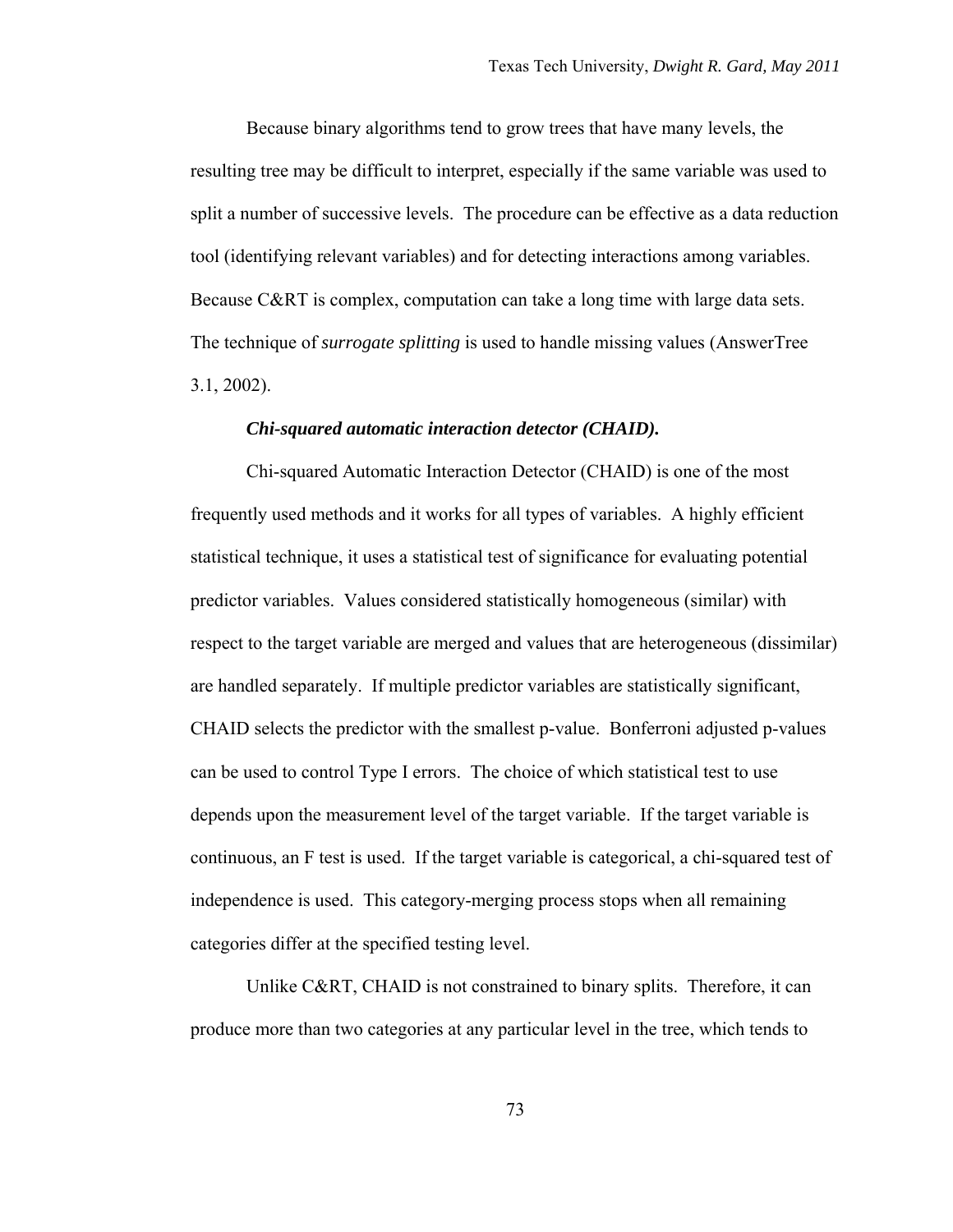create wider trees with less depth than strictly binary methods. Missing values are handled algorithmically by aggregating them into a single valid category (AnswerTree 3.1, 2002).

#### *Exhaustive chi-squared automatic interaction detector.*

Exhaustive CHAID*,* a variation of CHAID, was developed to address some of the weaknesses of the CHAID method. Occasionally, CHAID may not find the optimal split for a variable because it stops merging categories when it determines that all remaining categories are statistically different. Exhaustive CHAID mitigates this problem by finding the set of categories producing the strongest association with the target variable and computes an adjusted p-value for that association. Exhaustive CHAID finds the best split for each predictor, and then chooses which predictor to split by comparing the adjusted p-values.

Exhaustive CHAID and CHAID use the same statistical tests and handle missing data similarly. Because it is more thorough than CHAID, it takes longer to compute and sometimes finds splits that are more useful. However, depending on the data, there may be no difference between Exhaustive CHAID and CHAID results (AnswerTree 3.1, 2002).

# *Quick, unbiased, efficient statistical tree (QUEST).*

Quick-Unbiased-Efficient-Statistical-Tree (QUEST) is a relatively new binary algorithm created for computational efficiency, but like C&RT, can produce trees of unwieldy size. QUEST performs approximately unbiased variable selection when determining splits. That is, if all predictor variables are equally informative with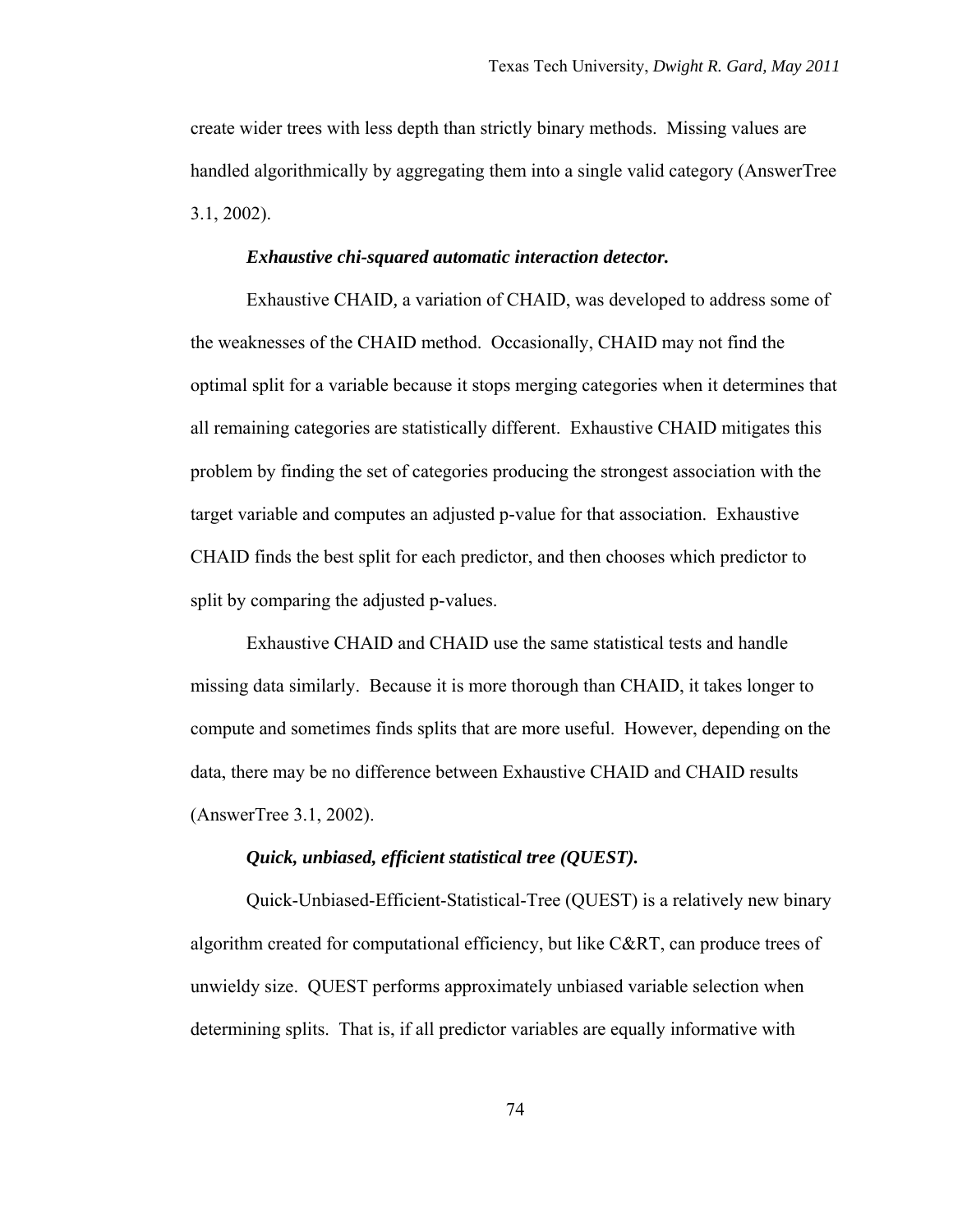respect to the criterion variable, predictor variables are selected with equal probability. Compared to C&RT, this lack of bias in variable selection for splits is an advantage when some predictor variables have few levels and other predictor variables have many levels. Predictors with many levels are more likely to produce "fluke theories," which fit the data well but have low predictive accuracy when generalized to future data (StatSoft, 2010). Unlike CHAID and C&RT, QUEST separates the issues of predictor selection and splitting, applying different criteria to each (AnswerTree 3.1, 2002). Like C&RT, QUEST uses surrogate splitting to handle missing values.

## *C5.0 algorithm.*

The C5.0 algorithm involves the concept of *entropy* to measure the amount of uncertainty or randomness in a set of data. The less the entropy the more the information gain (Dunham, 2003). C5.0 splits on the field that provides the maximum information gain at each level. The target field must be categorical. Unlike binary algorithms, splits into more than two subgroups are allowed.

C5.0 can produce two kinds of models—decision trees and rule sets. A decision tree is a straightforward description of the splits found by the algorithm. Exactly one prediction is possible for any particular case presented to a decision tree. A rule set is a set of decision rules that attempts to predict the correct classification of individual cases. Rule sets are derived from decision trees, represent a simplified version of the information of the decision tree, and can produce less complex models.

C5.0 models are reasonably robust to problems arising from missing data and large numbers of input fields. The algorithm is very efficient in terms of computation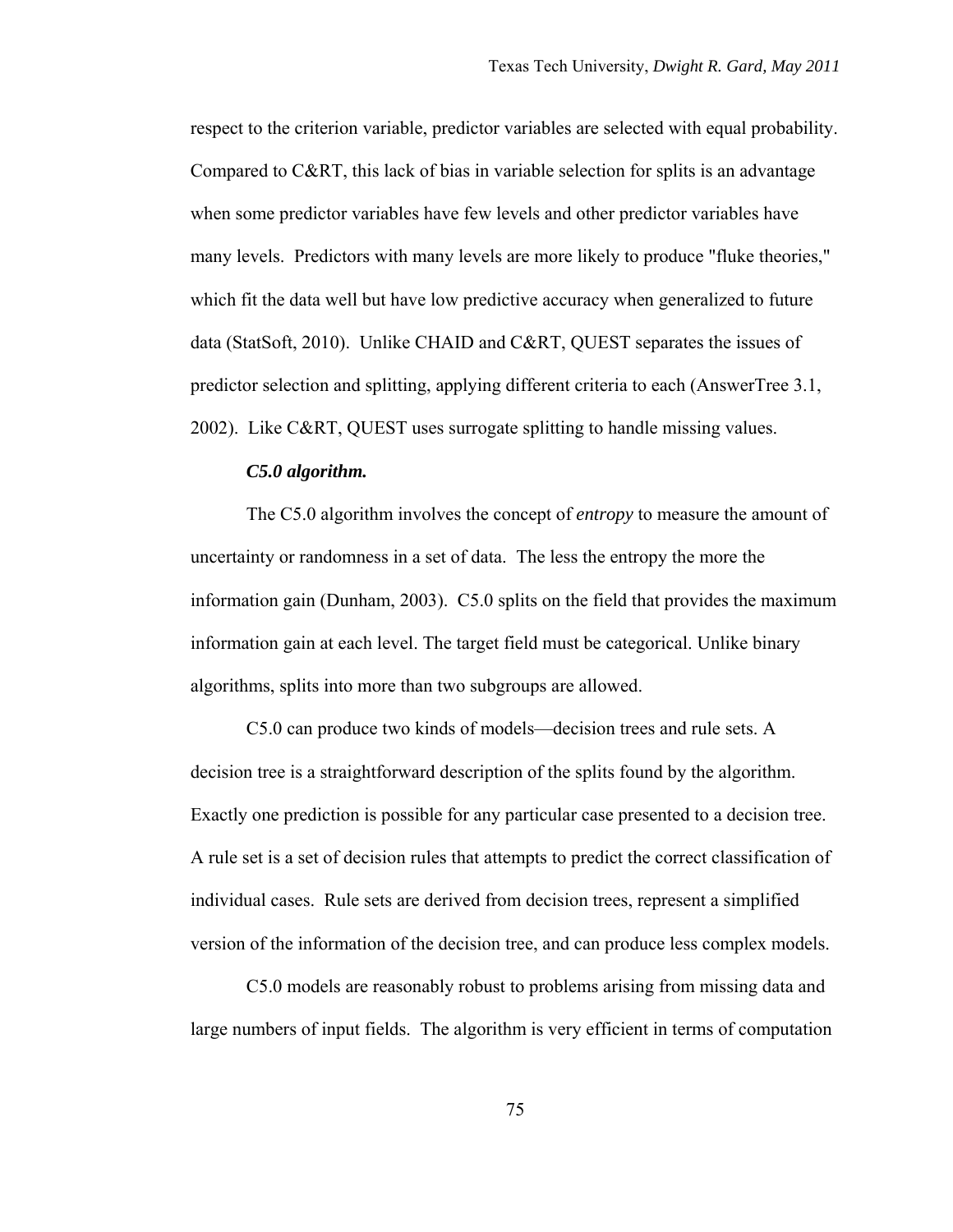time. In addition, C5.0 models tend to be easier to understand than some other model types because rules derived from the model have a straightforward interpretation. C5.0 can employ the powerful technique of *boosting* to increase accuracy of classification (Clementine 11.1, 2007). With boosting, the general idea is to compute a sequence of very simple trees, and to derive weights to combine the predictions from those models into a single prediction (StatSoft, 2010).

## **Specifying the criteria for predictive accuracy.**

The goal of classification tree analysis is to produce accurate predictions. However, an unequivocal operational definition of "accurate prediction" can be elusive. Often, accurate prediction is specified in terms of minimizing costs. The general idea is that the best prediction has the lowest misclassification rate (StatSoft, 2010). Sometimes, however, the cost consequences of misclassifications are not symmetrical. The cost of a false negative may be more (or less) costly than a false positive, both of which are misclassification errors.

Cost is not necessarily denominated in financial terms. In medical research, for example, the consequence of a misclassification (e.g., a false negative) may result in death, which is a consequence far worse that what might be associated with a false positive. In whatever denomination cost is specified, classification trees seek to minimize that cost. If costs of misclassification are symmetrical, then classification trees simply seek to minimize classification errors.

Classification trees allow misclassifications to be weighted based on the relative cost of one type of error compared to the other. For example, if it is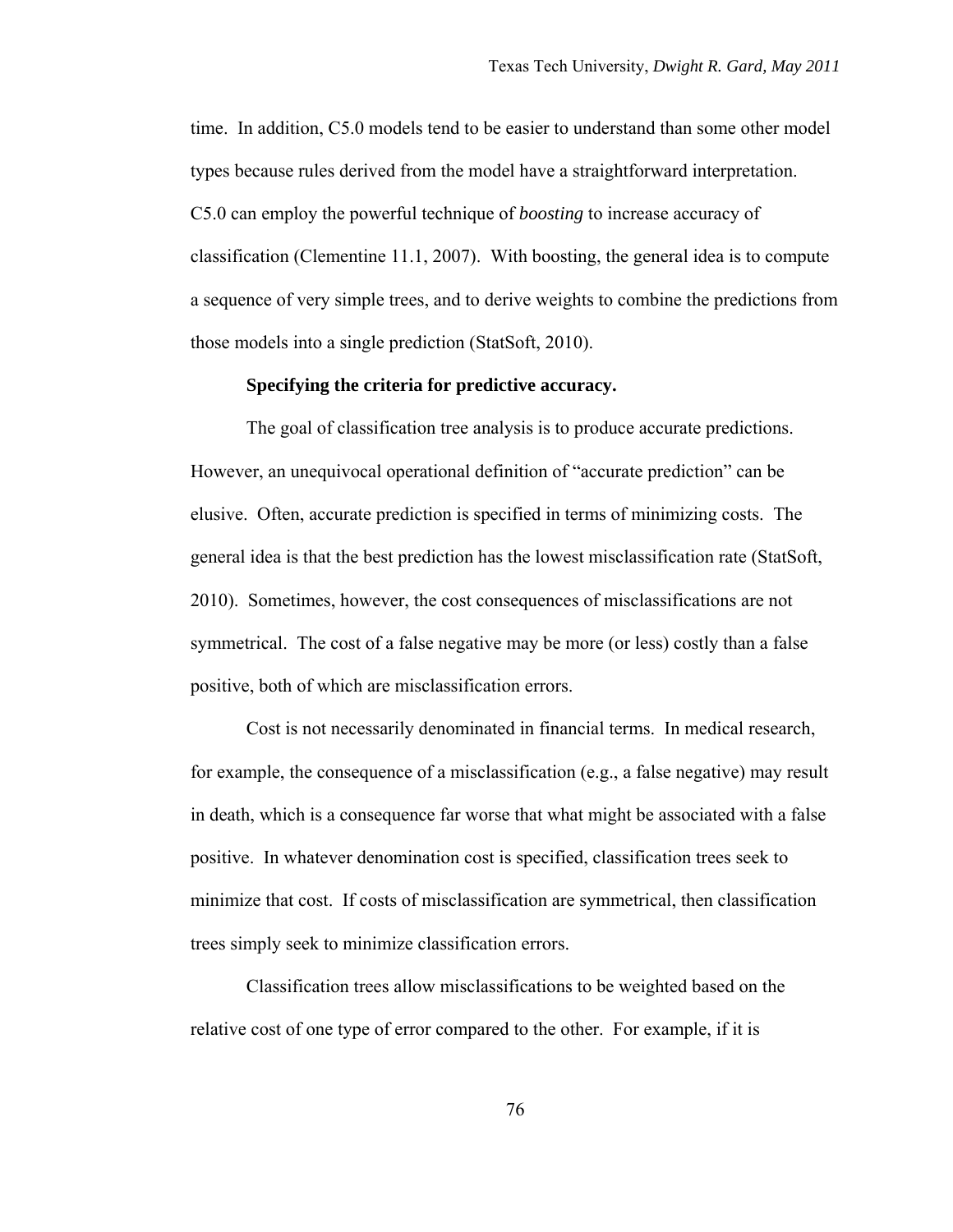determined that a false negative is three times more consequential than a false positive, costs would be assigned in a 3:1 ratio. Assigning asymmetrical cost is often a subjective assessment, requiring substantial judgment on the part of the researcher. The choice of misclassification costs should be defensible. In the absence of defensible asymmetrical costs, the default choice should be equal weighting.

In the context of the current study, the classification outcomes are either pass or fail. The two types of errors that can arise are to (1) predict an individual to pass when they ultimately will fail, or  $(2)$  predict an individual to fail when they ultimately would have passed. The cost of misclassifying an individual as "fail" is to expend resources for intervention when none was required. In the case of misclassifying an individual as "pass," no intervention is provided, but the student ultimately fails the exam. In the latter case, the cost is the psychological consequences to the individual, reputational cost to the institution, financial cost to the individual who must pay to retake the exam, and the opportunity cost of delayed entry into the profession.

For the current study, the degree to which one type of error is more costly than the other is uncertain. Although an asymmetrical cost ratio is not constrained to the use of discrete numbers, a ratio of 1:1.25, for example, conveys a level of precision that is most likely beyond the researcher's ability to actually quantify such differences. Therefore, the current study will assign equal weights to misclassification errors. It should be noted that the costs assigned to the misclassification errors could dramatically affect the structure of the classification tree that is produced. If desired, sensitivity analysis could be performed by varying the cost weighting to evaluate the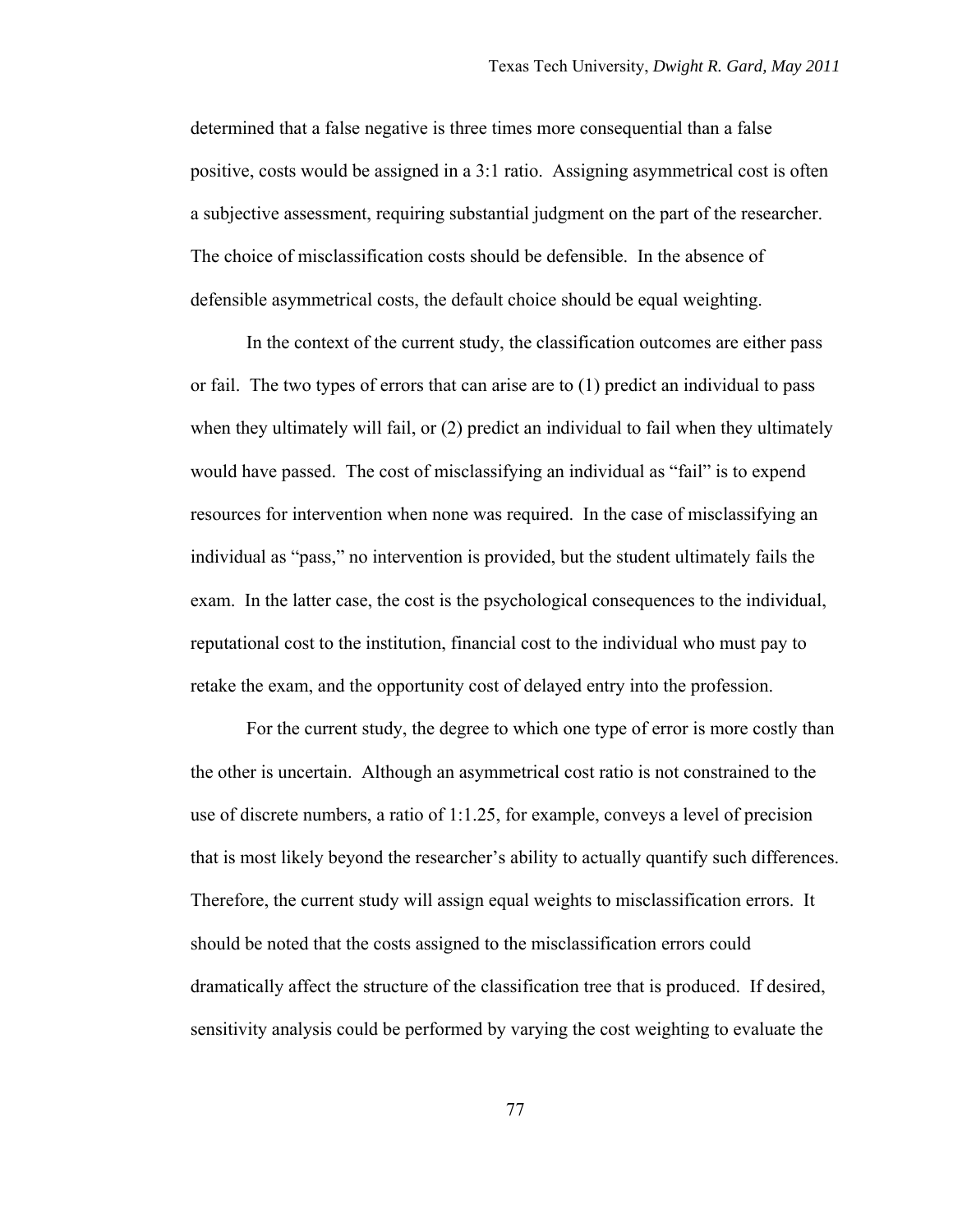affect on the structure of the classification tree. For the current study, sensitivity analysis was not performed.

# **Determining when to stop splitting.**

If there is no limit on the number of splits, eventually "pure" classification will be the result and each terminal node would contain only one class of cases or objects. The algorithm would have ultimately extracted all information from the data, including random variation or "noise." The general approach in addressing this issue is to stop generating splits when subsequent splits result in little marginal improvement of the prediction. Pure classification is usually unrealistic and often contributes to producing a classification tree that has been overfitted.

Rokach and Maimon (2008) state that, typically the goal is to find an optimal decision tree that minimizes generalization error. Other goals might also be specified, such as, minimizing the number of nodes or minimizing the depth of the tree.

Smaller trees are more comprehensible. If a classification tree becomes too complicated (i.e., has too many nodes), then the normally easily interpreted graphical representation becomes useless (Rokach & Maimon, 2008). Tree complexity can be controlled using stopping criteria and *pruning* methods. Pruning produces a simpler tree, with approximately the same accuracy in predicting or classifying "new" observations. Pruning is employed after the tree has been constructed.

Splitting proceeds until some specified stopping criteria is triggered. The following are common stopping rules (Rokach & Maimon, 2008, p. 19; StatSoft, 2010):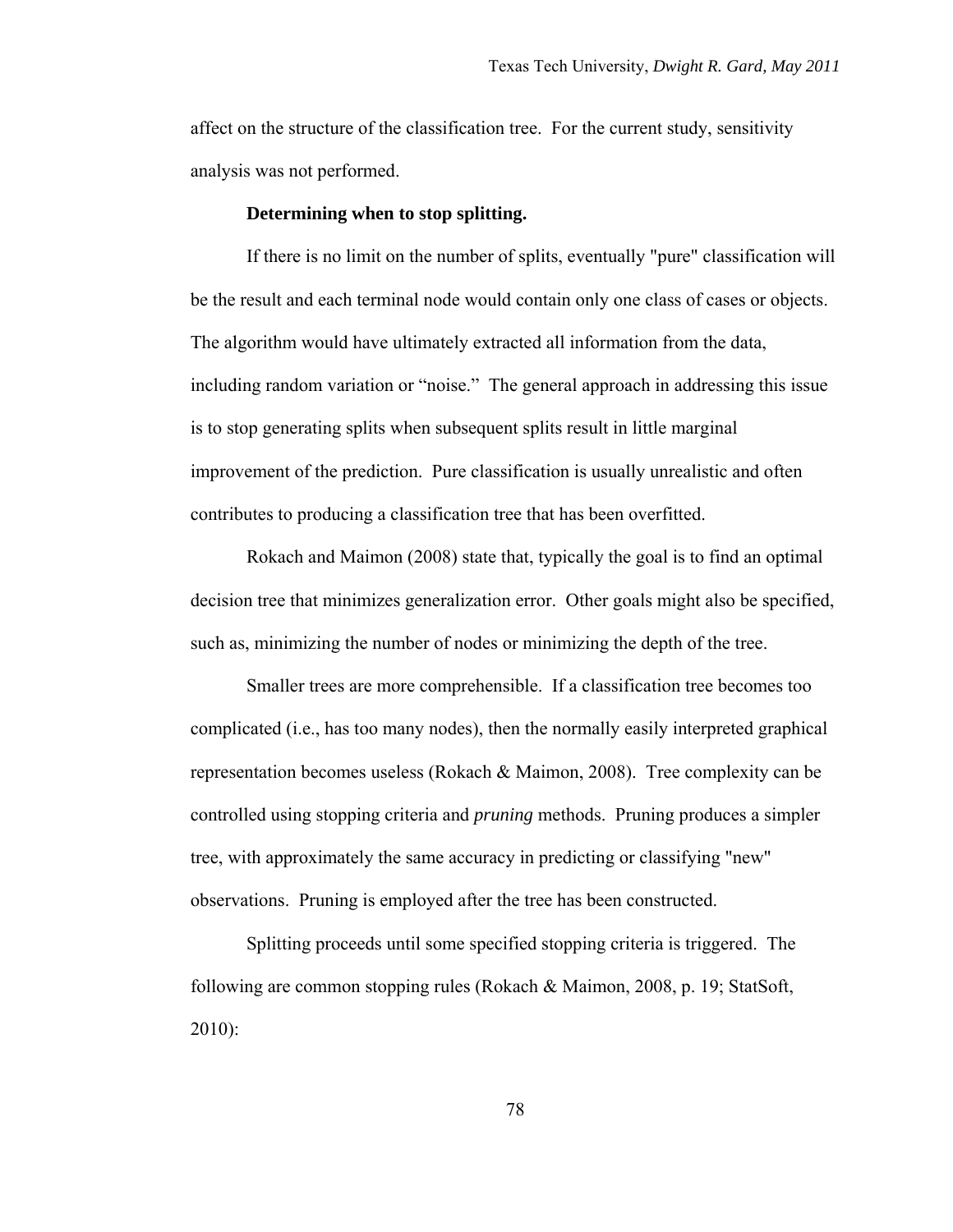- All instances in the training set belong to a single value of *y.*
- The maximum specified tree depth has been reached.
- The number of cases in the terminal node is less than the minimum number of cases for parent nodes.
- If the node were split, the number of cases in one or more child nodes would be less than the minimum number of cases for child nodes.
- The best splitting criterion is not greater than a certain threshold.
- All terminal nodes are pure or contain no more cases than a specified minimum fraction (percentage) of the cases.

# **Validating the model.**

# *Inductive learning.*

Classification models are based on *inductive learning* (also known as *training*), whereby a model is constructed by generalizing from a set of data that is presumed to be similar to future unseen data. Inductive learning can be characterized as *supervised* or *unsupervised*. Unsupervised learning proceeds without specifying the dependent variable. With supervised learning, the dependent variable is specified and the algorithm attempts to discover the relationship among the dependent and independent variables (Rokach & Maimon, 2008). In essence, the algorithm discovers the rules implicit in the existing data and "learns" how to classify data. These rules are then applied to future data. Because the current study specifies the categorical dependent variable (pass/fail), the learning process is considered supervised.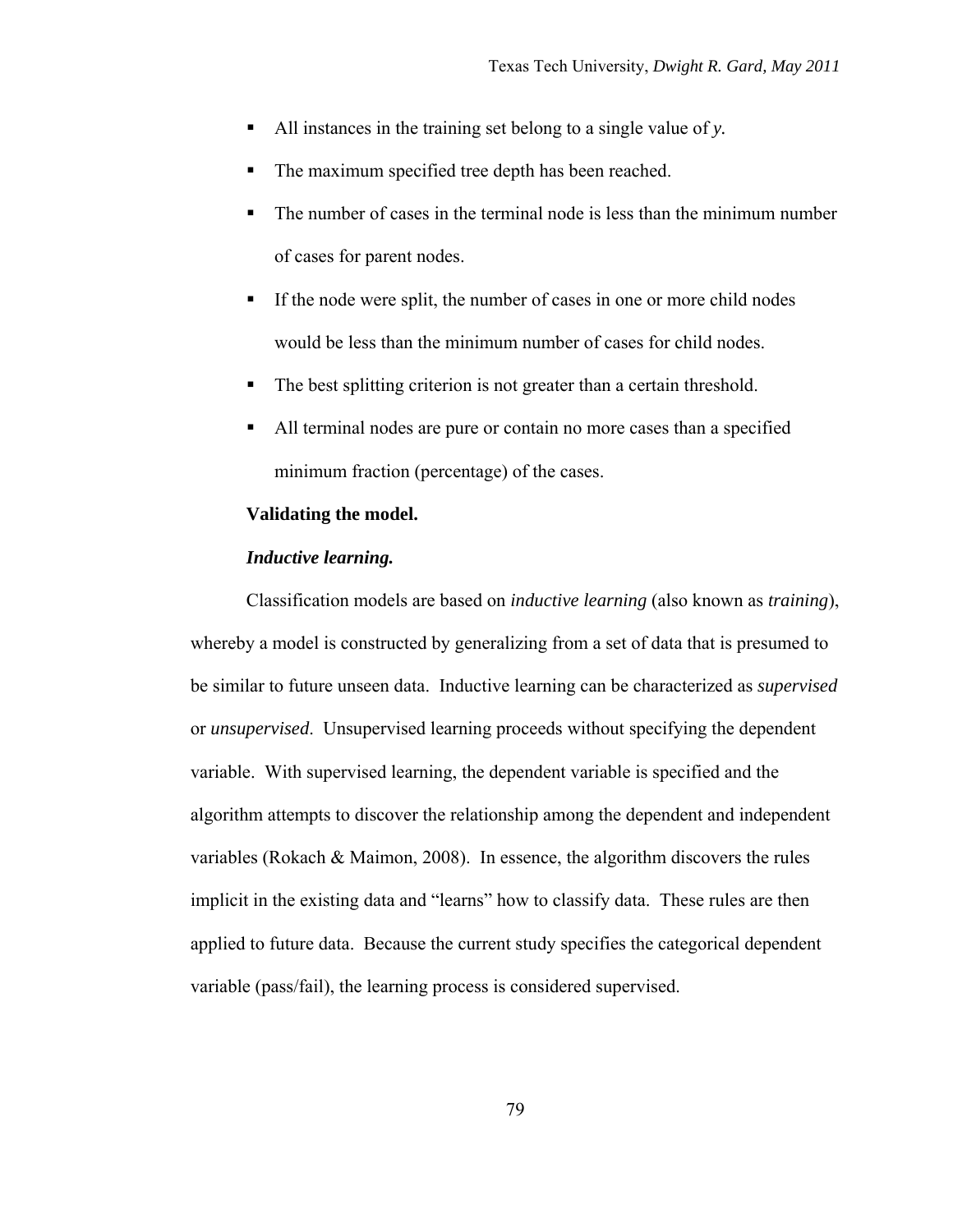During the inductive learning process, training data is required. Typically, the entire data set is divided into a training subset, a test subset, and a validation subset. The algorithm learns the classification rules from the training subset. The test subset and validation subset simulate future data. The provisional model is run against the test subset and adjusted to minimize the classification error rate. The adjusted model is then run against the validation subset where it is adjusted again to minimize the error rate (Rokach & Maimon, 2008). To be effective, a reasonably large sample size is required. A schematic for supervised modeling is shown in Figure 3.2.



*Figure 3.2*. Methodology for Supervised Modeling (Rokach & Maimon, 2008, p. 92)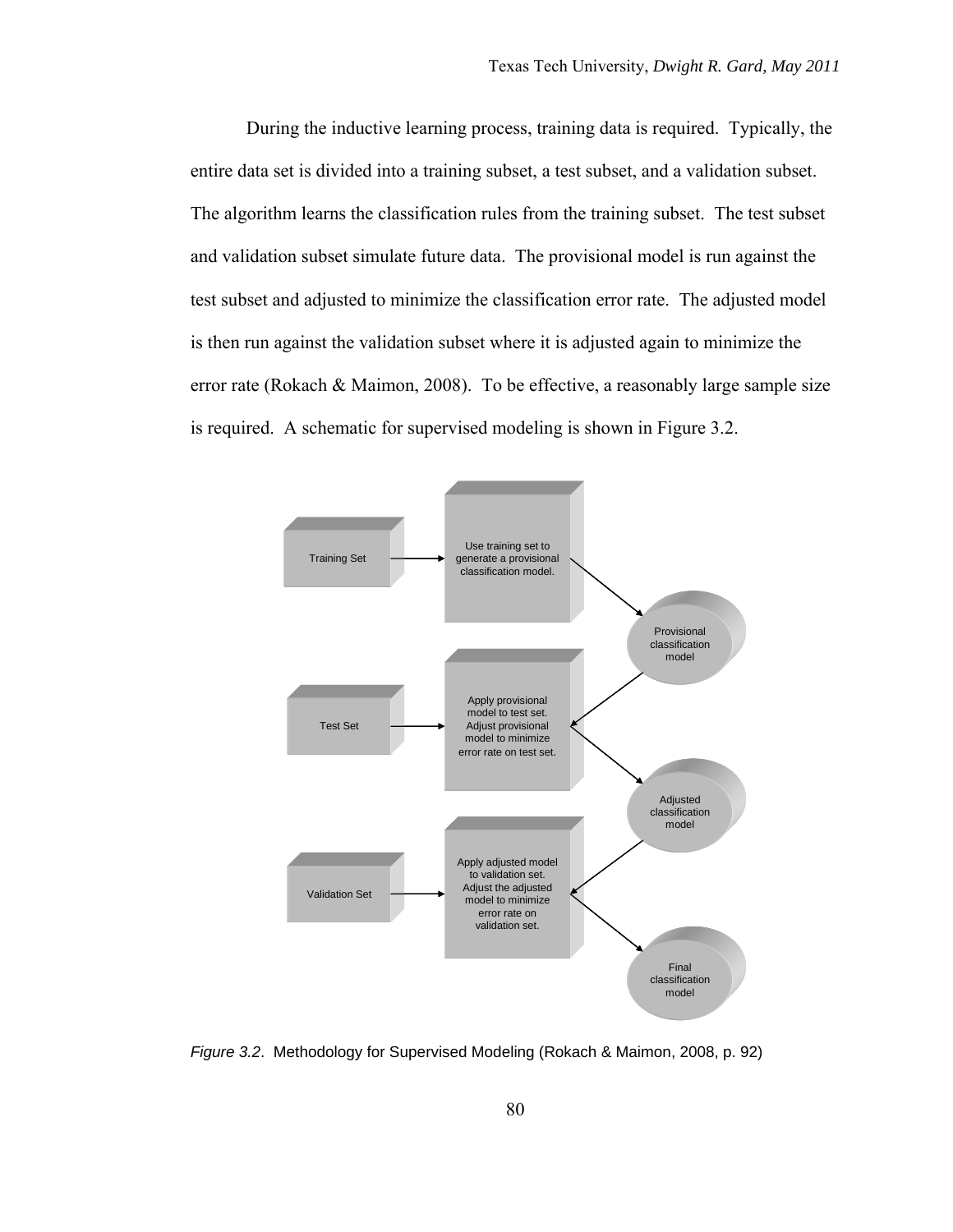# *Model complexity, error rates, and overfitting.*

Rokach and Maimon (2008) note that "typically, the accuracy of the provisional model is not as high on the test or validation sets as it is on the training set, often because the provisional model is *overfitting* on the training set" (p. 92). Overfitting occurs when the algorithm captures too much information, incorporating random "noise" and idiosyncratic features of the training set, creating a model with poor generalizability. Overfitting can be avoided by using a stopping criterion based on a statistical test of the significance of the best test, or by winnowing the structure of the decision tree after it has been produced. Most authors prefer the latter because it allows potential interactions among attributes to be explored before deciding whether the result is worth keeping (Kohavi & Quinlan, 1999).

Figure 3.3 illustrates the relationship between subset error rates and the location of a theoretically optimal model. Note that as model complexity increases, the error rate on the training set decreases monotonically. However, for the validation set, the error rate decreases to a point and then begins to increase. The optimal level of model complexity is the point where the error rate of the validation set is minimized. Complexity greater than this is considered overfitting; complexity less than this is considered underfitting (Rokach & Maimon, 2008).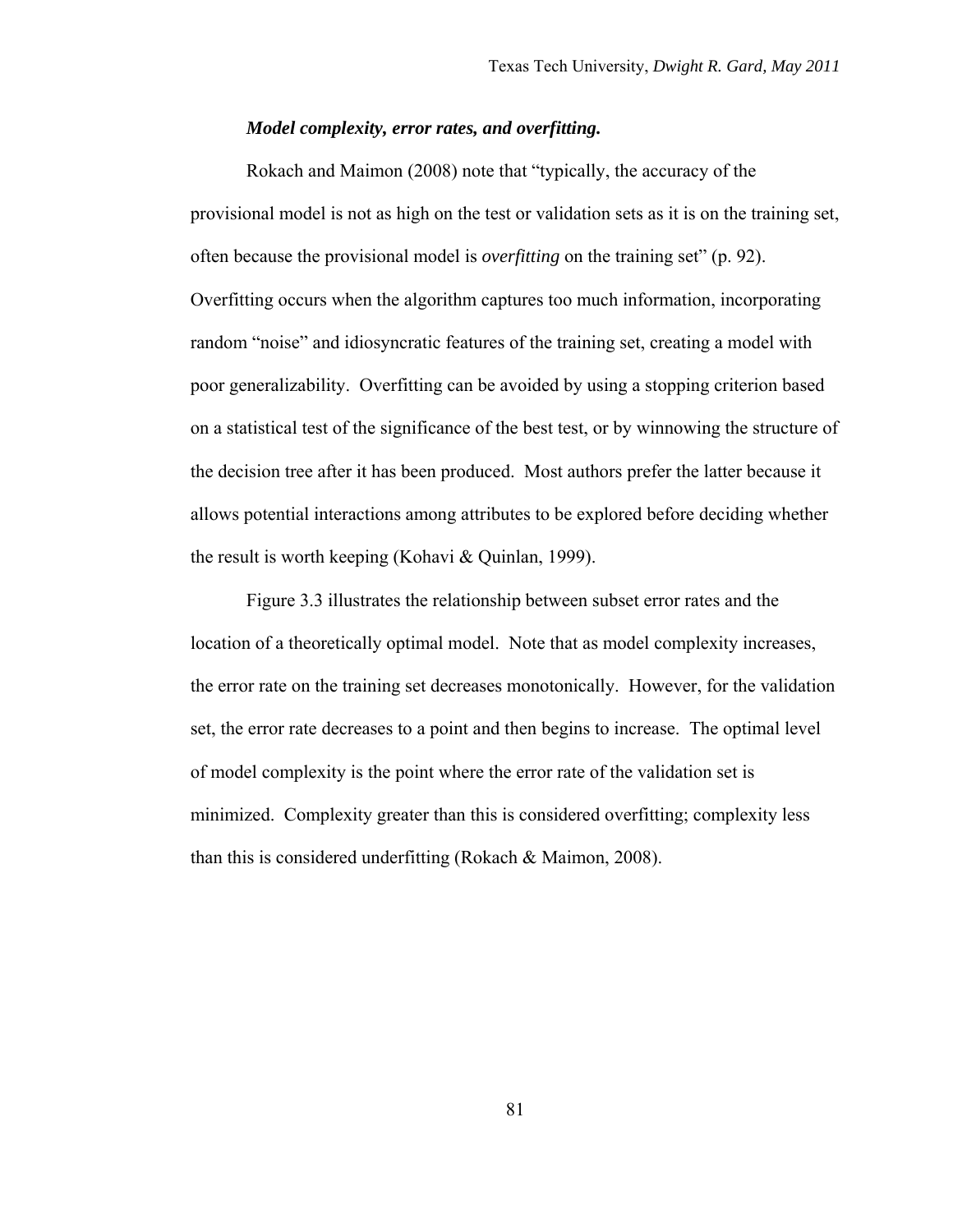

*Figure 3.3*. Optimal level of model complexity. Located at the minimum error rate on the validation set curve (Rokach & Maimon, 2008, p. 93)

 In discussing the trade-offs between model complexity and accuracy, Rokach and Maimon (2008) note that:

There is an eternal tension in model building between model complexity (resulting in high accuracy in the training set) and generalizability to the test and validation sets. Increasing the complexity of the model in order to increase the accuracy on the training set eventually and inevitably leads to a degradation in the generalizability of the provisional model to the test and validation sets (p. 92).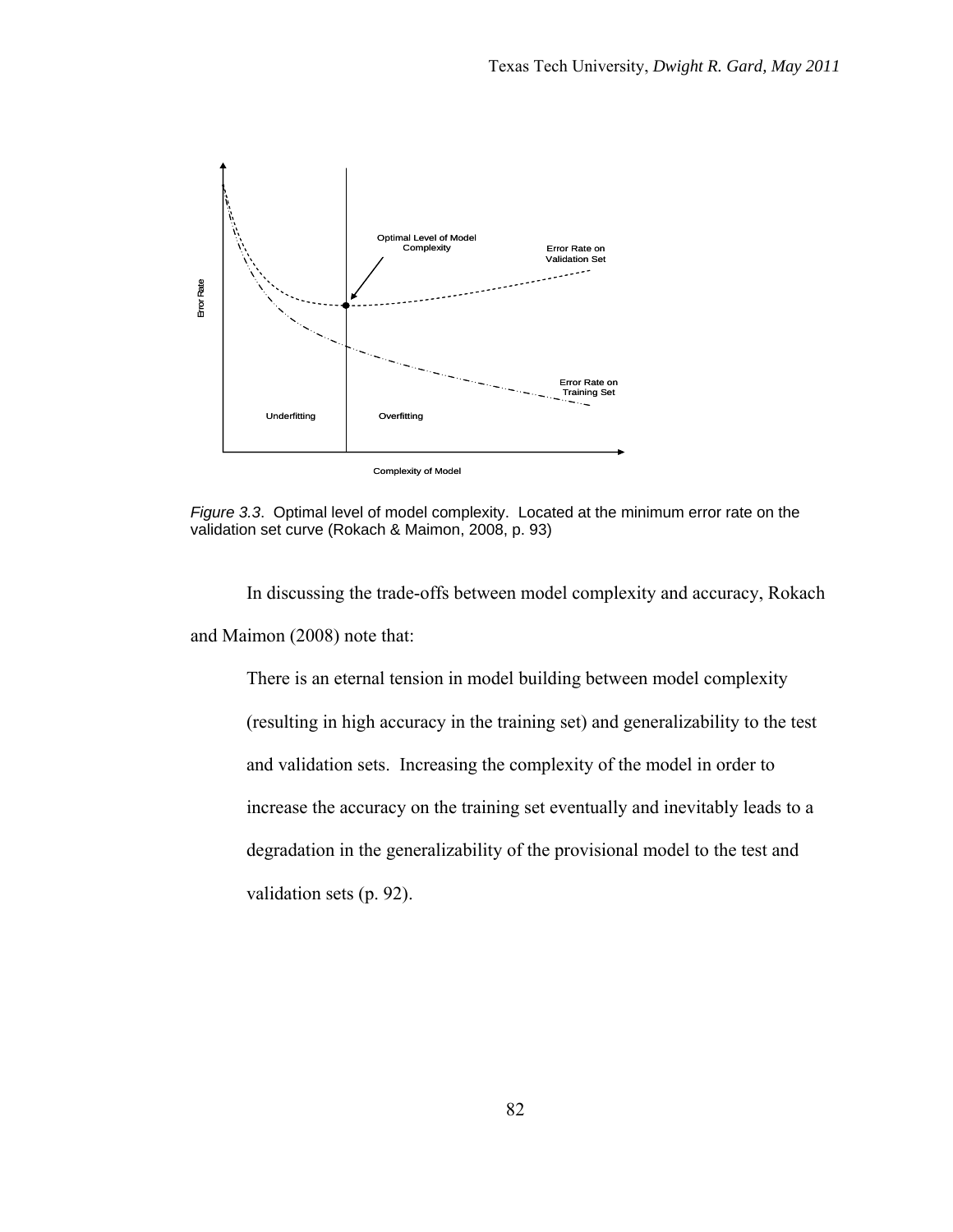## *Creating validation subsets.*

# *Test sample cross-validation.*

The most preferred type of cross-validation is test sample cross-validation. The classification tree is computed from the learning sample, and its predictive accuracy is evaluated by applying it to the test sample. The test and learning samples can be formed by collecting two independent data sets. Alternatively, if a large enough learning sample is available a selected proportion (i.e., a third or half) of the cases can be set aside for use as the test sample. If the misclassification rates (or costs) for the test sample are greater than for the learning sample, poor crossvalidation is indicated. A different sized tree might produce better results (StatSoft, 2010).

# *V-fold cross-validation.*

V-fold cross-validation is appropriate when no test sample is available or the learning sample is too small to have the test sample taken from it (Breiman, Friedman, Olshen,  $&$  Stone, 1993). A specified number  $(V)$  of random subsamples (as equal in size as possible) are formed from the learning sample. The classification tree of a specified size is computed V times, each time leaving out one of the subsamples from the computations to be used as a test sample for cross-validation. Each subsample is used V-1 times in the learning sample and just once as the test sample. The cost (or error rate) is computed for each of the V test samples. The results are then averaged to give the V-fold estimate of the cost or error rate for the model (StatSoft, 2010).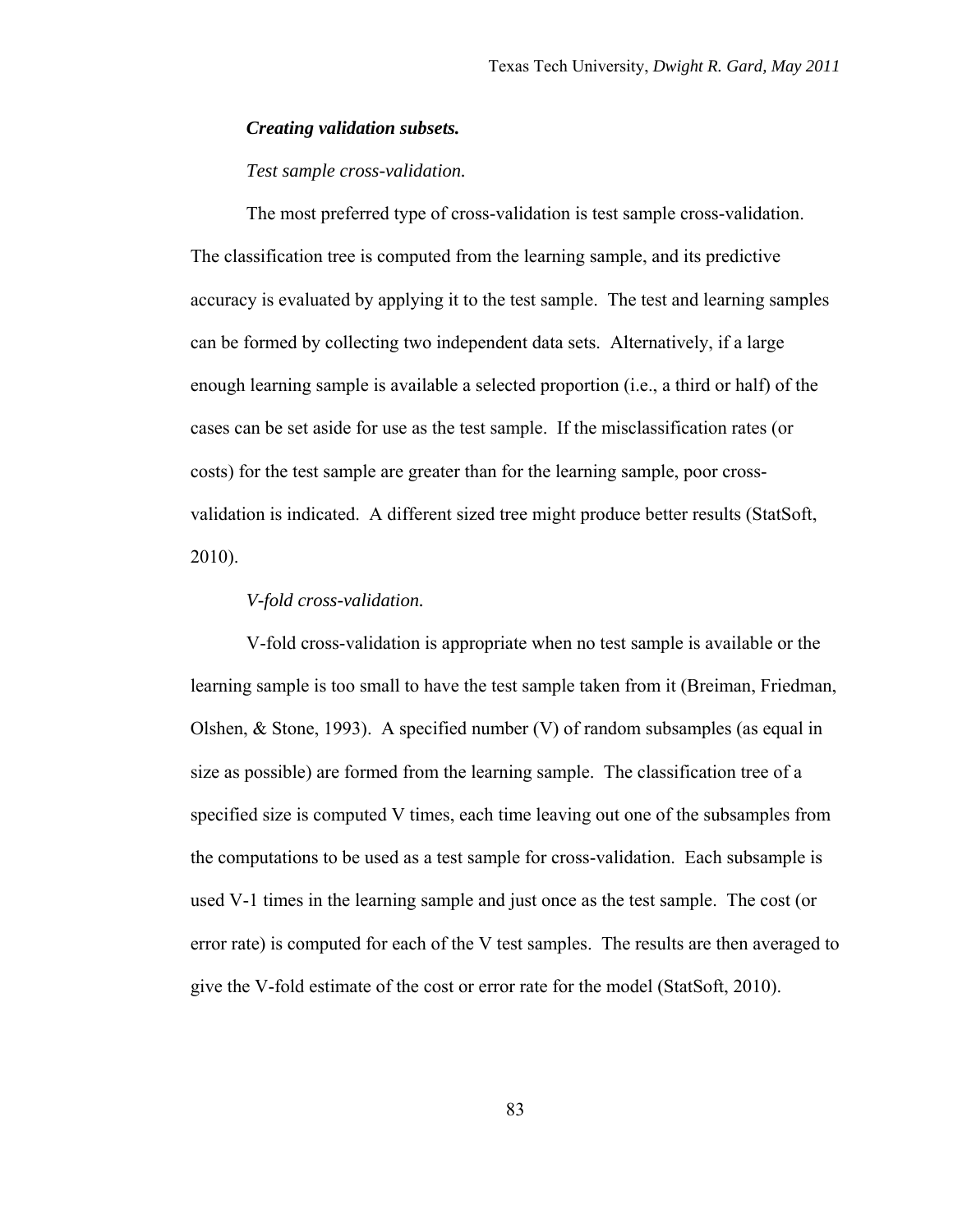## **Assessing model significance.**

# *Maximum chance criterion.*

A well-functioning model should be able to predict with greater accuracy than what would be expected by chance. In the absence of any better information, any particular case would be classified according to which category comprised the highest proportion in the data set (Hair et al., 2006). Known as the Maximum Chance Criterion (MCC), it is calculated as follows:

$$
MCC = (nL / NL) * (100)
$$

where

 $nL$  = number of subjects in the larger of the two groups

 $NL =$  total number of subjects in the combined groups

For example, if the data contained 60 males and 40 females and one case was selected at random, based on chance the prediction is that it would most likely be a male. If a large number of cases were selected, each would be predicted to be a male. Therefore, the classification success rate would be close to 60%. To be useful, the model should be able to achieve a successful classification rate of better than 60%. It could be concluded that unless a model can achieve prediction accuracy greater than the MCC, it should be regarded as useless. The question then becomes—how much better must it be before it is considered statistically significantly better.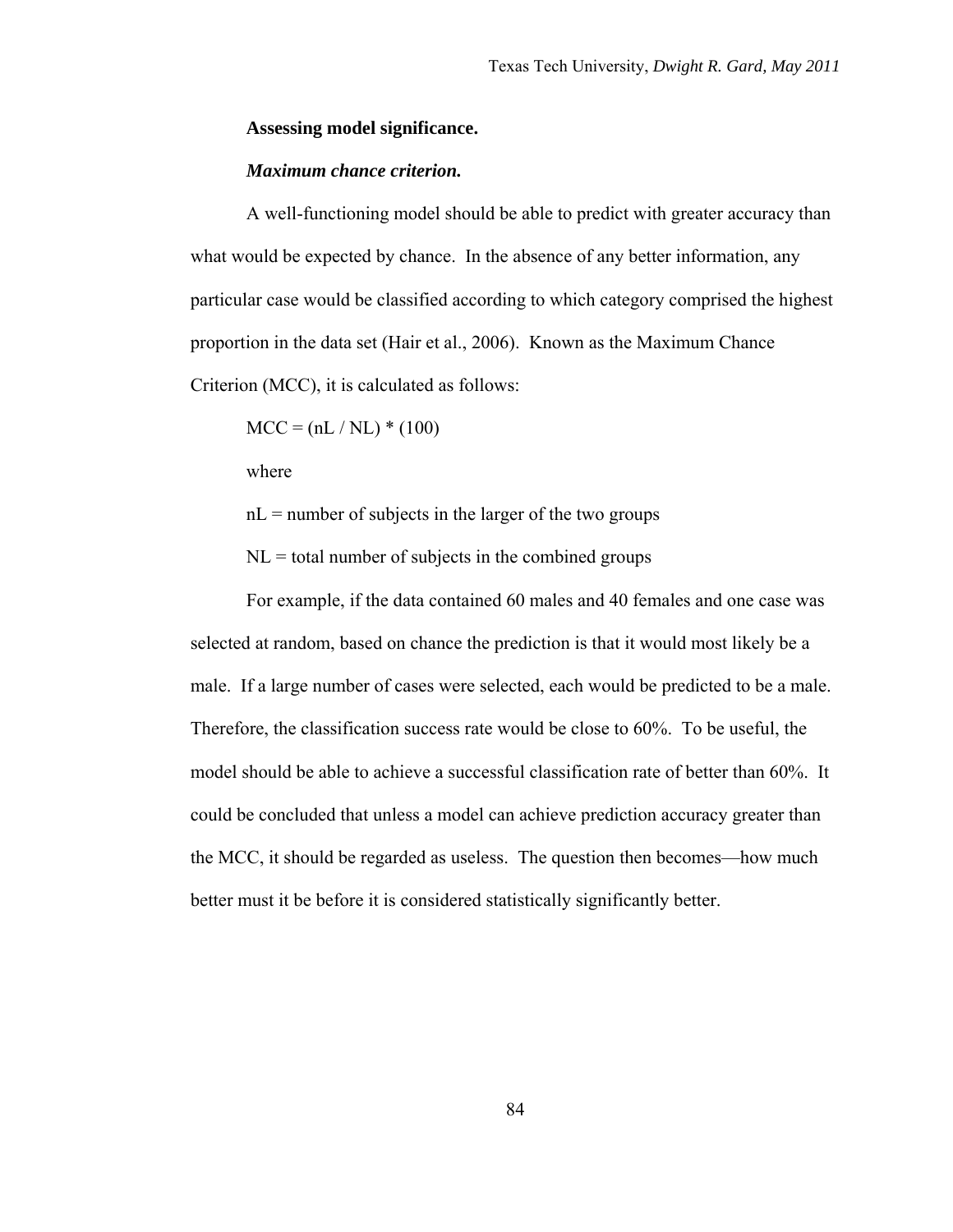### *Proportional chance criterion.*

When group sizes are unequal and the goal is to correctly classify all groups, not just the largest group, the Proportional Chance Criterion (PCC) is considered by many to be the most appropriate measure (Hair et al., 2006).

The PCC is calculated as follows:

$$
PCC = p^2 + (1 - p)^2
$$

where

p = proportion of subjects in one group

 $(1 - p)$  = proportion of cases in the other group

Using the previous example of a data set containing 60 males and 40 females, the proportional chance criteria calculation would be:

$$
PCC = (.6)2 + (1 - .6)2
$$
  
= .36 + .16  
= .52

In calculating PCC, the question arises as to which data set to use to determine group sizes—the overall sample or the training (or validation) subset. Hair et al. (2006) suggest that if the training sample and validation sample are sufficiently large  $(i.e., size > 100)$ , derive separate standards for each sample. If the separate samples are not sufficiently large, use the group sizes from the overall sample. Hair et al. (2006) suggest that the classification accuracy should be at least 25% greater than what is expected based on chance (PCC).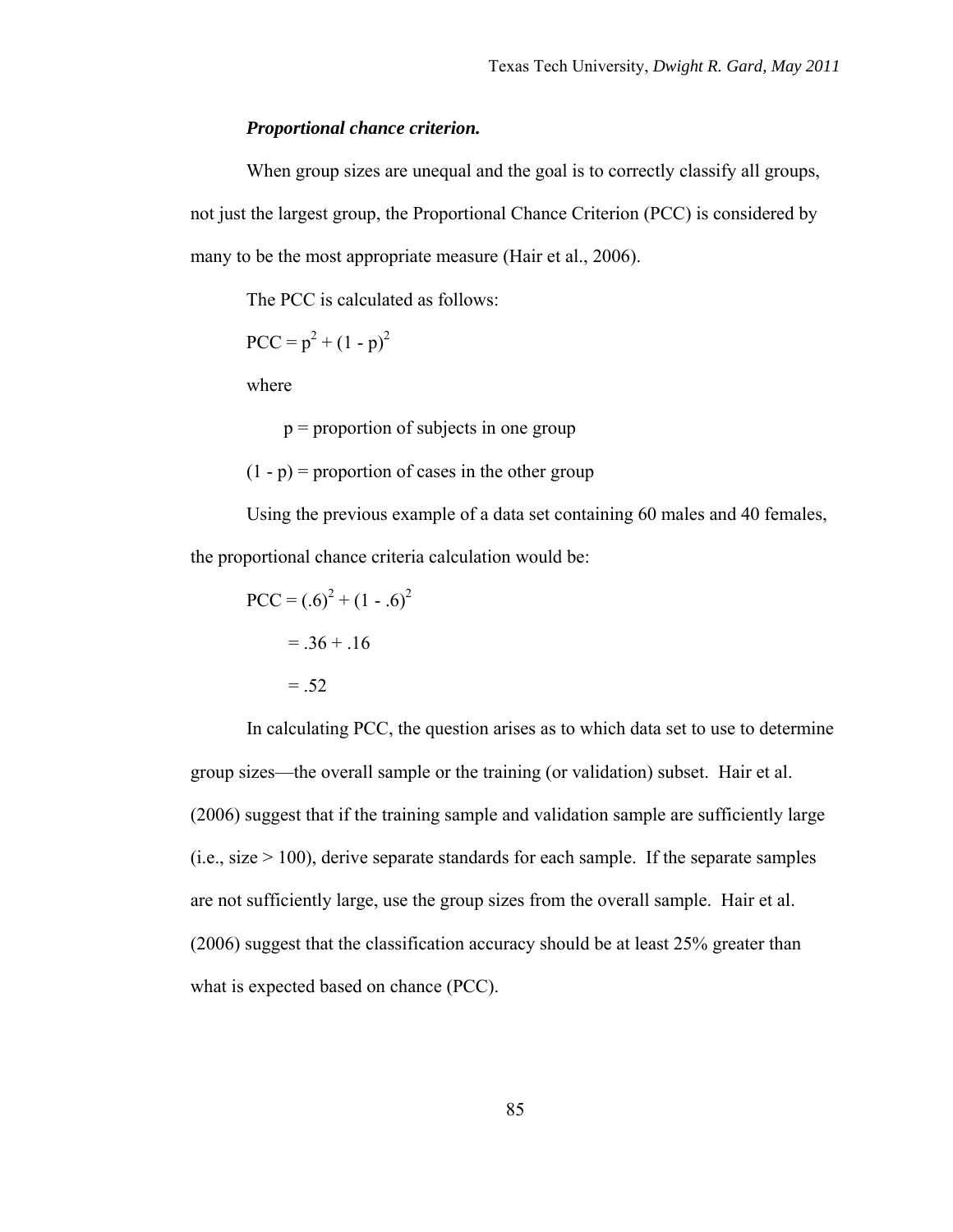## *Press's Q statistic.*

Press's Q is a statistical measure of classification accuracy relative to chance. According to Hair et al. (2006), this test statistic compares the number of correct classifications with the total sample size and the number of groups. The calculated test statistic is compared to the chi-square critical value with 1 degree of freedom at the desired confidence level (p. 303). Hair et al. (2006) caution that the test is sensitive to sample size. Like traditional hypothesis tests, large samples are more likely to show significance than small samples. In addition, researchers should be careful in drawing conclusions based solely on this statistic. With large sample sizes, lower classification rates may still be considered significant.

Press's Q statistic is calculated as follows:

Press's Q statistic = 
$$
\frac{[N - (nK)]^2}{N (K-1)}
$$

where

 $N =$ total sample size

n = number of observations correctly classified

 $K =$  number of groups

# **Data Source**

The current study was based upon secondary data provided by the College of Education at XTU, and secondary data used in a similar study by Gruver (2008). For both data sets, the target population was first-time test-takers of the History (8-12) TExES certification exam. The XTU data spanned from 2002 to 2008, while the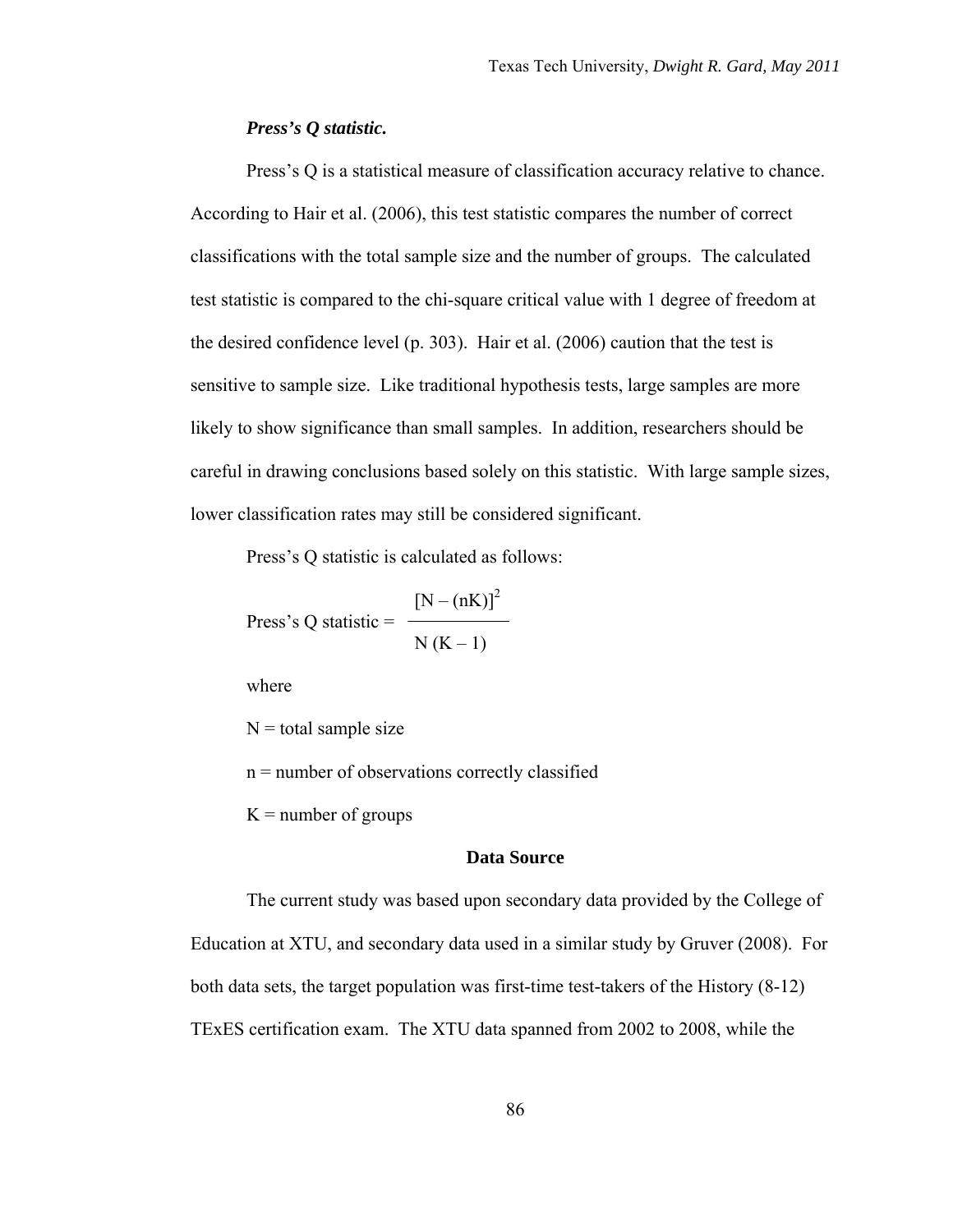Gruver (2008) data spanned from 2002 to 2007. Data were extracted from transcript data and TASP/THEA data provided by XTU College of Education. Not every candidate had scores for all three of the TASP/THEA exams. Because classification trees algorithmically handle missing data, cases with missing data were not eliminated. This study will use the term TASP when referring to either the TASP or THEA exam.

Test scores on the History (8-12) TExES exam were obtained from the SBEC through the Accountability System for Educator Preparation. Results of certification exams are available to the public from the SBEC, but only in summary form individual exam data is not accessible. Proprietary exam data for specific candidates is only accessible by an authorized institutional representative. The certification officer from XTU College of Education obtained the History (8-12) TExES exam data on behalf of the researcher.

The TExES History (8-12) Preparation Manual (2006) explains that the test framework for the History (8-12) exam is organized into three broad content areas called domains. Each domain covers one or more of the educator standards for this field. Within each domain, the content is further defined by a set of competencies. Appendix A contains the description of the History (8-12) domains and competencies.

Each competency is composed of two major parts (p. 3):

- Competency statement—broadly defines what an entry-level educator in this field in Texas public schools should know and be able to do.
- Descriptive statements—describes the knowledge and skills eligible for testing.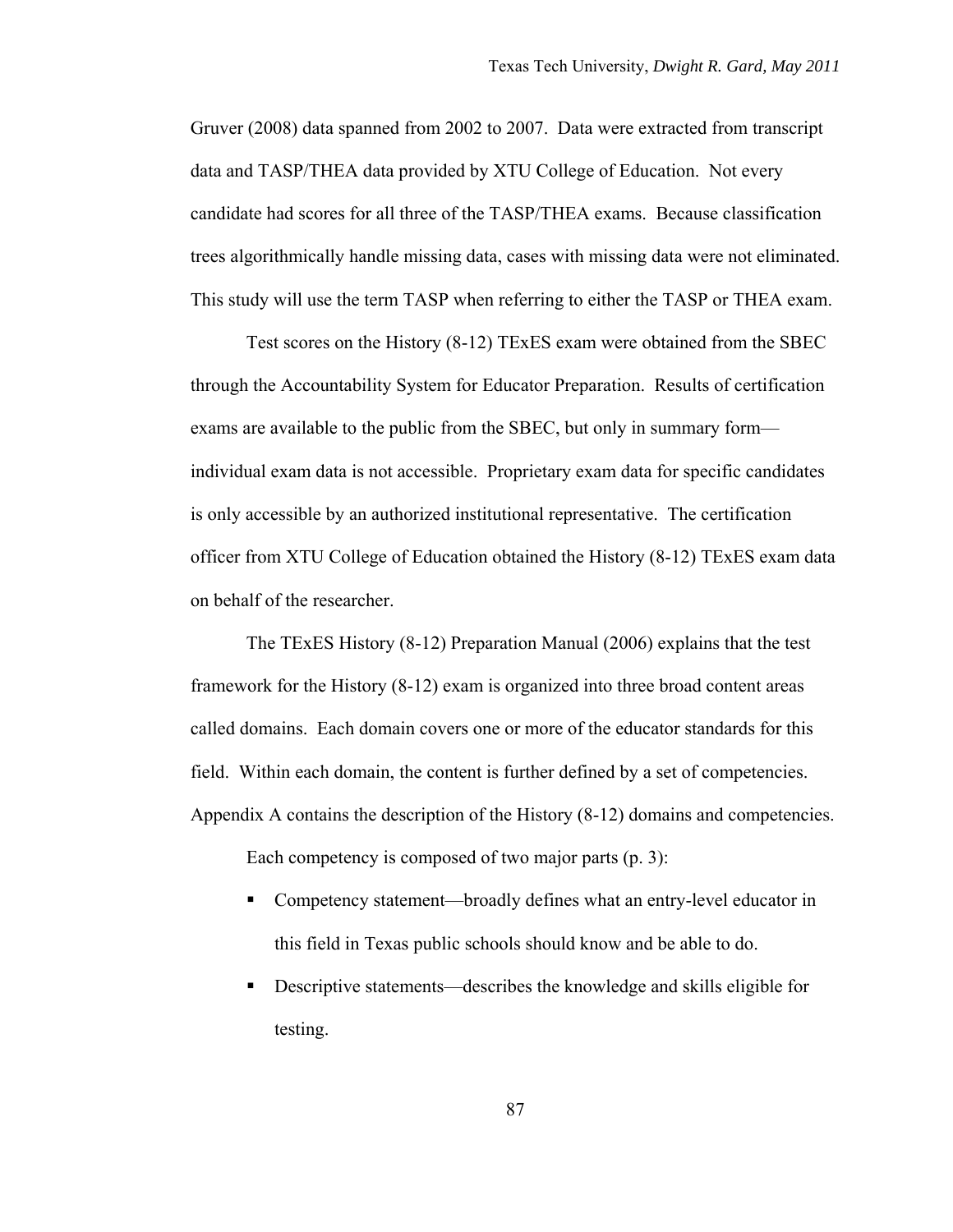The History (8-12) exam is composed of the following three domains (p. 6):

- Domain I World History (approx. 37% of the test)
- Domain II U.S. History (approx.  $42\%$  of the test)
- Domain III Foundations, Skills, Research, and Instruction (approx. 21% of the test)

For Domains I and II, the following knowledge standards are assessed (p. 6):

- **History**
- Geography
- **Economics**
- Government
- Citizenship
- Culture
- Science, Technology, and Society

Within Domain III, the following teaching standards are assessed (p. 7):

- Has comprehensive knowledge of the social sciences and recognizes the value of the social sciences.
- Effectively integrates the various social science disciplines.
- Uses knowledge and skills of social studies, as defined by the Texas Essential Knowledge and Skills (TEKS), to plan and implement effective curriculum, instruction, assessment, and evaluation.

Among other data items, the History (8-12) TExES exam data includes an overall exam score and separate scores for each of the three domains tested. Because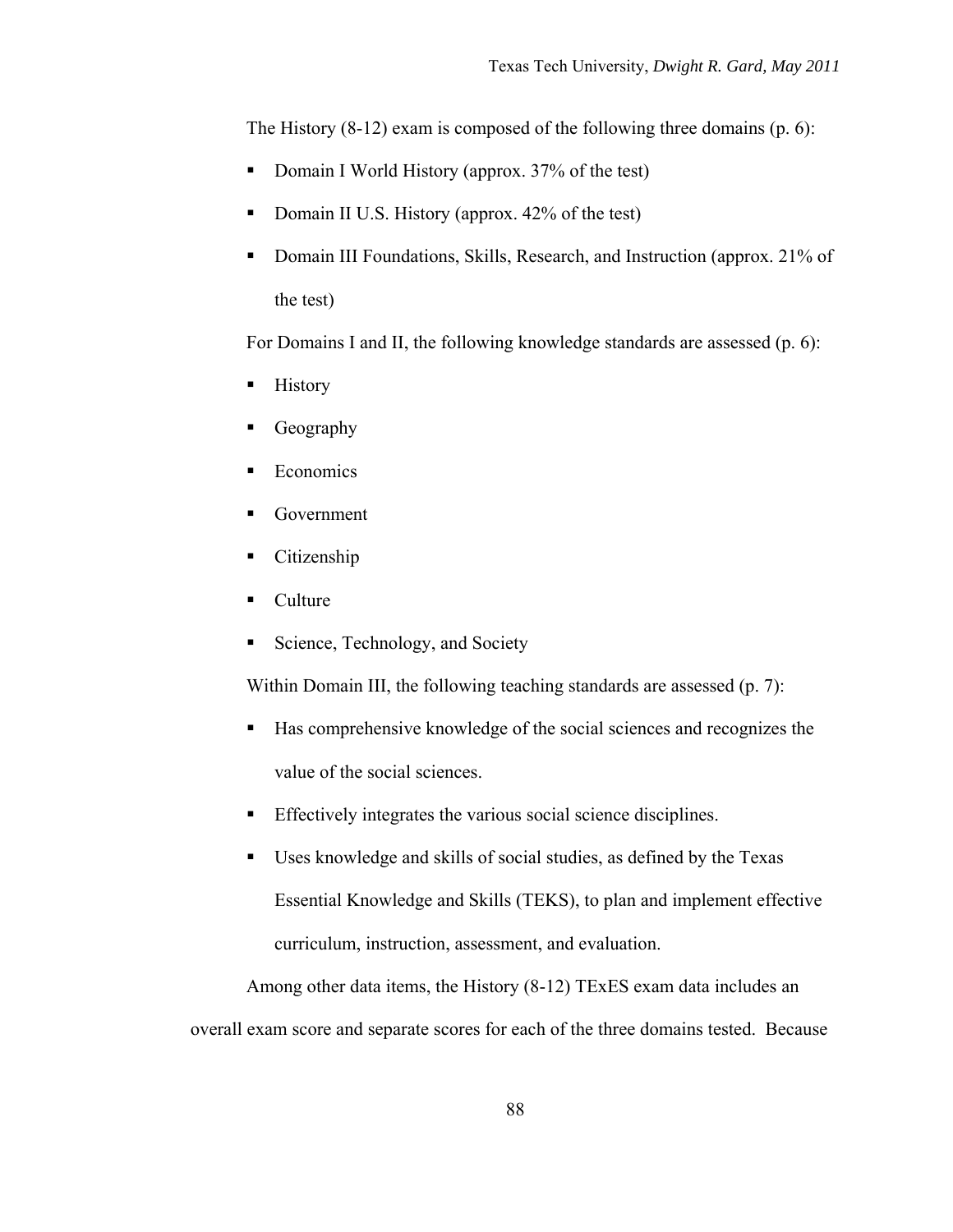domain scores are not useful for prediction (because they occur after the fact), and because it is the *overall* score that determines the pass/fail result, domain specific scores were not used as variables in this study. Because a candidate may have taken the exam multiple times before passing, in some cases more than one set of exam scores was available. In such situations, only the result of the first attempt was used in this study.

In addition to the overall exam score (subsequently coded as pass/fail), the following items were extracted from the History (8-12) TExES exam data and serve as predictor variables:

- **Test date**
- Birthdate (used to derive a candidate's age at the time exam was taken)
- Gender
- **Ethnicity**

Various combinations of birthdates, names, and social security numbers were used to link the candidates' exam data, transcript data, and TASP/THEA scores. After the transcript data and exam data were linked, personal information was removed so that confidentiality was preserved.

Although data from the Gruver (2008) study contained fewer predictor variables than the XTU data, all variables in the Gruver (2008) data (with the exception of general education GPA) were a subset of the XTU variables. Predictor variables in the Gruver (2008) data set include: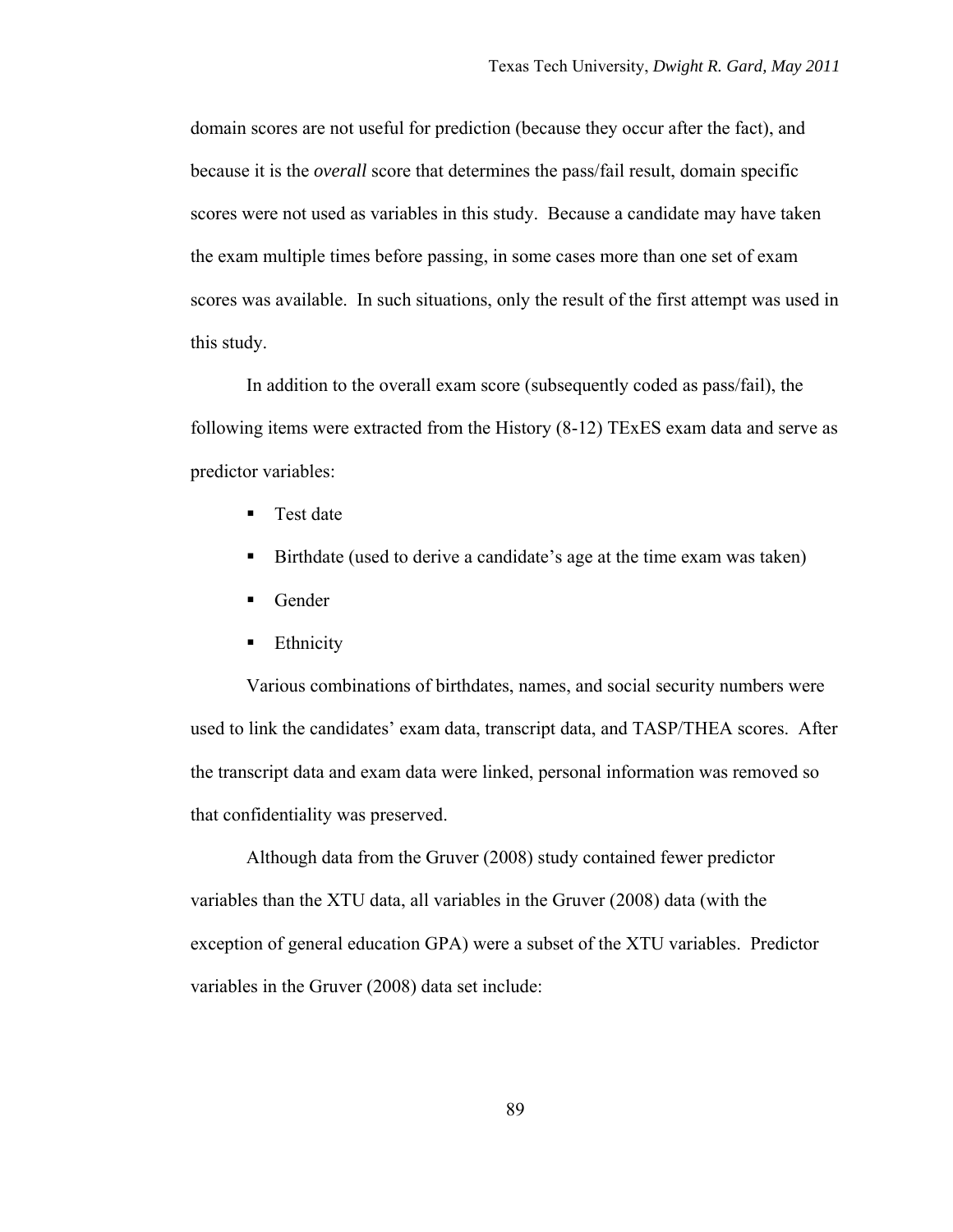- **general education grade point average (GPA)**
- **history GPA**
- **TASP/THEA Reading score**
- que at the time of the examination
- **gender**

Ethnicity was not included among the variables because, as Gruver (2008) notes:

The study originally intended to examine ethnicity as a predictor variable, but the data set showed that nonwhite participants made up less than 10% of the sample, making any potential findings based on ethnicity unreliable and ungeneralizable. Despite the evolution and postmodernist subfield expansion of the discipline of history, white males continue to seek and attain history teacher certification more than other demographic groups (p. 114).

#### **Classifying and Coding**

TExES exam score (continuous variable) is the raw score a candidate received on the exam. To be designated as Pass, a minimum score of 240 was required. Although results of the TExES History (8-12) exam were available in raw score form, the score was recast into the categorical Pass/Fail form. The Pass/Fail form of the results of the TExES exam was designated the dichotomous dependent variable for this study.

All dichotomous variables (i.e., TExES result, Transfer status, PostBac/Bac status, and Gender) were coded as 0/1 to permit the use of point biserial correlation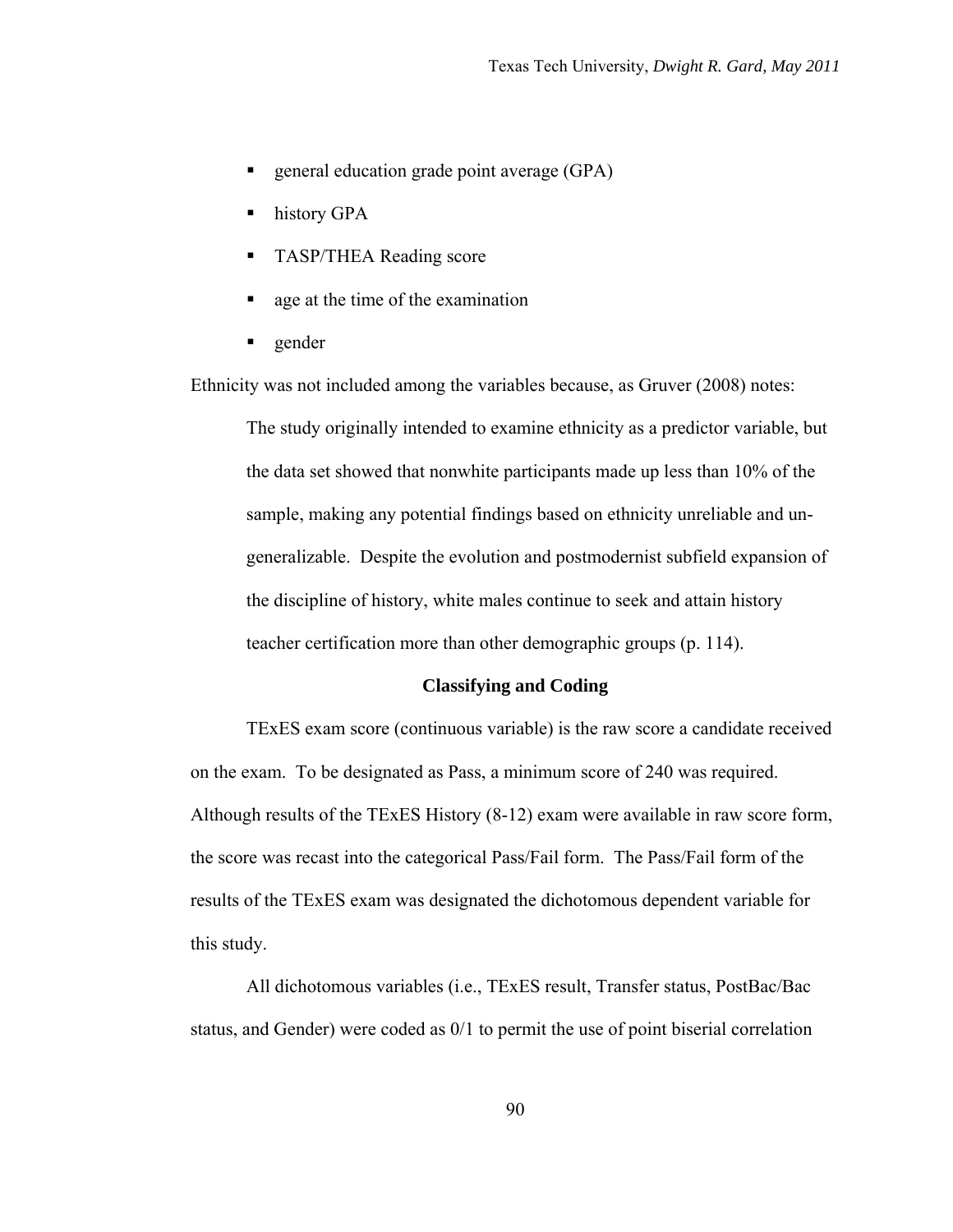analysis. Point biserial correlation permits dichotomous categorical variables to be correlated with continuous variables. Tabachnick and Fidell (2007) note that continuous by continuous, dichotomous by continuous, and dichotomous by dichotomous correlations can all be analyzed using the Pearson product-moment correlation if dichotomous variables are coded 0/1.

Transfer status indicates whether a student transferred from another institution. PostBac/Bac status indicates if a candidate entered the teacher education program having previously been awarded a baccalaureate degree.

Lower division GPA was calculated using courses with a 1xxx or 2xxx designation. Upper division GPA was calculated using courses with a 3xxx or 4xxx designation. The various GPAs were calculated using all courses taken by a student, using all available credit hours and quality points, whether they took the courses in residence or transferred the courses from another institution. The presumption was that if a course transferred successfully, then it was deemed equivalent to a similar course taught at XTU, and therefore entered into the various GPA calculations. For purposes of GPA calculations, upper division history courses did not include graduate level courses that may have been taken prior to taking the TExES exam. However, graduate level history courses were included in the number of upper division history courses taken. It should be noted that candidates with graduate-level history courses was a rare occurrence. The premise of this framework is that the outcome of the TExES exam is predicated on the totality of a candidate's knowledge at the time the exam is taken.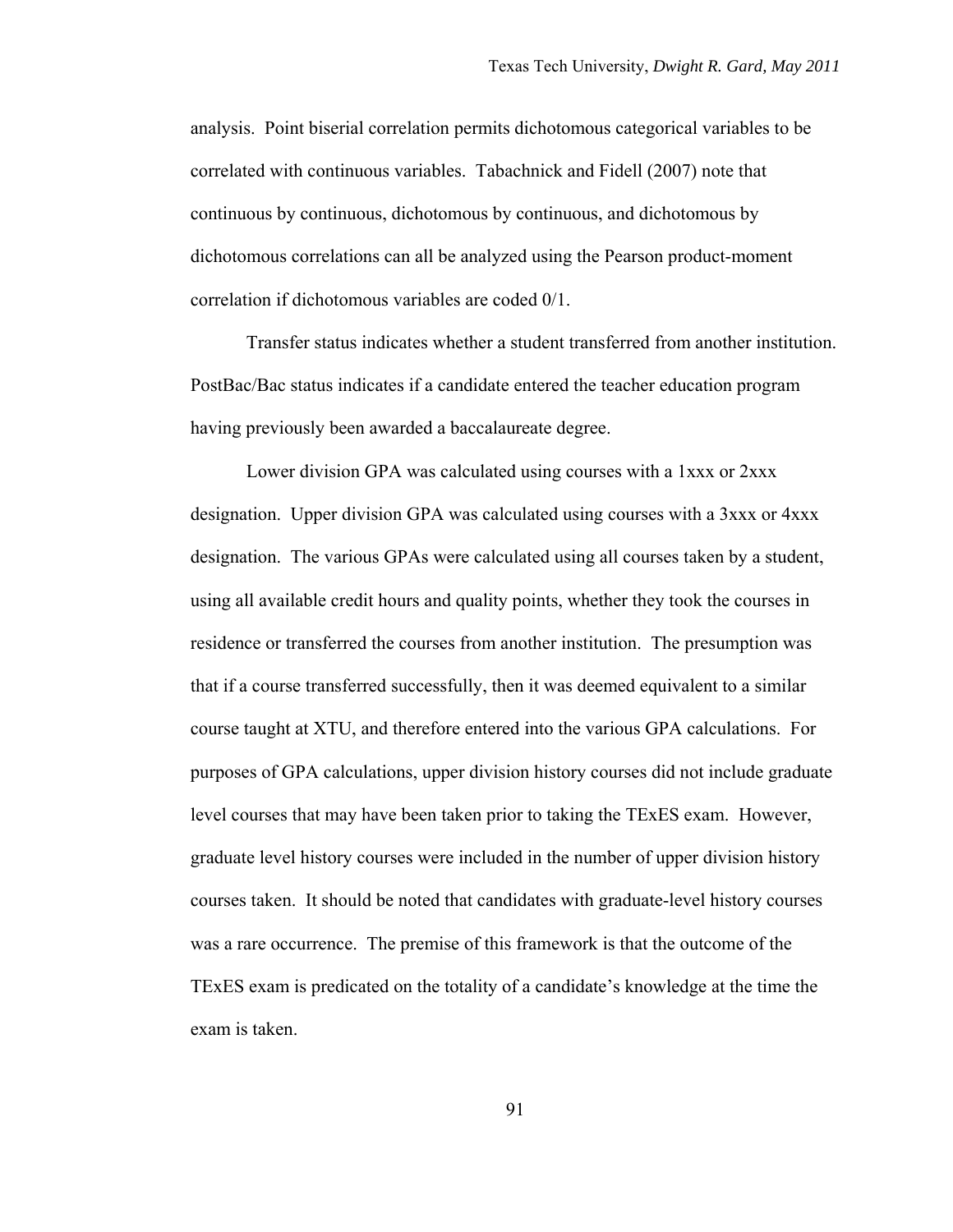Ethnicities were classified as White, Hispanic, African-American, and Other. The Other category included those of other ethnicities or unspecified ethnicity. Because the African-American and Other categories contained too few responses to be useful, only White and Hispanic categories were used and coded 1/0 to permit point biserial correlations.

Several forms of standardized achievement tests satisfy admission requirements for entry into the teacher education program. A candidate may provide TASP, ACT, or SAT (as well as the GRE) as evidence of their academic ability. The TASP assessment includes scores for reading, math, and writing. However, because these TASP component exams can be taken separately, in some cases a candidate presenting the TASP scores may not have scores in all three areas at the time the TExES exam is taken. The ACT and SAT assessments include scores for reading and math. Some candidates may have scores from more than one type of assessment test. At the extremes, some candidates could have scores from all three assessments, while others may have no scores available at the time of the TExES exam.

# **Data Collection**

#### **Protection of Human Subjects**

Prior to data collection, a proposal was submitted to the Institutional Review Board (IRB) for approval, requesting exemption from rules governing the use of human subjects. The proposal specified that the study would rely entirely upon secondary data provided by the XTU College of Education, the SBEC, and secondary data used in the study by Gruver (2008). Because the study involved the analysis of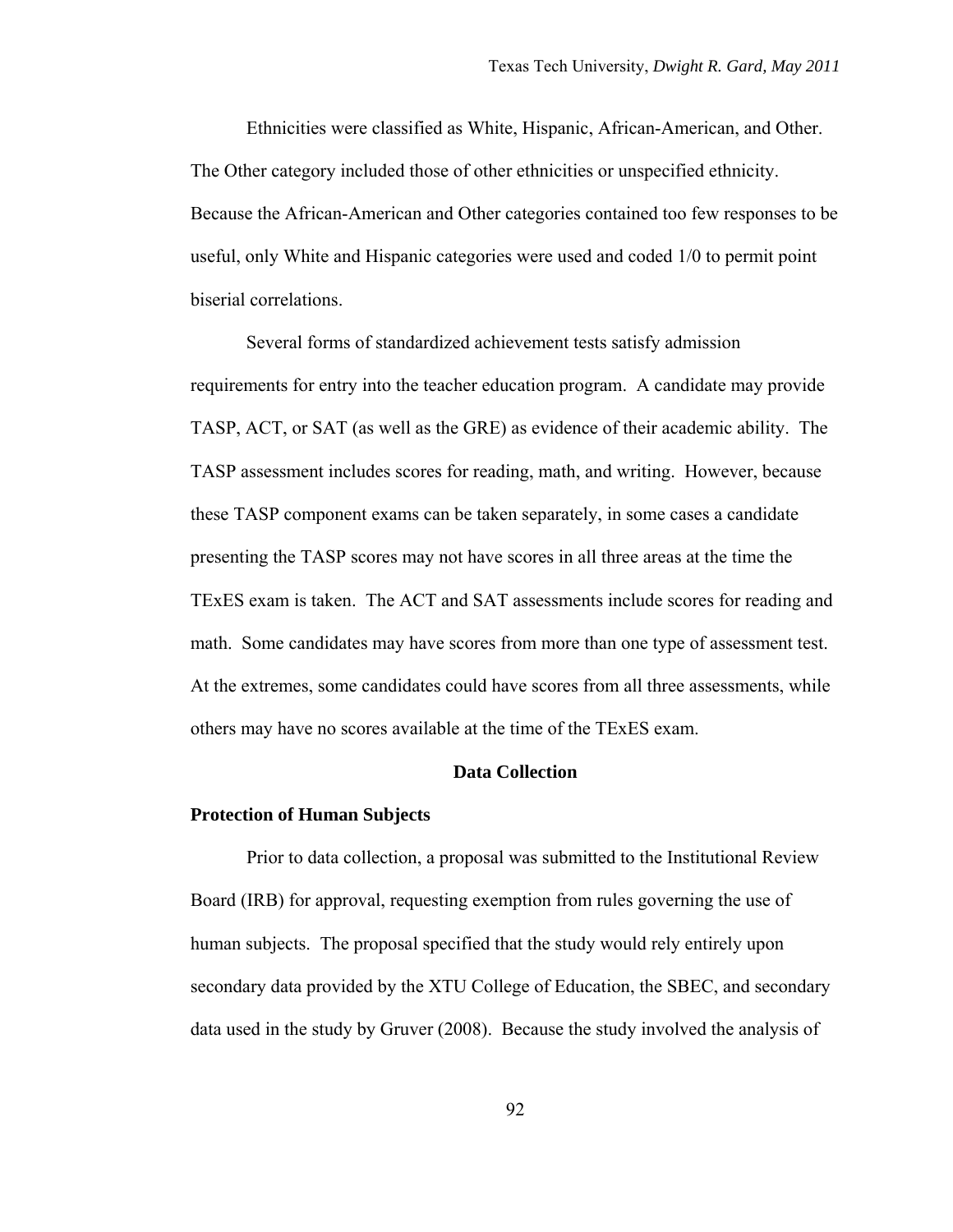secondary data, no human subjects were directly involved in the study; therefore, no informed consent was required. The IRB approved the proposal and exempt status was granted. Personal data by which individuals could be identified were removed to preserve the anonymity of the individuals involved. Gruver (2008) agreed to provide access to the data from his study upon confirmation of IRB approval.

The certification officer in the XTU College of Education was personally contacted and a verbal request was made for transcript data and TASP/THEA scores for students who took the History (8-12) TExES certification exam between January 1, 2002 and December 31, 2008. After access to the data was granted, the certification officer downloaded exam score data from the SBEC through the Accountability System for Educator Preparation and provided the researcher access to that data as well. All data were compiled into Microsoft Excel and individually identifiable data items were coded in such a way that the identities of the subjects were protected. Gruver (2008) collected data similarly, which involved three other Texas universities.

# **Sampling Method**

A convenience sample was used and the target population was first-time testtakers of the History (8-12) TExES certification exam. The sampling frame was the population of XTU students seeking teacher certification in the History (8-12) content area from January 1, 2002 – December 31, 2008. Within this group, only those who had taken the History (8-12) TExES exam since 2002 were selected.

In the Gruver (2008) study, the researcher employed a convenience sample with the same target population, where the sampling frame was the population of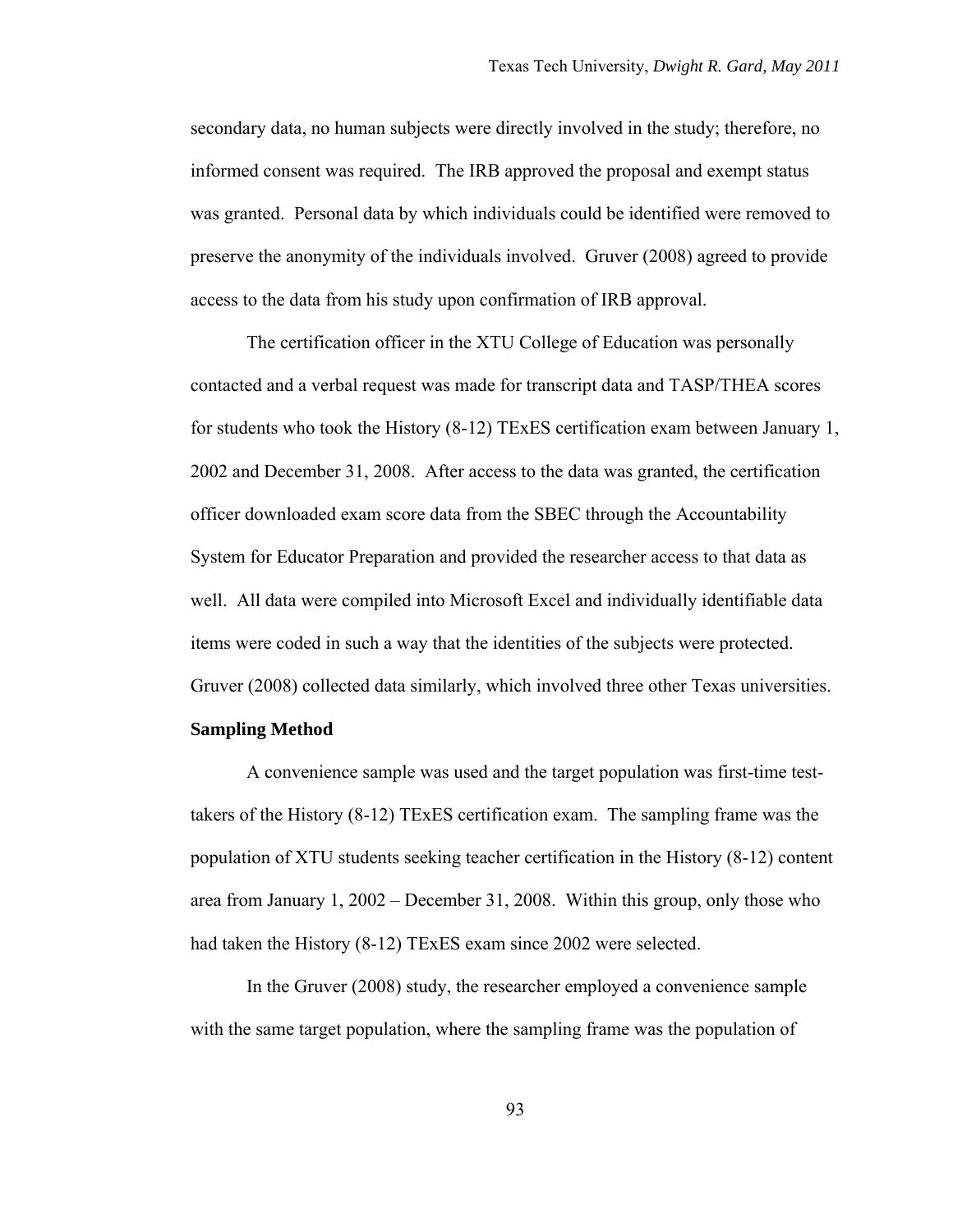students from three Texas universities seeking teacher certification in the History (8- 12) content area from 2002 – 2007. Exam score data was obtained from the SBEC in a manner similar to the current study.

### **Missing Data**

With the XTU data, because not every candidate had scores for all the TASP/THEA exams (reading, writing, and math), some missing data was expected. In addition, data from the Gruver (2008) only provides the TASP/THEA reading score. In merging the two data sets, missing data was inevitable. However, classification tree methodology is particularly adept at algorithmically handling missing data. With the XTU data, it was anticipated that the final sample size would be close to the initial sample size.

# **Merging Data Sets**

After combining the data from transcripts, SBEC data, and TASP/THEA exam scores, XTU data were merged with data from the Gruver (2008) study. All data were compiled into an Excel spreadsheet where the data were cleaned and subsequently exported into SPSS and AnswerTree for analysis.

#### **Sampling Bias**

Sampling involves selecting a small group from a larger group (population) and studying the sample to make inferences about the population. The ability to make valid inferences depends on how well the sample represents the population. The more representative the sample, the greater will be the *external validity*, which is the degree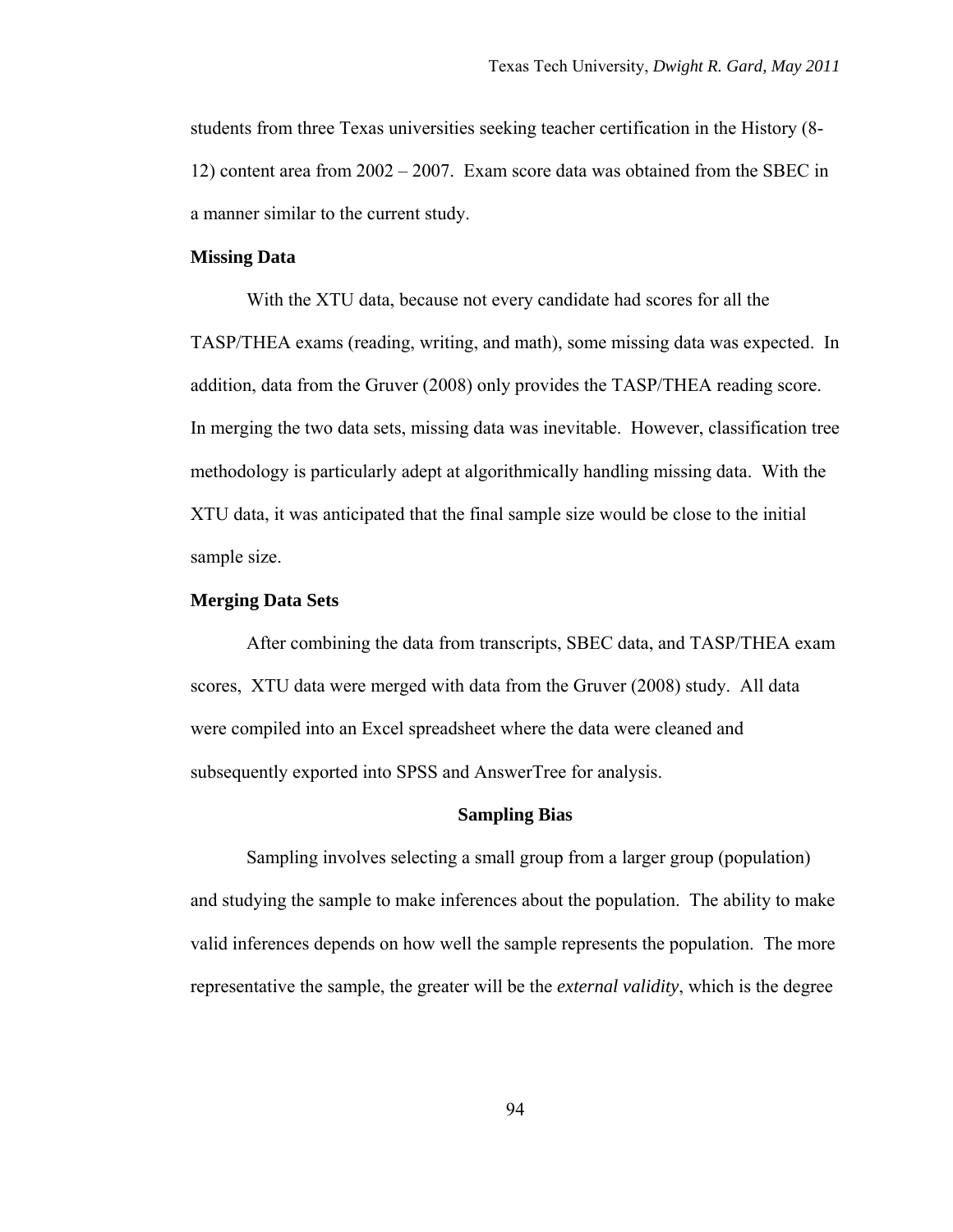to which the sample generalizes to the population. An unrepresentative sample provides no useful insight into the characteristics of the population (Vogt, 2007).

If a sample is unbiased, differences between the sample and the population they represent should only be the result of chance. If the differences are not due solely to chance, then sampling bias exists. Bias is a systematic error that can prejudice the results of a study.

Selection bias, a type of sampling bias, exists if there is a tendency to overrepresent or underrepresent a part of the population (Alreck & Settle, 2004; Hildebrand  $&$  Ott, 1998). The greater the bias, the lower is the validity. Selection bias is likely whenever researchers adopt sampling strategies based on judgment or convenience. Ideally, a true random sample is preferred because each member of the population has an equal probability of being selected, producing an unbiased estimate of a population parameter. Random sampling, also known as *equal probability selection method*, ensures that inferences made from the sample are not distorted by selection bias (Groves et al., 2004). Unfortunately, true random samples are frequently unachievable in the social sciences.

Because of the difficulty in obtaining a true random sample, convenience sampling is probably the most common sampling technique (Alreck  $& Settle, 2004$ ). The use of a convenience sample severely restricts the ability to generalize to the target population, and any attempt to generalize from a convenience sample should be viewed with a great deal of skepticism (Vogt, 2007).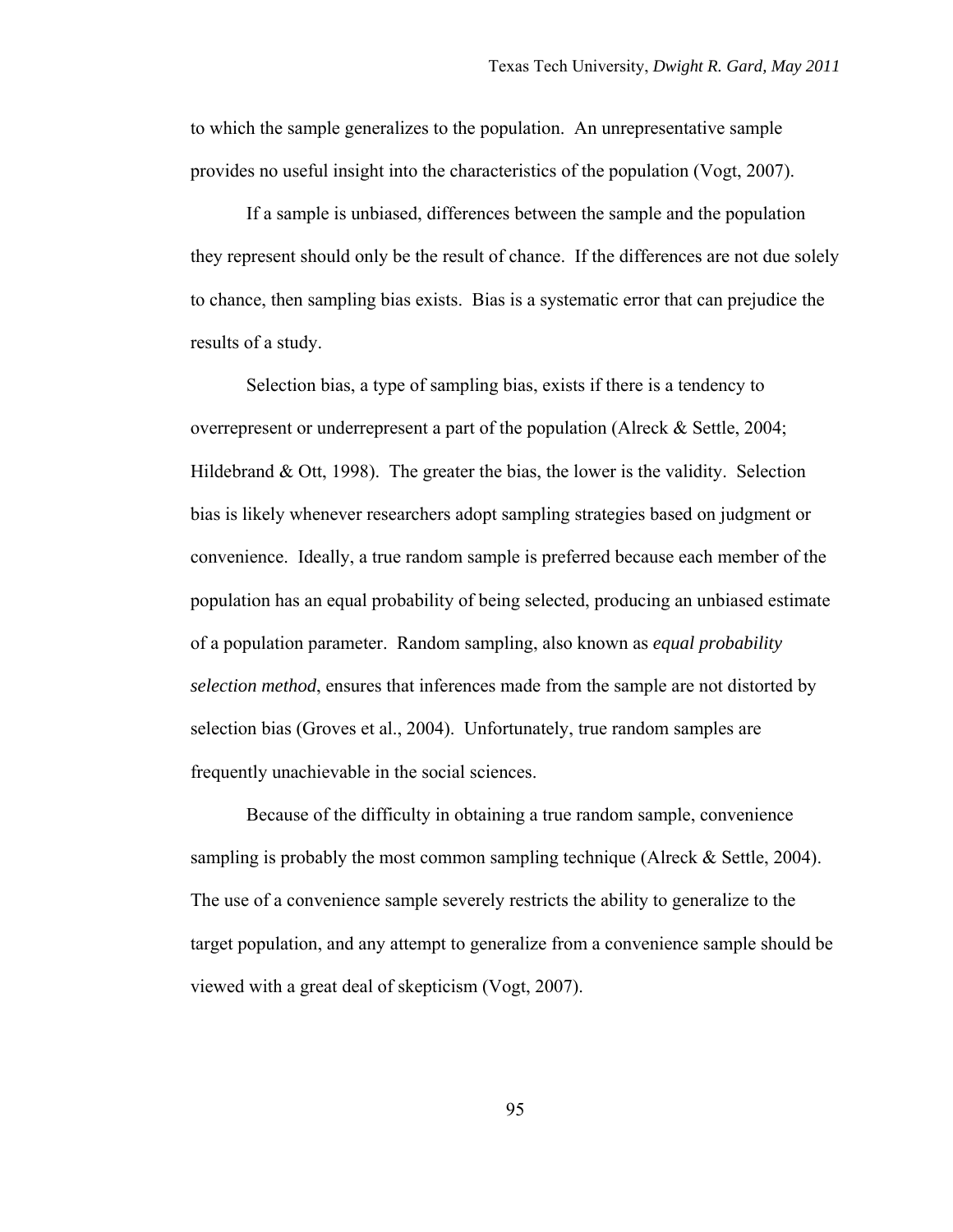According to Alreck and Settle (2004), there are many potential sources of sampling bias. Among the many sources of sampling bias, the following were relevant to the current study:

- Accessibility bias—some participants are more readily selected than others, leading to overrepresentation.
- Nonresponse bias—certain respondents are more prone to refuse to participate, resulting in underrepresentation.
- Self-selection bias—certain types of respondents volunteer to participate more often than other types, resulting in overrepresentation.

Because the current study involved secondary data collected on all candidates taking the History (8-12) TExES exam, no participants were more likely to be selected than another; therefore, no group would tend to be overrepresented. Because all candidates seeking certification were required to take the exam, there was no possibility of nonresponse bias; therefore, no group would tend to be underrepresented. Although each candidate self-selected to take the exam, those not taking the exam would not be part of the target population. Therefore, self-selection bias was not an issue. Because the secondary data already existed and was not created specifically for the current study, subjective judgment on the part of the researcher was not a source of bias. The major source of bias is due to the use of a convenience sample. Because of this, one should not attempt to generalize the results beyond the context of the schools involved in the analysis.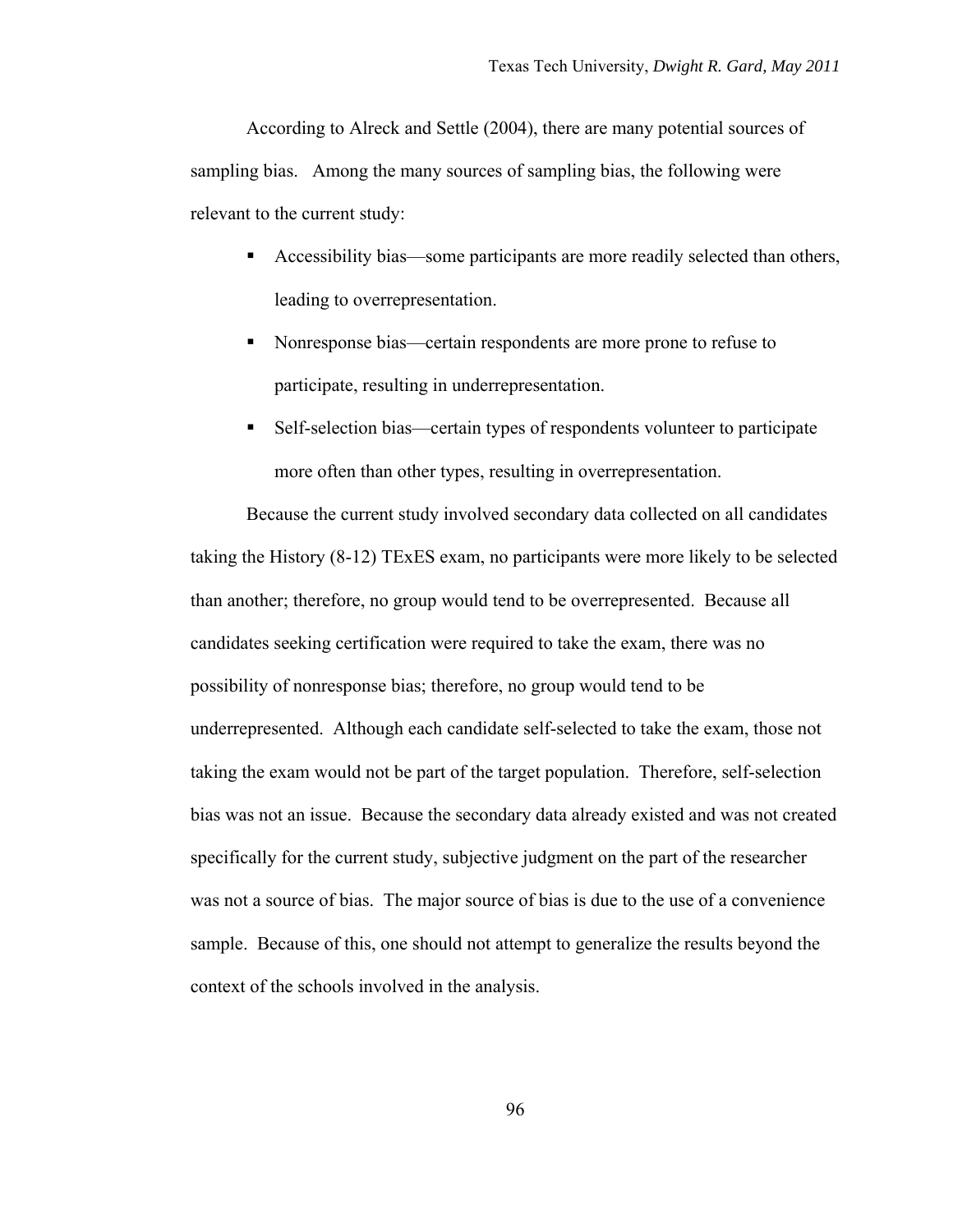#### **Data Analysis**

Data from XTU and the Gruver (2008) were analyzed separately. An aggregate analysis was conducted by merging data from the Gruver (2008) study with the XTU data. Both sets of data were statistically analyzed using SPSS and AnswerTree (a product of SPSS).

Data were first analyzed to provide descriptive statistics for the XTU data. Descriptive statistics for the Gruver (2008) data were summarized from the results of that study.

# **Correlational Analysis**

Correlational analysis (Pearson product-moment correlation) was used to assess the significance of the relationships among variables. The significance of the correlations among variables was tested using an alpha level of .05. Because the study is exploratory, no a priori assumptions or hypotheses are specified in the correlational analysis.

To reduce the size and complexity of examining correlations among the dependent variable and the numerous independent variables, three sets of correlation matrices are presented. The first group of correlations examined the relationships among the TExES result and the various forms of GPA, i.e., lower division GPA, upper division GPA, total GPA, and history GPA. The second group of correlations examined the relationships among the TExES result and scores on the TASP, ACT, and SAT exams. The third group of correlations examined the relationships among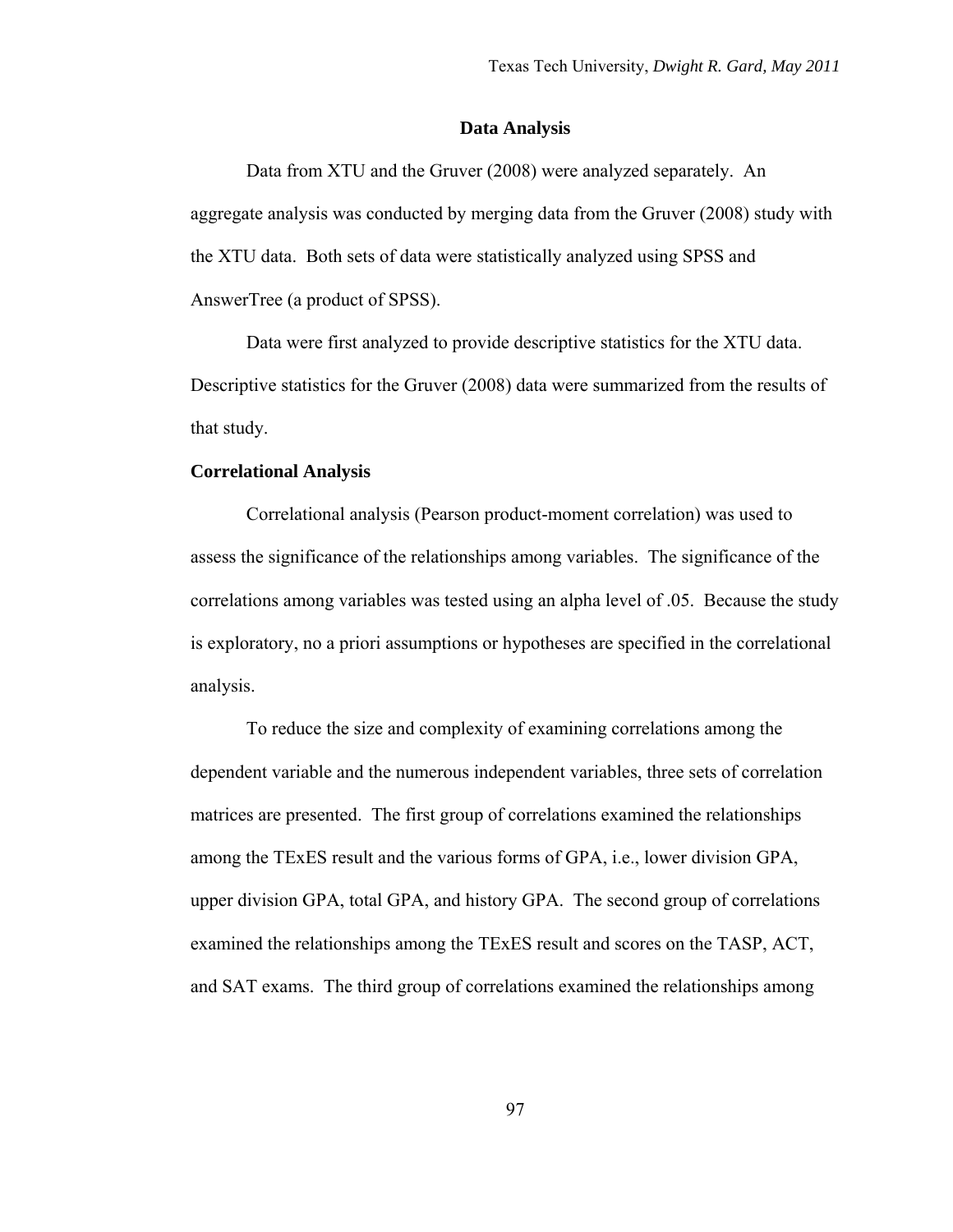the TExES result, number of history courses taken, age, and the categorical variables composed of transfer status, PostBac/Bac status, gender, and ethnicity.

## **Analysis of Group Differences**

To the extent that group differences among categorical variables were explored, cross-tabulations and chi-square measures were used to evaluate the statistical significance of the hypothesis of independence among the categorical variables. Odds ratios were used to recast the statistical results of cross-tabulations into a form that may provide a more intuitive understanding of the results. T-tests for independent groups were used to evaluate group differences among nominal-scaled variables and various interval/ratio-scaled variables. All tests of statistical significance were evaluated against an alpha level of .05.

## **Classification Trees**

The third, and most important part of the study, was developing classification tree models for predicting failure on the TExES History (8-12) exam. Choosing the best overall model required evaluating the models based on the combination of model complexity, classification accuracy, and generalizability of the model. A number of different classification tree algorithms were explored to determine which algorithm produces the best fitting model, without overfitting. Overfitting occurs when a classification tree incorporates too much detail during the training data phase. Too much specificity during the training data phase means that the classification tree probably will not perform well when applied to another data set.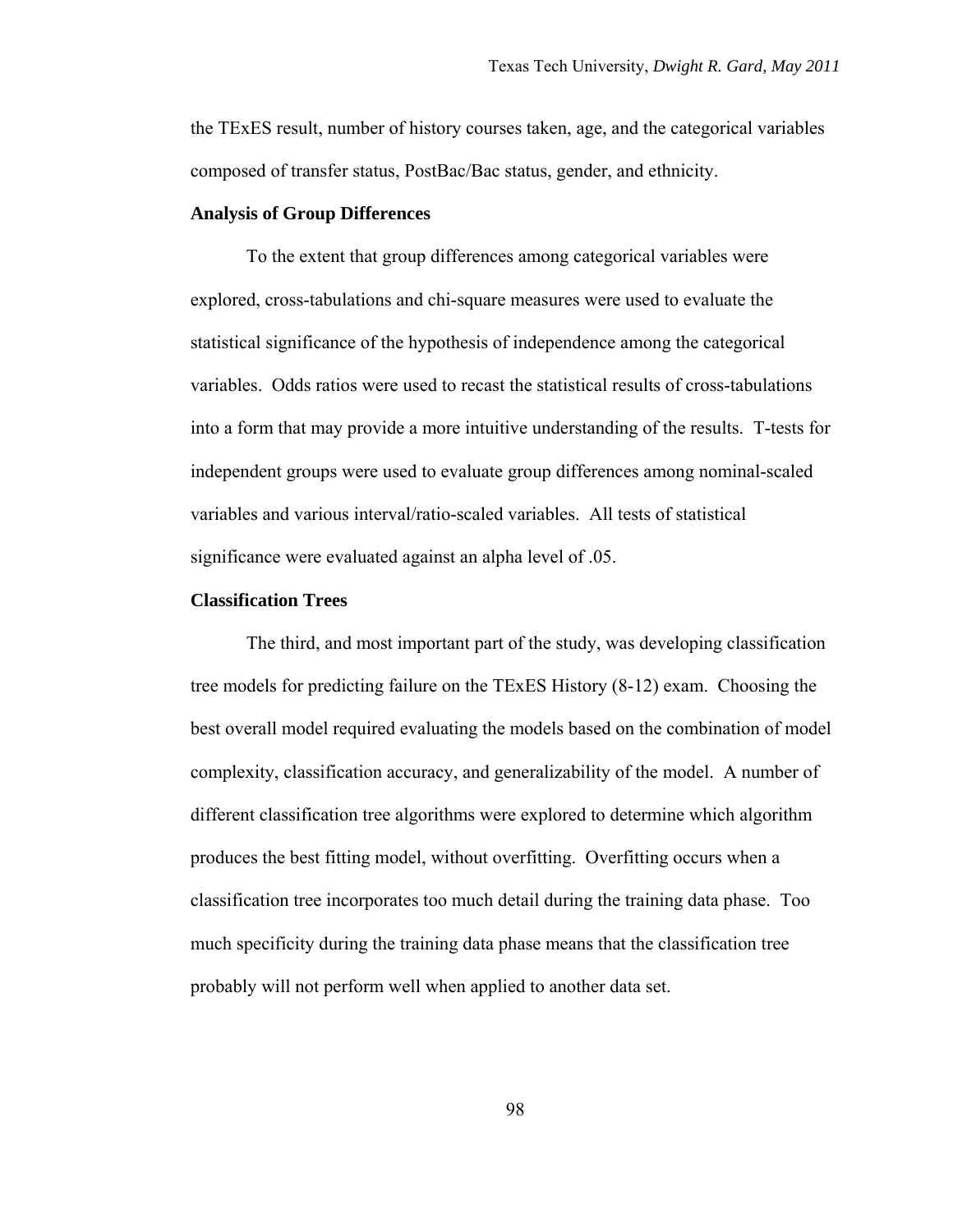## **Handling Missing Data**

Because of the amount of missing data, it is important to consider how the algorithms handle missing data. In CHAID models, cases with missing data can be merged with another node, or a separate "missing data" node can be created for cases with missing data. In C&RT and QUEST models, missing data is handled using surrogate variables. Surrogate variables are independent variables with similar prediction qualities as the variable that has missing data. If data is missing, the variable with the strongest association in terms of prediction ability to the variable with the missing data is used as a substitute, enabling the classification process to continue.

# **Model Construction**

Regardless of the manner in which missing data is handled, the goal is to seek the model that produces the best prediction; that is, the model with the least amount of misclassifications. The process of building classification trees involves:

- 1. developing a modeling strategy;
- 2. choosing the most appropriate classification tree algorithm;
- 3. setting the stopping criteria;
- 4. validating the model;
- 5. pruning the tree; and
- 6. evaluating model performance.

**Developing a modeling strategy.** For a given set of variables, the

classification tree algorithm may generate a tree with multiple levels of branching.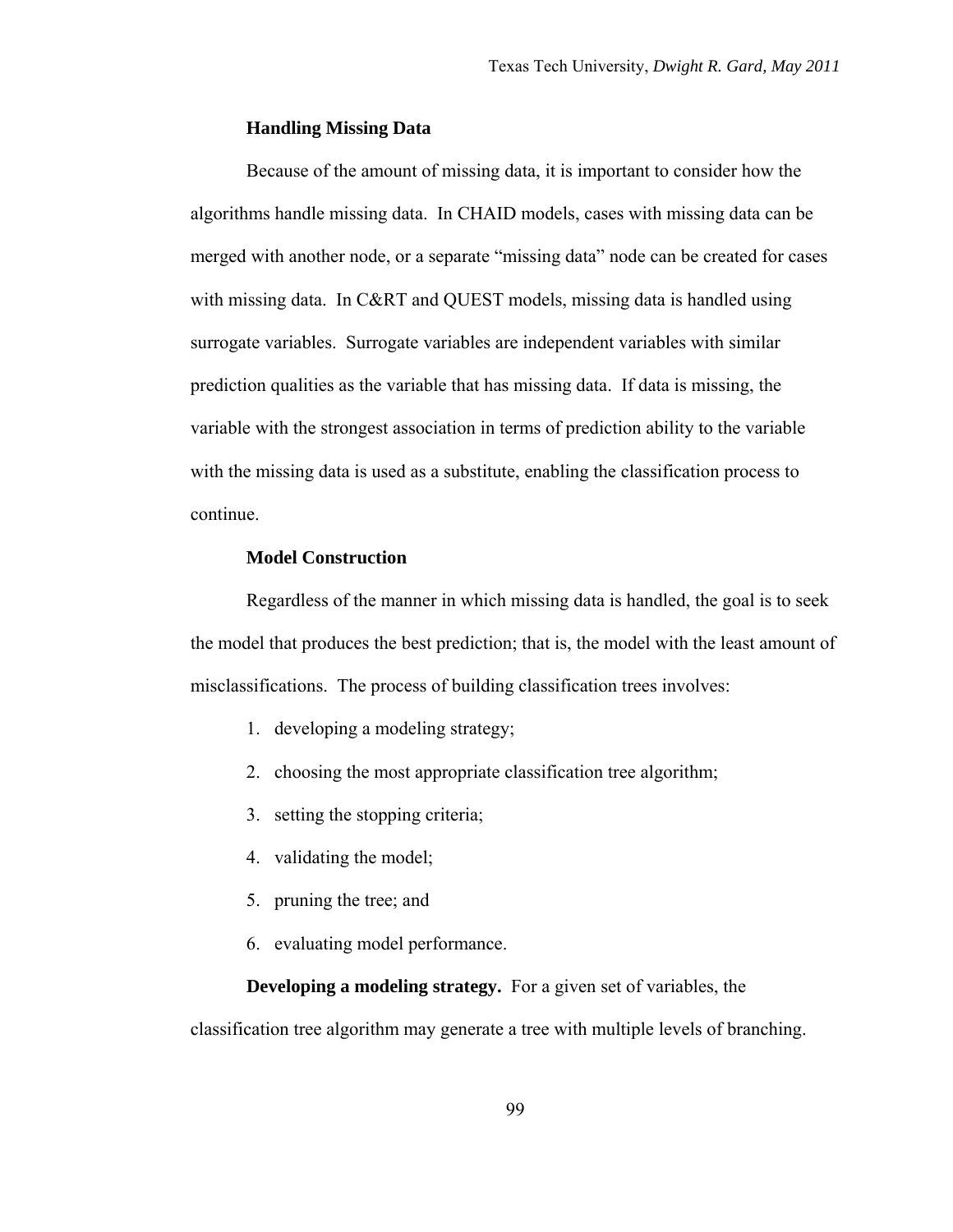For example, the algorithm may choose to make the first split based on the TASP reading score, and the second split based on history GPA. Using the TASP score may generate an effective predictive model in a theoretical sense, but in a practical sense, it may be less than desirable. It is possible that a student will not have a TASP reading score. Although surrogates may be used, they may be less effective than the original variable. Therefore, it is conceivable that the best fitting model may not be the best model for use in practice. There is an inherent tension in the trade-offs required in choosing the best fitting model or the model best suited for use in practice. Because of these kinds of situations, five different types of models were constructed for this study.

Because not all students had scores for the various TASP, ACT, and SAT exams, the first model was constructed using all variables except TASP, ACT, and SAT scores. This was considered the "base" model, containing variables common to all models. This model was referred to as the "No Scores" model. The next model, referred to as the TASP model, used all the base model variables plus the addition of TASP scores. The same procedure was done for ACT and SAT scores. Those models are referred to as the ACT model and the SAT model respectively. The last of the five models used all variables, including all scores for the TASP, ACT, and SAT exams. This model is referred to as the "All Scores" model. Using the All Scores model means there was a considerable amount of missing data, especially among the TASP, ACT, and SAT scores, although the use of surrogates mitigates the problem.

**Choosing an algorithm.** In seeking the best fitting model, care must taken not to "over fit" the model so that it does not generalize well to another set of data. There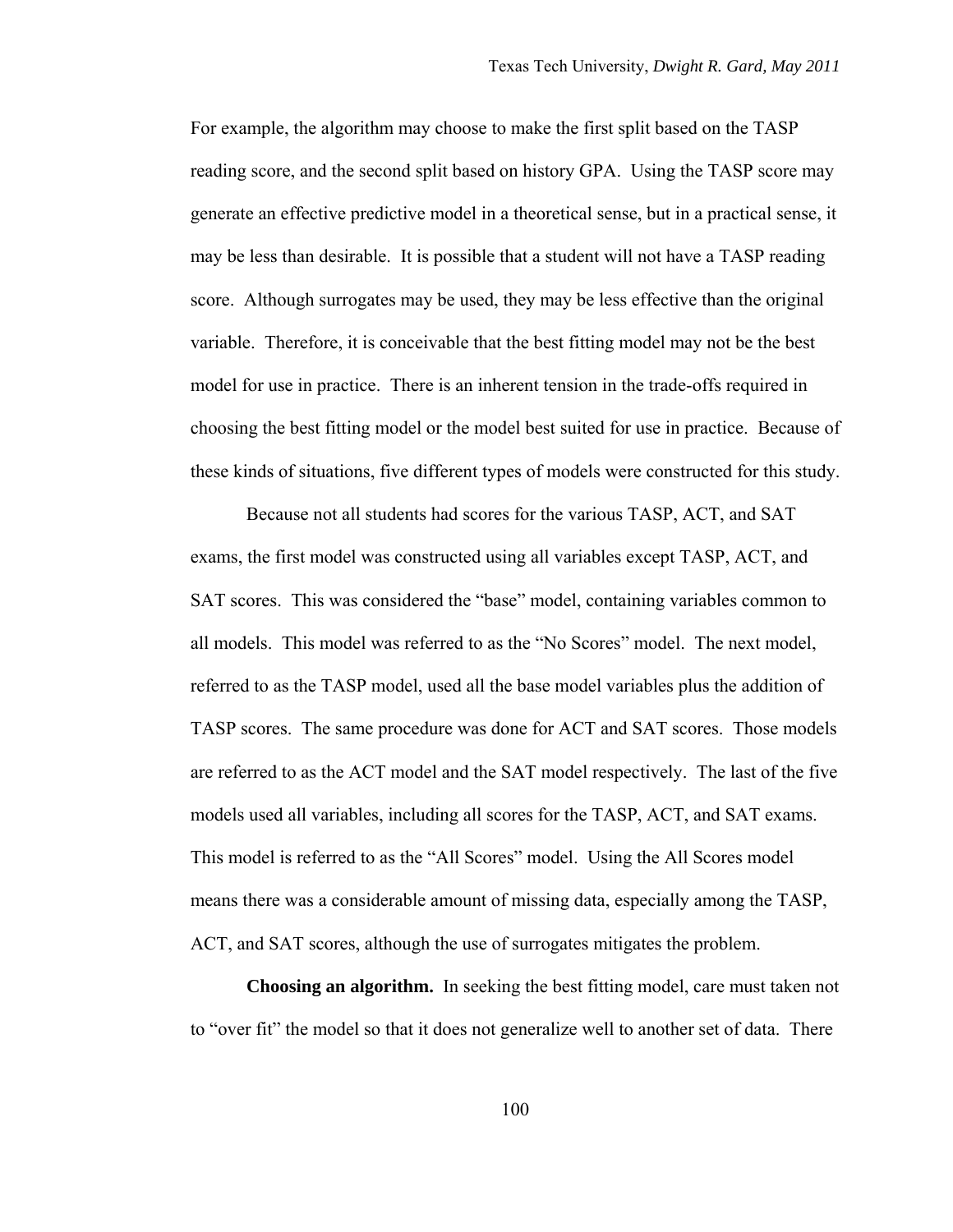is a constant tension in balancing the competing criteria of model complexity, prediction accuracy, and model generalizability. A large number of models were constructed using each of the algorithms to assess the fit and generalizability of the models. In general, C&RT models dominated QUEST and CHAID models. Therefore, the model building process concentrated on using C&RT algorithms.

**Stopping criteria.** In building a classification tree, stopping criteria are needed to prevent a tree from becoming too large and unwieldy. Stopping criteria can be specified by the number of levels of the tree (the depth), the specified minimum number of cases in a node has been reached (the size of the node), or the amount of improvement (impurity) in the model is less than a specified amount. The first stopping criterion to be reached terminates the tree-growing process. In general, the AnswerTree software defaults were used. Deviations from default stopping rules were: (a) minimum number of cases for parent node  $= 10$ , (b) minimum number of cases for child node  $= 5$ , and (c) cross-validation using four v-folds.

**Validating the model.** Decision rules used in building classification trees are "learned" from a set of data, and then those decision rules are tested against a different set of data to determine how closely the model fits the new data. This is a measure of the ability of the model to generalize beyond the data used to construct the model. If the data set is large enough, the data can be partitioned into a training set and a test set, perhaps splitting the data into two equal parts based on random selection of cases. Other splitting proportions could also be chosen.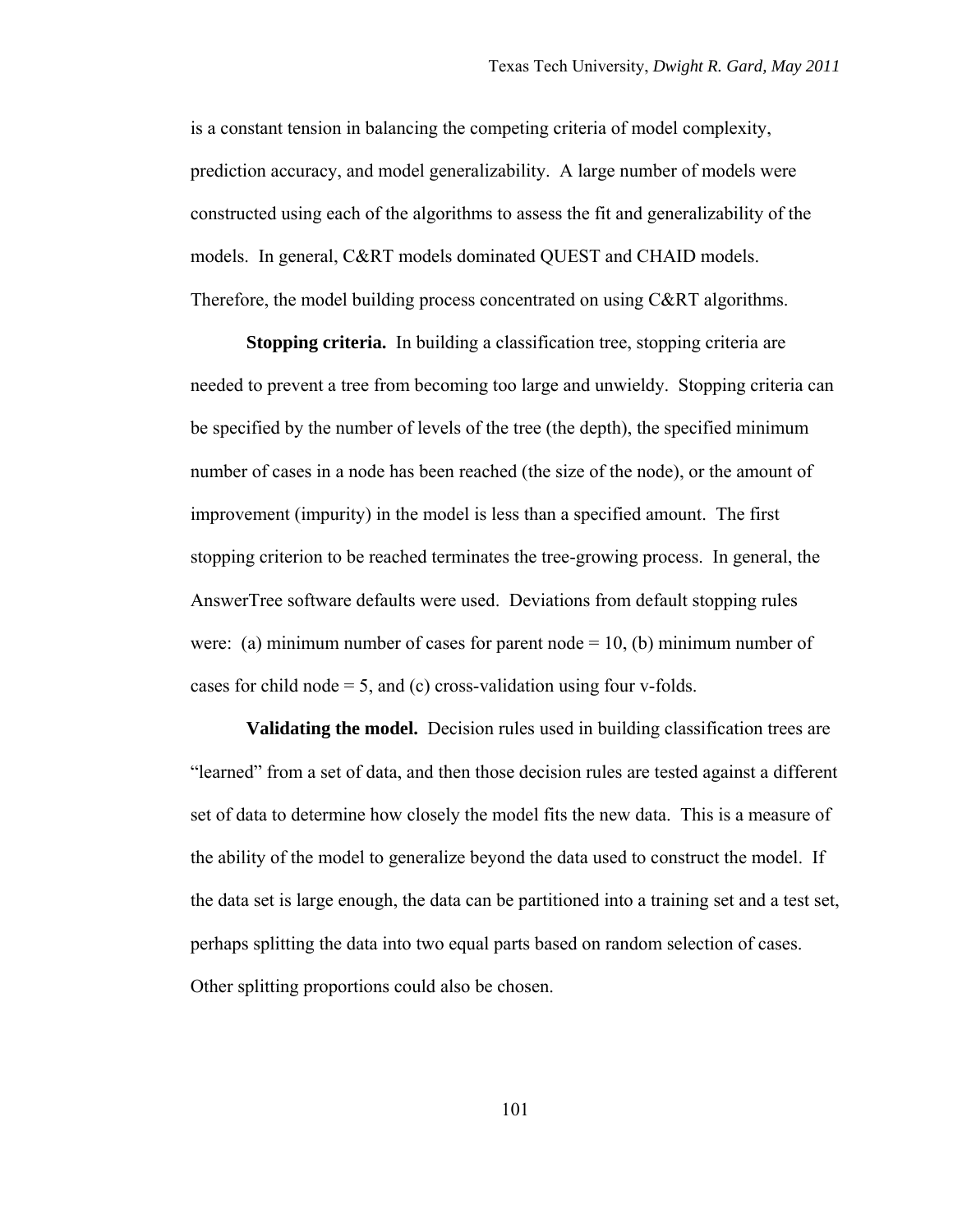If the data set is small, partitioning may create subsets of data that are too small for building an effective set of decision rules. In such cases, cross-validation is used to split the data set into V number of subsets (known as V-folds), with cases randomly selected for inclusion in each of the subsets. For each of the V iterations, one subset of data is excluded. The tree is grown based on all data except the subset that has been set aside. After growing the tree, the model is fitted to the excluded subset. The overall generalizability of the model is based on the average amount of misclassifications across all the subsets. For this study, the data set was considered too small for partitioning, therefore V-fold cross-classification was used.

**Pruning the tree.** After a tree has been fully grown and validated against the test set(s), the model may be pruned to reduce the complexity of the model. Pruning attempts to reduce model complexity (reducing number of levels and number of nodes) as much as possible without significantly increasing misclassification rates.

Pruning can be accomplished by attempting to minimize the risk of misclassification. However, seeking to minimize misclassification risk tends to "over fit" the model, thereby reducing the generalizability of the model. Overfitting can be ameliorated by using a less aggressive pruning criterion. A tree pruned using the standard error rule chooses the smallest subtree with misclassification risk close to that of the subtree with the minimum risk. Misclassification rates may increase slightly compared to the "minimum risk" criterion, but a less complex model will likely be the result. For this study, both types of pruning criteria were applied to the five different models, generating ten models.

102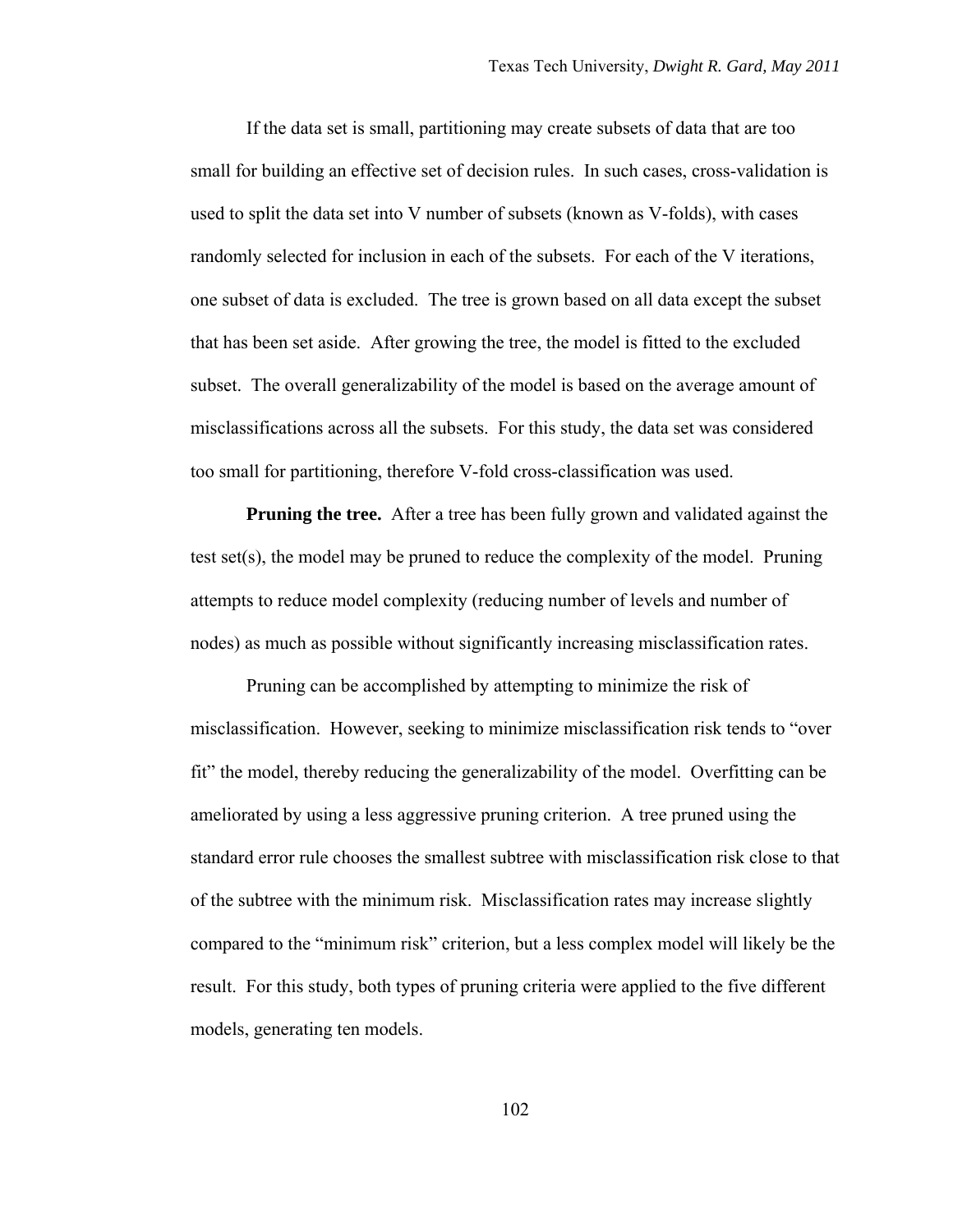### **Evaluating model performance.**

*Misclassification risks.* Classification trees are designed to predict an outcome. In general, the better the prediction ability, the better is the model. Although, as discussed previously, the best fitting model may be overly complex, may not generalize well to other data, or it may not be well suited for use in practice. Nonetheless, the ability to correctly classify cases is the best measure for assessing the performance of a model.

Misclassification risk is assessed using a misclassification matrix, also known as a *confusion matrix*. A misclassification matrix is a 2 X 2 table that compares predicted outcomes against actual outcomes. Table 3.3 shows an example of a misclassification matrix. In the row for Prediction Category, when predicting Pass, the model correctly predicted Pass 93 times out of 107 cases. The model misclassified 14 cases. Likewise, when predicting Fail, the model correctly predicted 55 cases, but misclassified 19 cases. Correct classifications lie along the left, downward sloping diagonal. Misclassifications lie along the opposite diagonal. The percent correctly classified is calculated as  $(93 + 55)$  / 181 = .8177, or 81.77%. Misclassification must then be one minus the correctly classification percentage  $(1 - .8177 = .1823)$ . This number is shown as the Risk Estimate in Table 3.3. Because it is an estimate based on a sample, the standard error of the risk estimate is also provided. The effectiveness of a model can be assessed by examining the risk estimate. Models can be compared to each other by comparing the risk estimates of the models. The smaller the risk, the better is the prediction ability.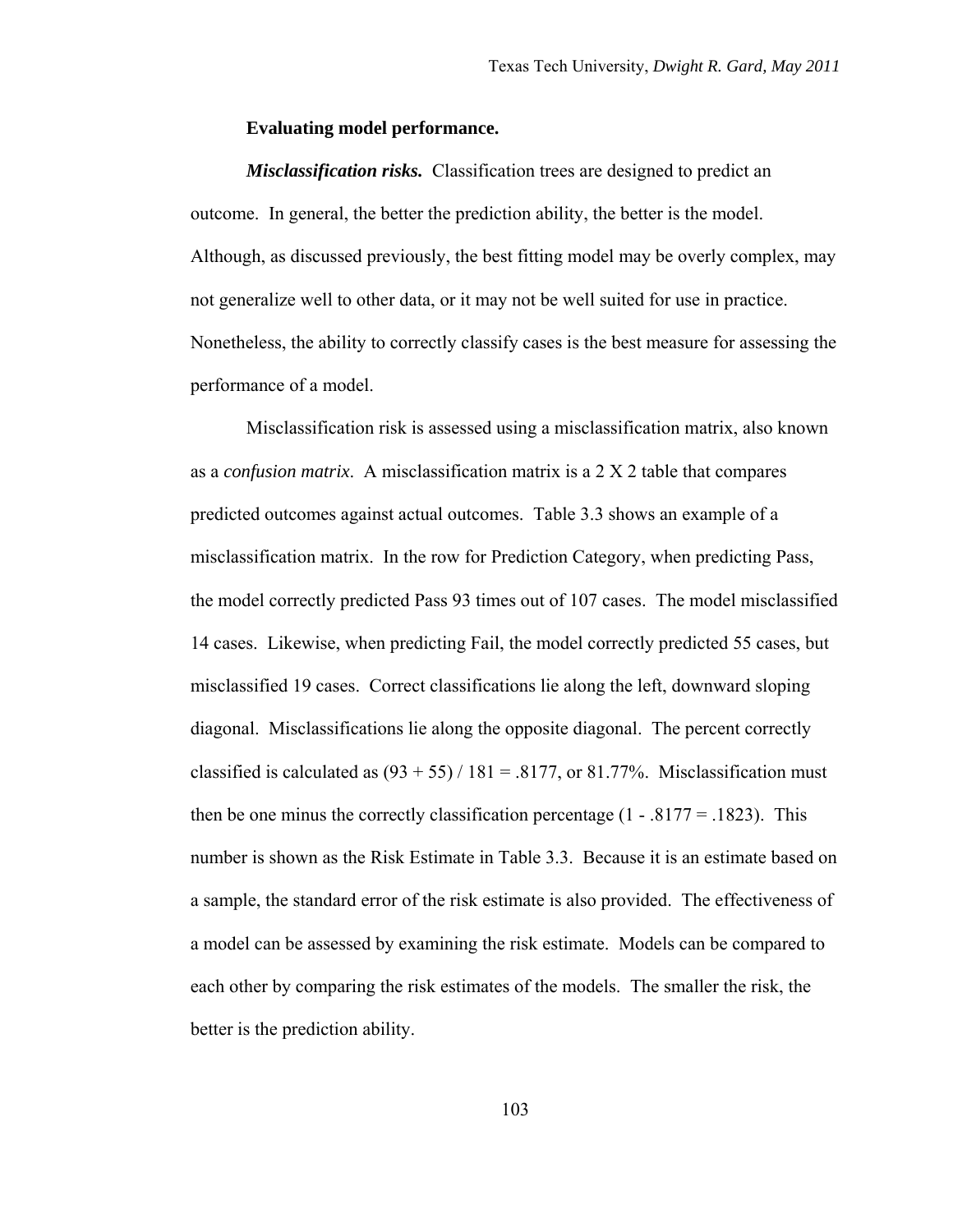### Table 3.3

|                            |              | <b>Misclassification Matrix</b> |                         |              |  |
|----------------------------|--------------|---------------------------------|-------------------------|--------------|--|
|                            |              | <b>Actual Category</b>          |                         |              |  |
|                            |              | Pass                            | Fail                    | <b>Total</b> |  |
| <b>Predicted Category</b>  | Pass         | 93                              | 14                      | 107          |  |
|                            | Fail         | 19                              | 55                      | 74           |  |
|                            | <b>Total</b> | 112                             | 69                      | 181          |  |
|                            |              |                                 |                         |              |  |
|                            |              | <b>Risk Statistics</b>          | <b>Cross-Validation</b> |              |  |
| <b>Risk Estimate</b>       |              | 0.18232                         | Not Available           |              |  |
| <b>SE of Risk Estimate</b> |              | 0.0286992                       | Not Available           |              |  |

### *Evaluating Risk Using a Misclassification Matrix*

*Assessing statistical significance.* A well-functioning model should be able to predict with greater accuracy than what would be expected by chance. In assessing the appropriateness of the model, the classification rate of the model was evaluated against the proportional chance criterion and the Press's Q statistic. In using the proportional chance criterion, Hair et al. (2006) suggest that the classification accuracy should be at least 25% greater than the prediction based on chance. In using Press' Q statistic, the calculated test statistic was compared to the chi-square critical value with 1 degree of freedom at an alpha level of .05.

# **Choosing Among Competing Models**

Ten classification tree models were developed. No single model was clearly dominant in all situations. A model superior in one aspect, was often dominated by another model on a different aspect. This makes selecting the best model a matter of assessing the performance measures for the model, and assigning weights to those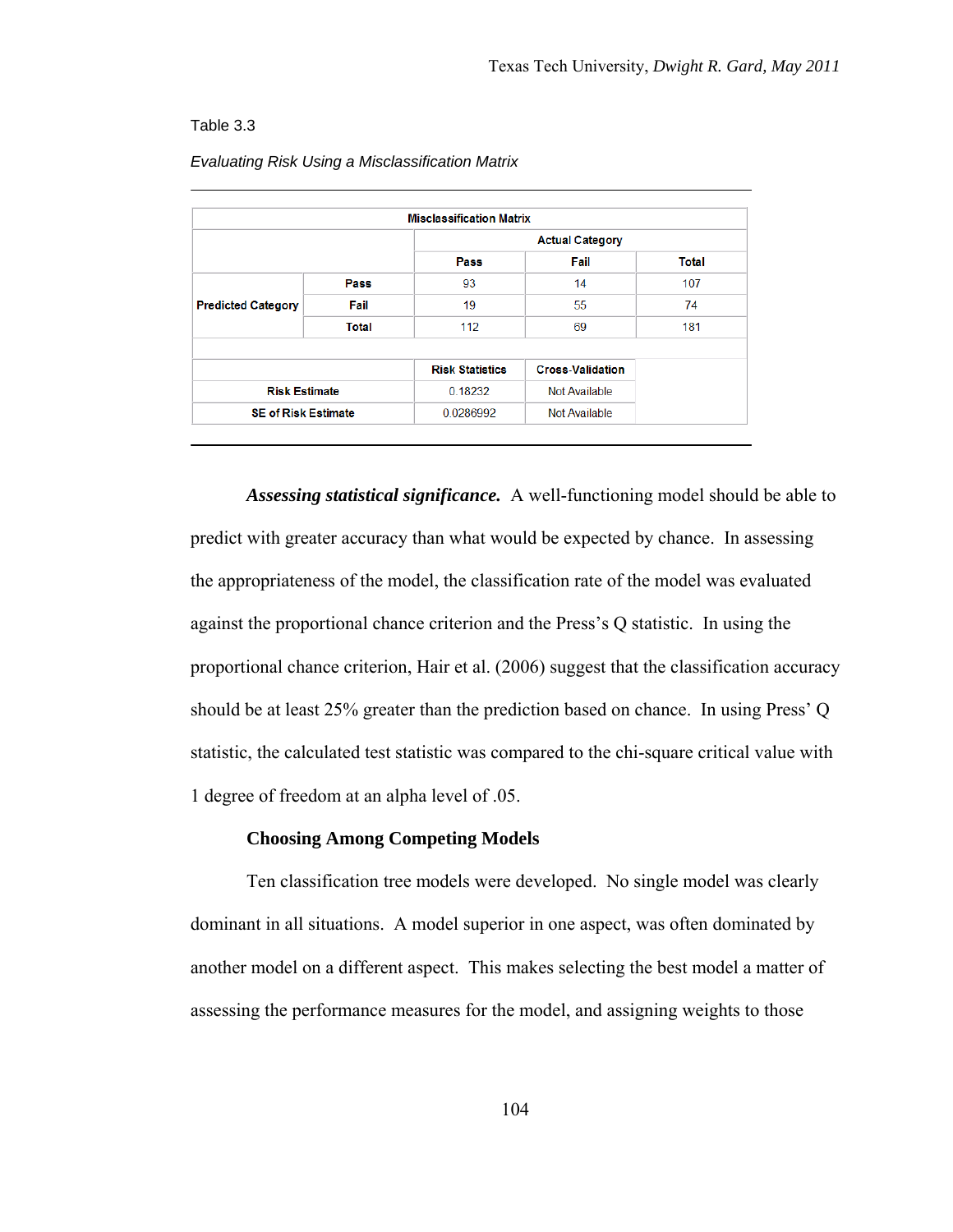measures based on the perceived importance. Performance measures used to evaluate the quality of the model were:

- model complexity (number of levels, total nodes, and total terminal nodes)
- model improvement (impurity) at the first and second level splits
- **Percentage of Pass predictions correctly classified**
- **Percentage of Fail predictions correctly classified**
- total percentage of all predictions correctly classified

Because of the number of models under consideration, an evaluation matrix was created for analyzing the numerous trade-offs involved in selecting the best model. Models were grouped based on the pruning method employed and analyzed as a group.

For models pruned using the standard error criterion, one standard error (the default) was chosen as the pruning parameter, although other values could have been chosen. Choosing larger standard error values makes it less likely that a split will occur because the difference threshold is greater, resulting in trees of less complexity. However, misclassification risks will likely increase as complexity decreases. Conversely, a smaller standard error value makes it more likely that a split will occur because the difference threshold is less, resulting in more complexity—which will likely result in smaller misclassification risks. Highlighted cells in each matrix designate the best outcome(s) for an item on a particular row.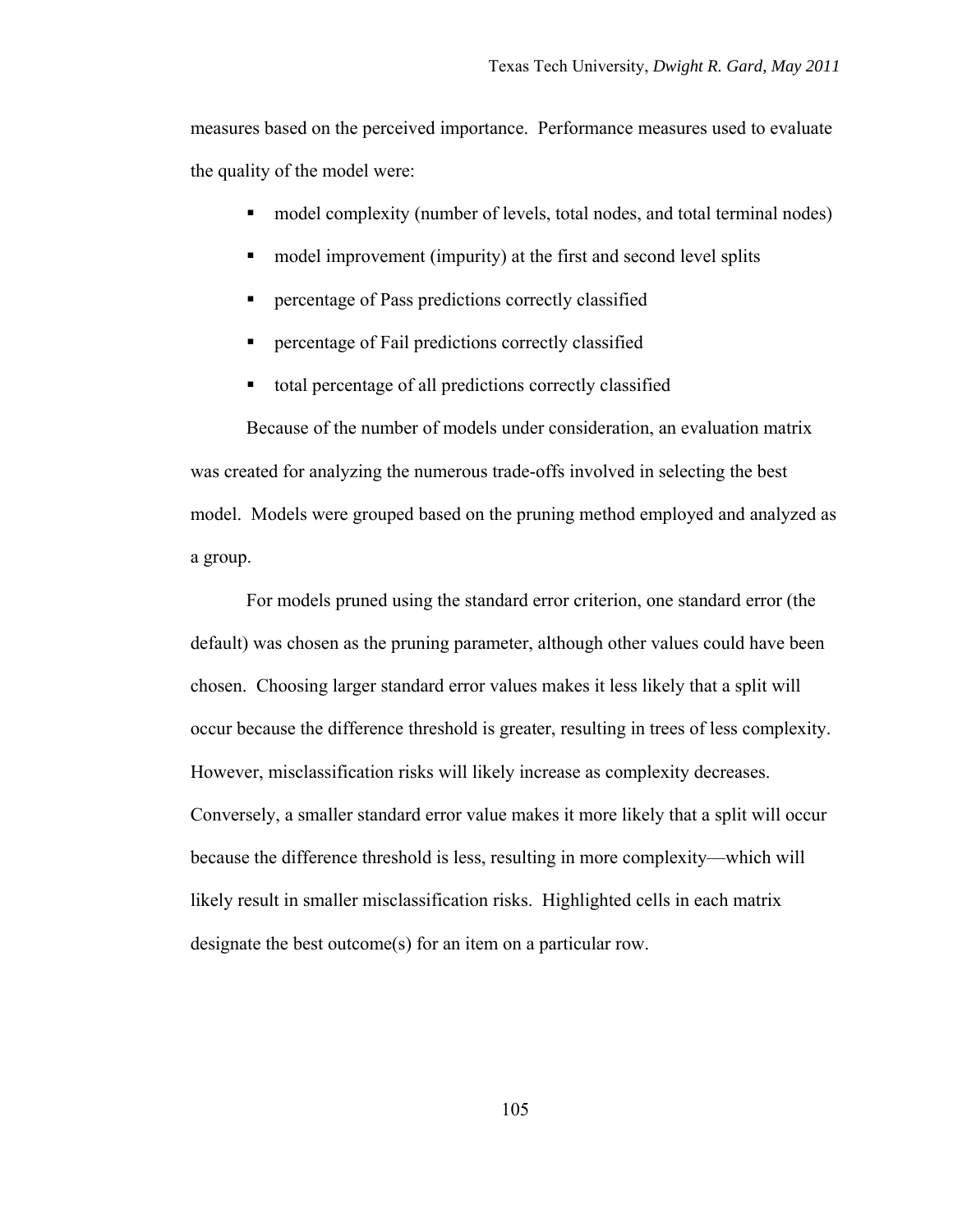### **Reliability, Validity, Generalizability**

The validity and reliability of the data were considered adequate because the instrumentation of the TExES exam and TASP/THEA exams were well vetted before adoption by the State of Texas. Because of the use of convenience sampling and the lack of consistency in the requirements established by the various teacher education programs, external validity should not be presumed tenable. Therefore, the results of the study are not generalizable beyond the immediate context of the study.

### **Chapter Summary**

This chapter presented the rationale and design of the current study. Methodological limitations of previous studies were identified and generally concerned the questionable choice of using stepwise multiple regression, considered by some statistical experts to be an inappropriate methodology for the type of research being conducted in those studies (e.g., Berk, 2004; Kutner, Nachtsheim, Neter, & Li, 2005; McClave, Benson, & Sincich, 2008; Warner, 2008).

The consequences of large standard errors produced by the regression models were addressed, as well as the questionable use of confidence intervals for making predictions. Arguments were present for why the use of prediction intervals may be more appropriate than using confidence intervals, although the use of prediction intervals made the task of prediction even more ambiguous and difficult. Arguments were also presented for why a categorical variable is probably more appropriate than a continuous variable for use as the criterion variable in the context of the current study.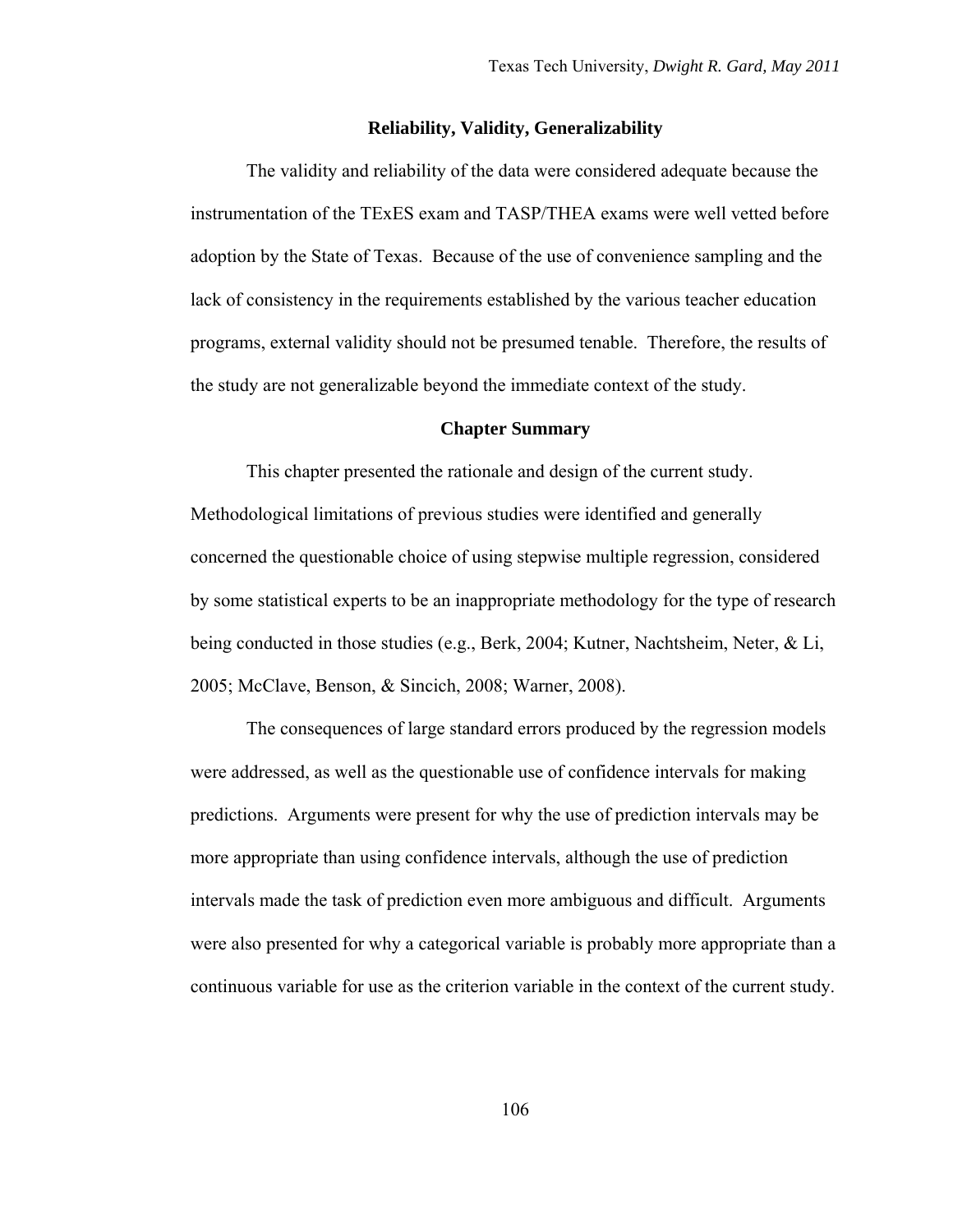Because of the distributional requirements of parametric methods and the consequences of violations of model assumptions, the use of nonparametric methods was discussed. Classification trees (a nonparametric method) were presented as an alternative methodology to the use of stepwise multiple regression and logistic regression. The advantages and limitations of classification trees were discussed, and arguments were advanced for why the use of classification trees might be superior to stepwise multiple regression in certain situations.

Lastly, data source, data collection procedures, sampling method, and the method of data analysis were articulated. The problems of reliability, validity, and generalizability of the results were also discussed.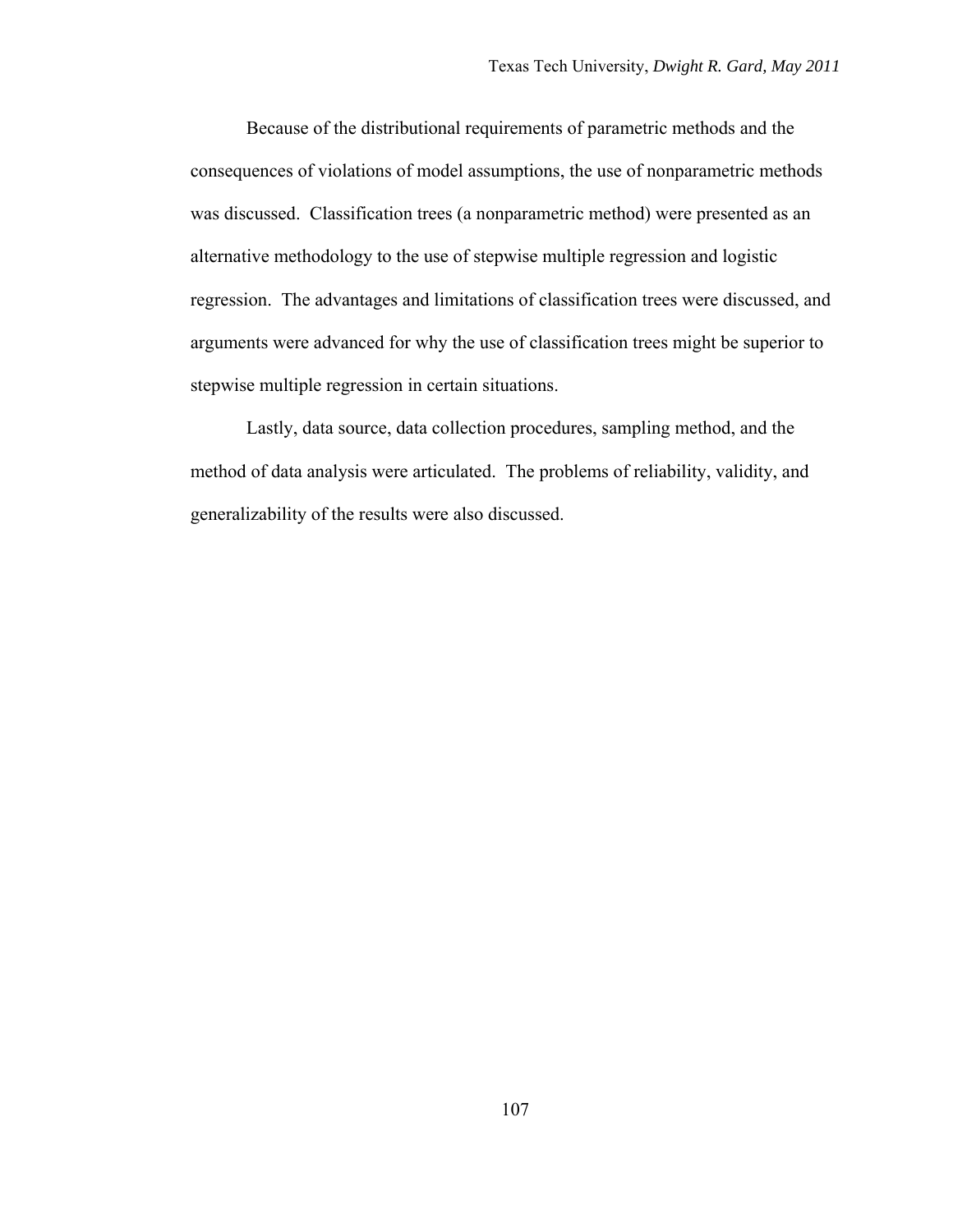### **CHAPTER IV**

### **RESULTS**

This chapter discusses the results of the analyses of (a) variable attributes and distributions using descriptive statistics, (b) direction and strength of relationships among variables using correlation analysis, (c) group differences among categorical variables, and (d) classification tree models for predicting failure on the TExES History (8-12) certification exam.

Multiple models were evaluated in an attempt to balance the complicated interrelationships of model complexity, prediction accuracy, and generalizability. No single model was clearly superior in all respects. Generally, models with the smallest risk of misclassification were models of moderate complexity. Models with the least complexity had the highest risk of misclassification, suggesting that a certain amount of complexity is needed to improve prediction accuracy. However, models with the most complexity tend to overfit the available data, and therefore may not generalize well to new data.

## **Descriptive Statistics**

### **XTU Data**

**General descriptive statistics.** The XTU data (*n* = 181) were collected using a convenience sample and consisted of approximately 65% males and 35% females. In terms of ethnicity, 81.2% were White, 14.4% were Hispanic, and African-American/Other accounted for the remaining 4.4%. White males were the largest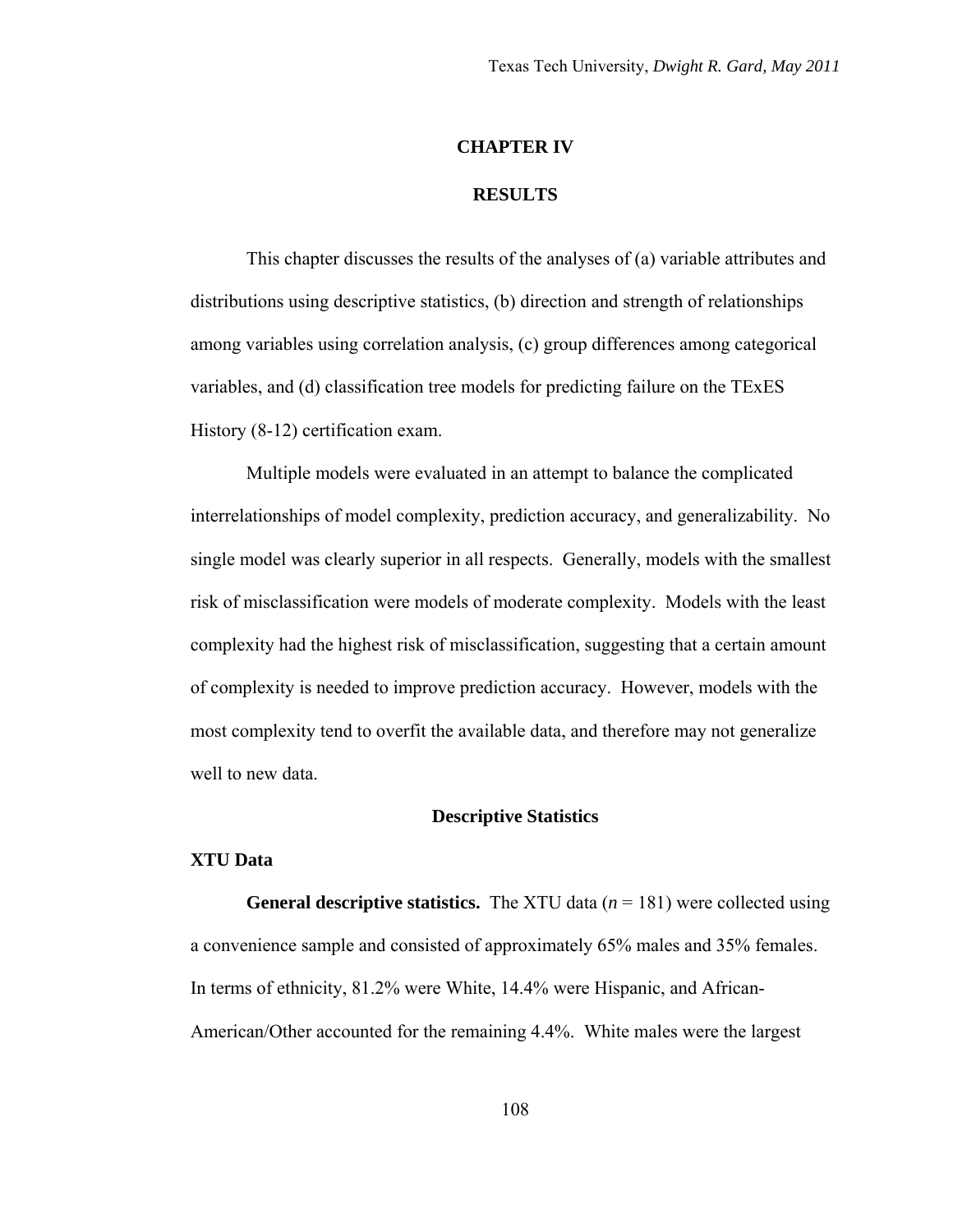segment ( $n = 96$ ), constituting 53% of the total sample. The small proportion of African-American/Other made it difficult to produce meaningful results for these two ethnic categories. Therefore, analyses involving ethnicity used only the two largest ethnic categories, White and Hispanic, which represented 95.6% of the total sample.

The majority of the candidates (91.7%) were categorized as Baccalaureate, while 8.3% were categorized as Post Baccalaureate. Transfer students made up 75.7% of the sample. Overall, from 2002 through 2008, 61.9% passed the TExES exam, while 38.1% failed the exam.

TASP Reading and Math scores were available for almost 56% of the candidates. Only 42.5% of the candidates had all three TASP scores available, although the TASP Writing score was inconsequential for any of the models that were developed. For the ACT, 52.5% of the candidates had those scores available, while 59.1% of the candidates had SAT scores available. Only 11.6% of the candidates had all three sets of assessment scores available, while 11% of the candidates had none of the assessment scores available.

## **Gruver (2008) Data**

Data from the Gruver (2008) study (GData) were made available for this study. A convenience sample  $(n = 119)$ , grouped only by gender, was composed of 60% males and 40% females. Due to missing data, the regression model developed in the Gruver study was based on a reduced sample size,  $n = 81$ .

The study by Gruver (2008), which involved three regional state universities, resulted in a multiple linear regression model with TExES exam score as the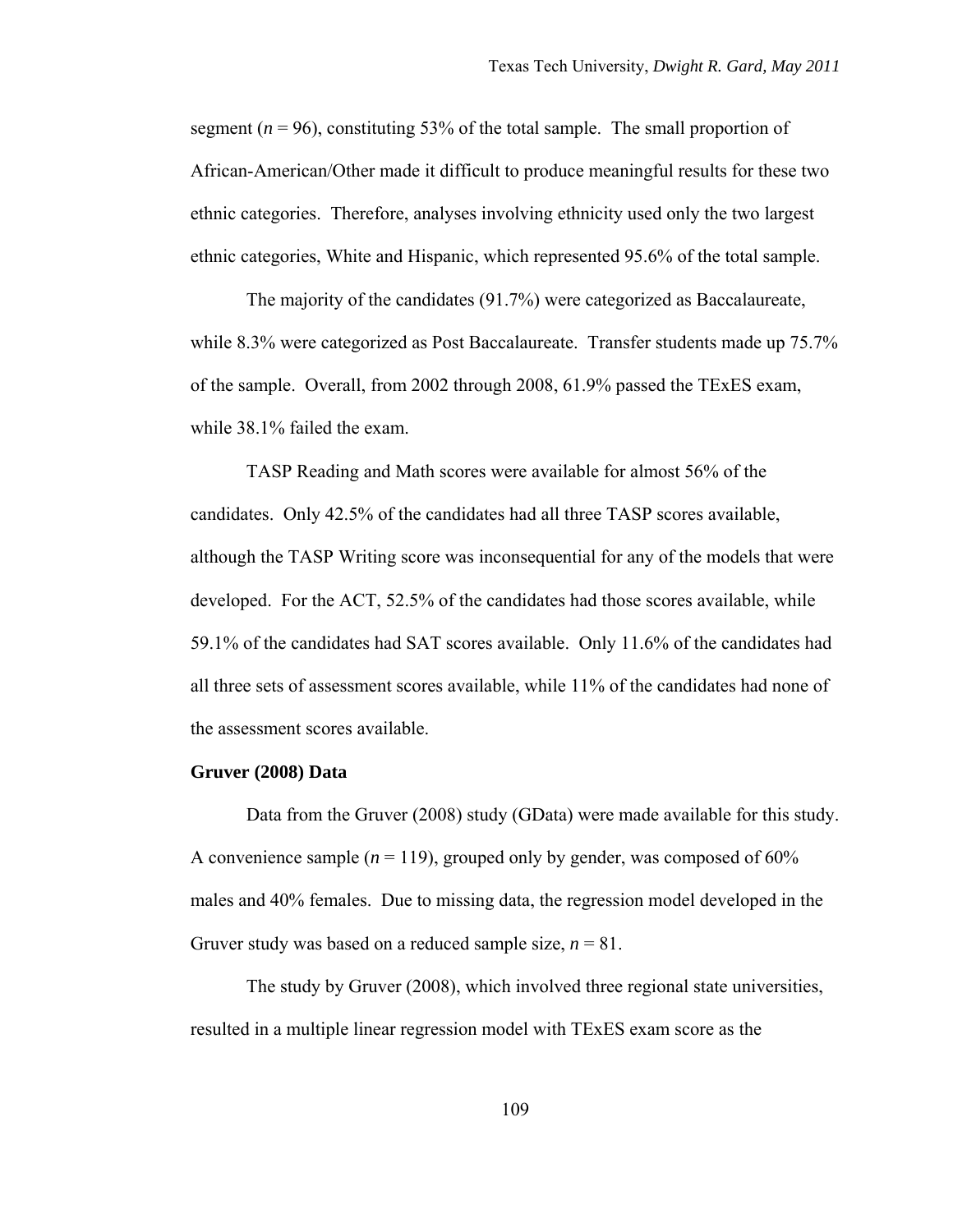continuous dependent variable. Independent variables included gender, age at time of test, TASP reading score, General Education GPA, and History GPA. The resulting multiple regression model was statistically significant,  $F(5, 75) = 6.300, p < .001$ . A large effect size was observed  $(R^2 = .296)$ . The TASP/THEA Reading score was the only statistically significant predictor in the model, accounting for approximately 26% of the unique variance.

The current study calculated History GPA differently than Gruver, who calculated History GPA considering only the history courses taken in residence at a particular institution. The current study calculated History GPA using all available history course information, whether courses were transferred or taken in residence. Institutions accept transfer courses because of the presumed equivalence between transferred courses and in-residence courses; therefore, it seemed reasonable to include those courses in GPA calculations for the current study.

Two of the three institutions in GData had pass rates over 88%, indicating the outcomes of the TExES exam were highly homogenous. This high degree of homogeneity makes it difficult to improve pass/fail predictions. Random chance would suggest that, on average, predicting a candidate to pass would be correct 88% of the time. Because of these differences and the possibility that the data could skew the results from the XTU data, the data from the Gruver study was not included in the final analysis.

Although data from the Gruver study was excluded from the final analysis, it should be noted that a classification tree was constructed using only GData. When

110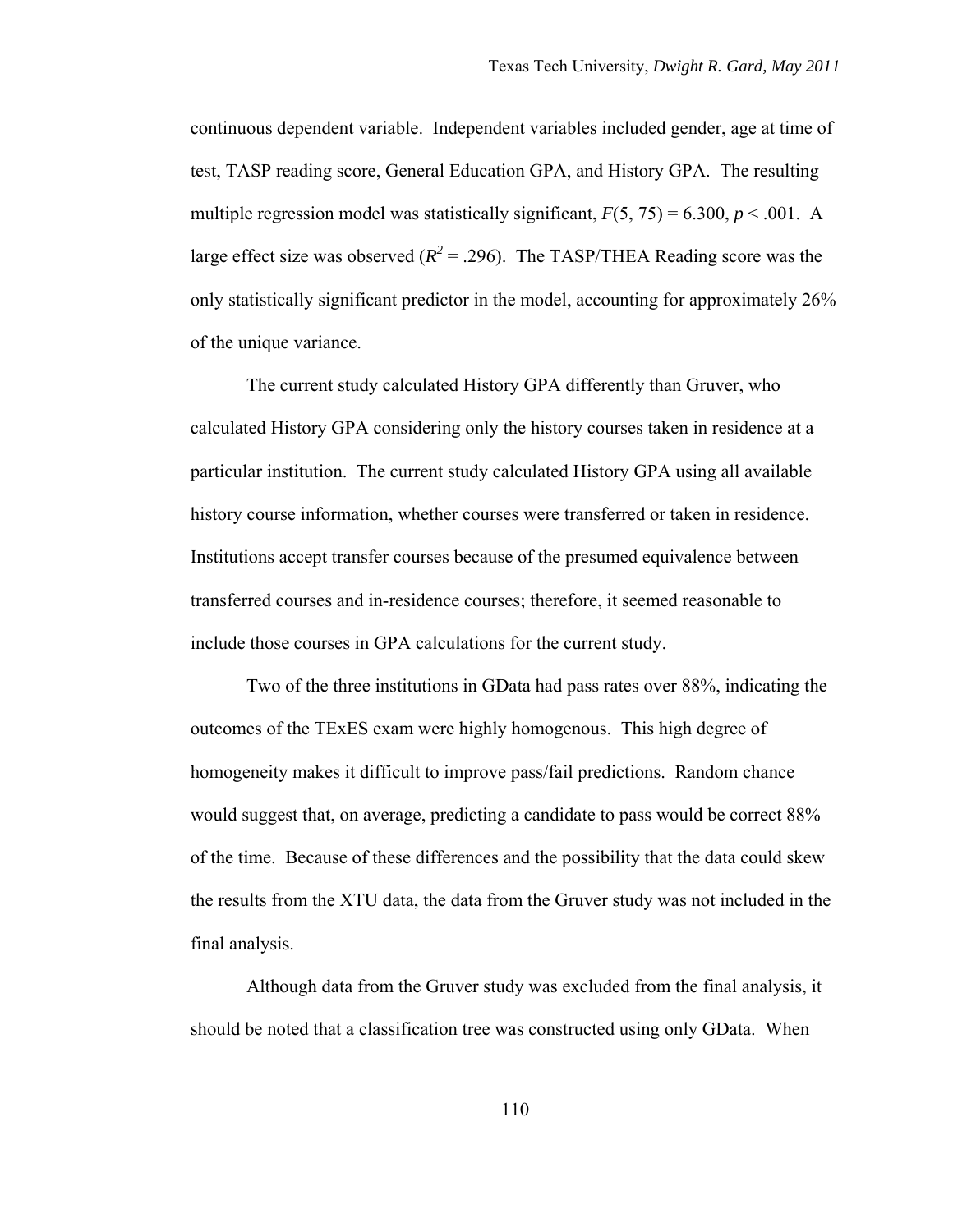pruned for minimum risk, the classification tree had only one branch, splitting on the TASP Reading score. No other variables entered the model. This result is consistent with the multiple regression model developed by Gruver. However, when pruned using the standard error criterion, the tree had no branches; the resulting model could not improve prediction over random chance classification.

### **Correlation Analysis**

All forms of GPA were moderately correlated with TExES result (pass/fail), *p* < .001. Of the four GPAs, History GPA was the most highly correlated with TExES result,  $r = +.407$ . History GPA was highly correlated with total GPA,  $r = +.835$ ,  $p <$ .001.

Although the TASP Reading score was not significantly correlated with TExES result (pass/fail),  $r = +.183$ ,  $p = .101$ , it was moderately correlated with the TExES exam raw score,  $r = +0.374$ ,  $p < 0.01$ . ACT Reading ( $r = +0.612$ ), ACT Math ( $r =$  $+366$ ), SAT Reading ( $r = +0.458$ ) and SAT Math ( $r = +0.423$ ) were all significantly correlated with the TExES result,  $p < .001$ .

The ACT Reading score and SAT Reading score were highly correlated with each other,  $r = +0.834$ ,  $p < 0.001$ . The ACT Reading and SAT Reading score were moderately correlated with TASP Reading score,  $r = +0.464$ , and  $r = +0.511$ , respectively,  $p < .001$ . The TASP writing score was not significantly correlated with any other variable,  $r = +0.034$ .

The ACT and SAT reading scores were more highly correlated with each other than with the TASP reading score, suggesting that the TASP exam was measuring the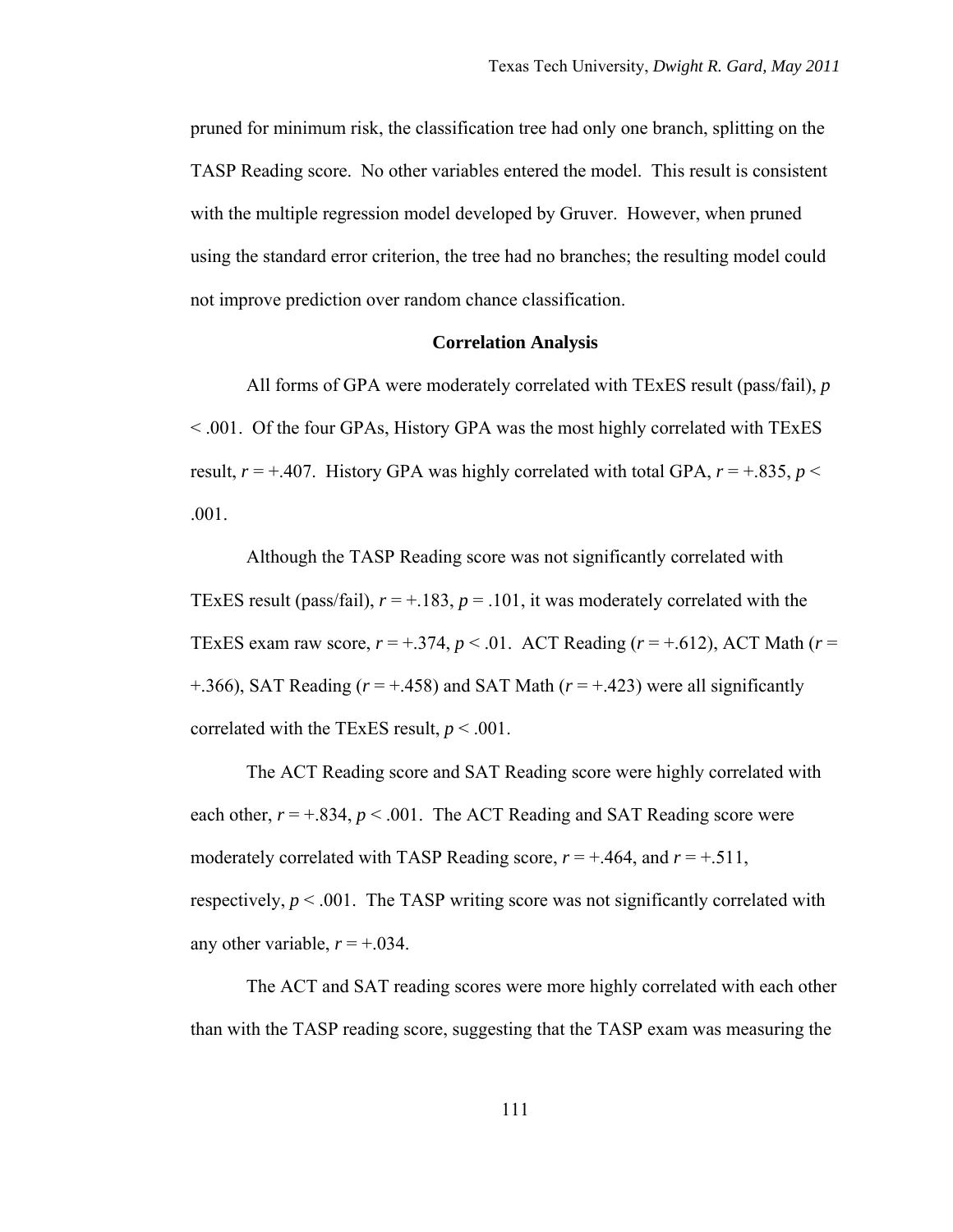reading construct in a different manner than either the ACT or SAT, although the nature of this difference was not discernible from the data.

Although the strength of correlation was only moderate, transfer status, PostBac/Bac status, and ethnicity were significantly correlated with TExES result, *p* < .01. Total number of history courses, number of upper division history courses, gender, and age were not significantly correlated with the TExES result. Of the categorical variables, transfer status was the most highly correlated with TExES result,  $r = -0.286$ ,  $p < 0.001$ . The inverse relationship between the two variables indicates that non-transfer students were more associated with passing the exam than were transfer students.

# **Classification Trees**

The model building process was thoroughly discussed in Chapter III, but is briefly reiterated here. AnswerTree 3.1 (a product of SPSS) was used to develop the classification trees. Unless otherwise noted (see discussion in Chapter III), in choosing model-building parameters, the software defaults were used.

The following variables were used for developing classification tree models:

- **TEXES result (pass/fail)\***  $\blacksquare$  Total GPA
- Transfer status History GPA
- 
- 
- 
- 
- 
- Upper division GPA

\* dependent variable

- 
- 
- PostBac/Bac status Total number of history courses
- Gender Number of upper division history courses
- Ethnicity TASP scores (Read/Write/Math)
- Age at time of exam ACT scores (Read/Math)
- Lower division GPA SAT scores (Read/Math)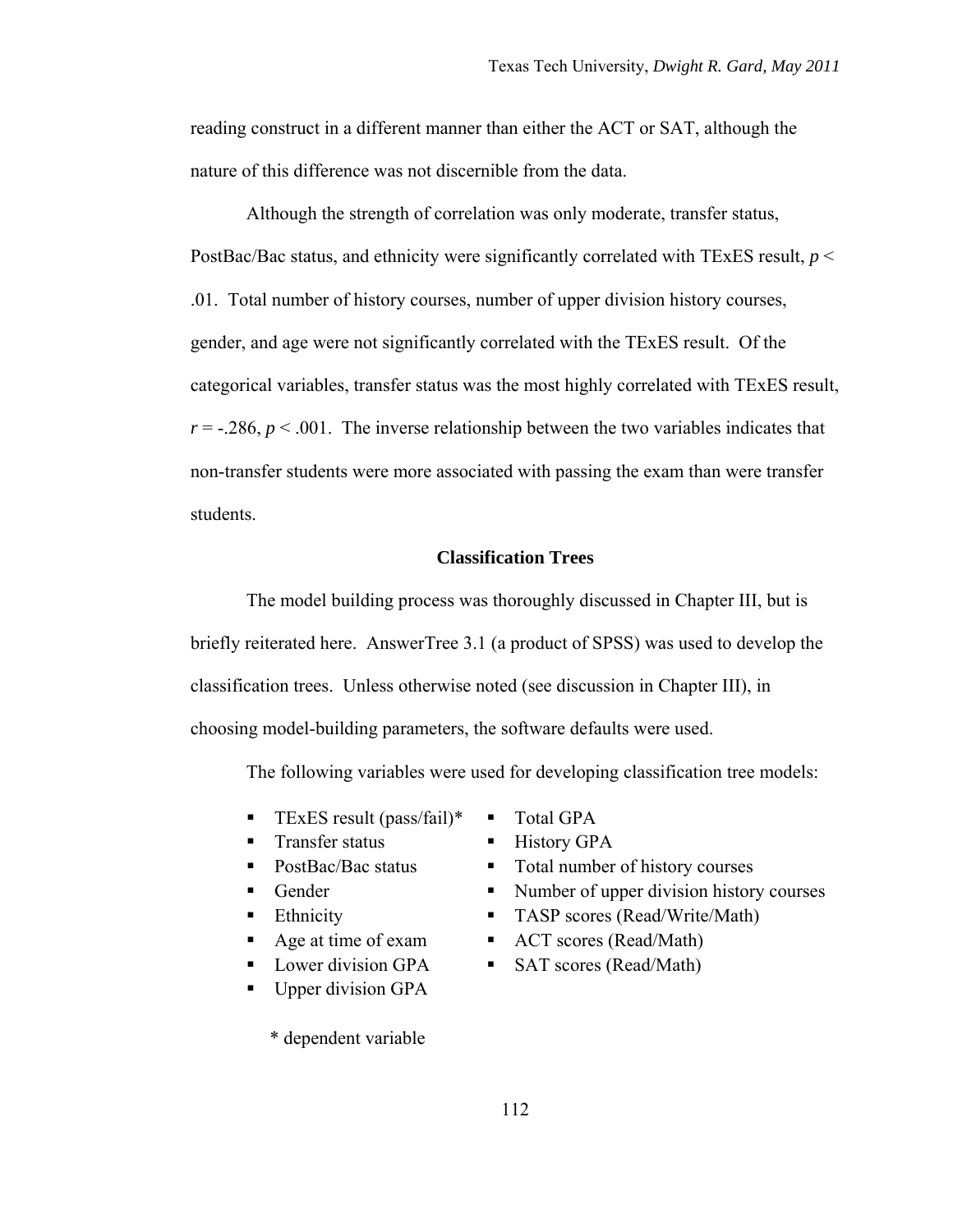When using all variables, the resulting classification tree may involve a particular assessment score, i.e., TASP, ACT, or SAT. In practice, such a model may be problematic because a candidate may not have a score for the assessment upon which the model is based. Because of this possibility, five different types of models were developed for this study.

The first model (the No Scores model) used all variables except TASP, ACT, and SAT scores and was considered the "base" model, containing variables common to all models. The second model (the TASP model) used all the base model variables plus the addition of TASP scores. The same procedure was used for ACT and SAT scores. Those models are referred to as the ACT model and the SAT model respectively. The last of the five models (the All Scores model) used all variables, including all scores for the TASP, ACT, and SAT exams.

After a tree has been fully grown, pruning attempts to reduce model complexity as much as possible without significantly increasing misclassification rates. Two different pruning algorithms were used—minimum risk pruning and standard error pruning. The minimum risk pruning algorithm minimizes the risk of misclassification but tends to "over fit" the model, diminishing the generalizability of the model. The standard error algorithm produces the smallest subtree with misclassification risk close to that of the subtree with the minimum risk. Misclassification rates may increase slightly compared to the minimum risk criterion, but a less complex model and increased generalizability will likely result. For this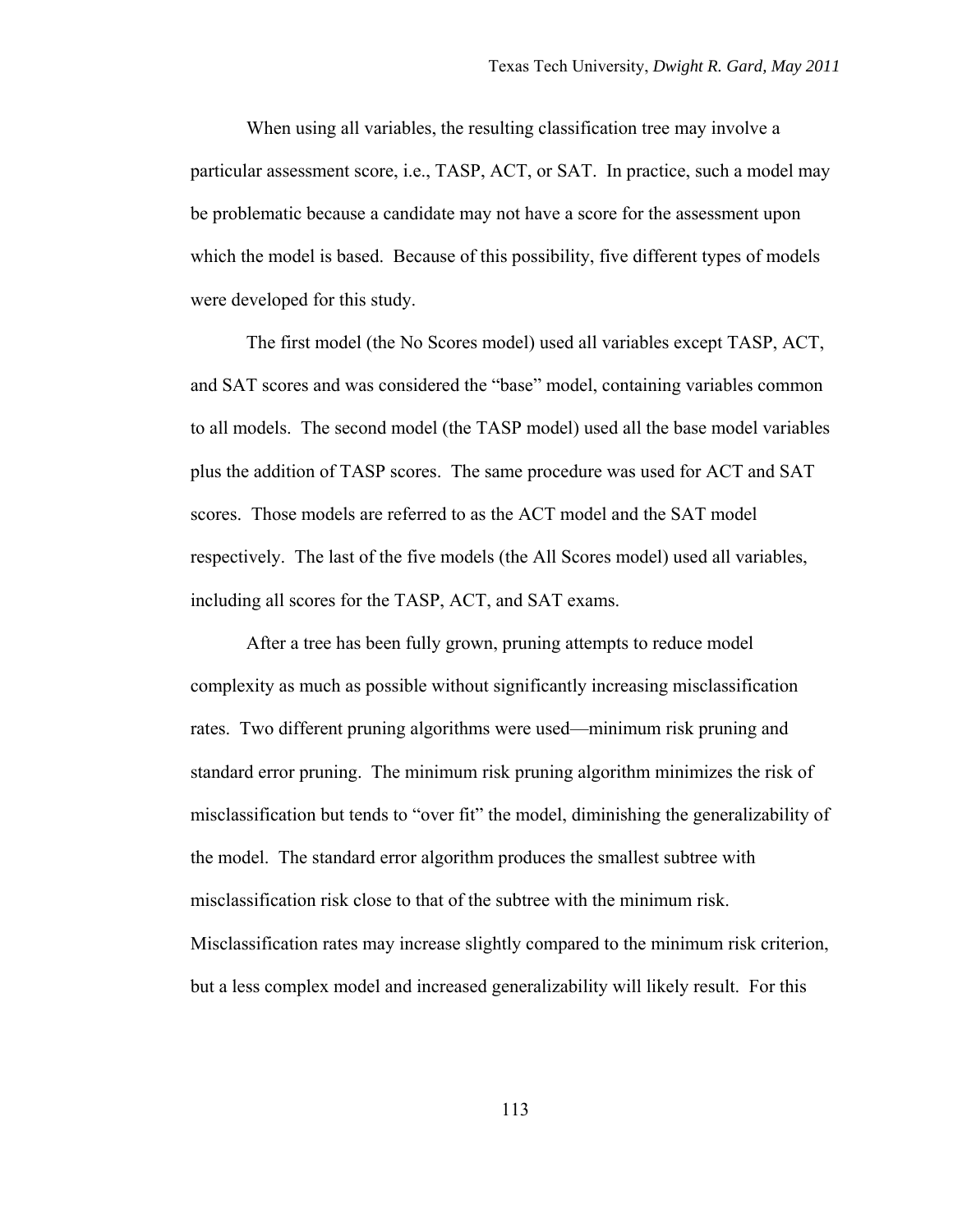study, both types of pruning criteria were applied to the five different models, resulting in ten different models.

No single model was clearly superior across all criteria. A model that was superior under one criterion was often inferior under a different criterion. Selecting the best model was a matter of assessing the performance measures for the model, and assigning weights to those measures based on the perceived importance. Performance measures used to evaluate the quality of the model were:

- model complexity (number of levels, total nodes, and total terminal nodes)
- model improvement (impurity) at the first and second level splits
- percentage of Pass predictions correctly classified
- percentage of Fail predictions correctly classified
- total percentage of all predictions correctly classified

Because of the number of models under consideration and the complexity of evaluating the trade-offs involved in selecting the best model, an evaluation matrix was created for analyzing the models. The Evaluation Matrix shown in Table 4.1 evaluates five different models using the minimum risk pruning criteria. The Evaluation Matrix shown in Table 4.2 evaluates the same five models using the standard error pruning criterion. Highlighted cells in each matrix indicate the best outcome(s) for an item on a particular row.

The default (one standard error) was chosen as the pruning parameter when using the standard error criterion. Choosing larger standard error values results in trees of less complexity. However, misclassification risks would likely increase as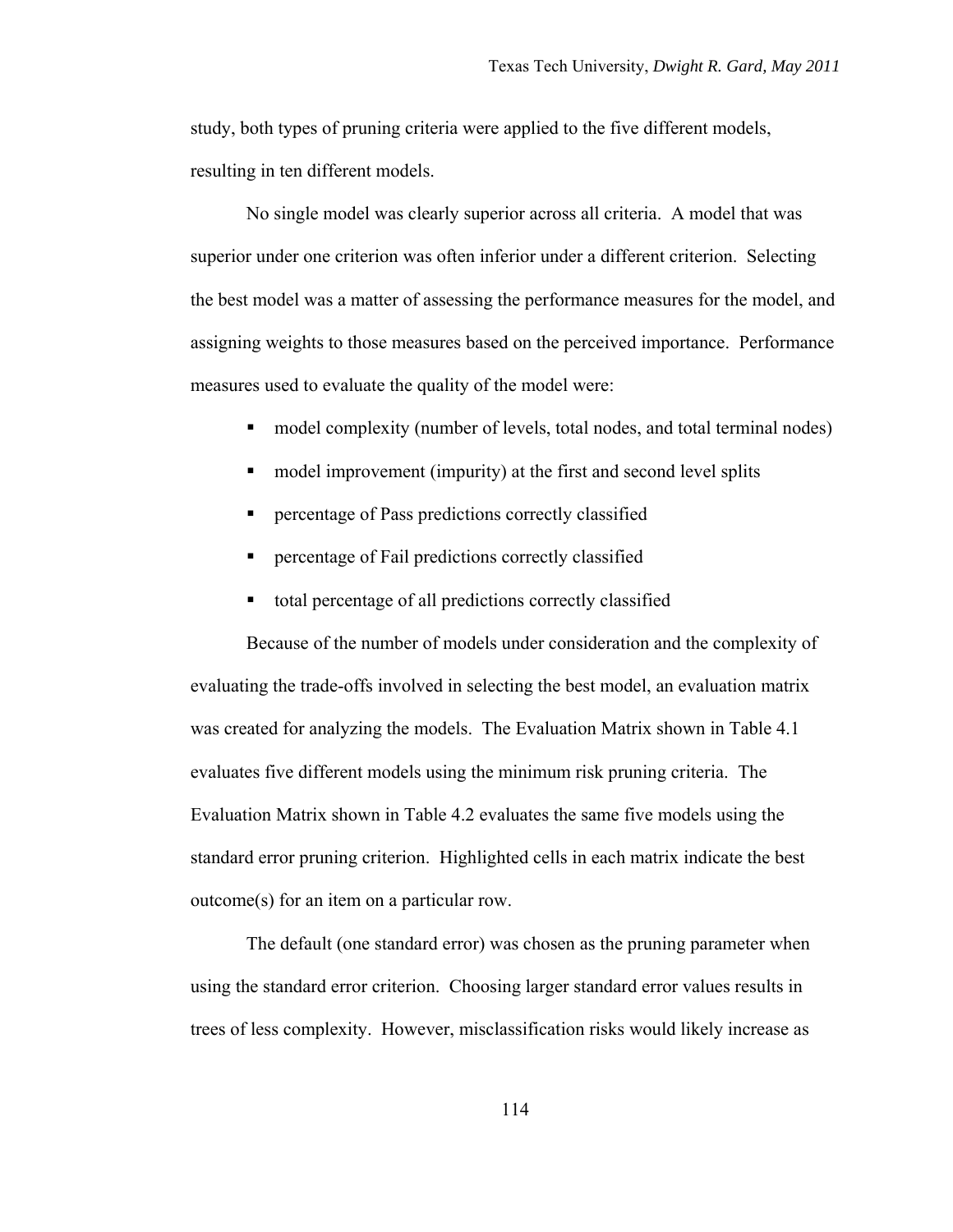complexity decreases. Conversely, a smaller standard error value results in more complexity—which will likely result in smaller misclassification risks.

The matrix is divided into four sections:

- $\blacksquare$  model complexity;
- the nature of the first and second level splits and the model improvement associated with those splits;
- **classification performance; and**
- overall model performance based on subjective weights for the four components.

In the top section of the matrix, models were evaluated based on complexity. Complexity is a function of the number of levels, the number of nodes, and the number of terminal nodes. A terminal node is one that cannot be split because a stopping rule has been reached.

There are many ways to define complexity. For this study, complexity was defined as a function of the sum of the number of levels, the number of nodes, and the number of terminal nodes. However, it is generally understood that complexity is not a linear function. As the number of components in a system increases, the permutations of possible interactions increase dramatically.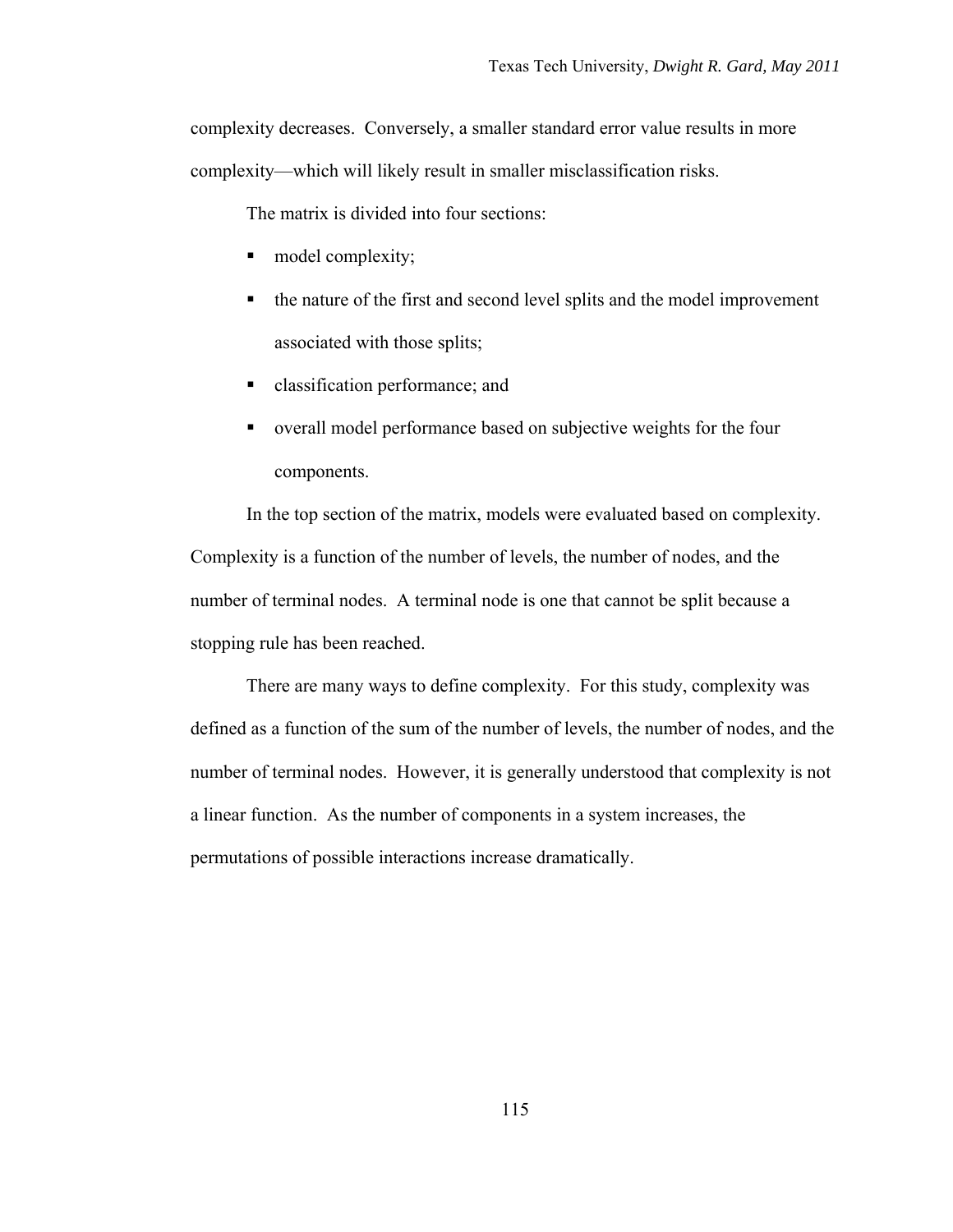### Table 4.1

|                            | Model Summaries and Evaluation Matrix (Prune: Minimum Risk) |                  |                      |                  |                      |
|----------------------------|-------------------------------------------------------------|------------------|----------------------|------------------|----------------------|
|                            | No Scores <sup>a</sup>                                      | <b>TASP</b>      | <b>ACT</b>           | <b>SAT</b>       | All Scores           |
| <b>Tree Size</b>           |                                                             |                  |                      |                  |                      |
| <b>Nodes</b>               | 15                                                          | 11               | $\boldsymbol{9}$     | 11               | 9                    |
| Levels                     | 4                                                           | $\overline{4}$   | 3                    | 3                | 4                    |
| <b>Terminal nodes</b>      | 8                                                           | 6                | 5                    | 6                | 5                    |
| <b>Model Complexity</b>    |                                                             |                  |                      |                  |                      |
| <b>Complexity Penalty</b>  | 1.25                                                        | 1.25             | 1.25                 | 1.25             | 1.25                 |
| <b>Relative Complexity</b> | 61.5                                                        | 45.0             | 34.5                 | 42.3             | 37.1                 |
|                            |                                                             |                  |                      |                  |                      |
| First Level Split          | <b>Hist GPA</b>                                             | <b>Hist GPA</b>  | <b>ACT Read</b>      | <b>SAT Read</b>  | <b>ACT Read</b>      |
| Improve                    | 0.1060                                                      | 0.1060           | 0.1808               | 0.1111           | 0.1808               |
| Second Level Split(s)      |                                                             |                  |                      |                  |                      |
| Split 2.1                  | <b>Transfer Flag</b>                                        | <b>TASP Read</b> | <b>Transfer Flag</b> | <b>UpDiv GPA</b> | <b>Transfer Flag</b> |
| Improve                    | 0.0182                                                      | 0.0346           | 0.0606               | 0.0288           | 0.0619               |
| Split 2.2                  | <b>Tot Hist Crs</b>                                         | na               | na                   | <b>UpDiv GPA</b> | na                   |
| Improve                    | 0.0078                                                      | na               | na                   | 0.0228           | na                   |
|                            |                                                             |                  |                      |                  |                      |
| Pass                       |                                                             |                  |                      |                  |                      |
| Correct                    | 93                                                          | 97               | 92                   | 95               | 97                   |
| Predicted                  | 107                                                         | 115              | 107                  | 109              | 116                  |
| <b>Pct Correct</b>         | 86.9%                                                       | 84.3%            | 86.0%                | 87.2%            | 83.6%                |
| Fail                       |                                                             |                  |                      |                  |                      |
| Correct                    | 55                                                          | 51               | 54                   | 55               | 50                   |
| Predicted                  | 74                                                          | 66               | 74                   | 72               | 65                   |
| <b>Pct Correct</b>         | 74.3%                                                       | 77.3%            | 73.0%                | 76.4%            | 76.9%                |
| <b>Total Cases</b>         | 181                                                         | 181              | 181                  | 181              | 181                  |
| <b>Total Correct</b>       | 148                                                         | 148              | 146                  | 150              | 147                  |
| <b>Total Pct Correct</b>   | 81.8%                                                       | 81.8%            | 80.7%                | 82.9%            | 81.2%                |
| Std Error                  | 2.9%                                                        | 2.9%             | 2.9%                 | 2.8%             | 2.9%                 |
| Misclassify Risk           | 18.2%                                                       | 18.2%            | 19.3%                | 17.1%            | 18.8%                |
|                            |                                                             |                  |                      |                  |                      |
| <b>Model Evaluation</b>    | Weight                                                      |                  |                      |                  |                      |
| Complexity                 | 85                                                          |                  |                      |                  |                      |
| Pass% Correct              | 85                                                          |                  |                      |                  |                      |
| Fail% Correct              | 100                                                         |                  |                      |                  |                      |
| <b>Total% Correct</b>      | 90                                                          |                  |                      |                  |                      |
| <b>Model Rating</b>        | 249.4                                                       | 260.4            | 267.9                | 265.3            | 266.9                |

## *Evaluation Matrix for Five Models Using Minimum Risk Pruning Criterion*

*Note*. All models include the common set of variables: Transfer Flag, Gender, Ethnicity, Age at Test, Lower Division GPA, Upper Division GPA, History GPA, Total GPA, Total number of History Courses, Number of Upper Division History Courses. Shaded cells represent the best outcome for any particular row.<br><sup>a</sup>The "No Scores" model includes only the common set of variables. Subsequent models include exam scores for

TASP, ACT, SAT, and All Scores respectively .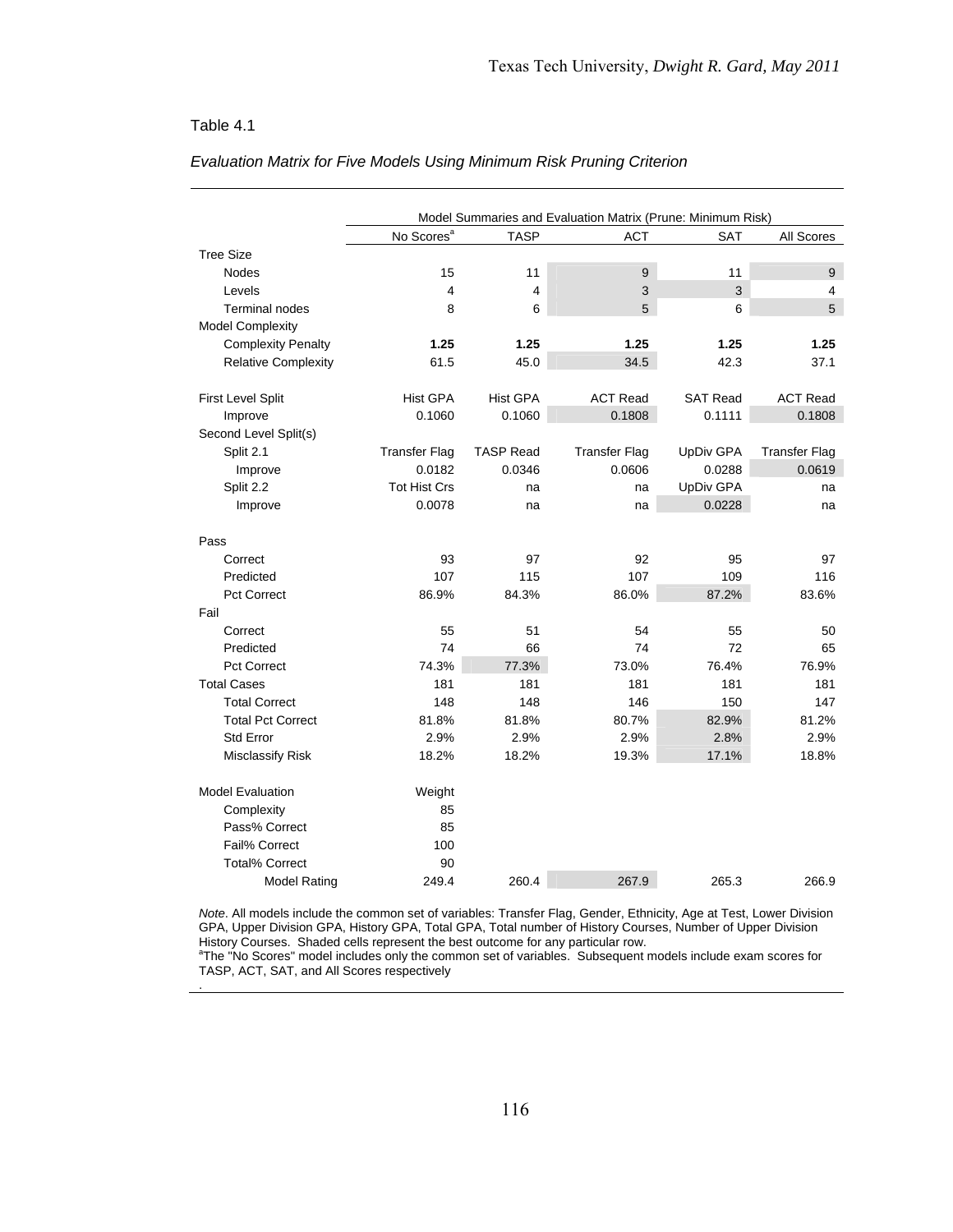### Table 4.2

|                            | Model Summaries and Evaluation Matrix (Prune: One Standard Error) |                  |                      |                  |                      |
|----------------------------|-------------------------------------------------------------------|------------------|----------------------|------------------|----------------------|
|                            | No Scores <sup>a</sup>                                            | <b>TASP</b>      | <b>ACT</b>           | <b>SAT</b>       | All Scores           |
| <b>Tree Size</b>           |                                                                   |                  |                      |                  |                      |
| <b>Nodes</b>               | 9                                                                 | $\overline{7}$   | $\overline{7}$       | $\overline{7}$   | 7                    |
| Levels                     | 4                                                                 | 3                | 3                    | 3                | 3                    |
| <b>Terminal nodes</b>      | 5                                                                 | $\overline{4}$   | $\overline{4}$       | $\overline{4}$   | $\overline{4}$       |
| <b>Model Complexity</b>    |                                                                   |                  |                      |                  |                      |
| <b>Complexity Penalty</b>  | 1.25                                                              | 1.25             | 1.25                 | 1.25             | 1.25                 |
| <b>Relative Complexity</b> | 37.1                                                              | 27.1             | 27.1                 | 27.1             | 27.1                 |
|                            |                                                                   |                  |                      |                  |                      |
| First Level Split          | <b>Hist GPA</b>                                                   | <b>Hist GPA</b>  | <b>ACT Read</b>      | <b>SAT Read</b>  | <b>ACT Read</b>      |
| Improve                    | 0.1060                                                            | 0.1060           | 0.1808               | 0.1111           | 0.1808               |
| Second Level Split(s)      |                                                                   |                  |                      |                  |                      |
| Split 2.1                  | <b>Transfer Flag</b>                                              | <b>TASP Read</b> | <b>Transfer Flag</b> | <b>UpDiv GPA</b> | <b>Transfer Flag</b> |
| Improve                    | 0.0182                                                            | 0.0346           | 0.0606               | 0.0288           | 0.0619               |
| Split 2.2                  | na                                                                | na               | na                   | na               | na                   |
| Improve                    | na                                                                | na               | na                   | na               | na                   |
|                            |                                                                   |                  |                      |                  |                      |
| Pass                       |                                                                   |                  |                      |                  |                      |
| Correct                    | 97                                                                | 90               | 95                   | 99               | 101                  |
| Predicted                  | 118                                                               | 106              | 114                  | 121              | 126                  |
| <b>Pct Correct</b>         | 82.2%                                                             | 84.9%            | 83.3%                | 81.8%            | 80.2%                |
| Fail                       |                                                                   |                  |                      |                  |                      |
| Correct                    | 48                                                                | 53               | 50                   | 47               | 44                   |
| Predicted                  | 63                                                                | 75               | 67                   | 60               | 55                   |
| <b>Pct Correct</b>         | 76.2%                                                             | 70.7%            | 74.6%                | 78.3%            | 80.0%                |
| <b>Total Cases</b>         | 181                                                               | 181              | 181                  | 181              | 181                  |
| <b>Total Correct</b>       | 145                                                               | 143              | 145                  | 146              | 145                  |
| <b>Total Pct Correct</b>   | 80.1%                                                             | 79.0%            | 80.1%                | 80.7%            | 80.1%                |
| Std Error                  | 3.0%                                                              | 3.0%             | 3.0%                 | 2.9%             | 3.0%                 |
| Misclassify Risk           | 19.9%                                                             | 21.0%            | 19.9%                | 19.3%            | 19.9%                |
| <b>Model Evaluation</b>    |                                                                   |                  |                      |                  |                      |
| Complexity                 | Weight<br>85                                                      |                  |                      |                  |                      |
| Pass% Correct              | 85                                                                |                  |                      |                  |                      |
|                            |                                                                   |                  |                      |                  |                      |
| Fail% Correct              | 100<br>90                                                         |                  |                      |                  |                      |
| <b>Total% Correct</b>      |                                                                   |                  |                      |                  |                      |
| <b>Model Rating</b>        | 264.0                                                             | 276.7            | 280.3                | 283.3            | 283.0                |

### *Evaluation Matrix for Five Models Using Standard Error Pruning Criterion*

*Note*. All models include the common set of variables: Transfer Flag, Gender, Ethnicity, Age at Test, Lower Division GPA, Upper Division GPA, History GPA, Total GPA, Total number of History Courses, Number of Upper Division History Courses. Shaded cells represent the best outcome for any particular row.<br><sup>a</sup>The "No Scores" model includes only the common set of variables. Subsequent models include exam scores for

TASP, ACT, SAT, and All Scores respectively.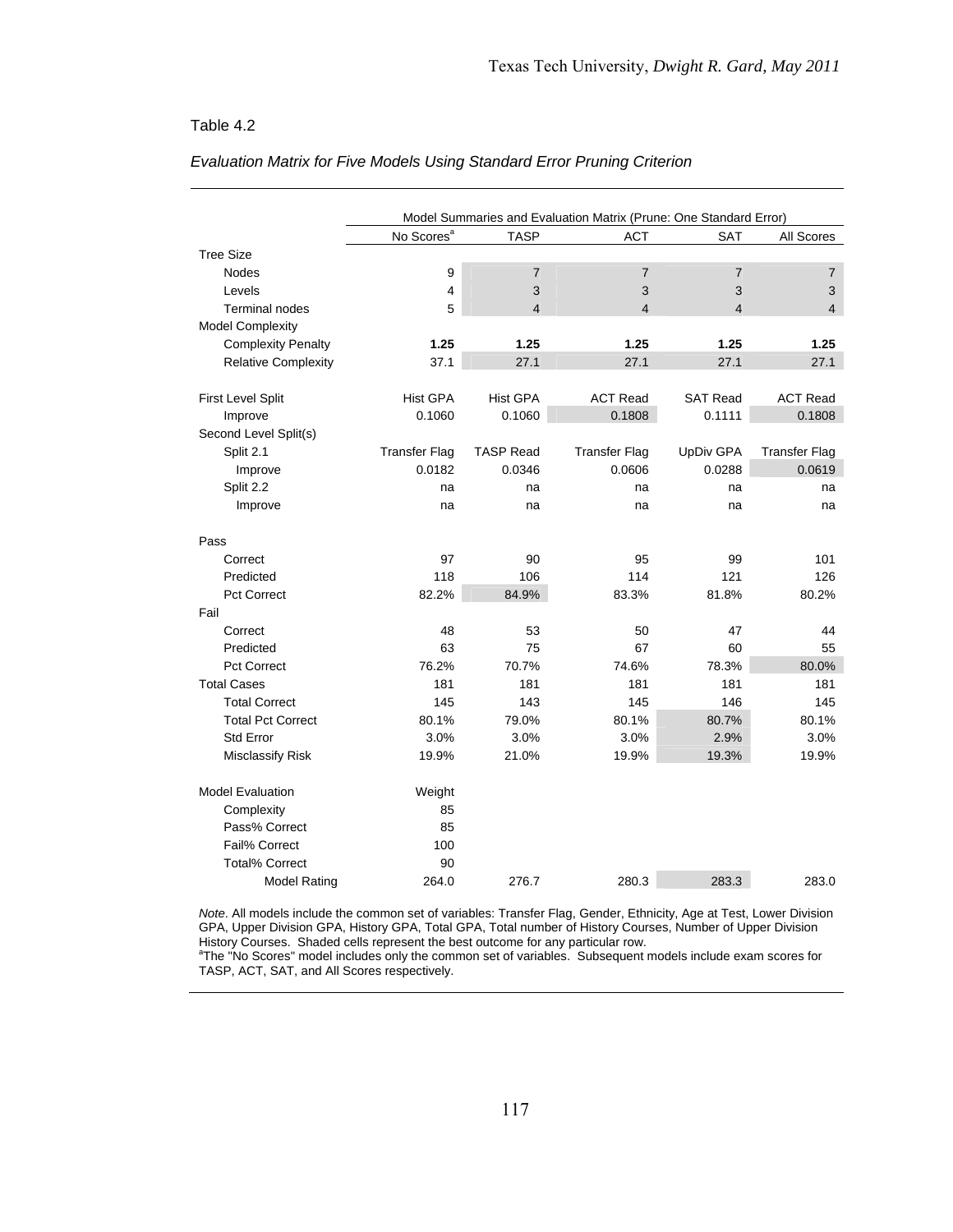Complexity was characterized as an exponential function and the nature of this relationship was captured by first summing the levels, nodes, and terminal nodes, and then raising that quantity to the power of a subjectively chosen value. The resulting value was scaled so that the range of values was between zero and one, similar to the ranges of the other evaluation factors. Complexity penalty values were constrained to be between 1.00 and 1.50. For this study, the chosen value of the complexity penalty was 1.25. The more complex the model, the more it was penalized. Symbolically, the relative complexity of the model is calculated as:  $(a + b + c)^{1.25}$ .

For models pruned using the minimum risk criterion, a sensitivity analysis revealed that the overall best model depended on the value of the complexity penalty. With a complexity penalty of 1.25, the ACT model was the best overall model using the minimum risk criterion. For models pruned using the standard error criterion, a sensitivity analysis revealed that the choice of best model did not change for any complexity penalty between 1.00 and 1.50. For models pruned using this criterion, the SAT model was the best overall model.

In the section for evaluating splits, the splitting variable and a measure of improvement based on that split are identified. The improvement measure was taken from the classification tree diagram generated by AnswerTree. The larger the measure of improvement, the more useful the splitting variable was for prediction. Although models often had more than two levels, in general, splits more than two levels deep yielded little incremental improvement.

118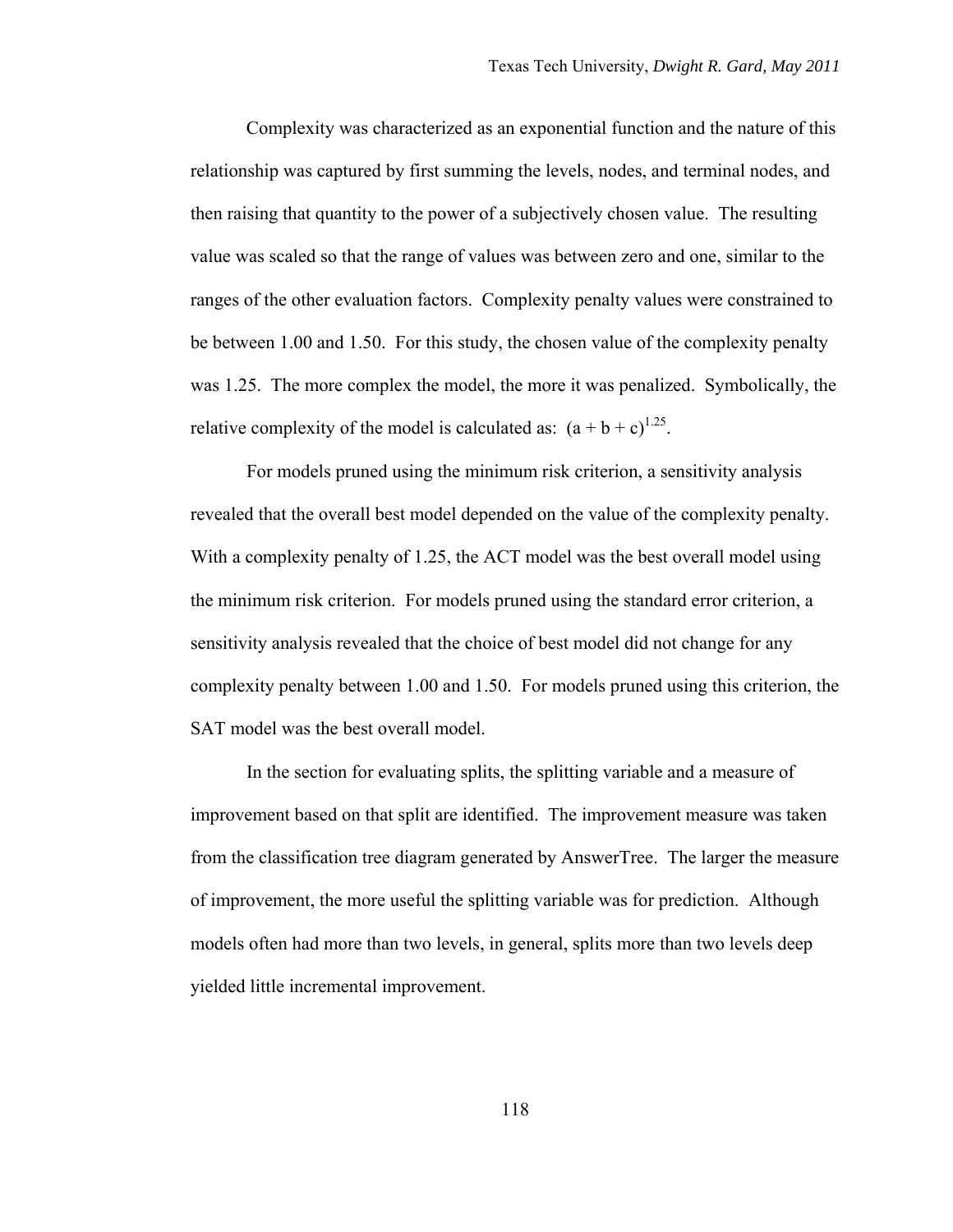In the section for evaluating the accuracy of classification, values were taken directly from the misclassification matrix generated by AnswerTree. Total percent correct and misclassification risk are two sides of the same coin. Misclassify risk is simply one minus total percent correct.

The model with the best accuracy for predicting Pass was never the best model for predicting Fail. This created a tension in choosing the best model. For this study, the focus was on identifying candidates who were likely to fail the TExES exam. Therefore, in general, models better at predicting Fail were preferred to models that were better at predicting Pass, if the accuracy of predicting Pass (and total prediction accuracy) was not significantly degraded. This preference for accuracy of predicting Fail is reflected in the weights assigned in the Model Evaluation section near the bottom of the matrix. Among the four factors, the ability to predict Fail was assigned the greatest weight.

In the Model Evaluation section, each of the four components of model performance was subjectively assigned a weight based on the perceived importance of that factor in determining the best fitting model. A weight of 100 was assigned to the most important factor, which is the ability to predict Fail. Other factors were weighted relative to 100. Because the researcher was unwilling to accept overly complex models to achieve prediction accuracy, complexity had a weighting of 85.

A larger complexity value indicates more complexity, and therefore, a less desirable model. For the other three factors, a larger number indicates a more desirable model. So that the scales of the four factors are consistent (i.e., larger

119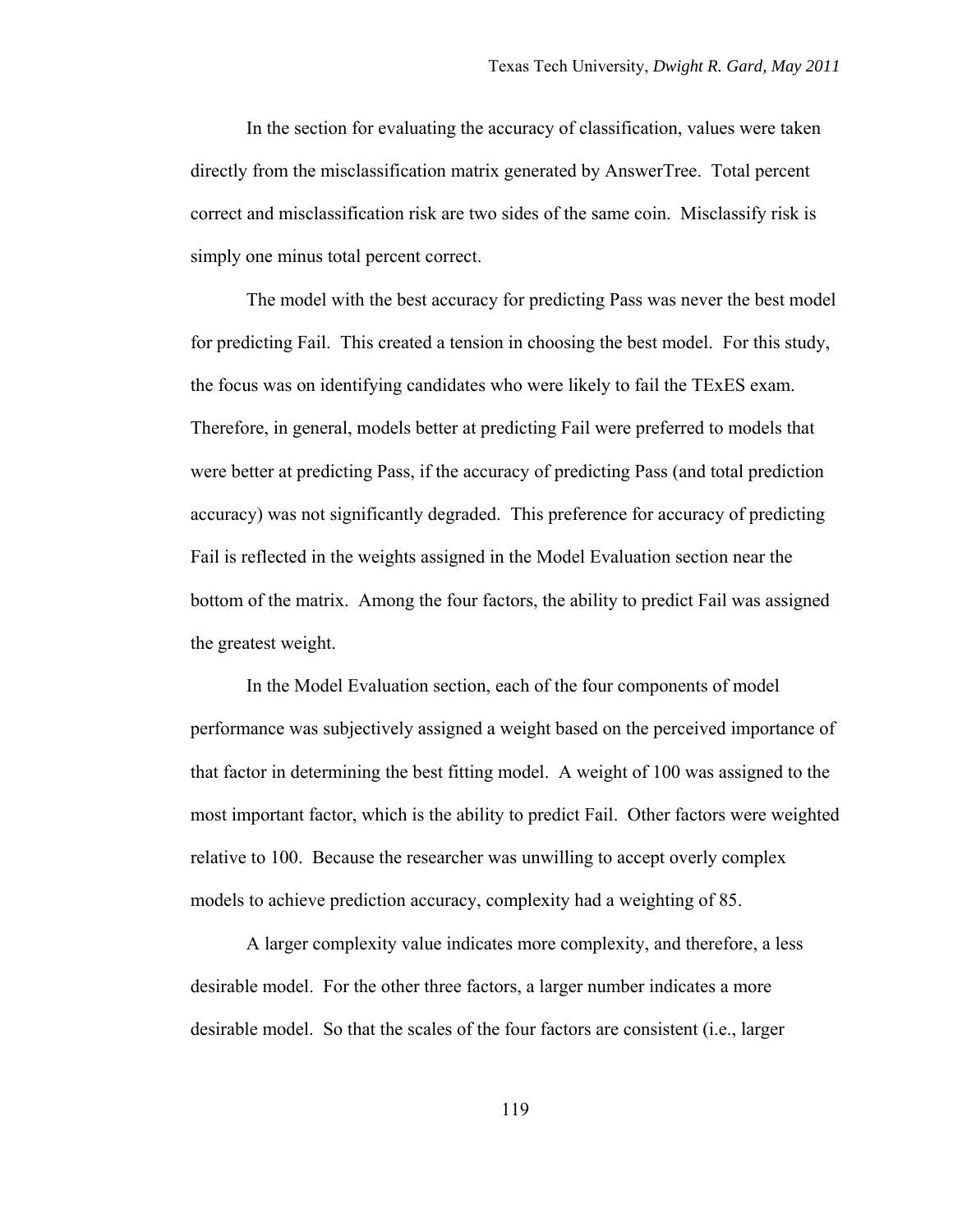indicates a more desirable model), the reciprocal of the complexity value was used in calculating the final model rating.

No model was clearly superior to other model in all respects. The best model for predicting Pass was not necessarily the best model for predicting Fail.

### **Summary of Model Results**

**Models pruned with minimum risk rule.** For models pruned using the minimum risk criterion, overall model ratings ranged from 249.4 to 267.9, with the ACT model rated highest. The No Scores model ranked lowest. Complexity ranged from 61.5 (No Scores model) to 34.5 (ACT model). Pass prediction rates ranged from 83.6% to 87.2%, and Fail prediction rates ranged from 73.0% to 77.3%. The SAT model correctly predicted Pass 87.2% of the time (the highest of the five models), and correctly predicted Fail 76.4% of the time. The TASP model was the best at predicting Fail, 77.3%. Overall prediction rates (pass and fail combined) ranged from 80.7% (ACT model) to 82.9% (SAT model). Because the SAT model had the highest success rate for overall prediction accuracy, it had the lowest misclassification risk, 17.1%. The most complex model (No Scores model) had a misclassification risk of 18.2%. Despite having the highest misclassification risk (19.3%) and lowest Fail prediction rate (73.0%), the ACT model was less complex and had the best overall model score. Figure 4.1 shows the classification tree for the model with the highest rating—ACT model.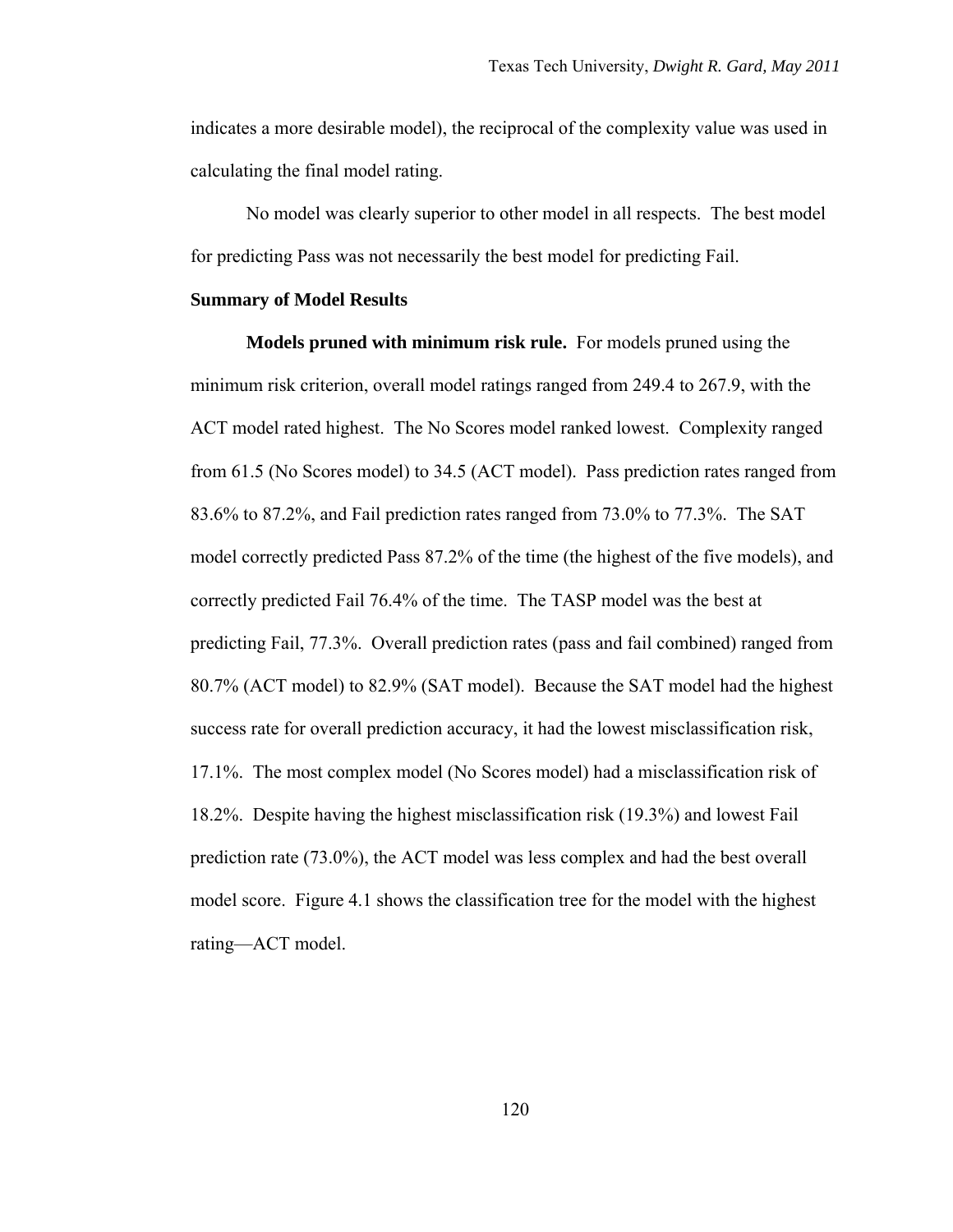

*Figure 4.1.* Best model (minimum risk pruned)—ACT model**.** Misclassification risk = 19.3%.

For the ACT model, four variables were required to form the tree—ACT Reading score, transfer status, history GPA, and upper division GPA. The first split used ACT Read. If the ACT score is less than or equal to 25.5 (Node 1), the model predicts Fail. For ACT scores greater than 25.5 (Node 2), the model predicts Pass, with a passing rate of almost 90%. In Node 1, the general prediction is Fail, but was correct only 51.2% of the time. However, this is better than the 38.1% prediction rate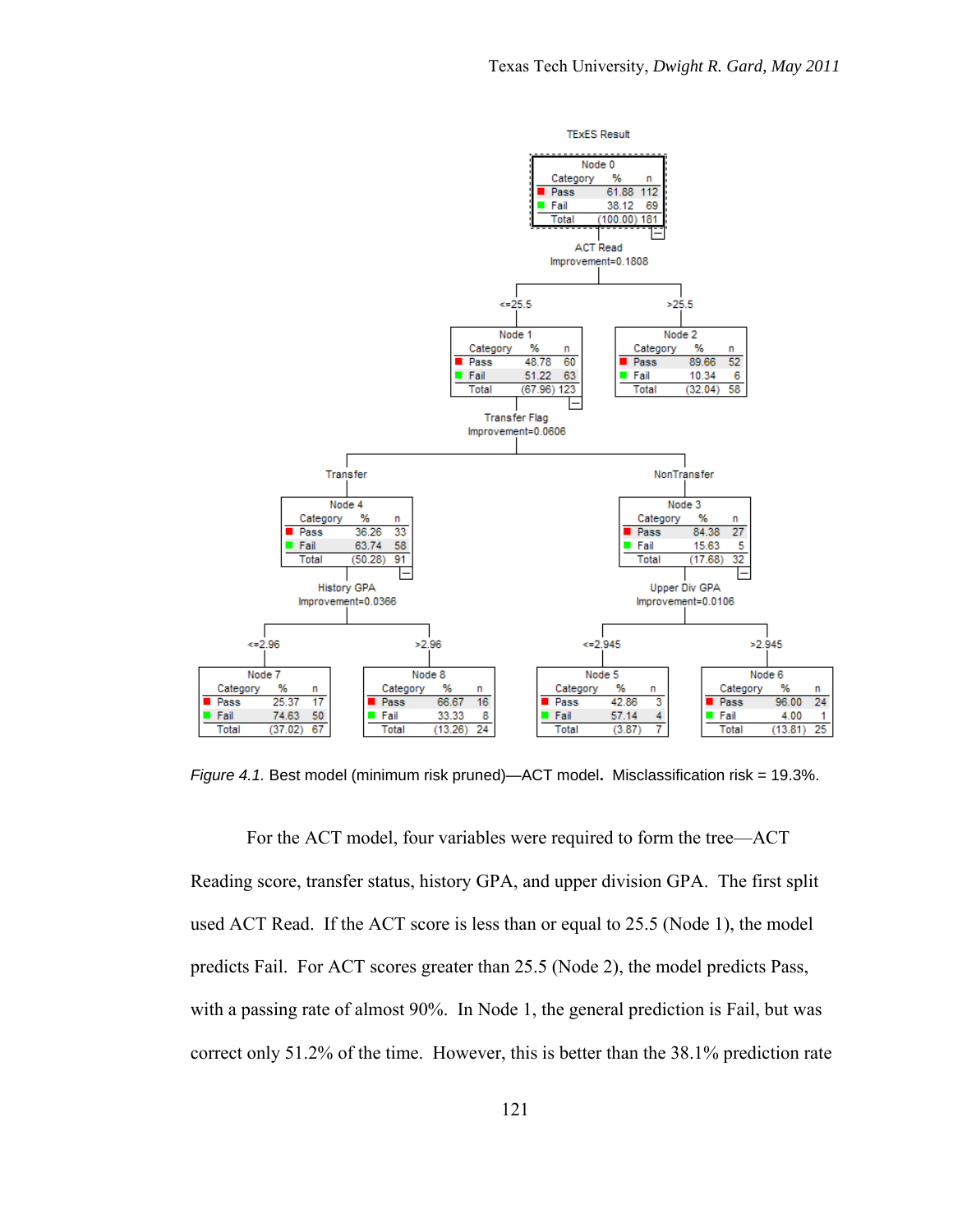for Fail shown in the topmost node (Node 0), which are the results for the overall sample. That is, in the total sample, 69 of 181 (38.1%) cases failed the TExES exam. Progressing deeper into the tree, prediction rates become better because the model makes increasing refinements in its ability to segregate those who passed and those who failed, i.e., the model next used transfer status to further segregate the candidates. Adding additional levels to the model provided diminishing incremental improvements in predictive ability.

**Models pruned with the standard error rule.** For models pruned using the standard error criterion, overall model ratings ranged from 264.0 (No Scores) to 283.3 (SAT). Complexity ranged from 37.1 (No Scores model) to 27.1 (all other models). The SAT model correctly predicted Pass 81.8% of the time, and correctly predicted Fail 78.3% of the time. The TASP model was the best at predicting Pass (84.9%), while the All Scores model had the lowest Pass prediction rate, 80.2%. The All Scores model was the best at predicting Fail (80.0%), while the TASP model had the lowest Fail prediction rate, 70.7%. The TASP model was the best at predicting Pass and the worst at predicting Fail, while the All Scores model was the best at predicting Fail and the worst at predicting Pass. The All Scores model was very consistent, predicting Pass and Fail equally well, 80.2% and 80.0% respectively. Overall prediction rates ranged from 79.0% (TASP model) to 80.7% (SAT model). The results show that there was more variability in the rates for predicting Pass/Fail than in the overall prediction rates. Because the SAT model had the highest success rate for overall prediction accuracy, it also had the lowest misclassification risk, 19.3%. The

122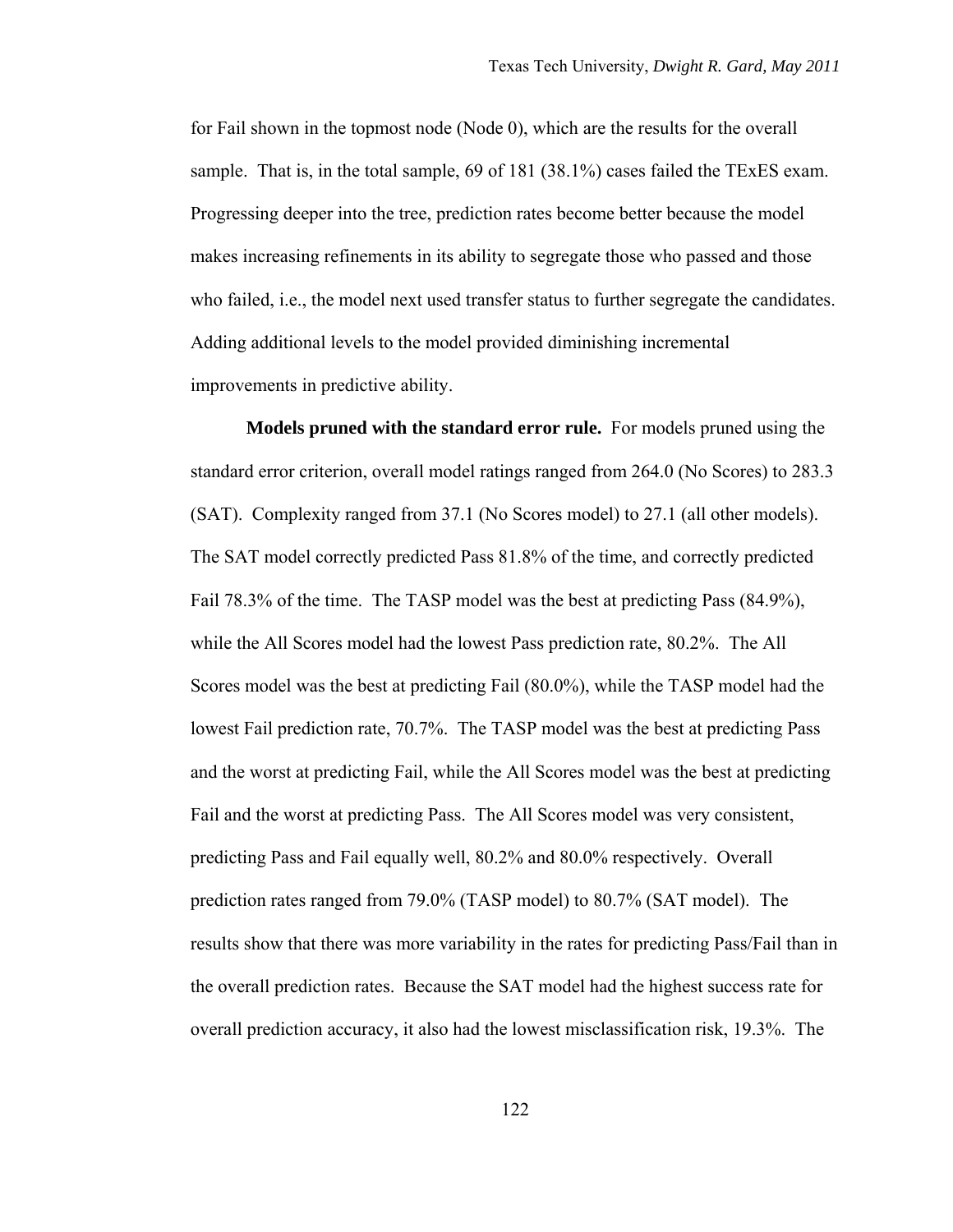TASP model had the highest misclassification risk, 21.0%. The most complex model (No Scores model) had a misclassification risk of 19.9%. Figure 4.2 shows the classification tree for the model with the highest rating—SAT model.



*Figure 4.2.* Best model (standard error pruned)—SAT model**.** Misclassification risk = 19.3%.

For the SAT model, only three variables were required to form the tree—SAT Reading score, upper division GPA, and transfer status. If the SAT Reading score is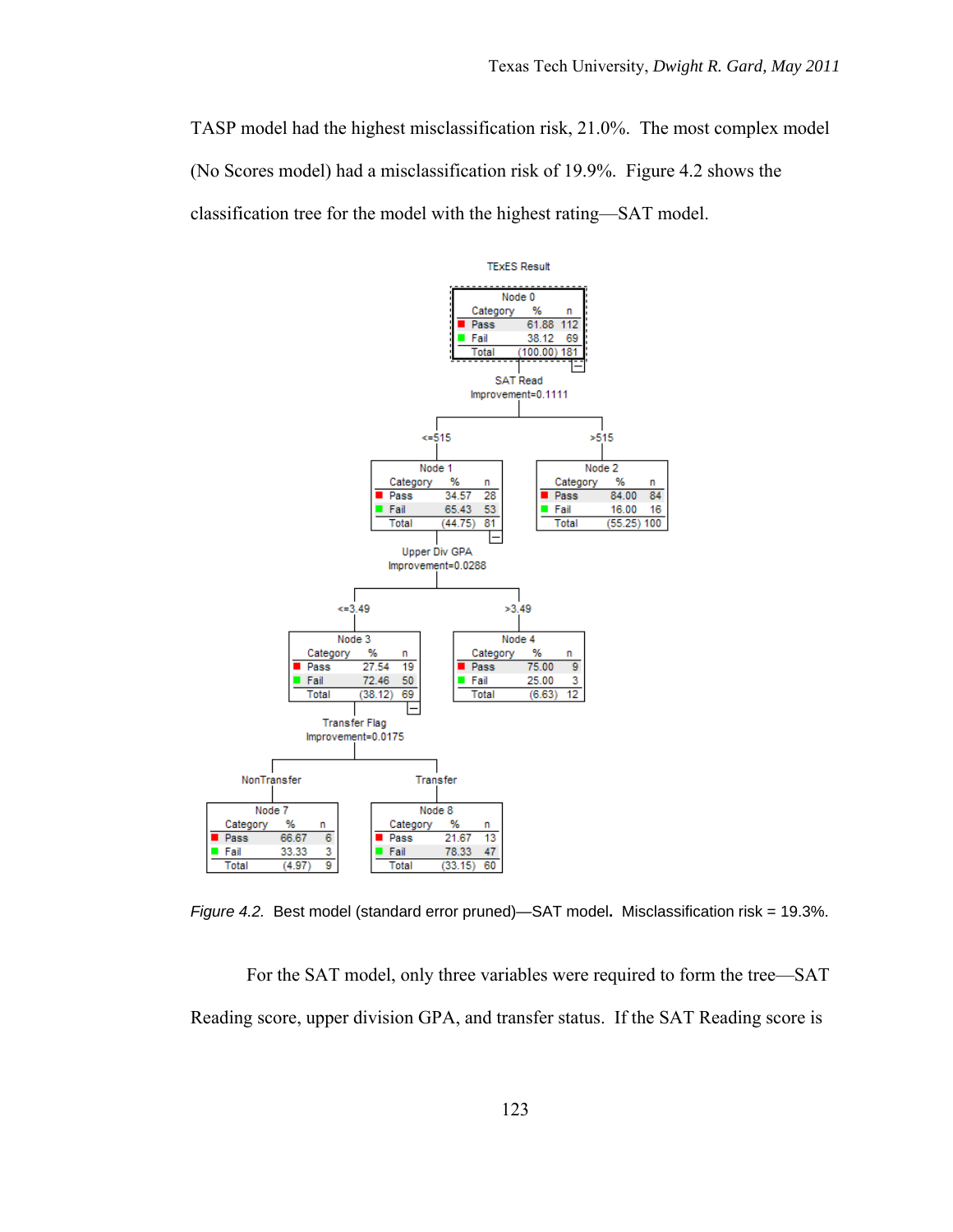less than or equal to 515 (Node 1), the model predicts Fail, while if the SAT Reading score is greater than 515 (Node 2), the model predicts Pass, with 84% of candidates passing the exam.

In Node 1, the general prediction is Fail, but was correct only 65.4% of the time. However, this is significantly better than the 38.1% prediction rate for Fail shown in the topmost node (Node 0), which are the results for the overall sample. Progressing deeper into the tree, the prediction rates become better because the model has made increasing refinements in its ability to segregate those who passed and those who failed, i.e., the model next used upper division GPA to segregate the candidates further. Upper division GPA improved model impurity by .029. Adding additional levels to the model provides diminishing incremental improvements in predictive ability.

Using the minimum risk pruning criterion, the ACT model was the best, whereas using the standard error pruning criterion, the SAT model was the best. By using the standard error pruning criterion a less complex tree was produced, resulting in two fewer total nodes and one less terminal node. The reduction in complexity was achieved with no increase in misclassification risk (19.3%) and the prediction rate for Fail increased from 73.0% to 78.3%. Overall prediction rate remained the same at 80.7%. The overall model rating for the standard error pruned tree (283.3) was 15.4 points better than the model pruned using the minimum risk criterion (267.9).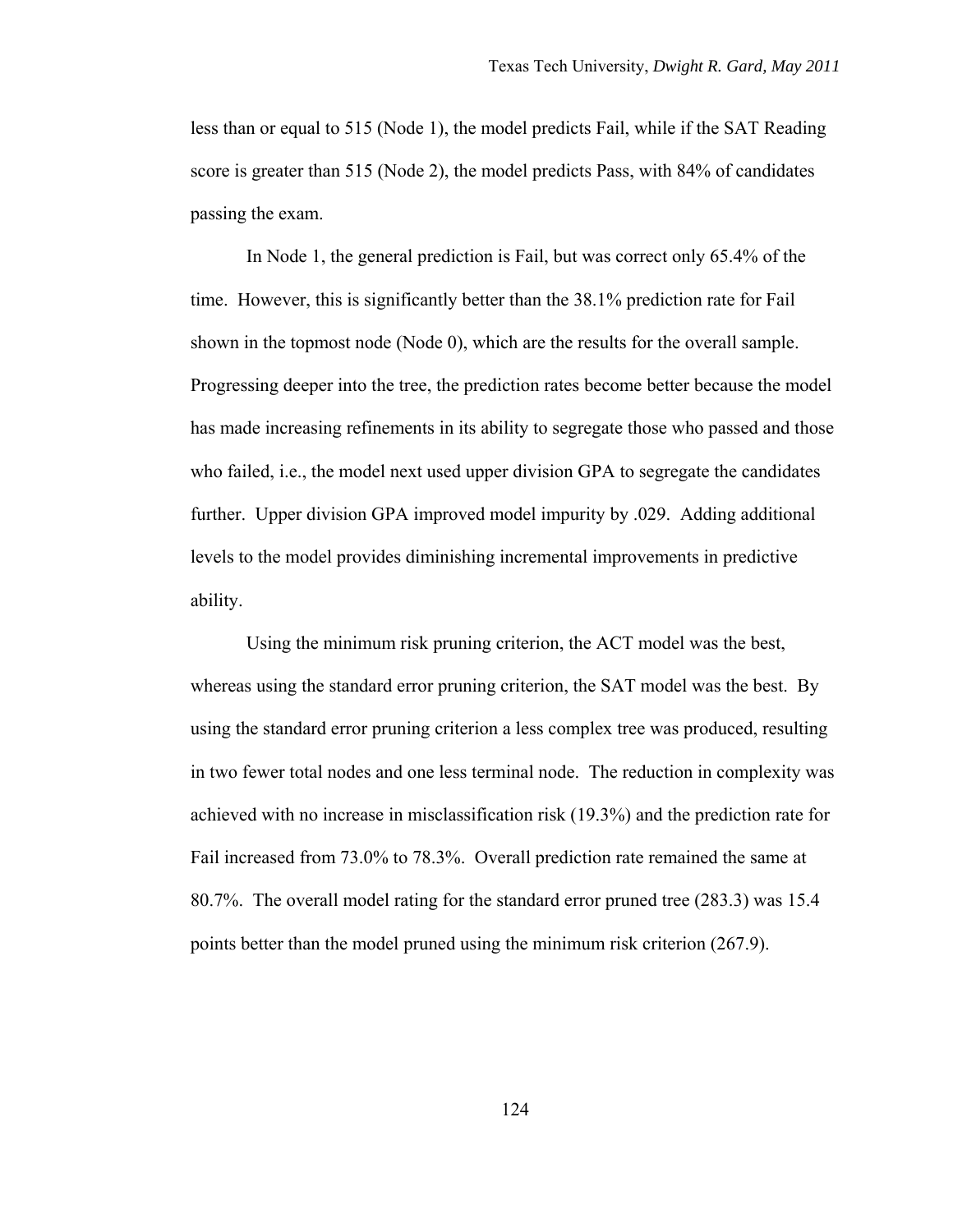## **Assessing Model Significance**

Assessing model performance is accomplished in several ways. The performance of the model can be evaluated using the Maximum Chance Criterion (MCC), where the maximum chance is defined as the group with the largest proportion in the sample. For this study, approximately 62% of students passed and 38% failed. Therefore, chance suggests that, in the absence of any better information, all new cases should be classified as Pass because it represents the outcome with the highest probability. According to Hair et al. (2006), the MCC should be used when the objective is to maximize the percent of correctly classified classes. It is the most conservative standard, making it harder to reject the null hypothesis.

Although less conservative than the MCC, the Proportional Chance Criterion (PCC) is considered by many to be the more appropriate benchmark when group sizes are unequal. As a measure of statistical significance, Hair et al. (2006) suggested that the classification accuracy of the model should be at least 25% greater than PCC or MCC. Because the measure of significance is a heuristic, no specific p-value is associated with the finding of significance.

Press' Q can also be used to evaluate model performance. Unlike MCC or PCC, this measure takes into account the number of groups, not just the model in general. Press' Q test statistic is compared to a critical value—the chi-square value for one degree of freedom at the specified alpha level. Rejecting the null hypothesis indicates that the model performs significantly better than chance.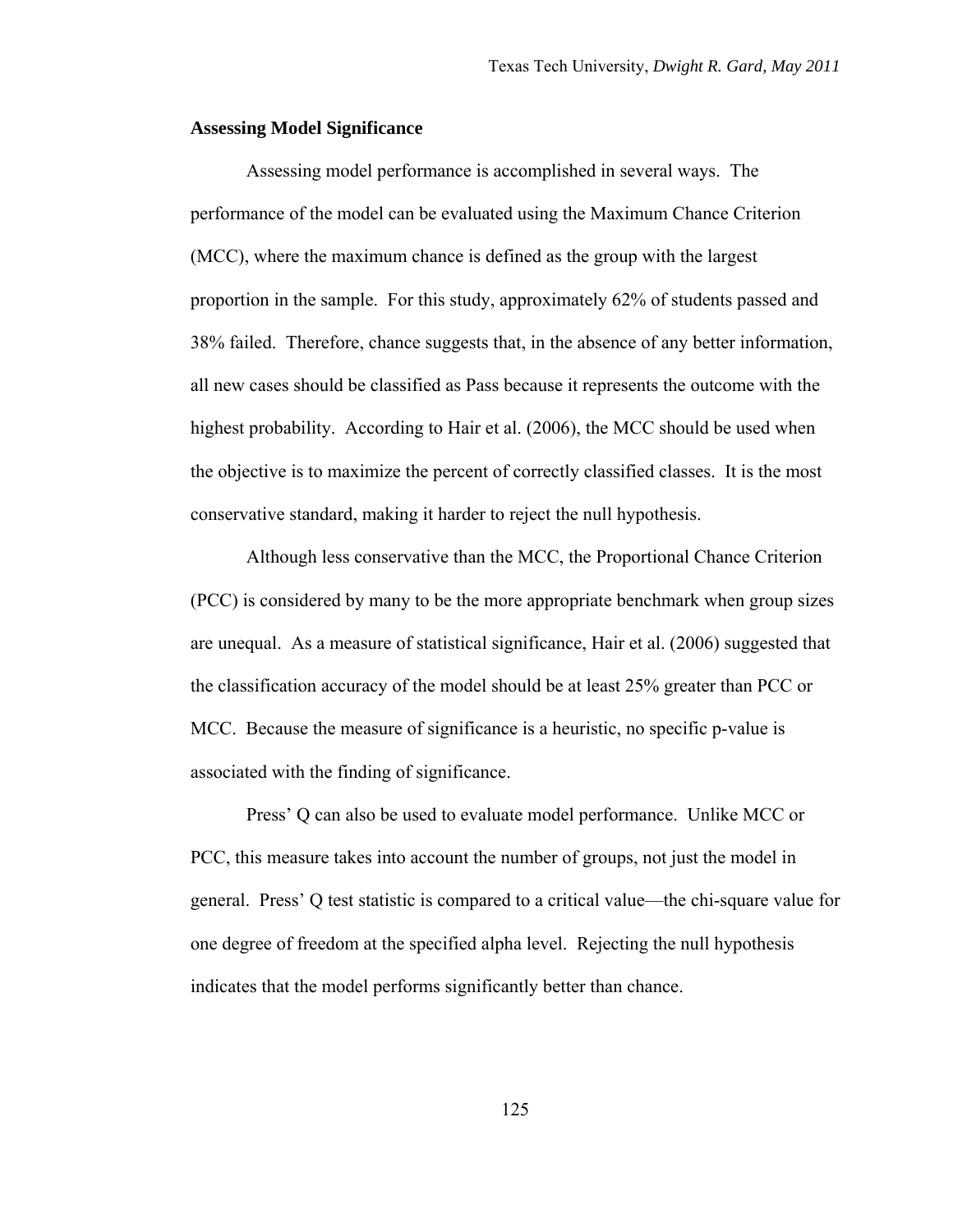Graphical methods are also available for assessing the performance characteristics of the model. Three types of charts are commonly used—gains charts, response charts, and lift (index) charts. For the five classification trees pruned using the standard error criterion, these charts and a discussion of how they are interpreted are located in Appendix B.

**Models pruned using minimum risk criterion**. Among the models pruned using the minimum risk criterion, the ACT model was judged the best overall model. Evaluated against the maximum chance criterion, the model was 1.30 times better than chance. Evaluated against the proportional chance criterion, the model was 1.53 times better than chance. Because performance measures exceeded 1.25 in both cases, the model was statistically significant.

When evaluated against Press' Q, the ACT model value had a Q value of 68.07, which exceeded the critical value of 10.83 ( $\chi^2(1)$ ,  $p = .001$ ). Because the observed value of Q was greater than the critical Q, the null hypothesis was rejected, indicating the model performed significantly better than chance.

**Models pruned using standard error criterion**. Among the models pruned using the standard error criterion, the SAT model was judged the best overall model. Evaluated against the maximum chance criterion, the model was 1.30 times better than chance. Evaluated against the proportional chance criterion, the model was 1.53 times better than chance. Because performance measures exceeded 1.25 in both cases, the model was statistically significant.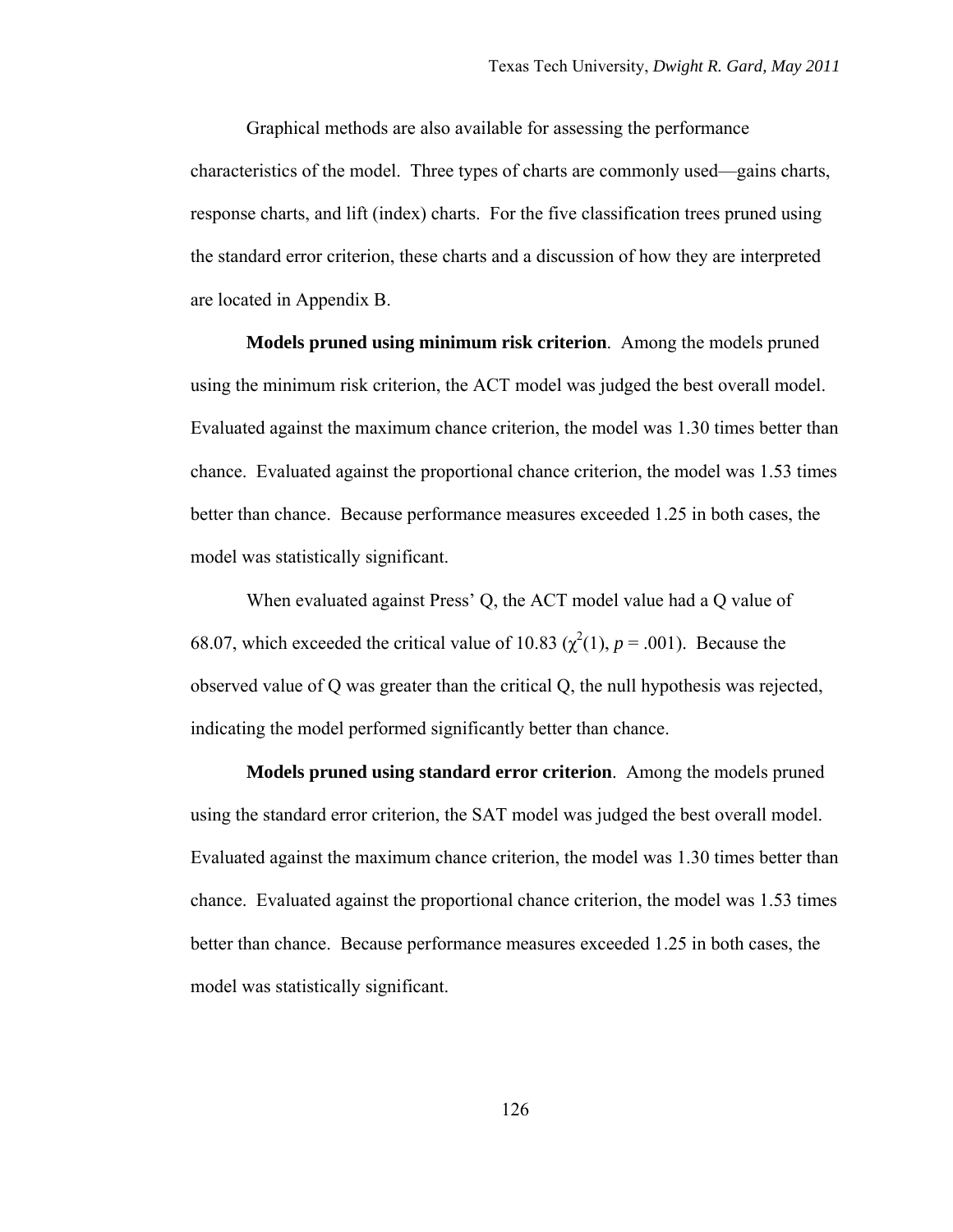When evaluated against Press' Q, the SAT model value had a Q value of 68.07, which exceeded the critical value of 10.83 ( $\chi^2(1)$ ,  $p = .001$ ). Because the observed value of Q was greater than the critical Q, the null hypothesis was rejected, indicating the model performed significantly better than a chance model.

In what may seem like an unlikely coincidence, both models had exactly the same values used in evaluating significance. Although the two models differed in classification accuracies for Pass and Fail, the overall proportion of correct classifications was the same for both models. The ACT model correctly classified 92 cases for Pass and 54 cases for Fail; the SAT model correctly classified 99 cases for Pass and 47 cases for Fail. Both models had an overall classification rate of 80.7% (146 / 181). Because all three measures of significance use the overall proportion of correct classifications, the results were identical. Statistically, both models were highly significant.

### **Balancing competing goals**

Selecting the best model depends on making compromises among three competing goals—model complexity, prediction accuracy, and generalizability of the model. Seeking to increase prediction accuracy usually requires a model with more complexity, which often results in overfitting the existing data, leading to poor generalizability. Alternatively, seeking less complexity usually leads to better generalizability, but with poorer prediction accuracy. Compared to models prune using the one standard error criterion, models pruned using the minimum risk criterion produced trees of greater complexity and increased risk of overfitting. Therefore,

127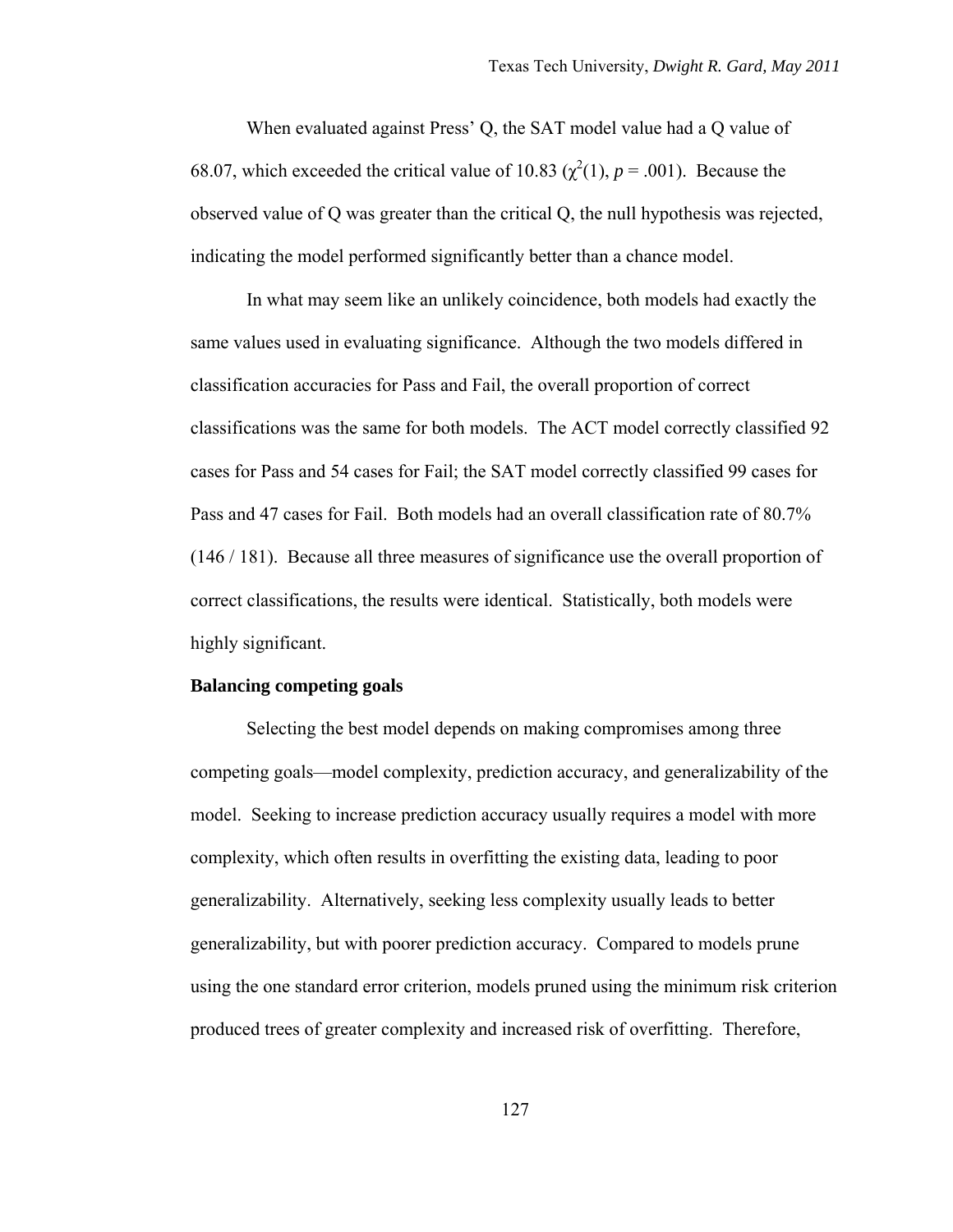models pruned using the minimum risk criterion were eliminated from final consideration.

The best model (SAT) was shown in Figure 4.2. For convenience and ease of comparison, the other four classification trees pruned using the standard error criterion are shown below in Figures 4.3 through 4.6.



*Figure 4.3.* TASP model (standard error pruned). Misclassification risk = 21.0%.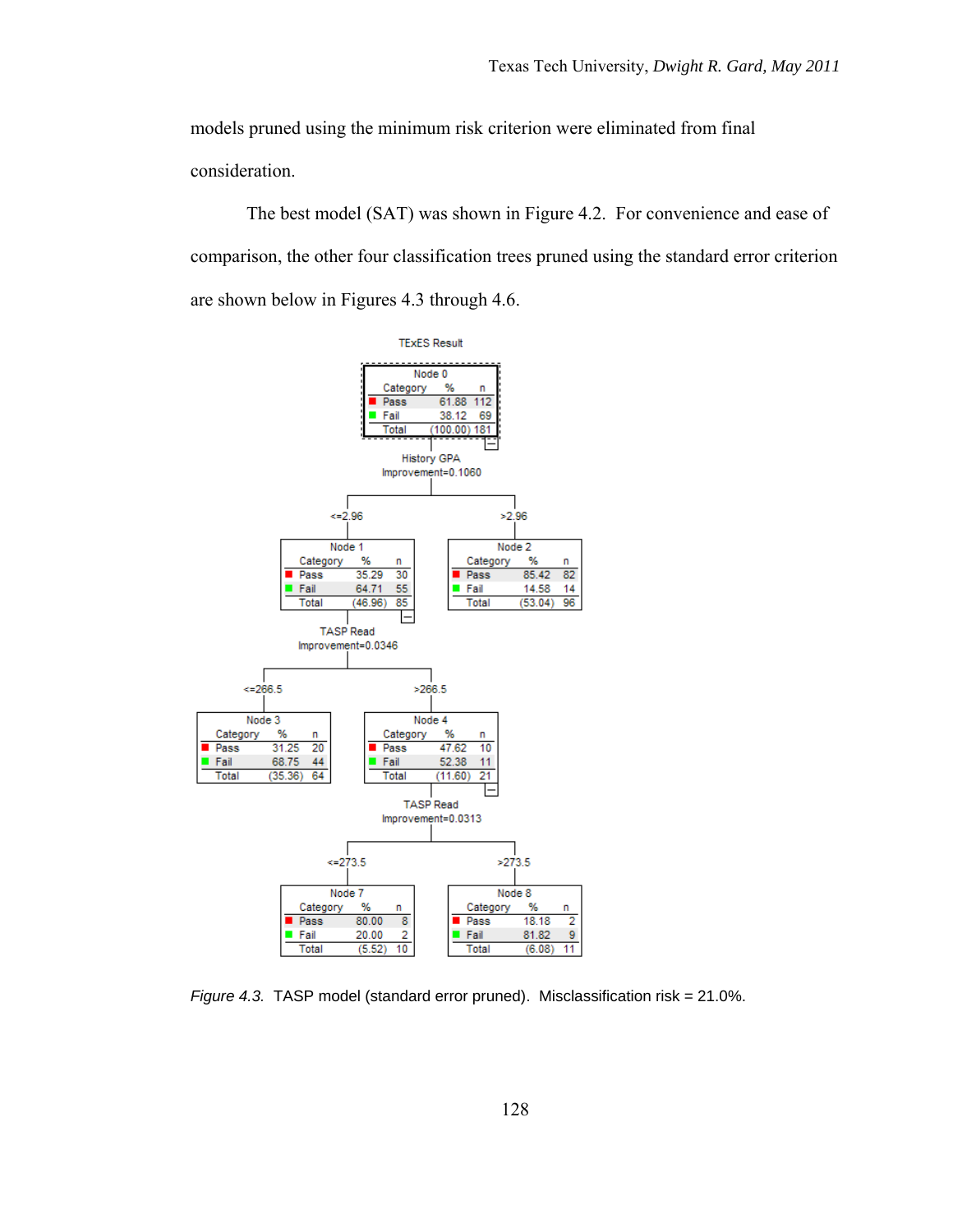$\overline{\mathbf{c}}$ 

9

**TExES Result** 



*Figure 4.4.* No Scores model (standard error pruned). Misclassification risk = 19.9%.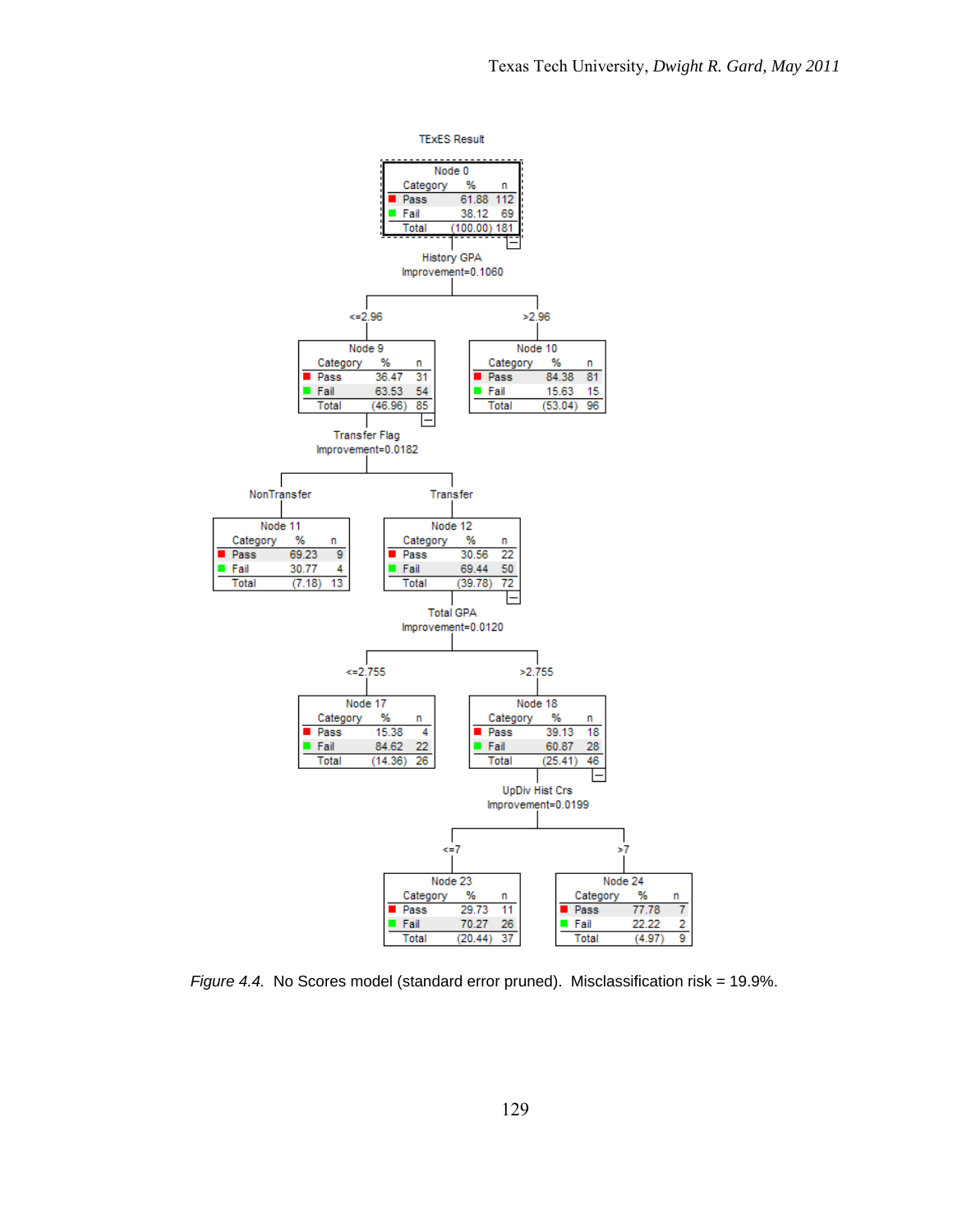**TExES Result** 



*Figure 4.5.* ACT model (standard error pruned). Misclassification risk = 19.9%.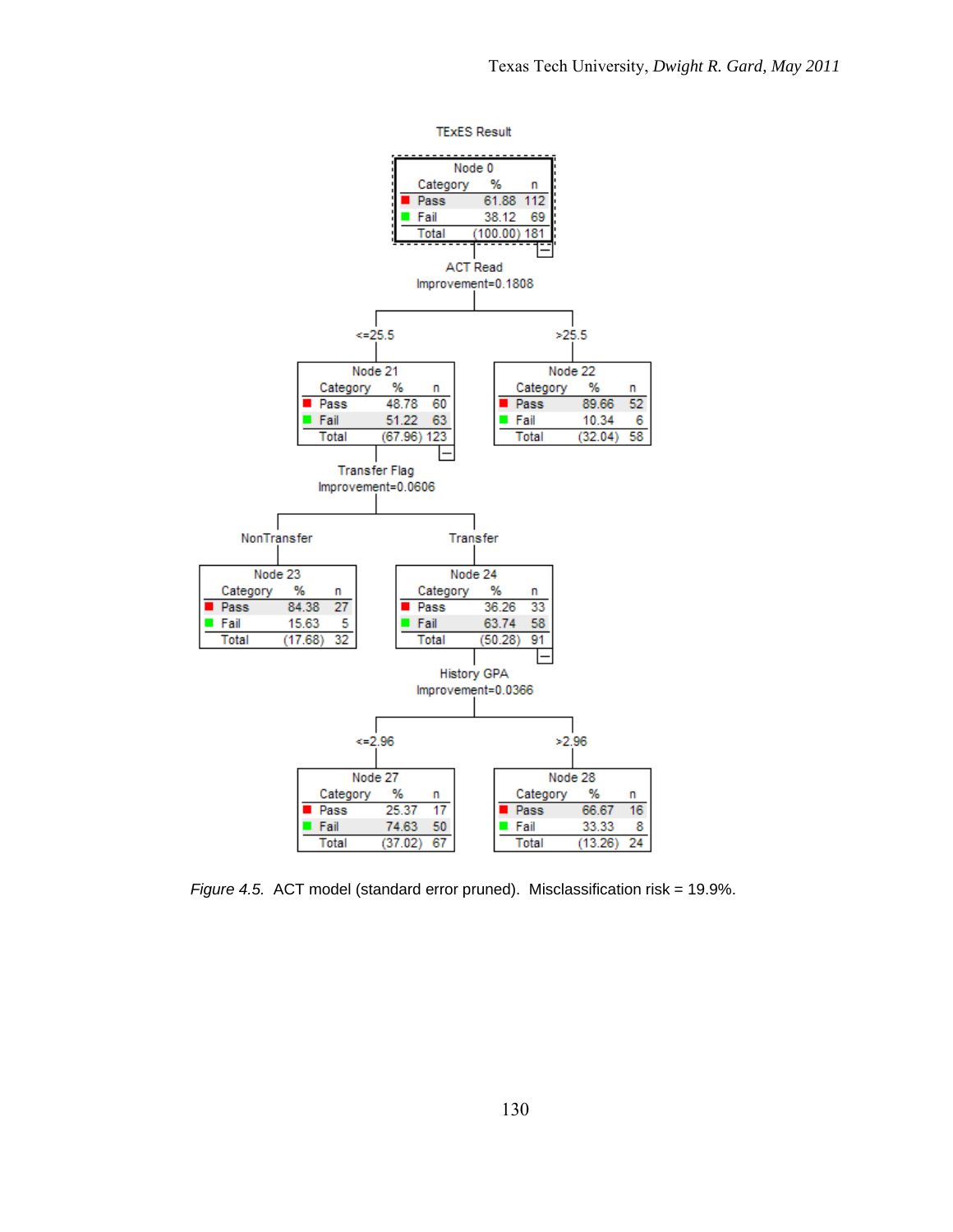**TExES Result** 



*Figure 4.6.* All Scores model (standard error pruned). Misclassification risk = 19.9%.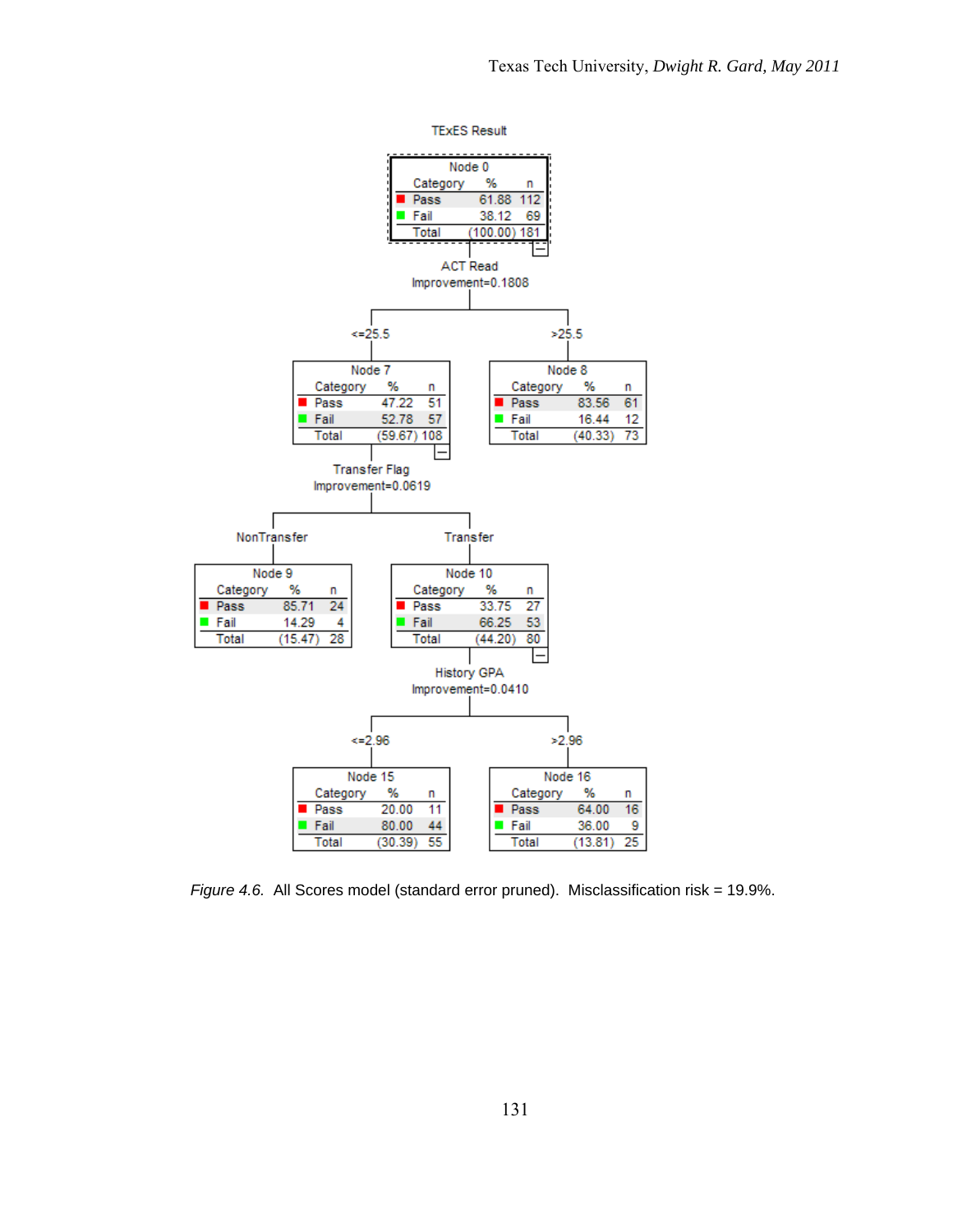### **Chapter Summary**

This chapter discussed the results of analyses using descriptive statistics, correlation analysis, and the construction of classification tree models for predicting failure on the TExES History (8-12) certification exam.

Although data from the Gruver (2008) study were available, highly homogenous results on the dependent variable and incongruities in how various independent variables were calculated between the current study and the Gruver study made the data unsuitable for inclusion with data from this study. Therefore, the current study focused exclusively on XTU data. Because ethnic groups other than White or Hispanic were too small in number to provide meaningful results, any analysis involving ethnicity involved only two groups, White and Hispanic.

All forms of GPA were significantly correlated with the outcome of the TExES exam. The ACT and SAT scores were also significantly correlated with the TExES result. Interestingly, the TASP reading score was significantly correlated with the TExES exam raw score, but was not significantly correlated with the TExES result (pass/fail). The TASP writing score was uncorrelated with any other variable.

Of the categorical variables, only transfer status, PostBac status, and ethnicity were significantly correlated with the TExES result. Gender, age, and number of history courses had little to do with the result of the TExES exam.

Because not all students had TASP, ACT, and SAT scores, five types of models were constructed and evaluated using two different pruning criteria (minimum risk vs. standard error), resulting in ten different models. The base model (No Scores)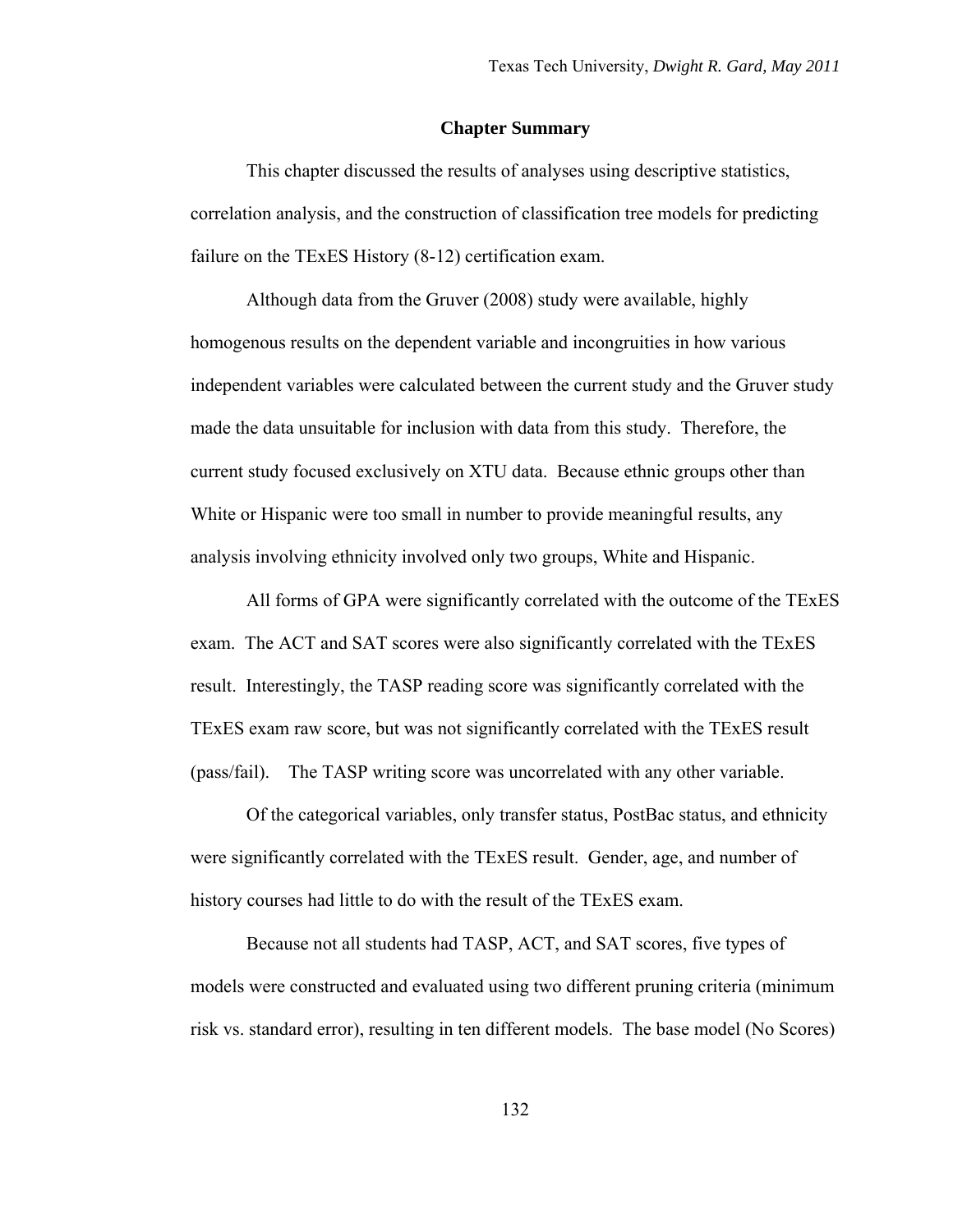included all variables except for TASP, ACT, and SAT scores. Three other models added to the base model by including the scores for TASP, ACT, and SAT, respectively. The last model (All Scores) included all variables.

Models pruned with the minimum risk criterion performed slightly better, but created models of more complexity and risked overfitting the data. Models overfitted to the existing data may not generalize well to other data. In attempting to reduce model complexity and overfitting, higher misclassification rates may result. Therefore, in choosing a model, one must seek to balance the issues of model complexity, lack of generalizability (overfitting), and misclassification rates. The SAT model (pruned using the standard error criterion) was chosen as the best overall model because it produced a model of less complexity than the ACT model, increased the proportion of cases correctly classified as Fail, and achieved this with no increase in misclassification rate.

After a model is chosen, it must be evaluated to determine if it performs better than a chance model. Three methods were discussed for assessing performance relative to chance—the maximum chance criterion, the proportional chance criterion, and Press' Q. All three methods produced statistically significant results for both the ACT model and the SAT model.

133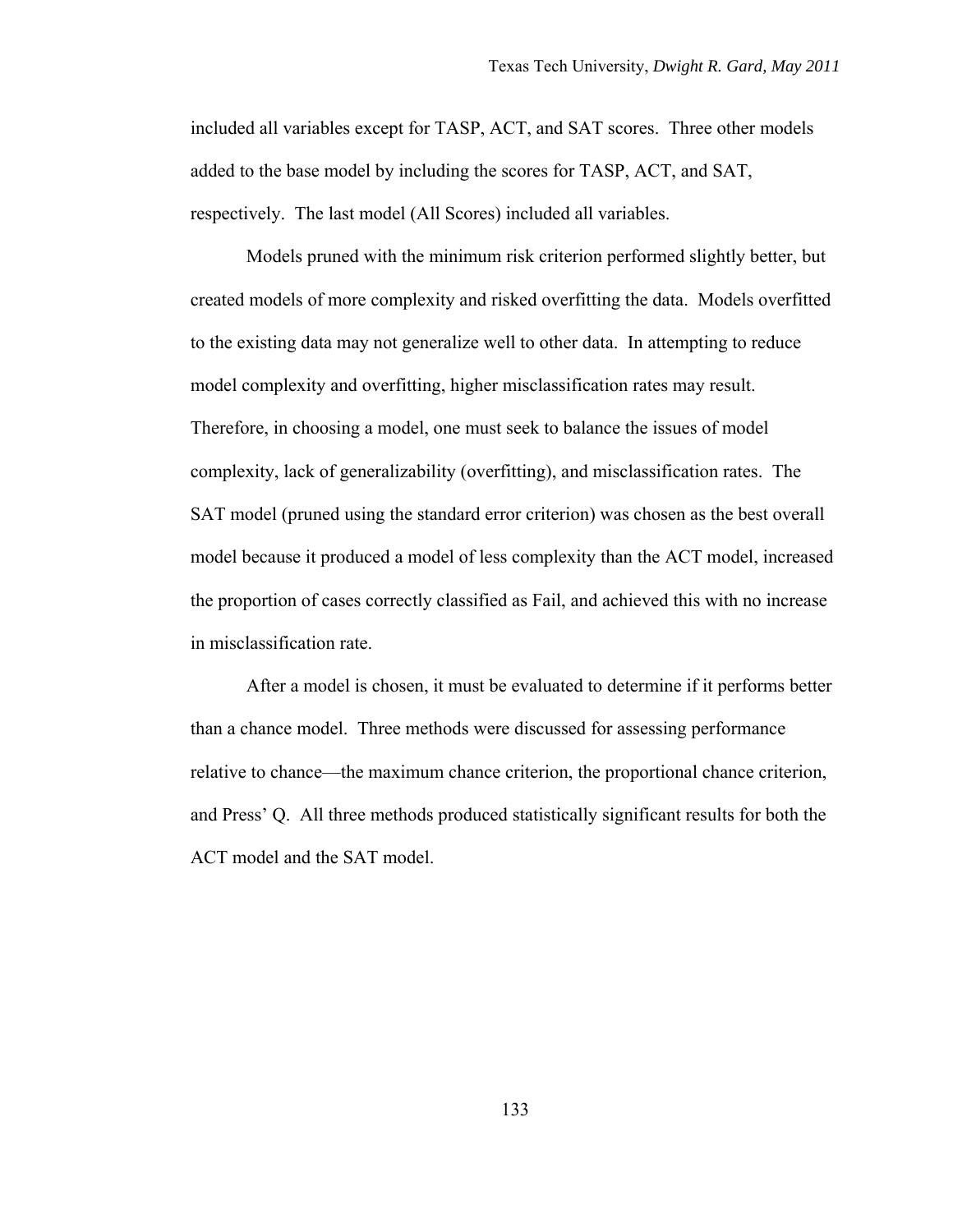### **CHAPTER V**

### **DISCUSSION**

The purpose of this exploratory study was to address a specific set of research questions in order to develop a model for predicting failure on the TExES History (8- 12) exam. To be meaningful and useful, the model should be able to predict the outcome significantly better than chance. The model building process relied upon classification trees—a nonparametric technique borrowed from the realm of data mining. The use of nonparametric procedures removes the burden of the restrictions associated with parametric procedures, most notably the assumptions of normality, linearity, and homoscedasticity. This chapter discusses the findings and significance of the results, implications for research and practice, and recommendations for future research.

# **Predictors of TExES Exam Result**

The current study was different from previous studies in two important aspects: (a) the study included a much wider range of variables, and (b) nonparametric, classification tree methodology was used to build predictive models. Although classification trees have not been widely used in social science research, the success of the technique in the current study suggests that classification trees could be an effective alternative to the more traditional multiple linear regression and logistic regression procedures.

In a number of previous studies (Gruver, 2008; McIntosh, 2002; Pisani, Pisani, & Anderson, 2002; Weiss, 2003), the TASP reading score was a statistically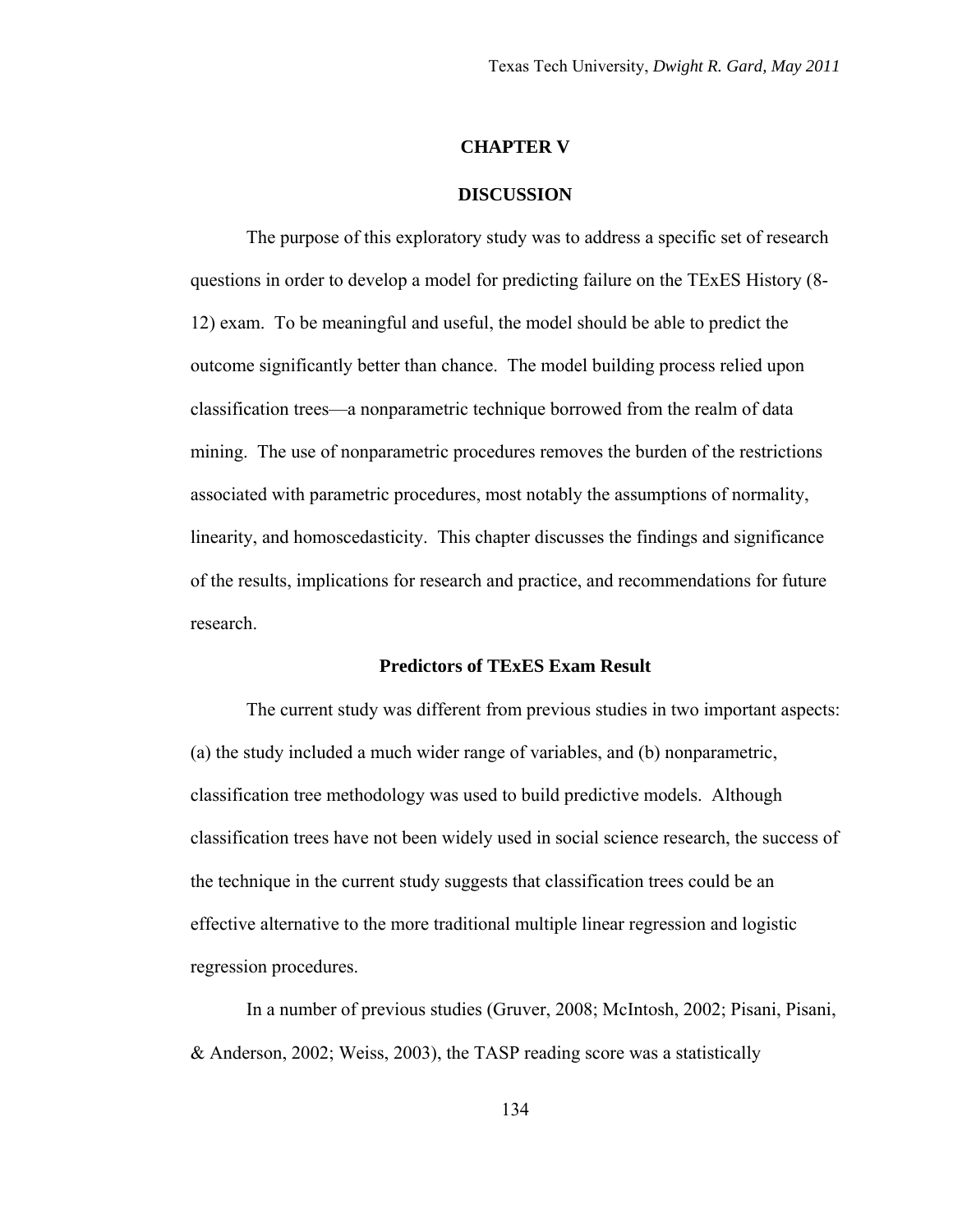significant variable in predicting the outcome of the TExES exam. Those findings were confirmed by the current study, but only to a certain extent. The TASP reading score was significantly correlated with the raw score of the TExES exam, but was not significantly correlated with the TExES result (pass/fail). Previous studies used the TASP reading score as an independent variable rather than ACT or SAT scores.

The current study included reading scores from the ACT and the SAT. Each of the three reading scores had statistically significant correlations with the other reading scores. The ACT and SAT were more highly correlated with each other than they were with the TASP reading score, and were more highly correlated with the TExES result (pass/fail). Because the TASP writing score was not significantly correlated with any other variable in the study, the data suggest that TASP writing scores can be safely ignored when predicting the outcome of the History (8-12) TExES exam.

# **Reading Scores**

Because the ACT and SAT were more highly correlated with each other than with the TASP reading score, one might speculate that the TASP reading exam is measuring reading ability in a different, and less useful, manner than the ACT and SAT exams, at least for purposes of predicting performance on the History (8-12) TExES exam. Although other researchers used the TASP reading score as a predictor variable, the data suggest that using the ACT or SAT reading scores provide better predictions.

Although there were statistically significant differences between Whites and Hispanics with respect to GPAs, reading scores, and pass rates on the History (8-12)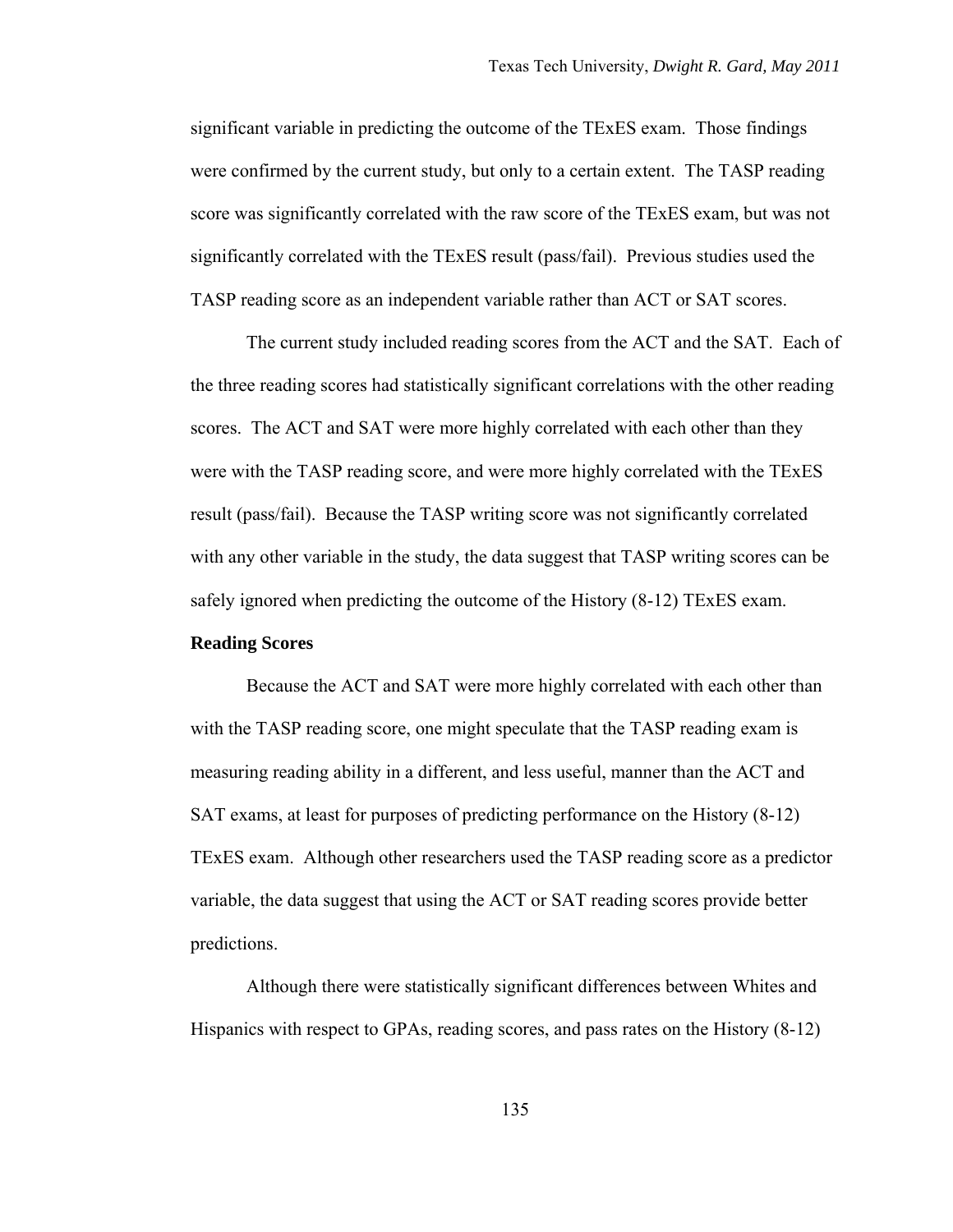TExES exam, ethnicity never entered the models as a predictor. The reason for this is analogous to evaluating the significance of main effects in multiple regression when there is interaction among the variables. When interaction is present, the interpretation of main effects is untenable. In the current study, ethnicity was significant as a main effect in isolation, but when combined with other variables, the main effect was not useful as a predictor.

## **Transfer Status**

Of the four categorical variables used in the study (transfer status, PostBac status, gender, and ethnicity), transfer status was the most highly correlated with the result of the TExES exam. Transfer status was one of the two most frequently used variables among all ten models; the other was history GPA. Approximately threefourths of the candidates were transfer students. Non-transfer candidates had a pass rate of 86%, while transfer candidates had a pass rate of 54%. Expressed as an odds ratio, transfer students were 5.4 times more likely to fail the TExES exam. This difference in pass rates was highly significant. Gender and ethnicity were not significantly correlated with transfer status, and group differences in TASP, ACT, and SAT reading scores, lower division GPA, upper division GPA, history GPA, and total GPA were also not statistically significant.

If transfer students are significantly more likely to fail the exam, but transfer status is not related to gender or ethnicity, and differences in the various reading scores and GPAs are not statistically significant, then the reason for the difference in pass rates is puzzling. Based on the evidence, all that can be inferred is that being a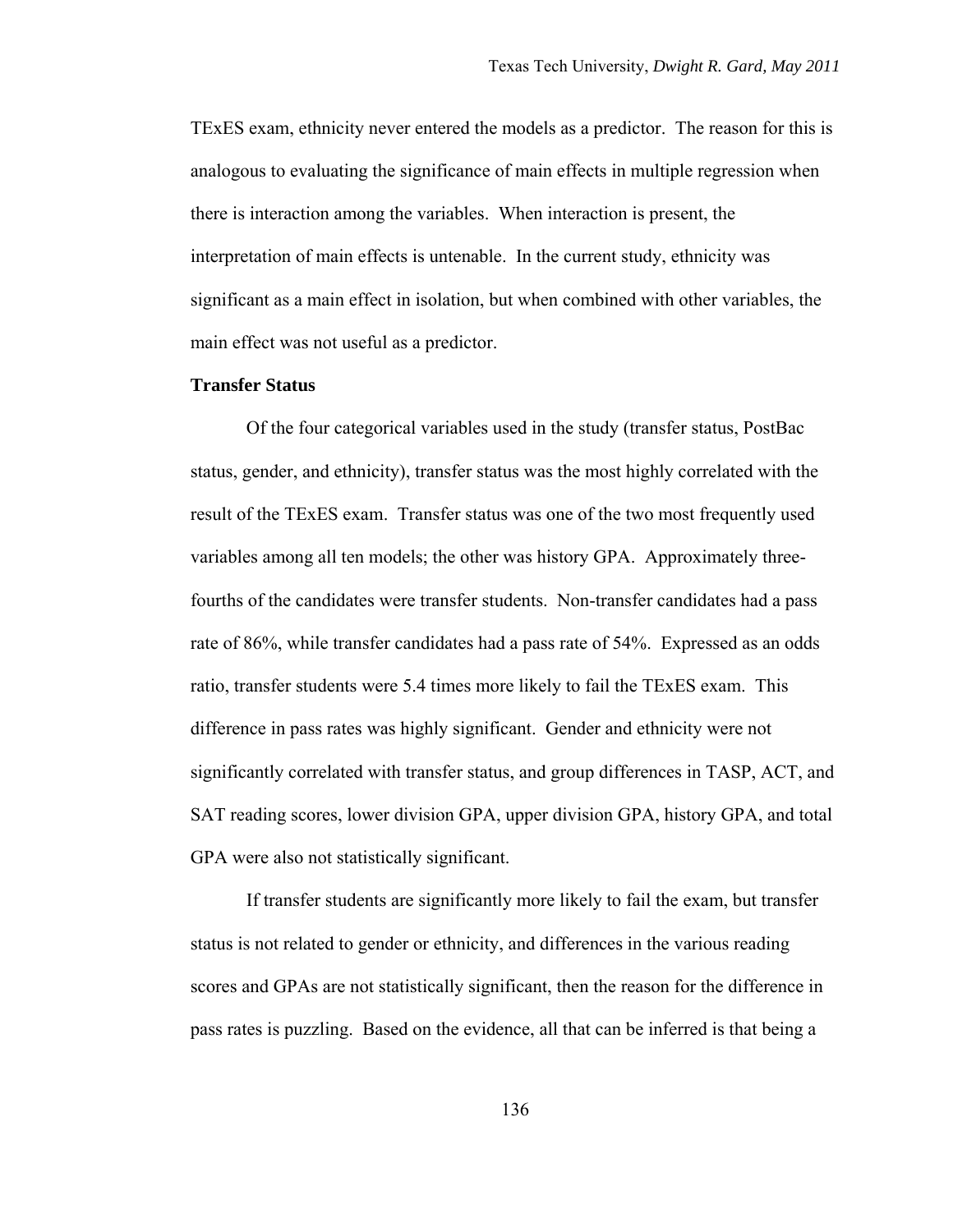transfer student somehow increases the odds of failure. Another question of interest is why the majority of those entering the teacher education program are transfer students.

## **Post Baccalaureate vs. Baccalaureate**

Post baccalaureate candidates were a small proportion of the sample (approximately 8%), and had a pass rate of 93%, compared to baccalaureate candidates who had a 59% pass rate. Baccalaureate candidates were 9.7 times more likely to fail the TExES exam than were post baccalaureate candidates. The data suggest that administrators need not be overly concerned about post baccalaureate candidates. The reasons for the difference in performance were not discernable from the available data.

## **Model Building**

 Statistician George E. P. Box is usually associated with the oft-quoted phrase, "Essentially, all models are wrong, but some are useful." Such is the case for the models developed during the course of this study. The objective was to develop a classification tree model based on decision rules that could predict the result (pass/fail) of the TExES exam significantly better than chance. Five different classification tree models were developed, subsequently pruned using two different procedures, producing ten models vying for selection as the best performing model. Unfortunately, no single model consistently outperformed any other model across all criteria. For example, the model that was the best for predicting Fail was not the best model for predicting Pass.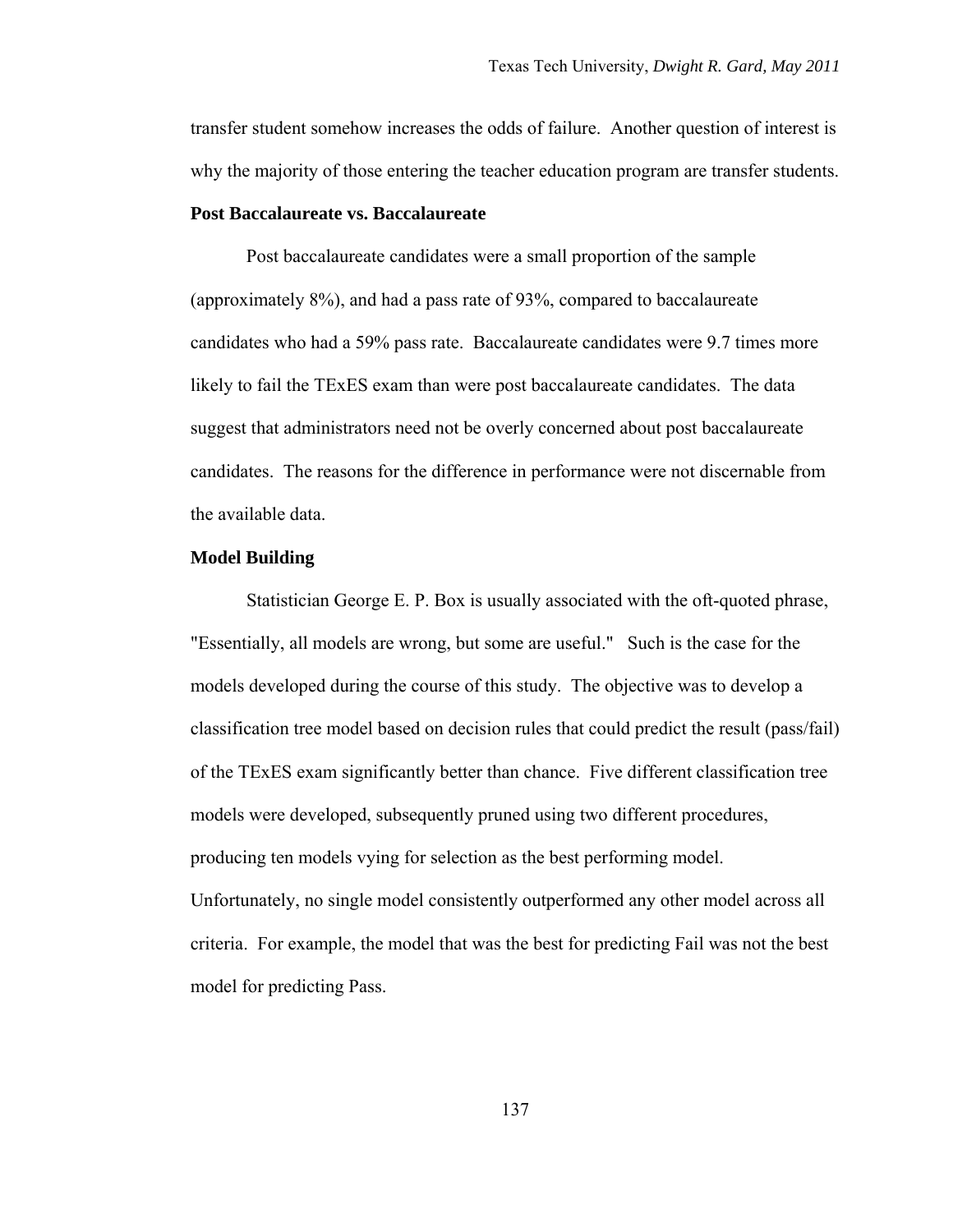**Balancing competing goals.** Choosing the best model was based on determining a reasonable compromise among three competing goals—model complexity, prediction accuracy, and generalizability of the model. Seeking to increase prediction accuracy usually requires a model with more complexity, which often results in overfitting the existing data, leading to poor generalizability. Alternatively, seeking less complexity usually leads to better generalizability, but with poorer prediction accuracy. Compared to models pruned using the one standard error criterion, models pruned using the minimum risk criterion produced trees of greater complexity and increased risk of overfitting. Therefore, they were eliminated from consideration.

**Theoretical vs. practical.** Administrators in teacher education programs should be able to use the model to predict the outcome on the TExES exam (pass/fail) for teacher certification candidates. The best overall model was not deemed the best model for use in a practical sense. The best model was based on branches hierarchically splitting on the SAT reading score, upper division GPA, and transfer status, in that order. However, as previously pointed out, not all candidates will have a SAT reading score available. Therefore, in trying to predict the outcome of the TExES exam for a candidate who does not have a SAT reading score, the model would not be useful. In the absence of a SAT reading score, there would be no way to predict an outcome using this model.

It is interesting that transfer status was one of three key variables in the best overall model. As is sometimes the case, prediction does not necessarily provide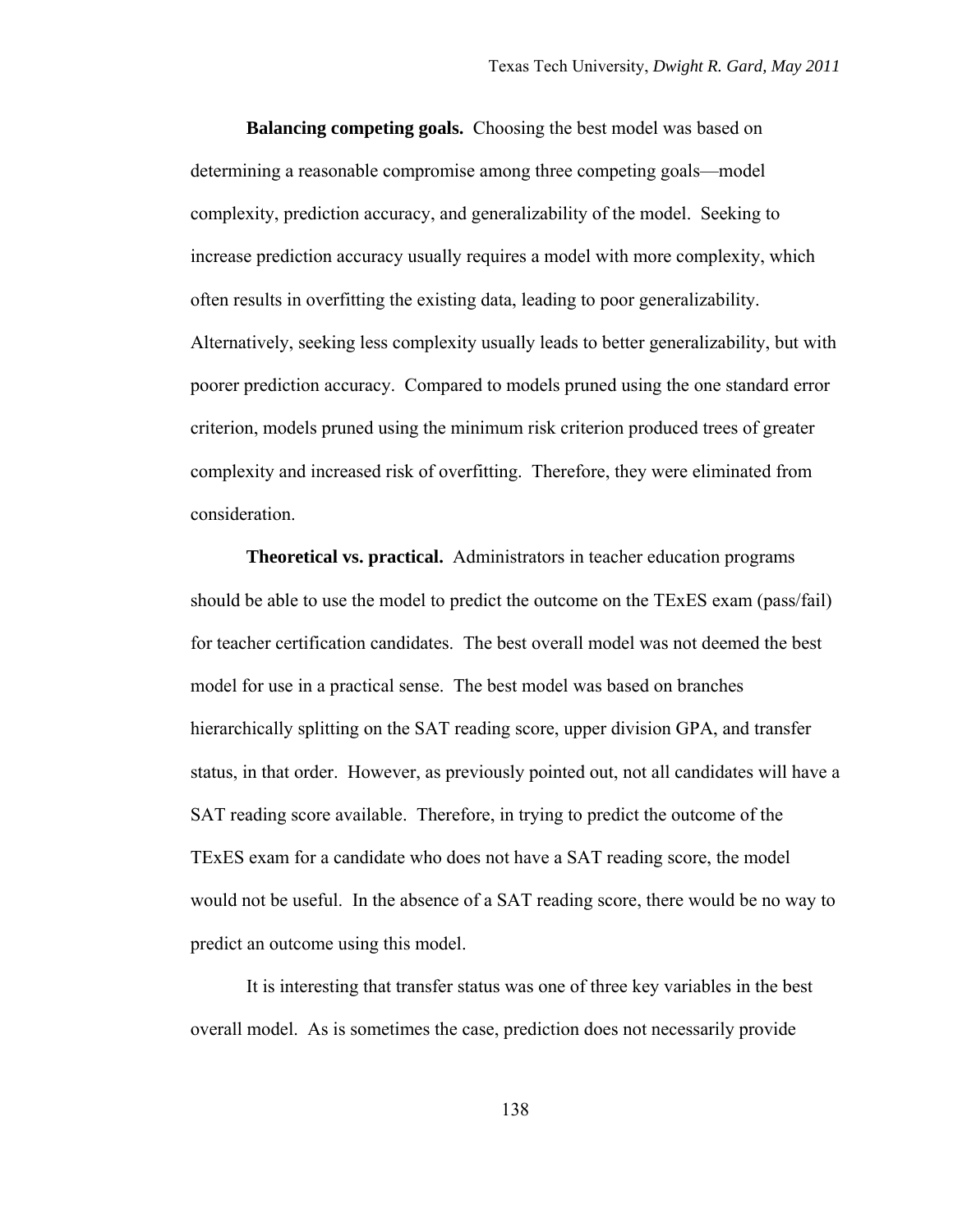explanation. Transfer status, and its relationship with gender, ethnicity, reading scores, GPAs, and the TExES result, may be the most interesting and enigmatic of all the variables under study.

Across the five models, the average prediction rate for Pass was 82.5%, while the average prediction rate for Fail was 76.0%. The data suggest that it is more difficult to predict Fail than to predict Pass. The best model correctly predicted Pass 81.8% of the time, while correctly predicting Fail 78.3% of the time. The overall prediction accuracy was 80.7%, implying an overall misclassification rate of 19.3%. A chance model would predict Pass, and would be correct approximately 62% of the time.

The best model (SAT) was significantly better at predicting the outcome of the TExES exam than chance. The model had a prediction rate between 1.34 (MCC) and 1.57 (PCC) times better than chance, and was highly significant using the Press' Q criterion.

Although the resulting model may be satisfying in a theoretical sense, it may not be useful in practice, for reasons mentioned previously. The alternative is to choose one of the other four models for use in practice. However, three of them rely on a reading score from a standardized assessment. If the reading score is not available, the model cannot be used. The only remaining model (No Scores) includes none of the standardized scores from TASP, ACT, or SAT. The model creates branches based on history GPA, transfer status, total GPA, and number of upper division history courses. The inclusion of the number of upper division courses as a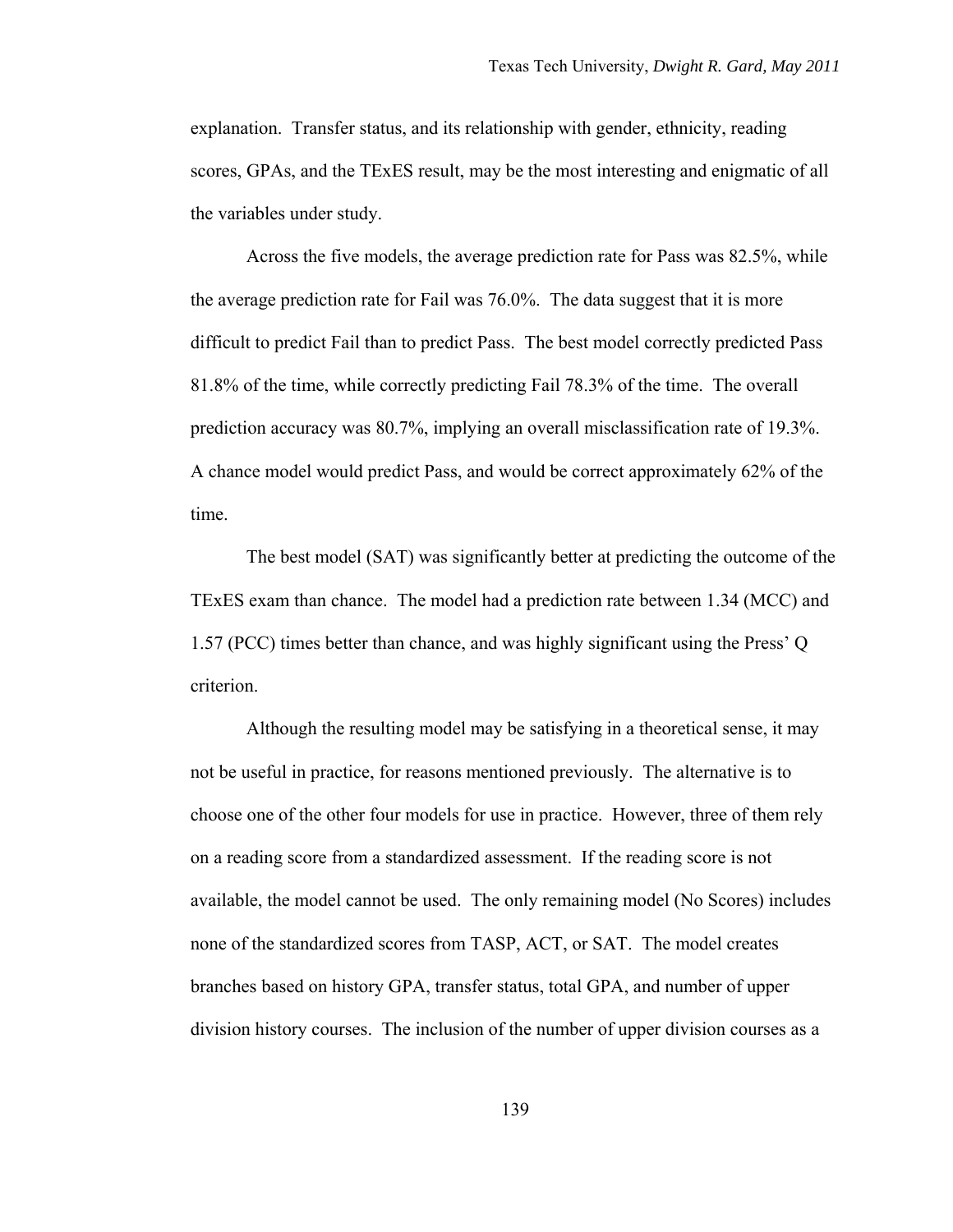predictor is puzzling because as a main effect, it was not significantly correlated with the TExES result. The appeal of this model is that it does not depend on any of the standardized scores from TASP, ACT, or SAT, and could be used for any candidate, provided data are available for the four variables in the model.

One peculiar outcome involved both versions of the TASP model; those with higher TASP reading scores were more likely to be classified as Fail. This counterintuitive outcome is puzzling. One explanation may be that the TASP reading score was not significantly correlated with the TExES result (pass/fail), although it was significantly correlated with the raw score on the TExES exam. Based on this finding, neither of the TASP models should be considered viable models. This finding reinforces previously mentioned conclusions about using TASP scores for predicting the outcome of the TExES exam. The ACT and SAT reading scores are indicators that are more reliable and therefore, it is recommended that ACT and SAT scores be used as variables in preference to the TASP scores.

Another approach would be to have all models available, choosing the one best suited to the situation based on the information available. However, using multiple models increases the complexity of implementation. The All Scores model had the highest prediction rate for Fail (80.0%), the SAT model had the highest model rating and the lowest misclassification risk (19.3%), and the No Scores model offered the most flexibility. For a small increase in misclassification risk and a small decrease in the Fail classification rate, the No Scores model offers the best compromise and is the model recommended for use in practice.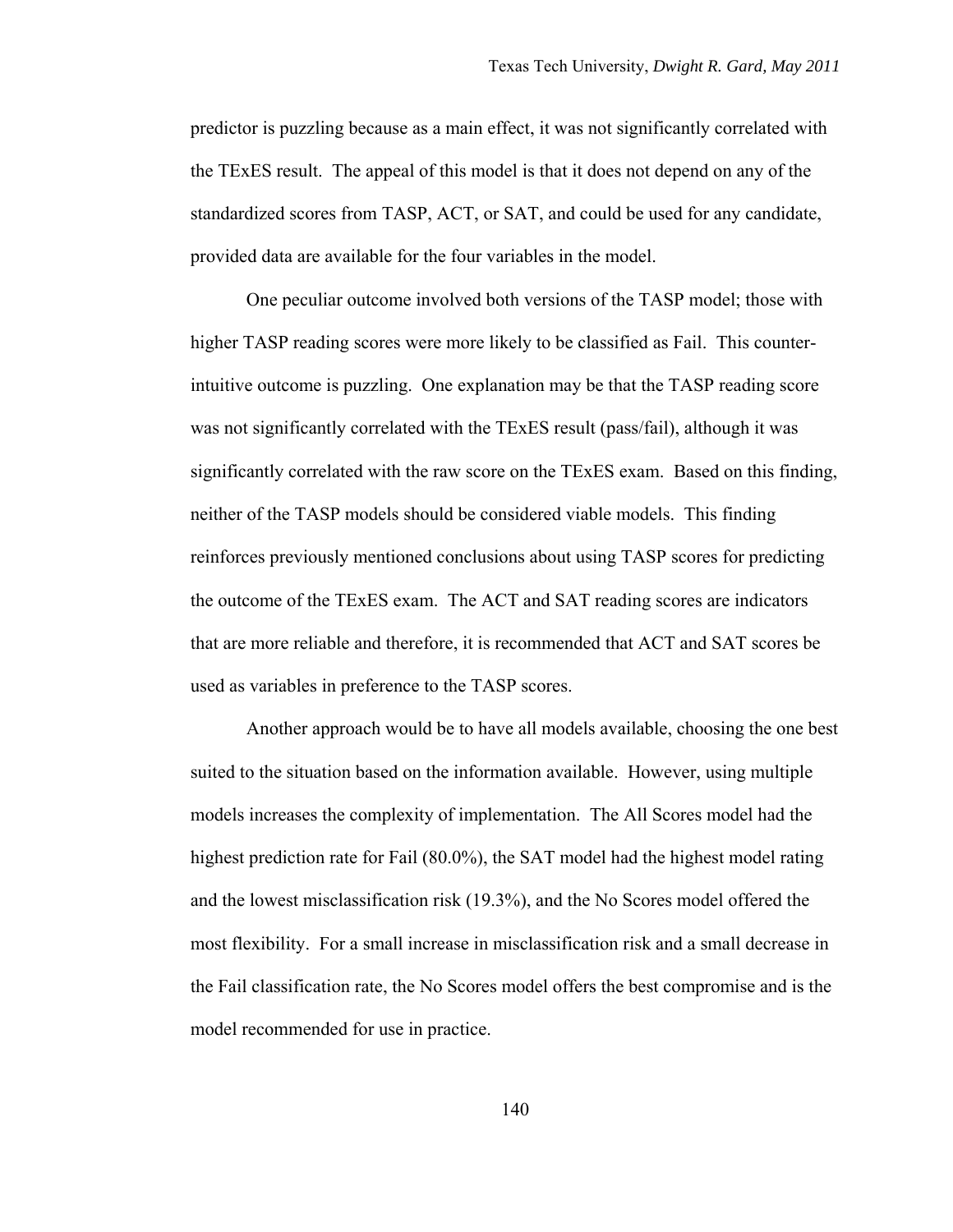Based on the weightings of all components, the SAT model produced the best overall model. For theoretical purposes, the All Scores model is recommended because it makes the maximum use of the available data, providing insight into the variables affecting the result of the TExES exam.

The alternative model (No Scores model) had four levels, with the first branch based on history GPA. If the history GPA is less than or equal to 2.96, the model predicts Fail; otherwise, Pass is predicted. The second splitting criterion was based on transfer status. If a candidate is a transfer student, the prediction is Fail; otherwise, the prediction is Pass. The third splitting criterion was based on total GPA. If the total GPA is less than or equal to 2.76, the prediction is Fail; otherwise, the prediction is also Fail. To resolve the ambiguity, another level was required, based on the number of upper division history courses. If the number of upper division history courses is less than or equal to seven, the prediction is Fail; otherwise, the prediction is Pass.

The No Scores model correctly predicted Pass 82.2% of the time, and correctly predicted Fail 76.2% of the time. The overall prediction rate was 80.1%. The prediction rate for Fail was 2.1 percentage points less than the best model (SAT model), but the prediction rate for Pass was 0.40 percentage points better than the best model. The misclassification rate of 19.9% was 0.6 percentage points more than the best model rate of 19.3%.

The trade-off for using the No Score model is increased flexibility but with slightly less efficiency, at least from a quantitative perspective. This seems like a reasonable trade-off to gain the flexibility needed to use the model in practice. The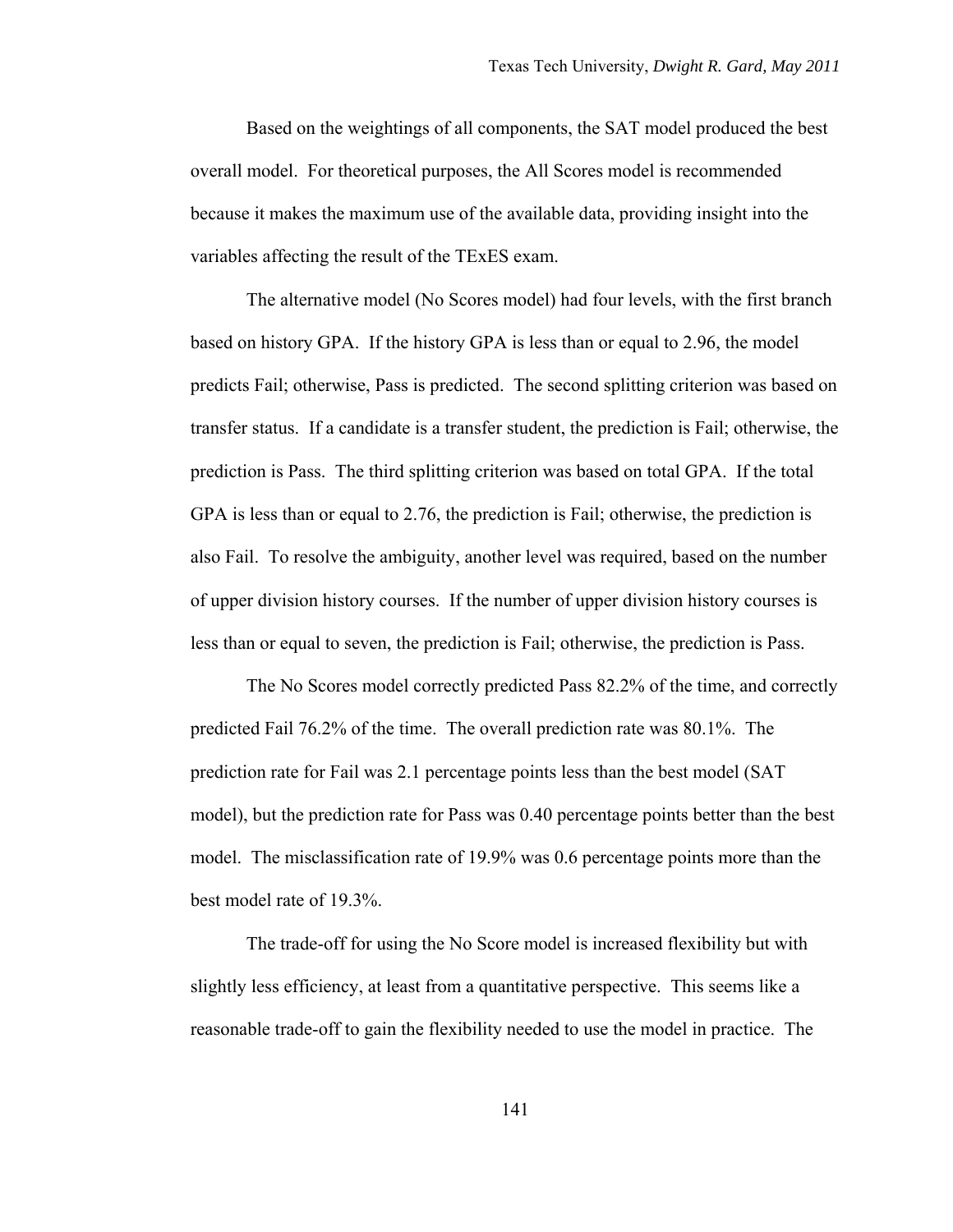model had a prediction rate between 1.29 (MCC) and 1.51 (PCC) times better than chance and was highly significant using the Press' Q criterion. Although the No Scores model was slightly less efficient than the best model, it was still a well functioning model, performing significantly better than chance.

**Variables omitted from the models.** Sometimes, reflecting on what was omitted from a model can be as interesting as reflecting on the variables included in the model. Gender, ethnicity, lower division GPA, age, and ACT/SAT math scores were not used in any of the models. Because there was no statistically significant difference in the age and gender of those who passed compared to those who failed, it is not surprising that these two variables were not included in any of the models. However, there were statistically significant differences in the others variables between those who failed and those who passed.

The ACT and SAT math scores were highly correlated with their respective reading scores, suggesting that the model could discriminate between those who passed and those who failed without using math scores. The ACT and SAT reading scores were more highly correlated with the TExES result (pass/fail) than were the math scores. The only math score to enter any of the models was the TASP, which was a factor only in the All Scores model using the minimum risk pruning criterion.

Figure 5.1 shows the number of models in which a variable was included in a classification tree. The two most frequently used variables were transfer status and history GPA, each occurring in eight different models. The next two most frequently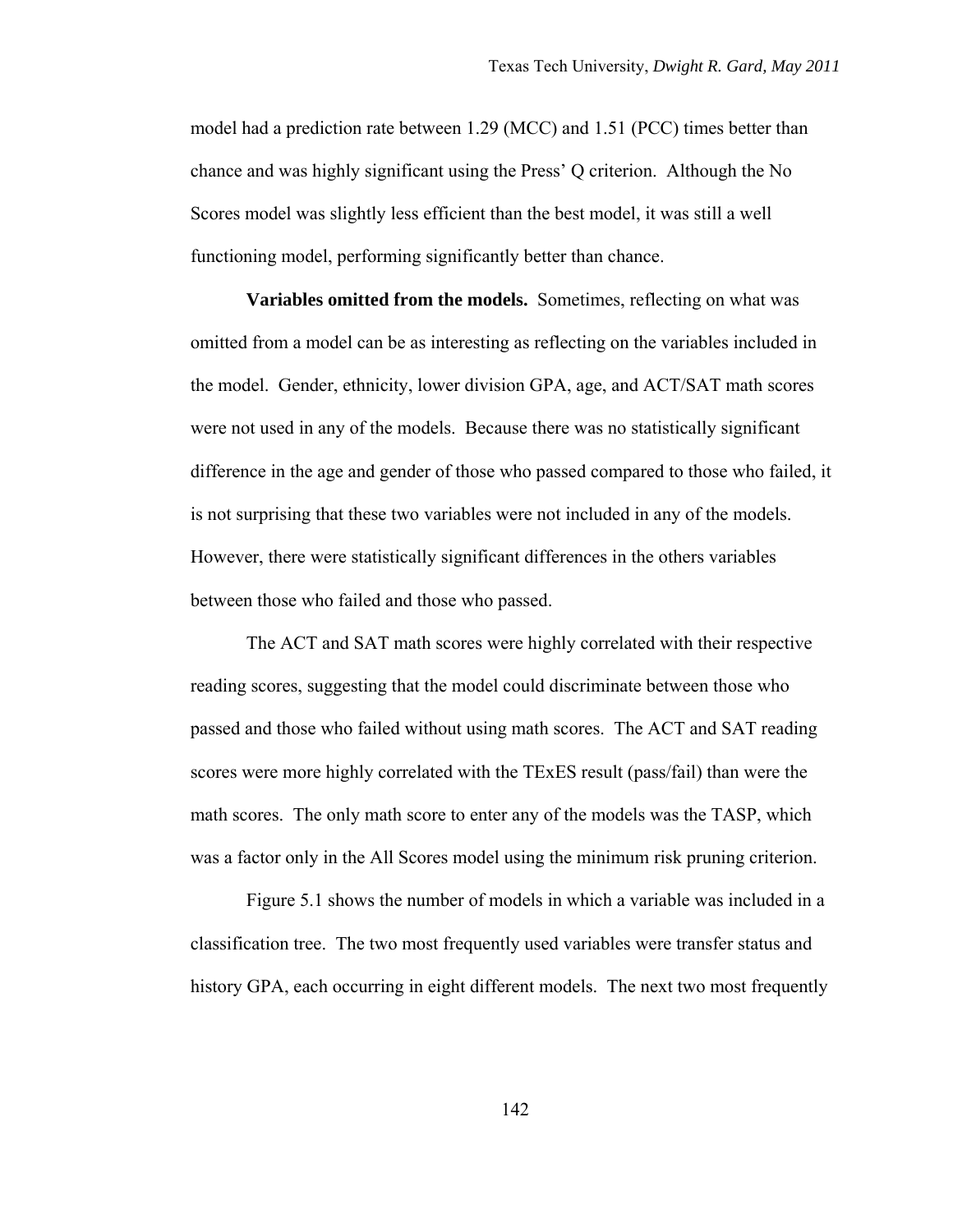encountered variables were ACT reading score and upper division GPA, each occurring four times.

Transfer status is one of the two most frequently used variables for predicting the outcome on the TExES exam. The TASP Reading score, the variable often used as an independent variable in previous research, was one of the least useful variables for predicting the result of the TExES exam (pass/fail). The TASP Read variable was used only in the two TASP models, which were discredited as viable models because of the counter-intuitive (perhaps nonsensical) results. Based on the evidence, it seems prudent to avoid using the TASP reading score for predicting the outcome of the TExES exam when more effective variables are available—the ACT and SAT.



*Figure 5.1.* Frequency of occurrence of variables in classification trees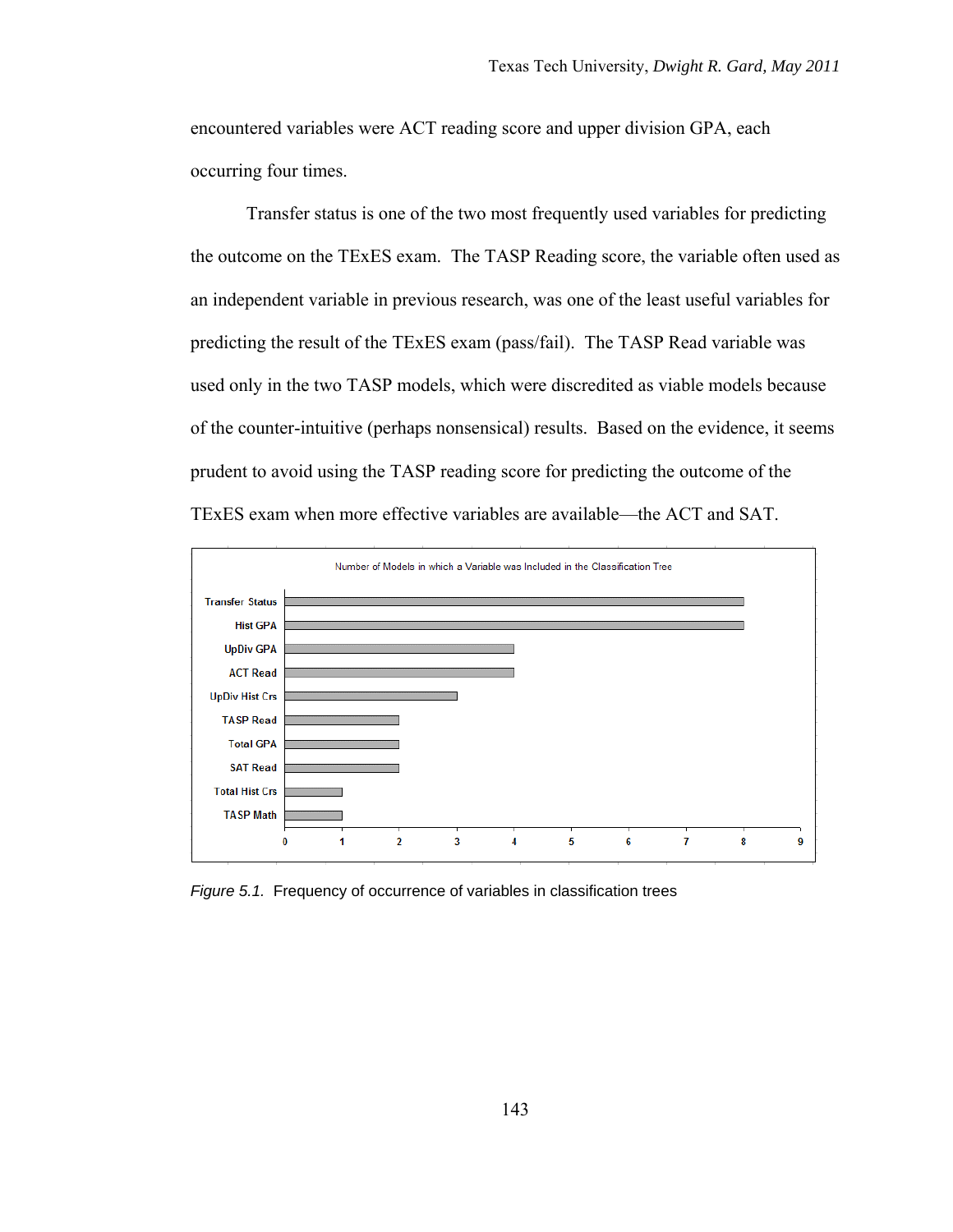## **Implications for Research and Practice**

## **Research Implications**

The problem that provided impetus for this study was the low pass rate on the TExES History (8-12) certification exam. However, few studies have attempted to explore which variables might be helpful in predicting the outcome on the TExES content-area certification exam. In those studies, multiple linear regression was the dominant method used for predicting the raw score of the TExES exam, often with disappointing results.

The use of classification trees in the current study demonstrated that the method is well suited for handling prediction scenarios. The models that were developed were highly statistically significant, were of modest complexity, and easily understood. Although missing data are always an issue in a research study, classification trees are especially well suited to handling missing data because they reduce the amount of information loss due to missing data. Because the results of the current study were encouraging, others researchers should consider the use of classification trees as an alternative to regression.

For researchers who may conduct other studies involving the TExES contentarea certification exam, the current study made clear the problem of using TASP scores as independent variables. It is recommended that the ACT and SAT scores be used in lieu of the TASP scores. The prominent influence of transfer status was an unexpected finding, of which other researchers should be aware. The current study also revealed that certain variables were of little use in predicting the outcome of the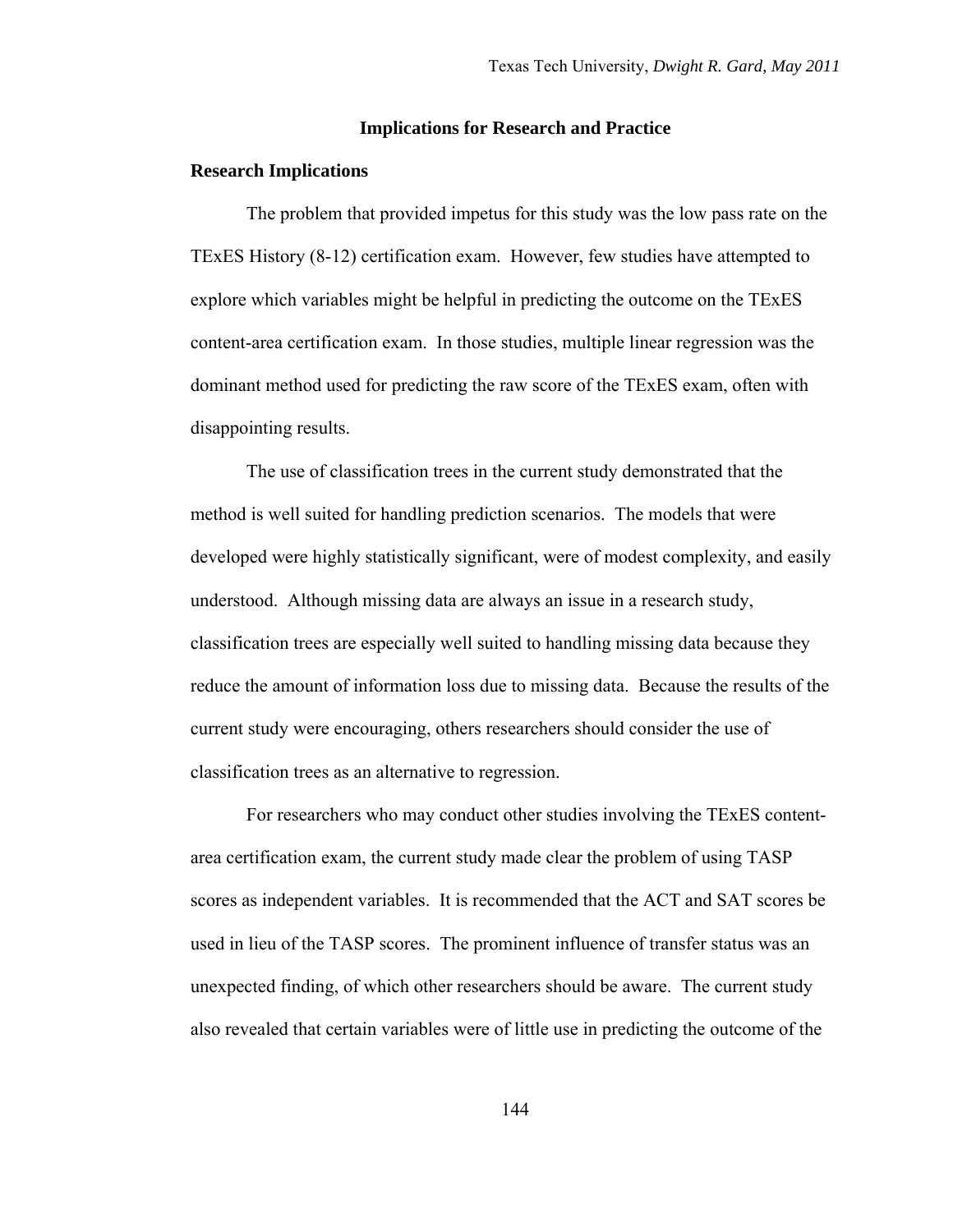TExES exam. Researchers should take note of those variables when conducting similar studies, possibly including them as independent variables to see if similar results are obtained.

A variable that was unavailable for the current study, but might be useful as a predictor variable, is whether an institution requires a candidate to take, and pass, the practice exam before taking the actual TExES exam. It seems plausible that requiring the practice exam would increase pass rates, and knowing this could lead to predictions that are more accurate.

## **Implications for Practice**

Low pass rates for any TExES content-area certification exam are a cause for concern. Because of the serious consequences of failure for the institution and the candidate, the ability to predict which candidates are likely to fail is the first step toward averting this outcome. The current study demonstrated that models developed using classification trees were capable of predicting outcomes much better than chance. Based on relatively few criteria, the best model was able to correctly predict failure 78% of the time. For a TExES content exam with low pass rates, the ability to predict failure this well provides the opportunity for preemptive interventions. Requiring little or no instruction, the model is easy to interpret and implement in practice.

Not all institutions require candidates to take, and pass, the practice TExES exam before being allowed to take the actual TExES exam. However, it seems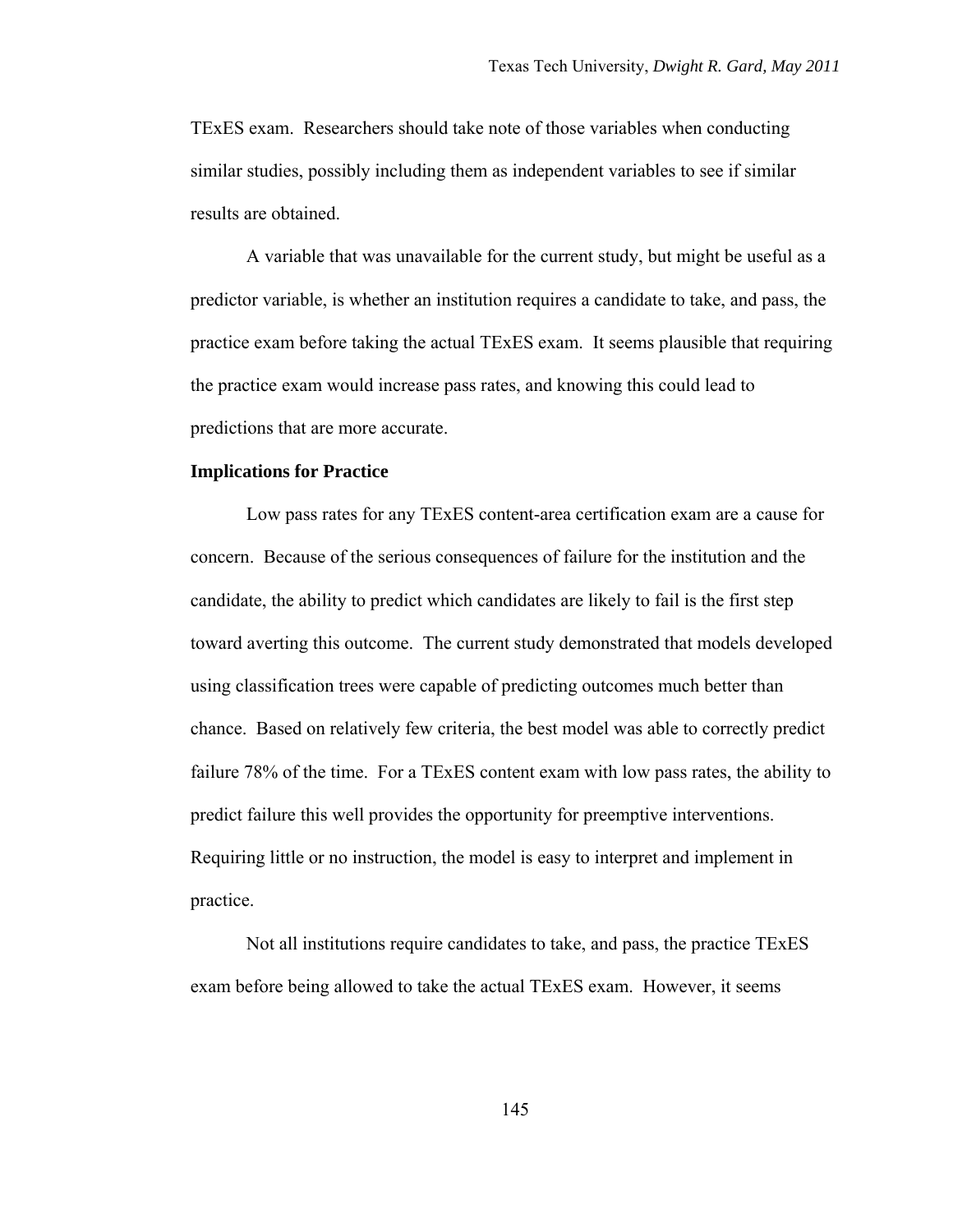reasonable to presume that this might contribute to higher pass rates. For institutions experiencing low pass rates, perhaps this policy should be reviewed.

## **Recommendations for Further Research**

In general, because so few studies focused on the outcomes of TExES contentarea exams, further research is needed to replicate the findings of the current study. Studies need to be conducted across a wide variety of institutions to assess the generalizability of the findings. In addition, further research is needed to explore which factors influence the outcome of other TExES content-area exams. The gap in the literature involving outcomes on TExES content-area exams needs to be filled.

The current study found that transfer students were 5.4 times more likely to fail than were non-transfer students. If transfer students are much more likely to fail the exam, but transfer status was not related to gender or ethnicity, and differences in the various reading scores and GPAs were not statistically significant, then the reason for the difference in pass rates is puzzling. Further research is needed to validate these findings, and if corroborated, to explore the reasons behind this finding.

The current study broadly defined transfer student as anyone having one or more transfer credits. However, a more nuanced definition may reveal some interesting differences among transfer students. For example, a student may be more properly classified as a non-transfer student if the only transfer credits were the result of courses taken in high school that were eligible to be counted as college credit. Alternatively, an otherwise non-transfer student may take an occasional course from another institution while home during the summer. Students in situations such as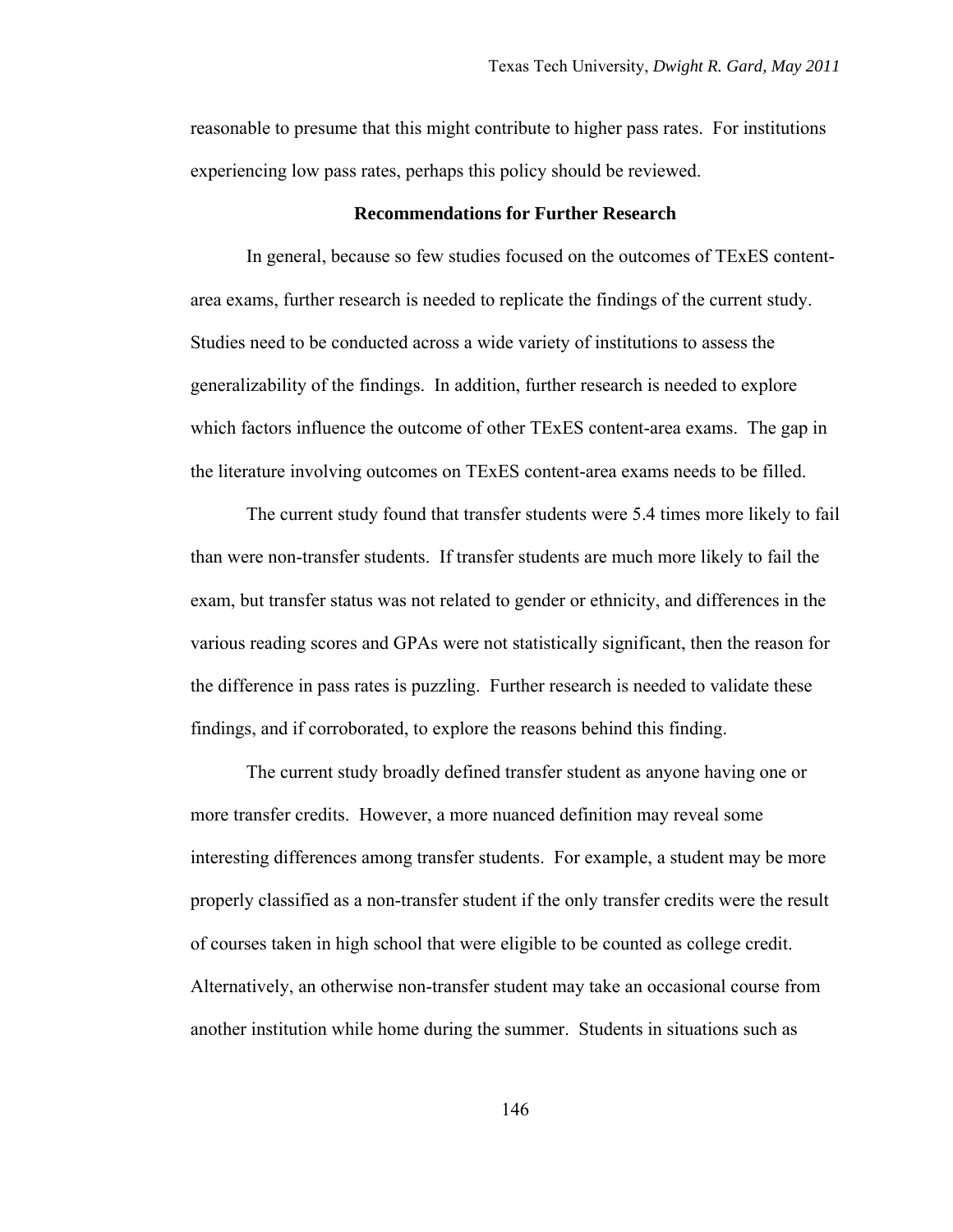these may be quite different from those students who attended a community college before transferring to a university.

Rather than treating transfer status as dichotomous, the variable could be treated as a continuous variable based on the number of hours transferred. If treated as a continuous variable, the classification tree algorithm may be able to determine a split based on the number of transfer hours. A more nuanced, layered treatment of transfer status may provide insight into the puzzling results found in the current study involving transfer status. It is recommended that future research take a more nuanced approach to defining transfer status.

Although differential pass rates as a function of ethnicity are a perennial topic of debate, ethnicity was not a significant predictor in the current study. This may be because previous studies focused only on the main effects of ethnicity. However, as the current study showed, ethnicity was not significant in a multivariate framework. Therefore, for researchers who may conduct similar studies, it is recommended that ethnicity be considered in a much broader, multivariate framework so that interaction effects can be investigated. In general, when using multiple linear regression, it is recommended to move beyond main effects and routinely test for interaction effects.

# **Conclusion**

The consequences of failure on TExES exams are not trivial. High failure rates adversely affect the reputation of the institution and could result in academic sanctions. Students who fail the TExES certification exam are denied timely entry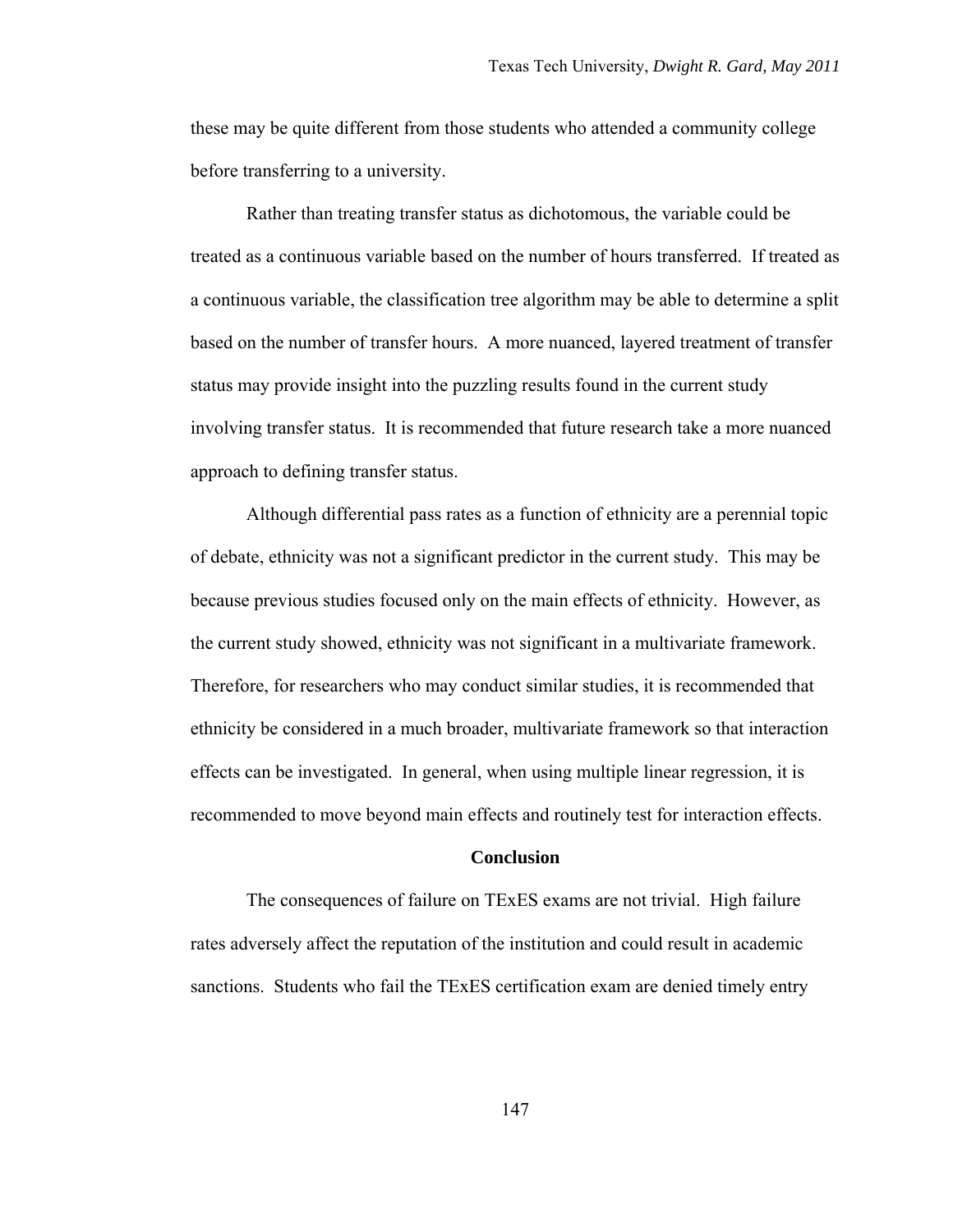into their profession and may suffer an opportunity cost that can affect them financially and psychologically. It is in everyone's best interest to minimize failures.

The ability to make reasonably accurate predictions of which students are likely to fail is an important tool in helping students achieve success. Few studies have attempted to explore which variables are useful for predicting the outcome of the TExES content-area certification exams. The current study focused on identifying factors that were influential in predicting the outcome on the TExES History (8-12) certification exam. Not only did the study include a broader set of variables, but took a nonparametric approach using classification trees.

The results of the study were encouraging. Statistically, the classification tree models were highly significant and capable of predicting outcomes well beyond what would be expected based on chance. Although the social sciences rarely use classification tree methods in data analysis, the encouraging results of the models developed in the current study provide other researchers a glimpse of the capabilities of classification trees.

Exploratory studies may be able to provide predictions, but generally cannot provide explanation of the phenomena under study. Having identified several important variables that are important in predicting the outcome of the exam, those variables can serve as guideposts for seeking a deeper understanding of the "why" behind the phenomena.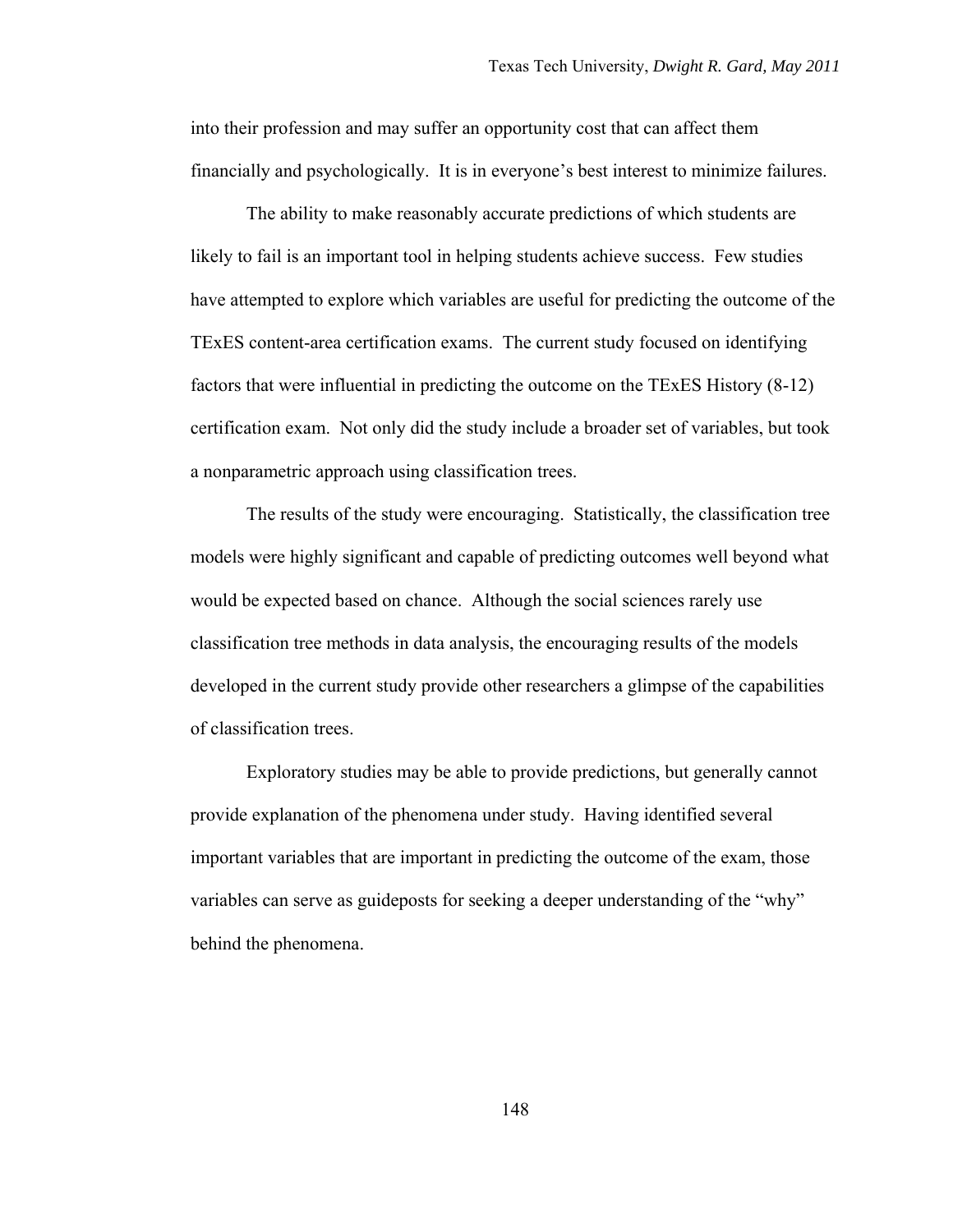## **REFERENCES**

- Airasian, P. W. (1987). State mandated testing and educational reform: Context and consequences. *American Journal of Education, 95*(3), 393-412.
- Alexander, A. D. (1990). *An analysis of factors contributing to the prediction of teacher education candidates performance on the examination for the certification of educators in Texas (ExCET).* Unpublished doctoral dissertation, Texas Southern University, Houston, TX.
- Alreck, P. L., & Settle, R. B. (2004). *The survey research handbook* (3rd ed.). New York: McGraw-Hill Irwin.
- Angus, D. L. (2001). Professionalism and the public good: A brief history of teacher certification. *Thomas B. Fordham Foundation.* Retrieved March 10, 2010, from http://www.edexcellence.net/doc/angus.pdf
- AnswerTree 3.1 user's guide. (2002). Chicago, IL: SPSS.
- Barilla, A. G., & Jackson, R. E. (2008). The CPA exam as a postcurriculum accreditation assessment. *Journal of Education for Business, 83*(5), 270-274.
- Berk, R. A. (2004). *Regression analysis: A constructive critique*. Thousand Oaks, CA: Sage Publications, Inc.
- Boyd, D., Goldhaber, D., Lankford, H., & Wyckoff, J. (2007). The effect of certification and preparation on teacher quality. *The Future of Children, 17*(1), 45.
- Breiman, L., Friedman, J. H., Olshen, R. A., & Stone, C. J. (1993). *Classification and regression trees*. New York: Chapman and Hall.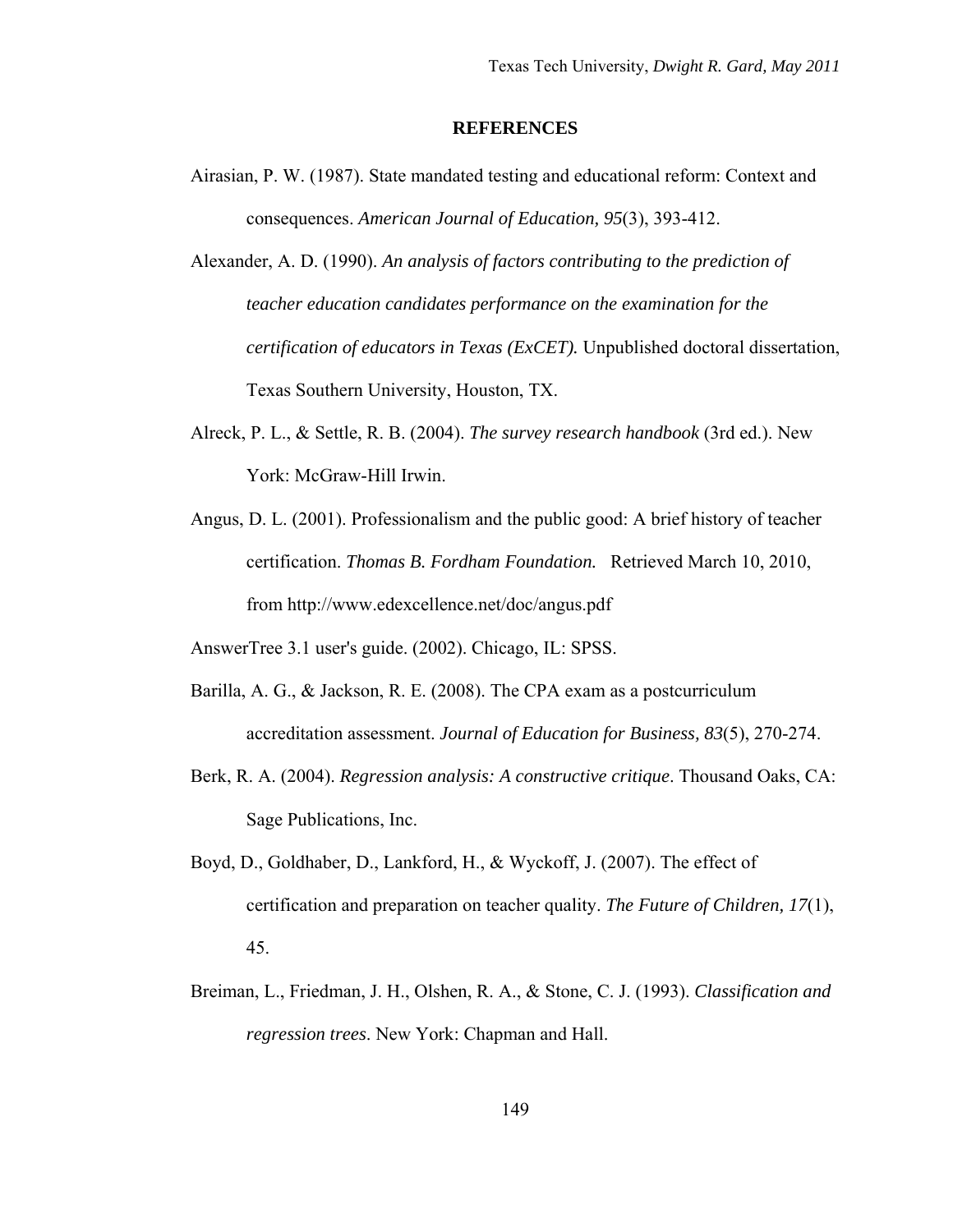- Byrd, J. K., & Williams, C. L. (2006). A value-added approach to program assessment in higher education: Examination of an educational leadership preparation program. *ERIC Document Reproduction Service No. ED493289*
- Chambers, S., Munday, R., Sienty, S., & Justice, M. (1999). Predictors of success on the Texas state certification tests for secondary teaching. *College Student Journal, 33*(1), 10.
- Clementine 11.1 node reference. (2007). Chicago, IL: SPSS.
- Conant, J. B. (1963). *The education of American teachers*. New York: McGraw-Hill.
- Conover, W. J. (1999). *Practical nonparametric statistics*. New York: John Wiley & Sons, Inc.
- D'Costa, A. G. (1993). The impact of courts on teacher competence testing. *Theory into Practice, 32*(2), 104.
- Darling-Hammon, L. (1997). *The right to learn*. San Francisco, CA: Jossey-Bass.
- Darling-Hammon, L., & Youngs, P. (2002). Defining "highly qualified teachers": What does "scientifically-based research" actually tell us? *Educational Researcher, 31*(9), 13-25.
- Dunham, M. H. (2003). *Data mining: Introductory and advanced topics*. Upper Saddle River, NJ: Pearson Education.
- Ferguson, R. F., & Brown, J. (2000). Certification test scores, teacher quality and student achievement. In D. Grissmer & J. M. Ross (Eds.), *Analytic Issues in the Assessment of Student Achievement*. Washington, DC: National Center for Education Statistics.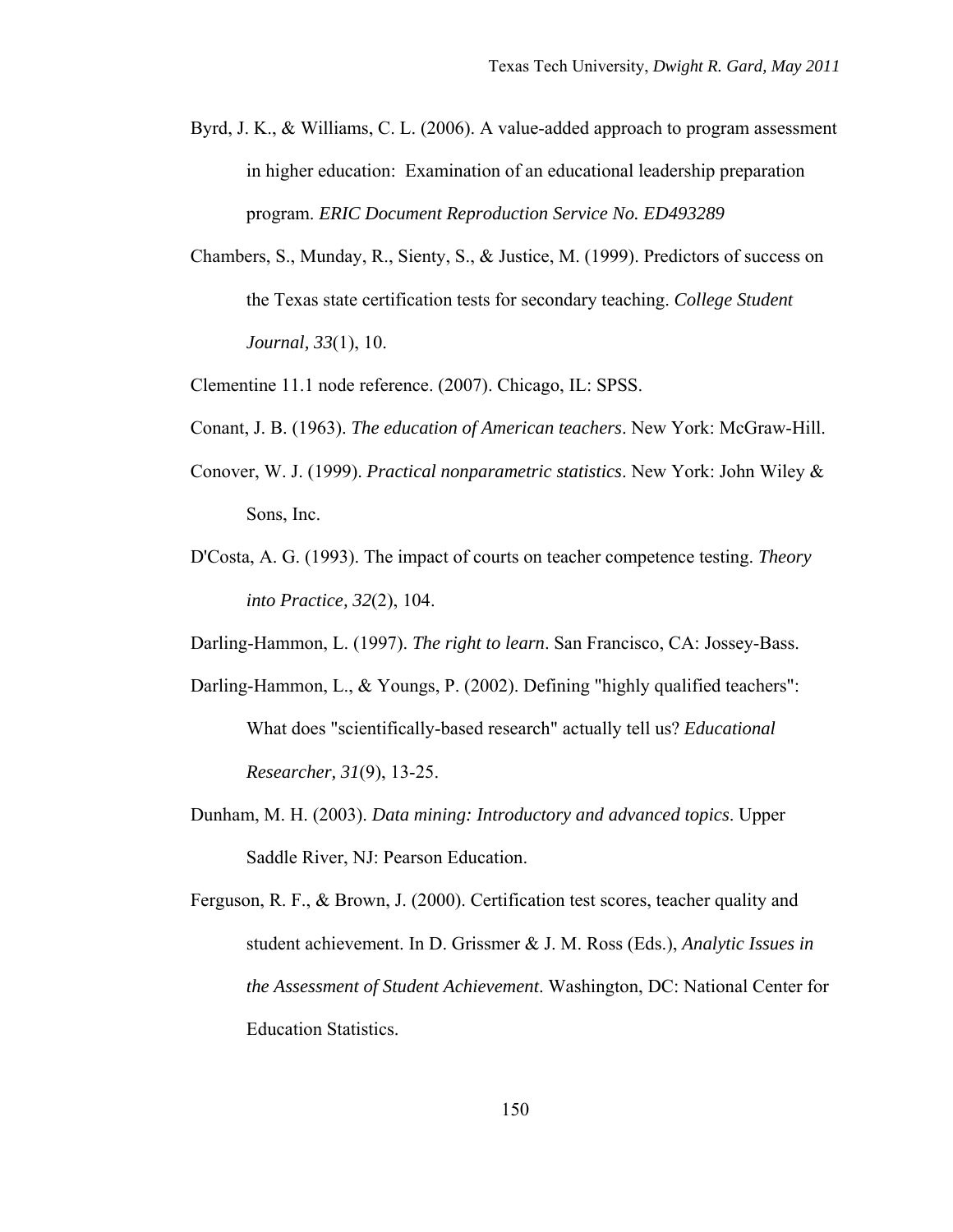- Garcia, R. A. (1987). *Identifying the academic factors that predict the success of entering freshmen in a beginning computer science course.* Unpublished doctoral dissertation, Texas Tech University, Lubbock, TX.
- Gorth, W. P., & Chernoff, M. L. (1986). Overview of teacher certification. In W. P. Gorth & M. L. Chernoff (Eds.), *Test for teacher certification*: National Evaluation Systems.
- Gratz, D. B. (2000). High standards for whom? *Phi Delta Kappan, 81*(9), 681-687.
- Groebner, D. F., Shannon, P. W., Fry, P. C., & Smith, K. D. (2008). *Business statistics: A decision-making approach* (7th ed.). Saddle River, NJ: Prentice Hall.
- Groves, R. M., Fowler, F. J., Couper, M. P., Lepkowski, J. M., Singer, E., & Tourangeau, R. (2004). *Survey methodology*. Hoboken, NJ: Wiley.
- Gruver, E. (2008). *Utilizing the history Texas examinations of educator standards to predict student success at three regional state universities.*, Texas A&M University - Commerce. Retrieved July 14, 2009, from Dissertations & Theses @ Texas A&M System.(Publication No. AAT 3318635).
- Hair, J. F., Black, W. C., Babin, B. J., Anderson, R. E., & Tatham, R. L. (2006). *Multivariate analysis* (6th ed.): Pearson.
- Harrell, P. E. (2009). Do state examinations measure teacher quality? *Educational Studies, 35*(1), 65-79.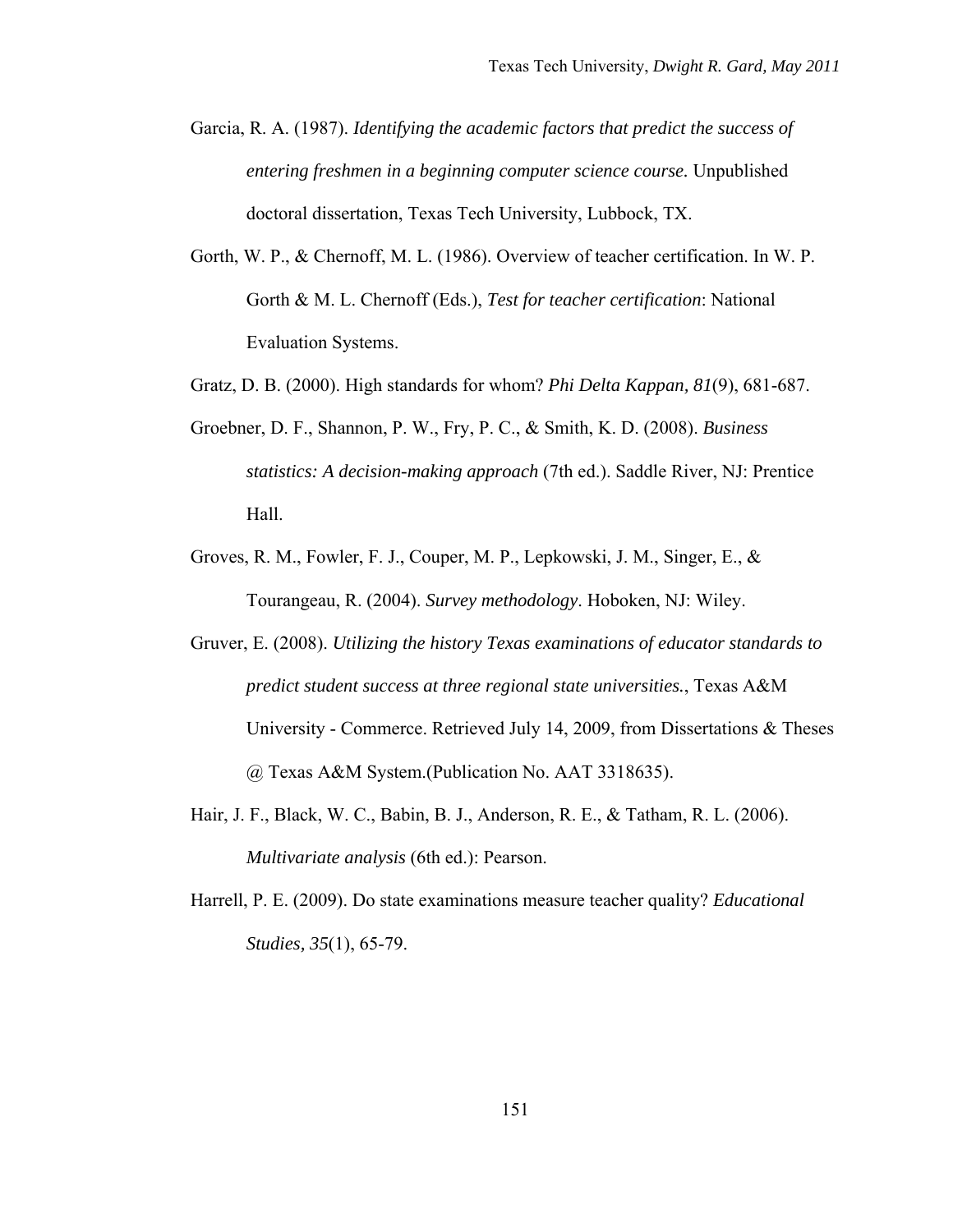- Harwell, G. A. (1989). *The identification of major predictors of success of medical technology graduates of a new university health sciences center program.* Unpublished doctoral dissertation, Texas Tech University, Lubbock, TX.
- Henderson, S. J., & Orr, S. P. (1989). Identifying students at risk for failure on the licensing examination for registered nurses. *ERIC Document Reproduction Service No. ED322197*
- Hernandez, B. L. M. (1999). *The effect of cumulative grade point average and Texas academic skills program test scores on ExCET professional development test scores in undergraduate education majors at Texas Wesleyan university (examination for the certification of educators in Texas).* Unpublished doctoral dissertation, Texas Woman's University, Denton, TX.
- Hess, F. M. (2001). Tear down this wall: The case for a radical overhaul of teacher certification. *Progressive Policy Institute* Retrieved March 8, 2010, from http://www.ppionline.org/documents/teacher\_certification.pdf
- Higgins, J. J. (2004). *Introduction to modern nonparametric statistics* (1st ed.). Pacific Grove, CA: Duxbury Press.
- Hildebrand, D. H., & Ott, R. L. (1998). *Statistical thinking for managers* (4th ed.). Mason, OH: Thomson South-Western.
- Holmes, B. J. (1986). Do not buy the conventional wisdom: Minority teachers can pass the tests. *Journal of Negro Education, 55*(3), 251-271.
- Ivie, S. D. (1982). Why black students score poorly on the NTE. *High School Journal, 65*, 171.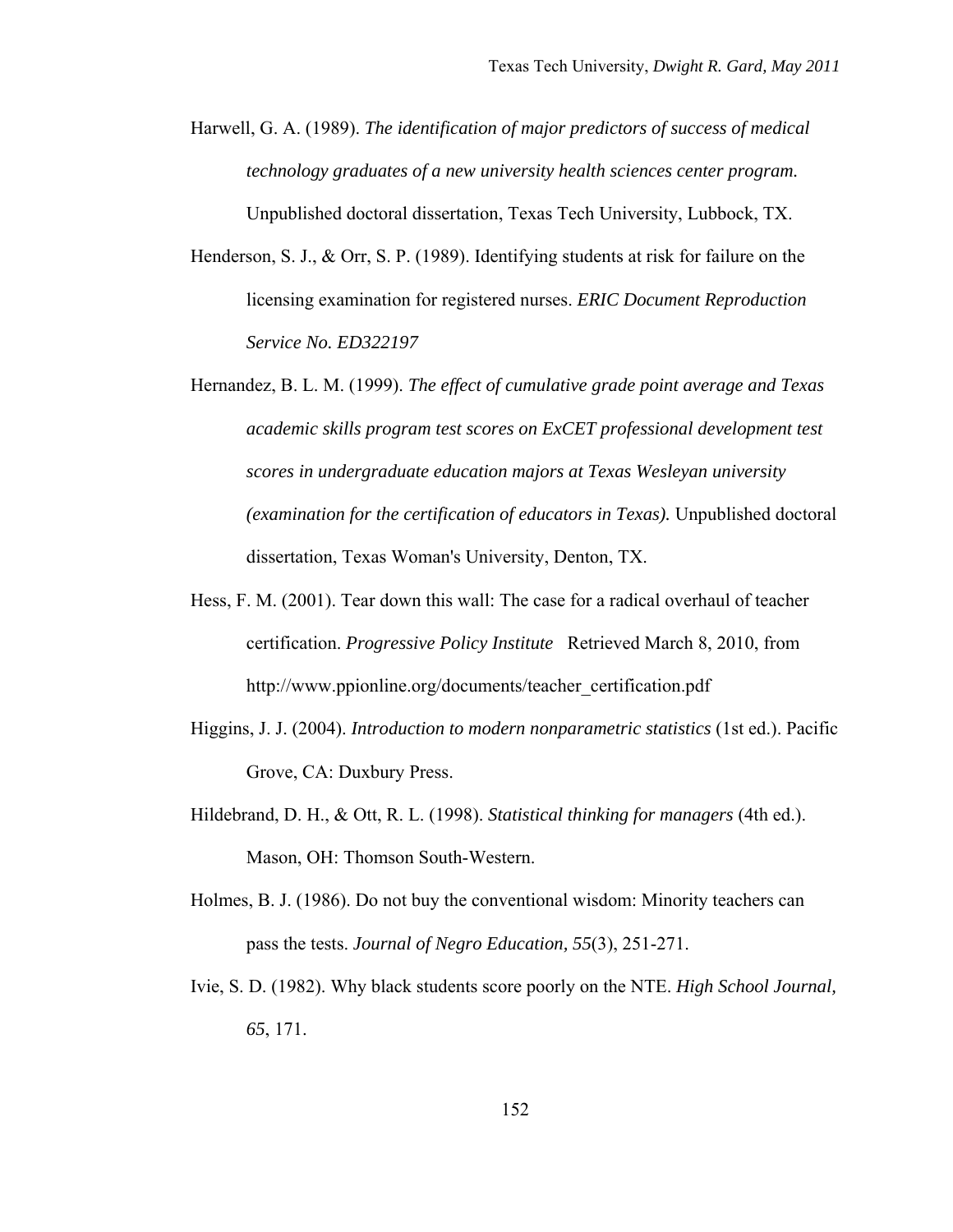- Jackson, J. K. (2006). *Teacher certification content area tests: Predictors of teacher knowledge for post-baccalaureate secondary candidates.* Unpublished doctoral dissertation, University of North Texas, Denton, TX.
- Jorgensen, M. A., & Hoffman, J. (2003). History of the No Child Left Behind Act of 2001 (NCLB). Retrieved June 3, 2009, from http://pearsonassess.com/NR/rdonlyres/D8E33AAE-BED1-4743-98A1- BDF4D49D7274/0/HistoryofNCLB\_Rev2\_Final.pdf
- Justice, M., & Hardy, J. C. (2001). Minority students and the examination for the certification of educators in Texas (ExCET). *Education, 121*(3), 592-596.
- Kane, M., Crooks, T., & Cohen, A. (1997). Justifying the passing scores for licensure and certification tests. *ERIC Document Reproduction Service No. ED411304.*

Kinnison, L., & Nolan, J. (2001). An examination of GPA, TASP, and ExCET scores for undergraduate teacher education candidates. *National Forum of Teacher Education Journal* Retrieved Feb 20, 2009, from http://www.nationalforum.com/Electronic%20Journal%20Volumes/Kinnison, %20An%20Examination%20of%20GPA,%20TASP,%20and%20ExCET%20S cores%20For%20Undergraduate%20Teacher%20Education%20Canidates.pdf

- Kirkpatrick, D. W. (1992). Rethinking teacher certification. *ERIC Document Reproduction Service No. ED399254*
- Kohavi, R., & Quinlan, R. (1999). Decision tree discovery. Retrieved March 13, 2010, from http://ai.stanford.edu/~ronnyk/treesHB.pdf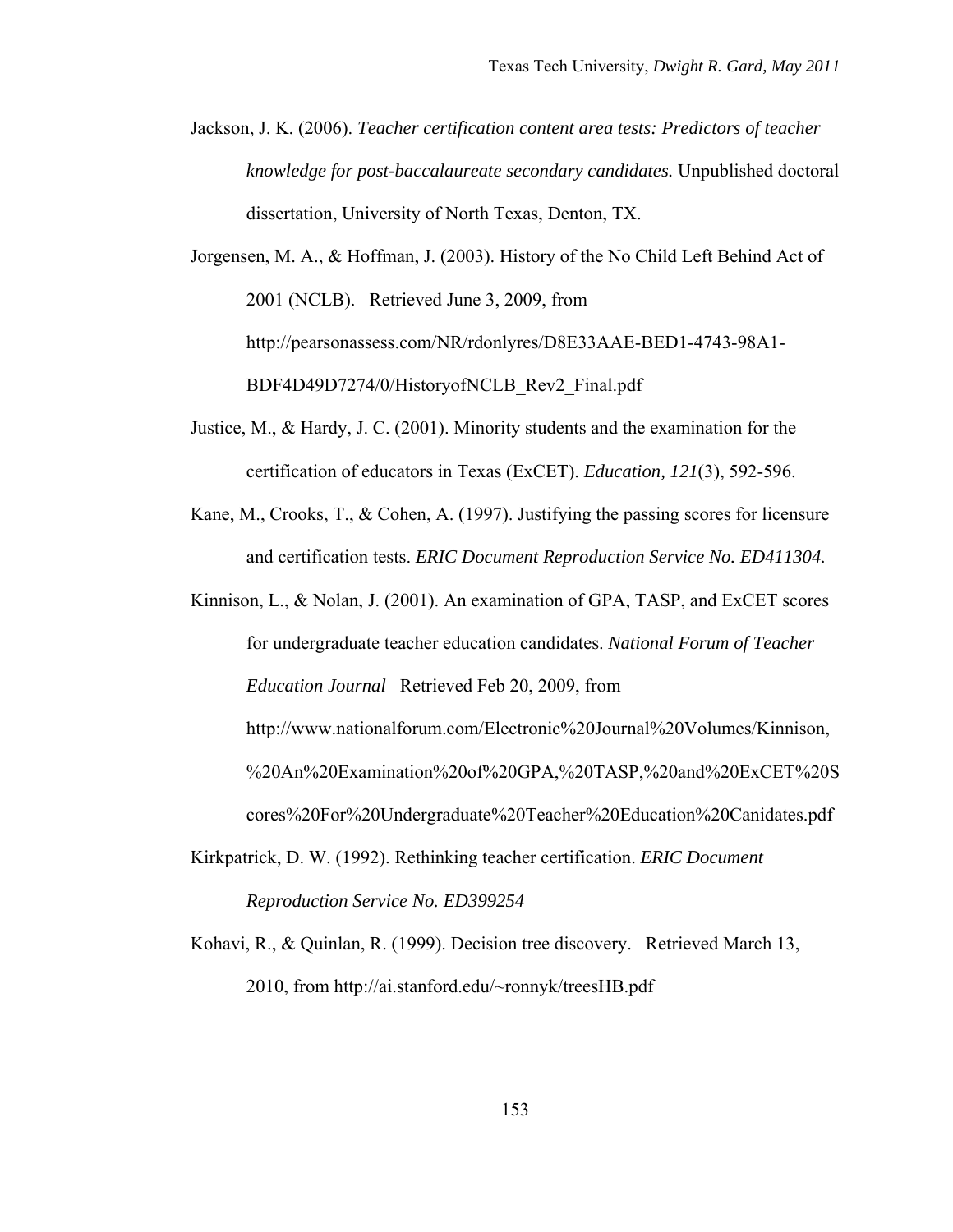- Kutner, M., Nachtsheim, C., Neter, J., & Li, W. (2005). *Applied linear statistical models* (5th ed.). New York: McGraw-Hill.
- Laird, W. S. (1998). *The predictive effects of factors associated with prospective secondary teachers' performance on the examination for the certification of educators in Texas (ExCET) (prospective teachers).* Unpublished doctoral dissertation, Texas A & M University, Commerce, TX.
- Lanier, J., & Little, J. (1986). Research on teacher education. In M. Whittrock (Ed.), *Handbook of research on teaching* (3rd ed., pp. 527-569). New York: Macmillan.
- Larose, D. T. (2005). *Discovering knowledge in data: An introduction to data mining*. Hoboken, NJ: John Wiley & Sons.
- Larose, D. T. (2006). *Data mining: Methods and models*. Hoboken, NJ: John Wiley & Sons.
- Larsen, J. T. (2002). *Predictors of academic difficulty in first- and second-year medical students.* Unpublished doctoral dissertation, Texas Tech University, Lubbock, TX.
- Lee, L. A. M. (1980). *Pre-nursing cognitive and non-cognitive variables as predictors of performance on state board test pool examinations for registered nurses.* Unpublished doctoral dissertation, Texas Tech University, Lubbock, TX.
- Lim, T., Loh, W., & Shih, Y. (2000). A comparison of prediction accuracy, complexity, and training time of thirty-three old and new classification algorithms. *Machine Learning, 40*(3), 203-228.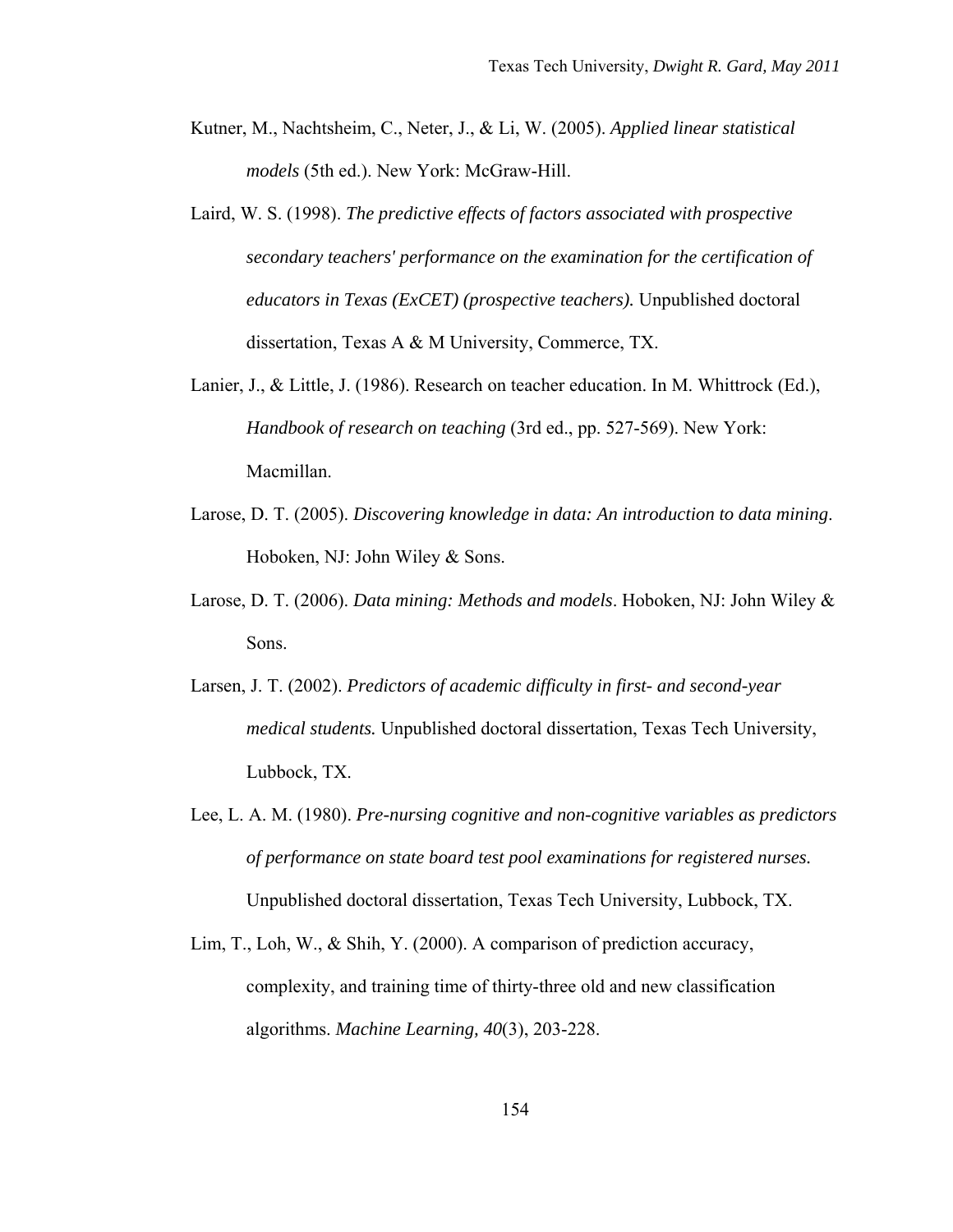- Littleton, M. (2000). *Accountability in teacher education: Systems and trends.* (ERIC Document Reproduction Service No. ED 441 021).
- Lucas, C. J. (1994). *American higher education: A history*. New York: St. Martin's Griffin.
- Lutz, F. W. (1986). Education politics in Texas. *Peabody Journal of Education, 63*(4), 70-89.
- Madaus, G. F., & Pullin, D. (1987). Teacher certification tests: Do they really measure what we need to know? *The Phi Delta Kappan, 69*(1), 31-38.
- McClave, J., Benson, P., & Sincich, T. (2008). *Statistics for business and economics* (10th ed.). Upper Saddle River, NJ: Pearson.
- McDonald, D. R. (2000). *Prediction models for performance on the elementary and secondary professional development examination for the certification of educators in Texas.* Unpublished doctoral dissertation, Texas A & M University, Commerce, TX.
- McGaghie, W. C. (1991). Professional competence evaluation. *Educational Researcher, 20*(1), 3-9.
- McIntosh, S., & Norwood, P. (2004). The power of testing: Investigating minority teachers' responses to certification examination questions. *Urban Education, 39*(1), 33-51.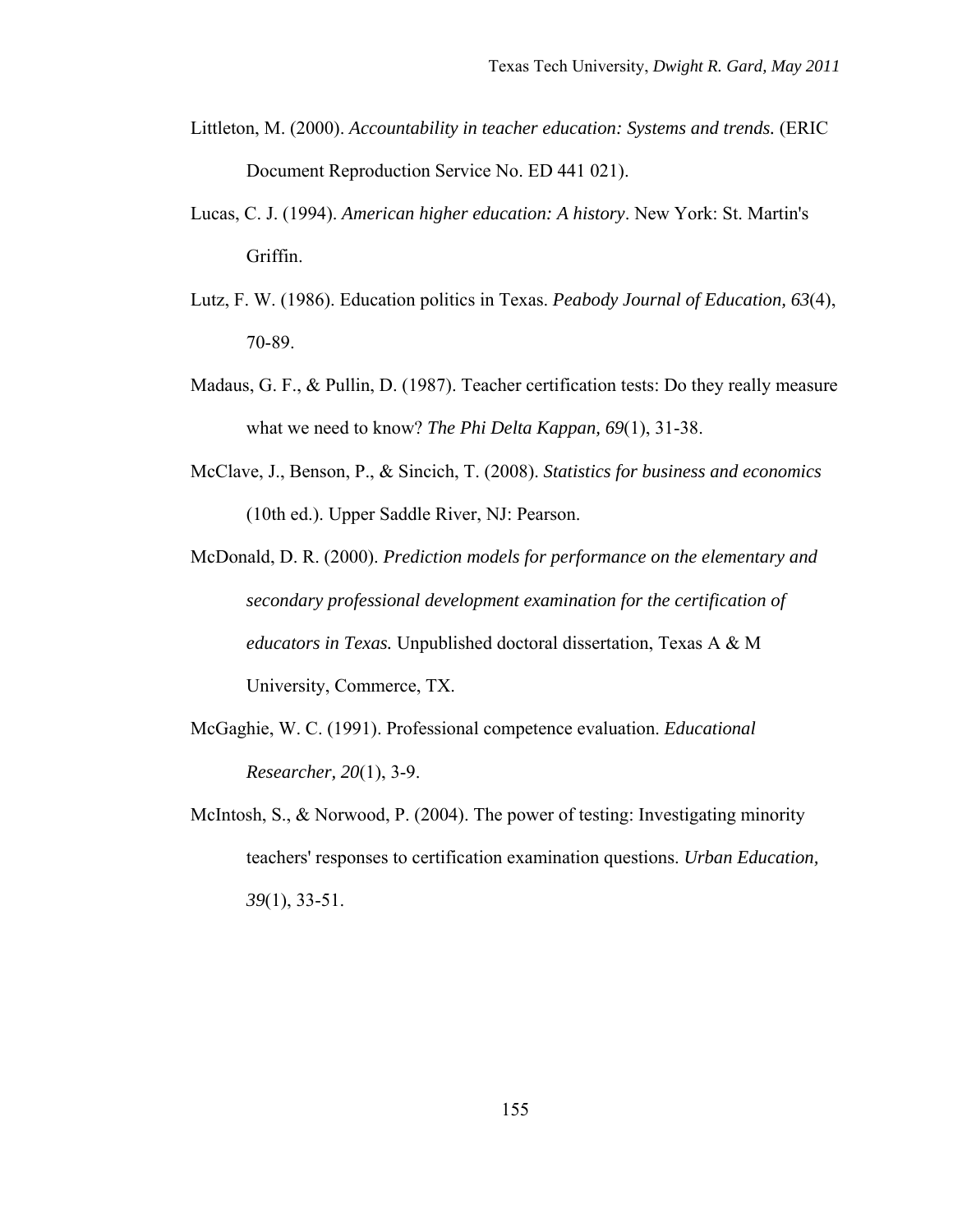- McIntosh, S. E. (2002). *The relationship between performance on the Texas academic skills program test, grade point average, and performance on the examination for certification of educators in Texas.* Unpublished doctoral dissertation, University of Houston, Houston, TX.
- Menand, L. (2010). *The marketplace of ideas: Reform and resistance in the American university*. New York: W. W. Norton & Company.
- Millman, J. (1989). If at first you don't succeed: Setting passing scores when more than one attempt is permitted. *Educational Researcher, 18*(6), 5-9.
- Nance, J. L., & Kinnison, L. R. (1988). An examination of ACT, PPST and ExCET performance of teacher education candidates. *Teacher Education and Practice, 5*(1), 25-30.
- A Nation at Risk: The imperative for educational reform. (1983). Retrieved March 15, 2010, from http://datacenter.spps.org/sites/2259653e-ffb3-45ba-8fd6- 04a024ecf7a4/uploads/SOTW\_A\_Nation\_at\_Risk\_1983.pdf
- Neville, P. G. (1999). Decision trees for predictive modeling. Retrieved March 13, 2010, from
	- http://www.sasenterpriseminer.com/documents/Decision%20Trees%20for%20 Predictive%20Modeling.pdf

No Child Left Behind Act of 2001. (2001). Public Law 107-110.

Noddings, N. (1998). Teachers and subject matter knowledge. *Teacher Education Quarterly, 25*(4), 86-89.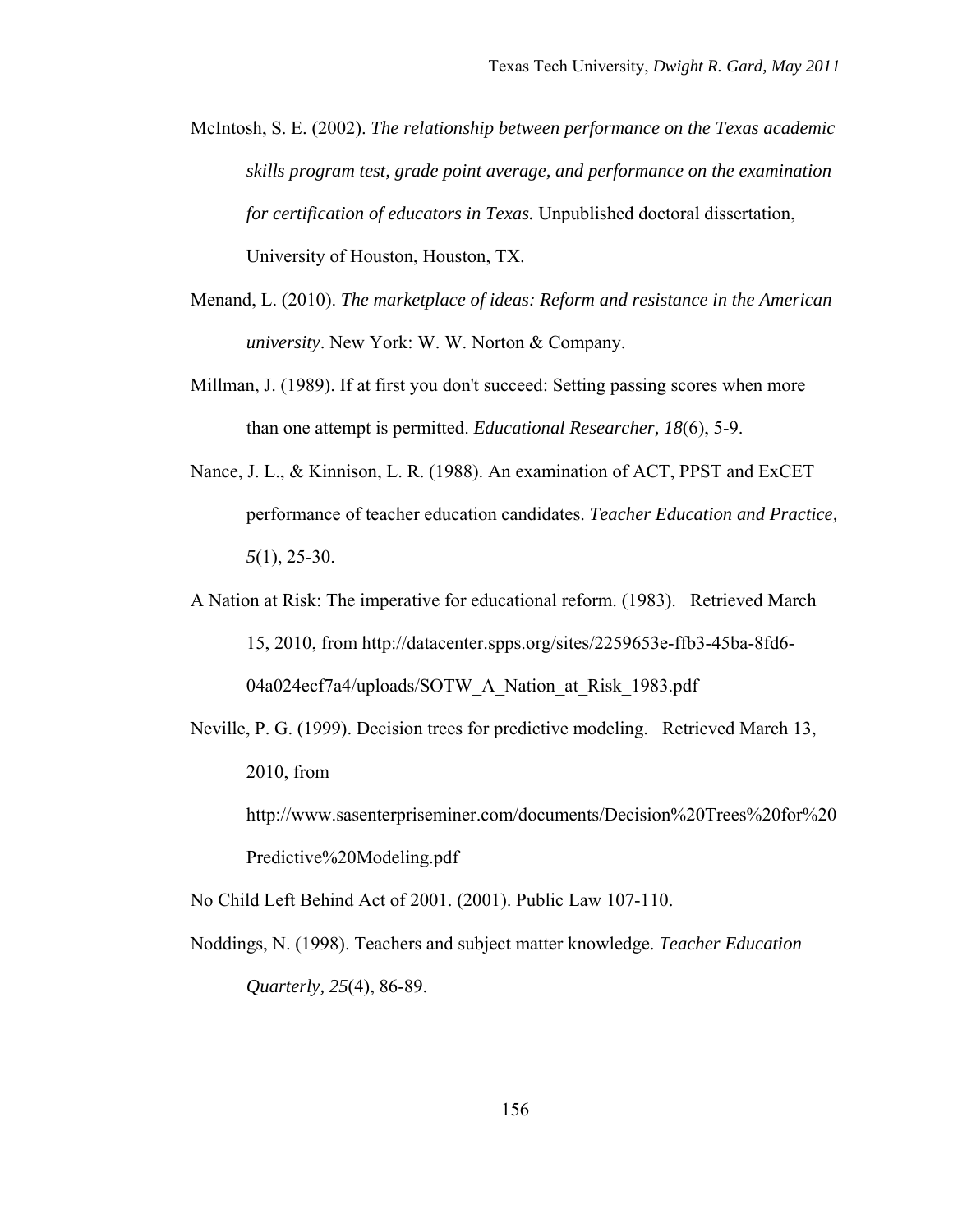- Olwell, R. B. (2005). James Conant's uncompleted revolution: Methods faculty and the historical profession, 1978-2004. *The History Teacher, 39*(1), 33-41.
- Perot, H. R. (1984). Speech to the Texas state legislature, *House Journal of the 68th Legislature--second special session*. Austin: State of Texas.
- Pisani, J. S., Pisani, M. J., & Anderson, R. J. (2002). Predictors of success for the Texas ExCET exam in a predominantly Hispanic university environment. *Teacher Education and Practice, 15*(3), 54-82.
- Pitter, G. W., Lanham, C. H., & McGalliard, D. (1997). Licensure examination results as outcome indicators: Issues and challenges. *ERIC Document Reproduction Service No. ED409784*
- Poelzer, G. H., Zeng, L., & Simonsson, M. (2007). Teacher certification tests: Using linear and logistic regression models to predict success of secondary preservice teachers. *College Student Journal, 41*(2), 305-313.
- Reynolds, R. J. (1995). The professional self-esteem of teacher educators. *Journal of Teacher Education, 46*(3), 216-227.
- Rokach, L., & Maimon, O. (2008). *Data mining with decision trees: Theory and applications*. Hackensack, NJ: World Scientific Publishing Co.
- Roth, R. A. (1996). Standards for certification, licensure, and accreditation. In J. Sikula, T. Buttery & E. Guyton (Eds.), *Handbook of research on teacher education* (2nd ed., pp. 242-278). New York: Macmillan.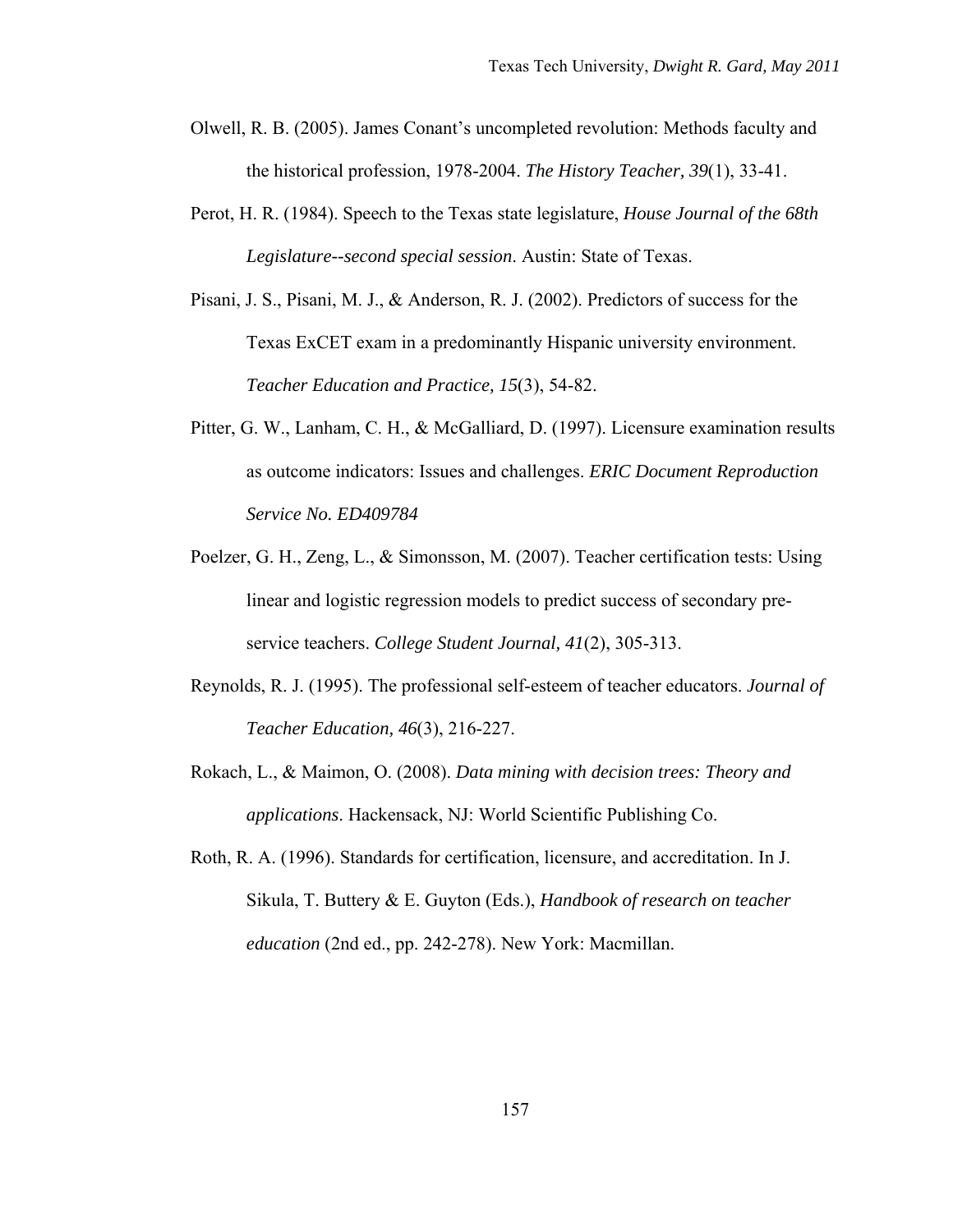- Rubinstein, S. A., McDonough, M. W., & Allan, R. G. (1986). The changing nature of teacher certification programs. In W. P. Gorth & M. L. Chernoff (Eds.), *Testing for teacher certification*: National Evaluation Systems.
- Saar-Tsechansky, M., & Provost, F. (2007). Handling missing values when applying classification models. *Journal of Machine Learning Research, 8*, 1625-1657.
- SBEC. (1998). Report of accreditation ratings issued under accountability system for educator preparation (ASEP). Retrieved July 16, 2009, from http://www.sbec.state.tx.us/SBECOnline/brdinfo/agendas/1998\_09/7.pdf
- SBEC. (2001). ASEP policies and information. Retrieved July 14, 2009, from http://www.sbec.state.tx.us/SBECOnline/edprep/2001policyinfo.pdf
- SBEC. (2004). ASEP frequently asked questions (FAQS). Retrieved June 14, 2009, from http://www.sbec.state.tx.us/SBECOnline/ASEP2/faq.asp
- SBEC. (2008). TExES faculty manual. Retrieved April 6, 2009, from http://www.texes.ets.org/assets/pdf/testprep\_manuals/texes\_faculty\_manual.pdf
- Scheuneman, J., & Slaughter, C. (1991). Issues of test bias, item bias, and group differences and what to do while waiting for the answers. *ERIC Document Reproduction Service No. ED400294*
- Shepard, L. A., & Kreitzer, A. E. (1987). The Texas teacher test. *Educational Researcher, 16*, 22-31.
- Simonsson, M., Poelzer, H., & Zeng, L. (2000). *Teacher certification tests: Variables that determine success for secondary pre-service teachers.* Paper presented at the American Education Research Association, New Orleans, LA.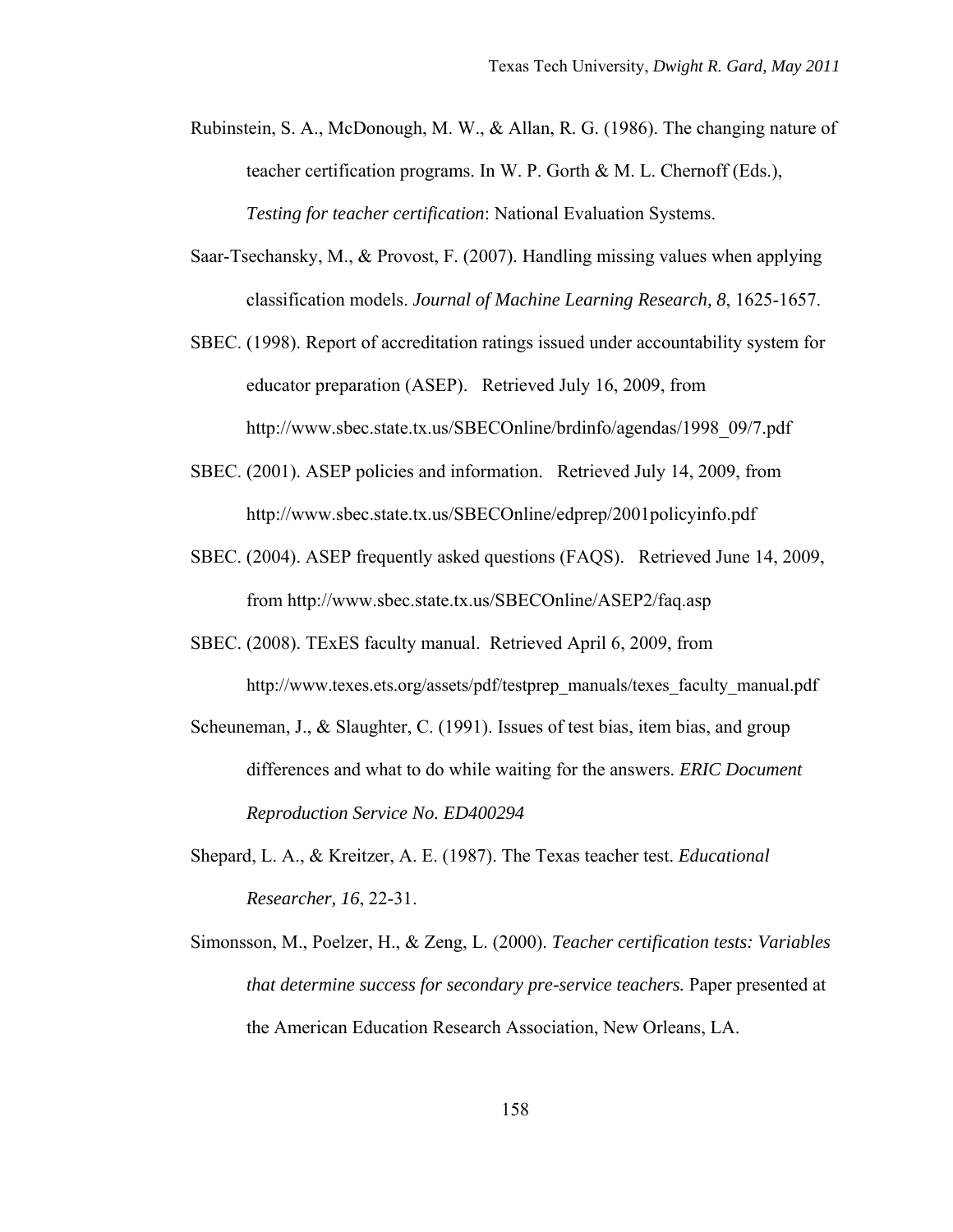- StatSoft. (2010). *Electronic Statistics Textbook.* Retrieved March 10, 2010, from http://www.statsoft.com/textbook/data-mining-techniques/?button=1
- Tabachnick, B. G., & Fidell, L. S. (2007). *Using multivariate statistics*. Boston: Allyn and Bacon.
- TEA. (2009). Accountability system for educator preparation (ASEP). Retrieved July 17, 2009, from http://www.tea.state.tx.us/index3.aspx?id=458
- Tellez, K. (2003). Three themes on standards in teacher education. *Teacher Education Quarterly, 30*(1), 9-18.
- TExES history (8-12) preparation manual. Retrieved February 23, 2009, from http://www.texes.ets.org/assets/pdf/testprep\_manuals/133\_history8\_12\_55055 \_web.pdf
- Tinsley, R., & Hardy, J. C. (2003). Faculty pressures and professional self-esteem: Life in Texas teacher education. Retrieved March 24, 2010, from http://www.usca.edu/essays/vol62003/tinsley.pdf
- Vogt, W. P. (2007). *Quantitative research methods for professionals*. Boston: Pearson - Allyn and Bacon.
- Wakefield, D. (2003). Screening teacher candidates: Problems with high-stakes testing. *Educational Forum, 67*(4), 380-388.
- Walsh, K. (2001a). Teacher certification reconsidered: Stumbling for quality. *ERIC Document Reproduction Service No. ED460100*
- Walsh, K. (2001b). Teacher certification reconsidered: Stumbling for quality a rejoinder. *ERIC Document Reproduction Service No. ED481389*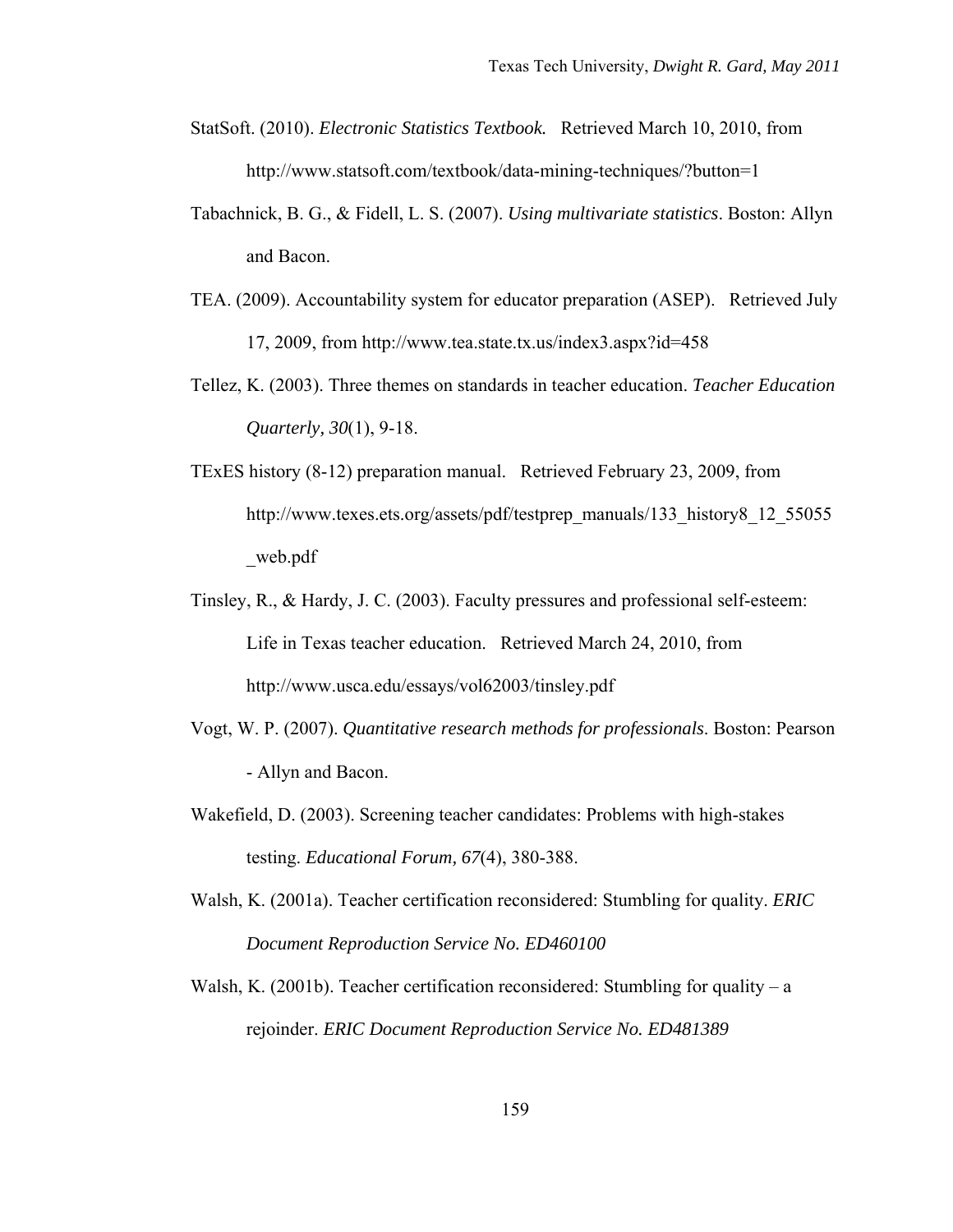- Ward, M. J., & Wells, T. J. (2006). The relationship between preservice teachers' reading ability and their achievement on teacher certification examinations. *Teacher Education and Practice, 19*(1), 14-23.
- Warner, A. R. (1990). Legislated limits on certification requirements: Lessons from the Texas experience. *Journal of Teacher Education, 41*(4), 26-33.
- Warner, R. M. (2008). *Applied statistics: From bivariate through multivariate techniques*. Thousand Oaks, CA: Sage Publications.
- Weiss, P. L. (2003). *Prospective elementary education teachers' performance predictors on the examination for the certification of educators in Texas.* Unpublished doctoral dissertation, University of Houston, Houston, TX.
- Weitman, C. J. (1985). Teacher competency: A public farce! *ERIC Document Reproduction Service No. ED267030*
- White, W. F., & Burke, C. M. (1994). Can Texas teacher certification be predicted from SAT scores and grade point averages? *Journal of Instructional Psychology, 21*(3), 298-299.
- Wise, A. E., & Leibbrand, J. A. (2000). Standards and teacher quality. *Phi Delta Kappan, 81*(8).
- Yu, L. M., Rinaldi, S. A., Templer, D. I., Colbert, L. A., Siscoe, K., & Van Patten, K. (1997). Score on the examination for professional practice in psychology as a function of attributes of clinical psychology graduate programs. *Psychological Science, 8*(5), 347-350.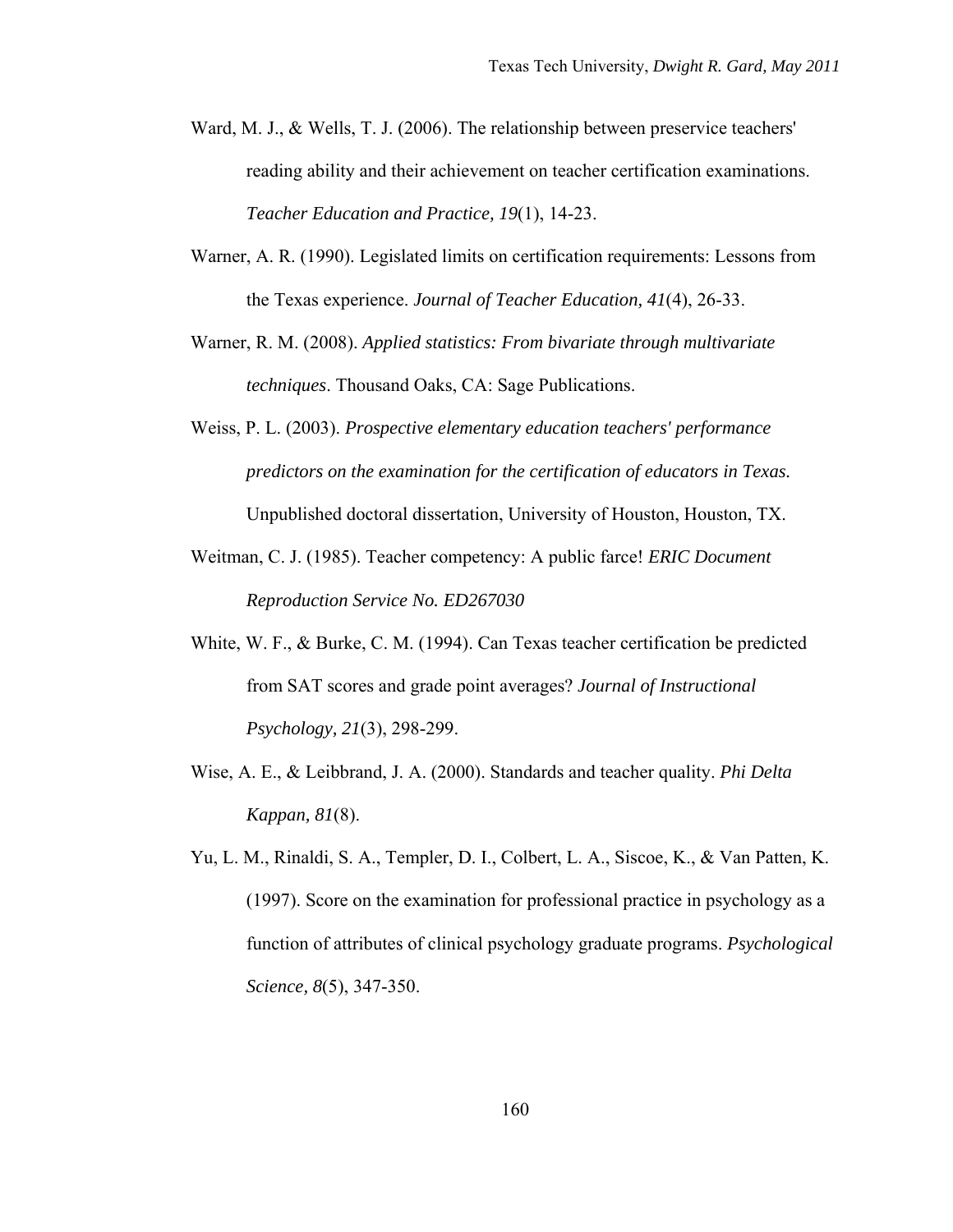Zeng, L., Simonsson, M., & Poelzer, H. (2002). Teacher certification tests: Variables that predict pass/fail status on elementary professional development examination for preservice teachers. *ERIC Document Reproduction Service No. ED464138*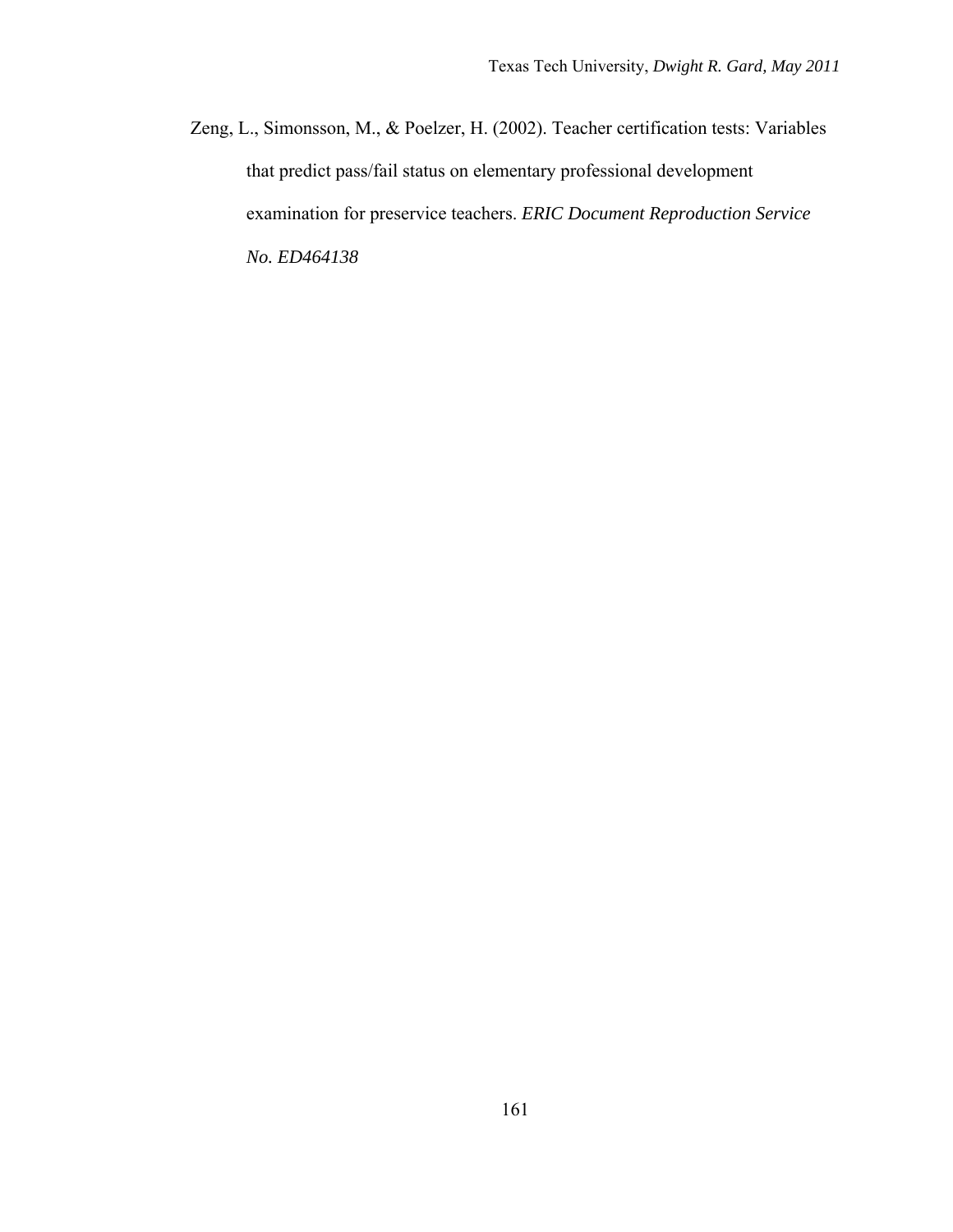# **APPENDIX A**

Domain Descriptions for History (8-12)

### **TEST FRAMEWORK FOR FIELD 133: HISTORY (8-12)**

### **Domain I World History (approximately 37% of the test) Standards Assessed:**

#### **History Standards IV–X:**

History: The social studies teacher applies knowledge of significant historical events and developments, as well as of multiple historical interpretations and ideas, in order to facilitate student understanding of relationships between the past, the present, and the future.

Geography: The social studies teacher applies knowledge of people, places, and environments to facilitate students' understanding of geographic relationships in Texas, the United States, and the world.

**Economics:** The social studies teacher knows how people organize economic systems to produce, distribute, and consume goods and services, and uses this knowledge to enable students to understand economic systems and make informed economic decisions.

Government: The social studies teacher knows how governments and structures of power function, provide order, and allocate resources, and uses this knowledge to facilitate student understanding of how individuals and groups achieve their goals through political systems.

Citizenship: The social studies teacher understands citizenship in the United States and other societies, and uses this knowledge to prepare students to participate in our society through an understanding of democratic principles and citizenship practices.

Culture: The social studies teacher understands cultures and how they develop and adapt, and uses this knowledge to enable students to appreciate and respect cultural diversity in Texas, the United States, and the world.

Science, Technology, and Society: The social studies teacher understands developments in science and technology, and uses this knowledge to facilitate student understanding of the social and environmental consequences of scientific discovery and technological innovation.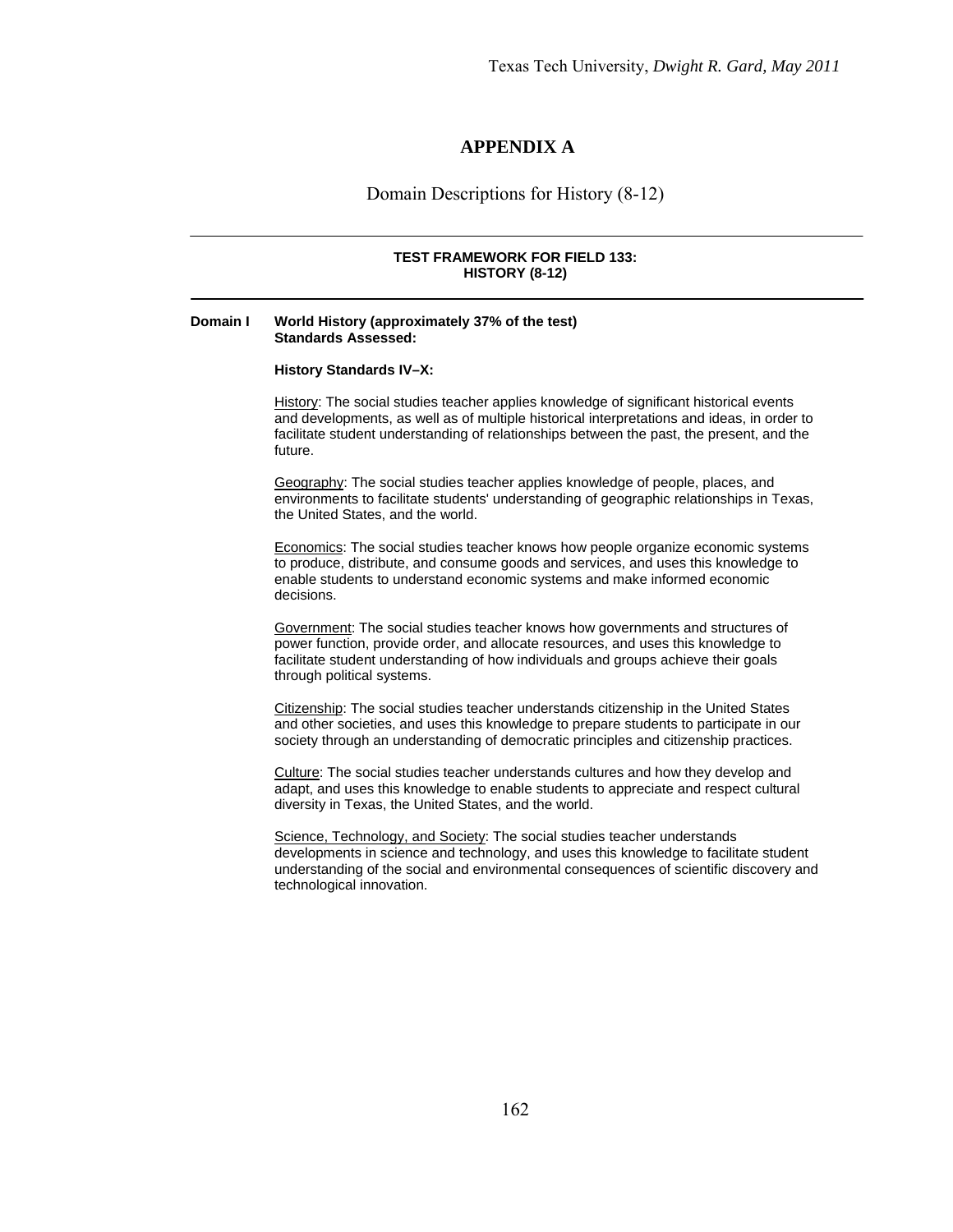### **Domain II U.S. History (approximately 42% of the test) Standards Assessed:**

#### **History Standards IV–X:**

History: The social studies teacher applies knowledge of significant historical events and developments, as well as of multiple historical interpretations and ideas, in order to facilitate student understanding of relationships between the past, the present, and the future.

Geography: The social studies teacher applies knowledge of people, places, and environments to facilitate students' understanding of geographic relationships in Texas, the United States, and the world.

Economics: The social studies teacher knows how people organize economic systems to produce, distribute, and consume goods and services, and uses this knowledge to enable students to understand economic systems and make informed economic decisions.

Government: The social studies teacher knows how governments and structures of power function, provide order, and allocate resources, and uses this knowledge to facilitate student understanding of how individuals and groups achieve their goals through political systems.

Citizenship: The social studies teacher understands citizenship in the United States and other societies, and uses this knowledge to prepare students to participate in our society through an understanding of democratic principles and citizenship practices.

Culture: The social studies teacher understands cultures and how they develop and adapt, and uses this knowledge to enable students to appreciate and respect cultural diversity in Texas, the United States, and the world.

Science, Technology, and Society: The social studies teacher understands developments in science and technology, and uses this knowledge to facilitate student understanding of the social and environmental consequences of scientific discovery and technological innovation.

### **Domain III Foundations, Skills, Research, and Instruction (approximately 21% of the test) Standards Assessed:**

#### **History Standards I–III:**

The social studies teacher has a comprehensive knowledge of the social sciences and recognizes the value of the social sciences.

The social studies teacher effectively integrates the various social science disciplines.

The social studies teacher uses knowledge and skills of social studies, as defined by the Texas Essential Knowledge and Skills (TEKS), to plan and implement effective curriculum, instruction, assessment, and evaluation.

*Source: TExES Preparation Manual—History 8-12*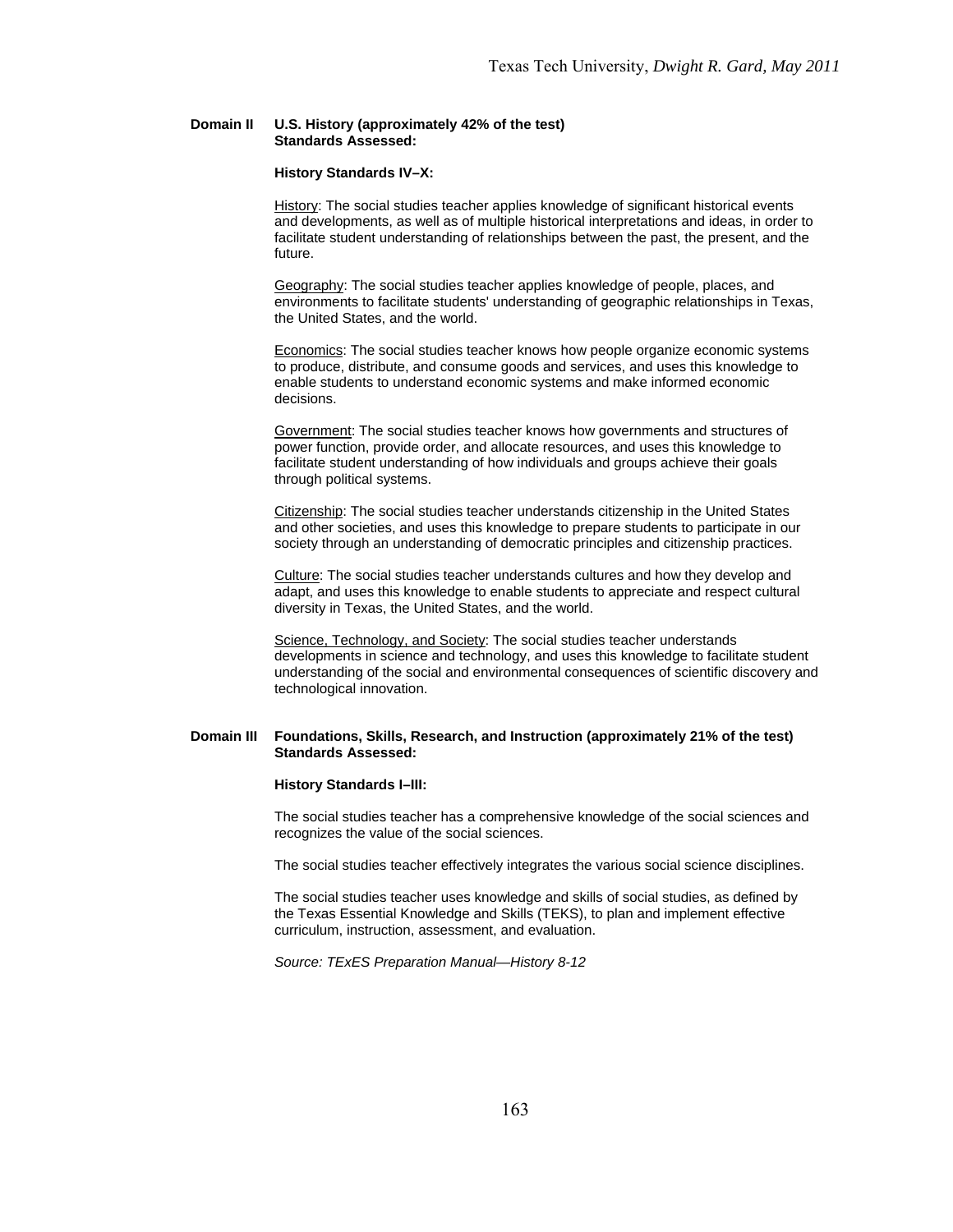### **APPENDIX B**

Graphical Methods for Assessing Model Performance

Performance characteristics of classification trees can be displayed graphically. Three types of charts are commonly used—gains charts, response charts, and lift (index) charts. Excerpted from AnswerTree 3.1 User's Guide, the following describes how to interpret these charts. The associated charts for each of the five models are shown below.

## **Gains Chart**

Gain is defined as the proportion of total hits that occur in each increment relative to the total number of hits in the tree. A hit is a case that has the correct category of the target variable. Gains are calculated as: (hits in increment / total number of hits) x 100. The cumulative gains are plotted using a gains chart (pp. 119-120).

## **Response Chart**

Response is defined as a percentage of records in the increment that are hits. Response is calculated as: (responses in increment / records in increment) x 100. The cumulative response is plotted using a response chart (p. 121).

## **Lift (Index) Chart**

Lift (Index) is defined as the percentage of records in each increment that are hits compared with the overall percentage of hits in the training data set. The lift chart is a plot of the values in the *Index* (%) column. Index values are calculated using the following equation: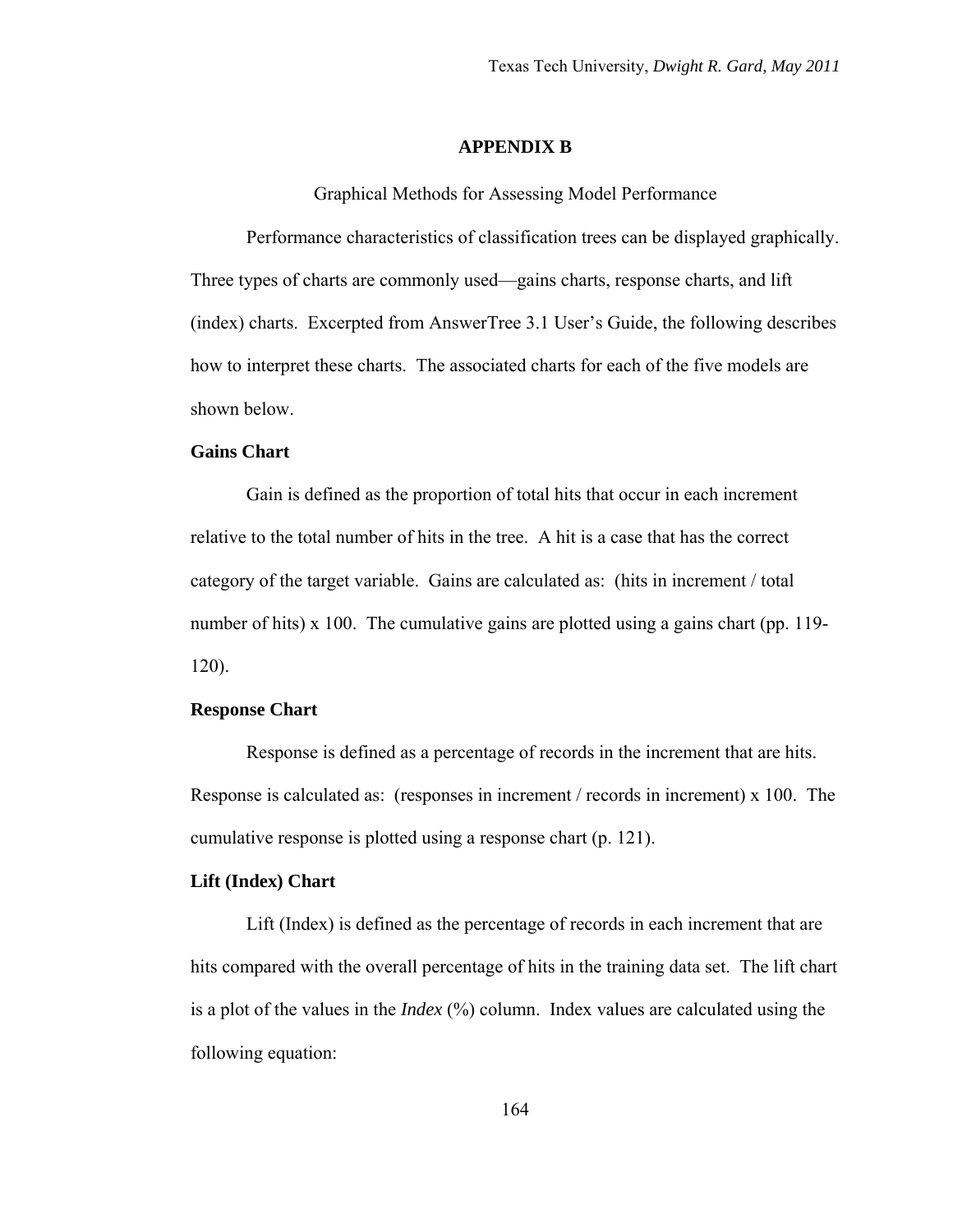(hits in increment / records in increment)

x 100

(total number of hits / total number of records)

The cumulative lift is plotted using a lift (index) chart (p. 122).

|              |    |                                                     | Gain Summary |          |        |           |  |  |
|--------------|----|-----------------------------------------------------|--------------|----------|--------|-----------|--|--|
|              |    | Target variable: TExES Result Target category: Fail |              |          |        |           |  |  |
| Statistics   |    |                                                     |              |          |        |           |  |  |
| <b>Nodes</b> |    | Percentile Percentile: n Gain: n                    |              | Gain (%) | Resp:% | Index (%) |  |  |
|              |    | 18                                                  |              | 22.1     | 84.6   | 222 N     |  |  |
| 1723         |    | ٩R                                                  |              | 42.1     | 80.6   | 211.5     |  |  |
|              |    |                                                     |              | 60 4     | 77.2   | 202.5     |  |  |
| 23.          |    |                                                     |              | 73 6     | 70 S   | 185.0     |  |  |
| 11:24:10     | 50 |                                                     | 55           | 79.6     | 60 4   | 158.4     |  |  |
|              |    | 109                                                 | 58           | 83.7     | 53.0   | 139.0     |  |  |
|              |    |                                                     | R.           | 87.8     | 47 7   | 125.1     |  |  |
|              | 80 | 145                                                 | 63           | 91.8     | 43.7   | 114.7     |  |  |
|              |    | 163                                                 |              |          | 40 R   | 106 5     |  |  |
|              |    | 181                                                 | R۹           |          |        |           |  |  |





*Figure B.1.* Gains Summary and Gains Chart: No Scores model. Prune: one standard error. Misclassification risk: 19.9%.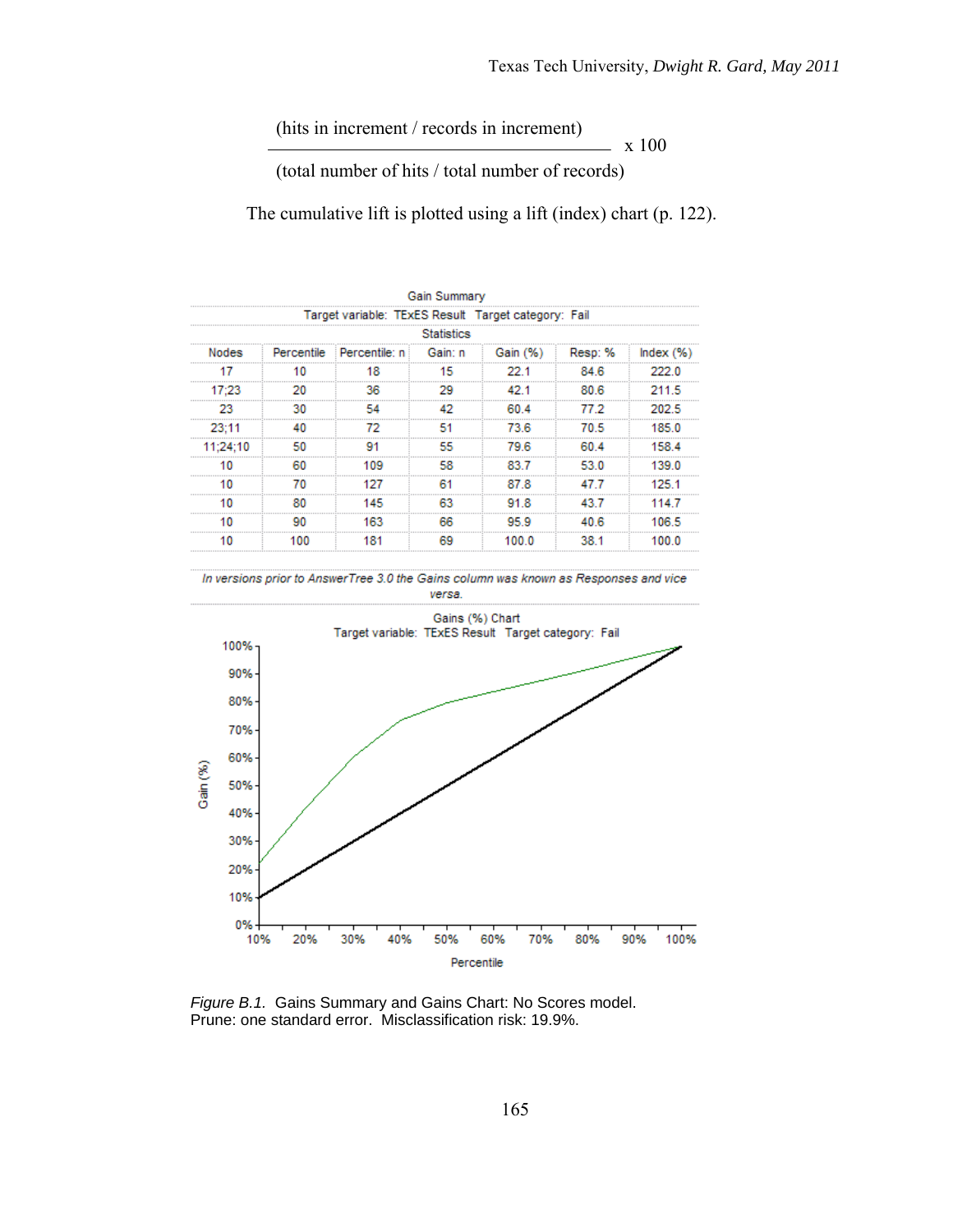

*Figure B.2.* Response chart: No Scores model. Prune: one standard error. Misclassification risk: 19.9%.



*Figure B.3.* Lift (Index) chart: No Scores model. Prune: one standard error. Misclassification risk: 19.9%.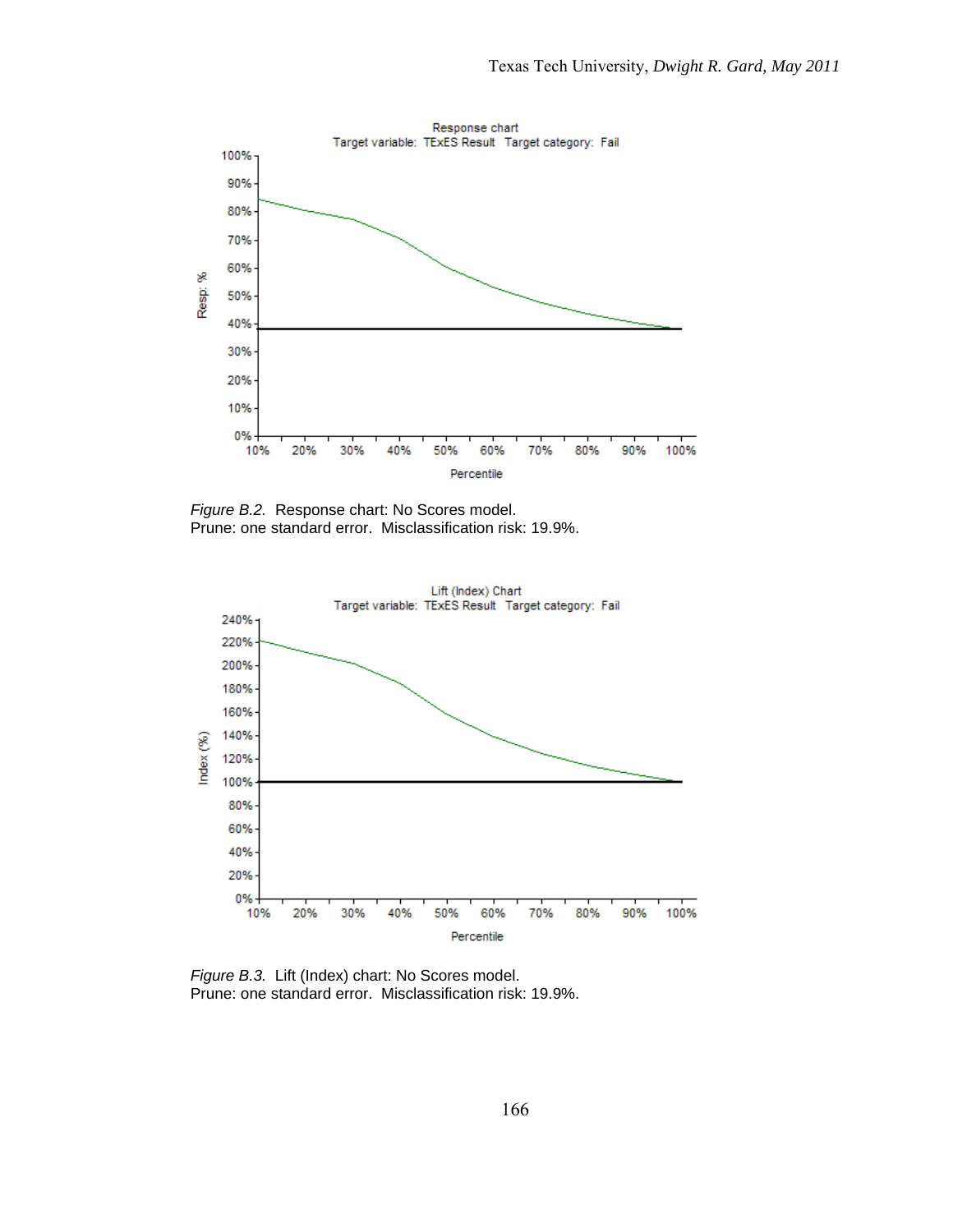|              |                   |                                                             | Gain Summary |      |       |        |  |  |  |
|--------------|-------------------|-------------------------------------------------------------|--------------|------|-------|--------|--|--|--|
|              |                   | Target variable: TExES Result Target category: Fail         |              |      |       |        |  |  |  |
|              | <b>Statistics</b> |                                                             |              |      |       |        |  |  |  |
| <b>Nodes</b> |                   | Percentile Percentile: n Gain: n Gain (%) Resp: % Index (%) |              |      |       |        |  |  |  |
|              |                   |                                                             |              | n n  | 76 7  | ON 1-3 |  |  |  |
|              | 20                | 36                                                          | 26           | 38.0 | -72.7 | 190.8  |  |  |  |
|              |                   |                                                             | 39           | 55.9 | 714   | 187.3  |  |  |  |
|              |                   |                                                             |              | 73 8 | 70 Z  | 185 6  |  |  |  |
| 3:7:2        | 50                |                                                             | 56           | 81 O | 61.4  | 161.1  |  |  |  |
|              |                   | 109                                                         |              | 848  | 53.7  | 140.8  |  |  |  |
|              |                   |                                                             |              | 88 6 |       | 126.3  |  |  |  |
|              | 80                | 145                                                         | 64           | 92.4 | 44 O  | 115.3  |  |  |  |
|              |                   | 163                                                         |              |      |       | 106.8  |  |  |  |
|              |                   |                                                             |              |      |       |        |  |  |  |





*Figure B.4.* Gains Summary and Gains Chart: TASP Scores model. Prune: one standard error. Misclassification risk: 19.9%.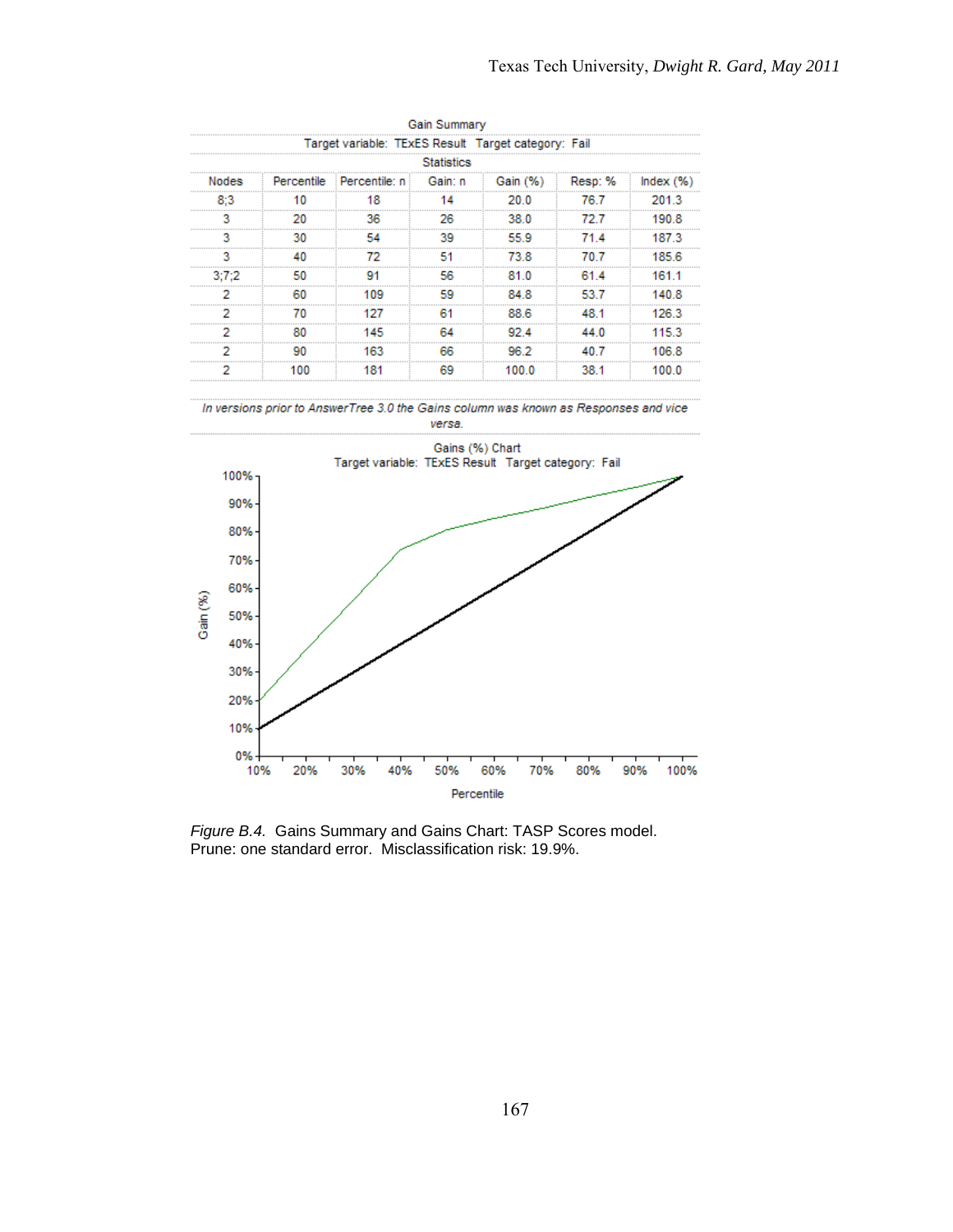

*Figure B.5.* Response chart: TASP Scores model. Prune: one standard error. Misclassification risk: 19.9%.



*Figure B.6.* Lift (Index) chart: TASP Scores model. Prune: one standard error. Misclassification risk: 19.9%.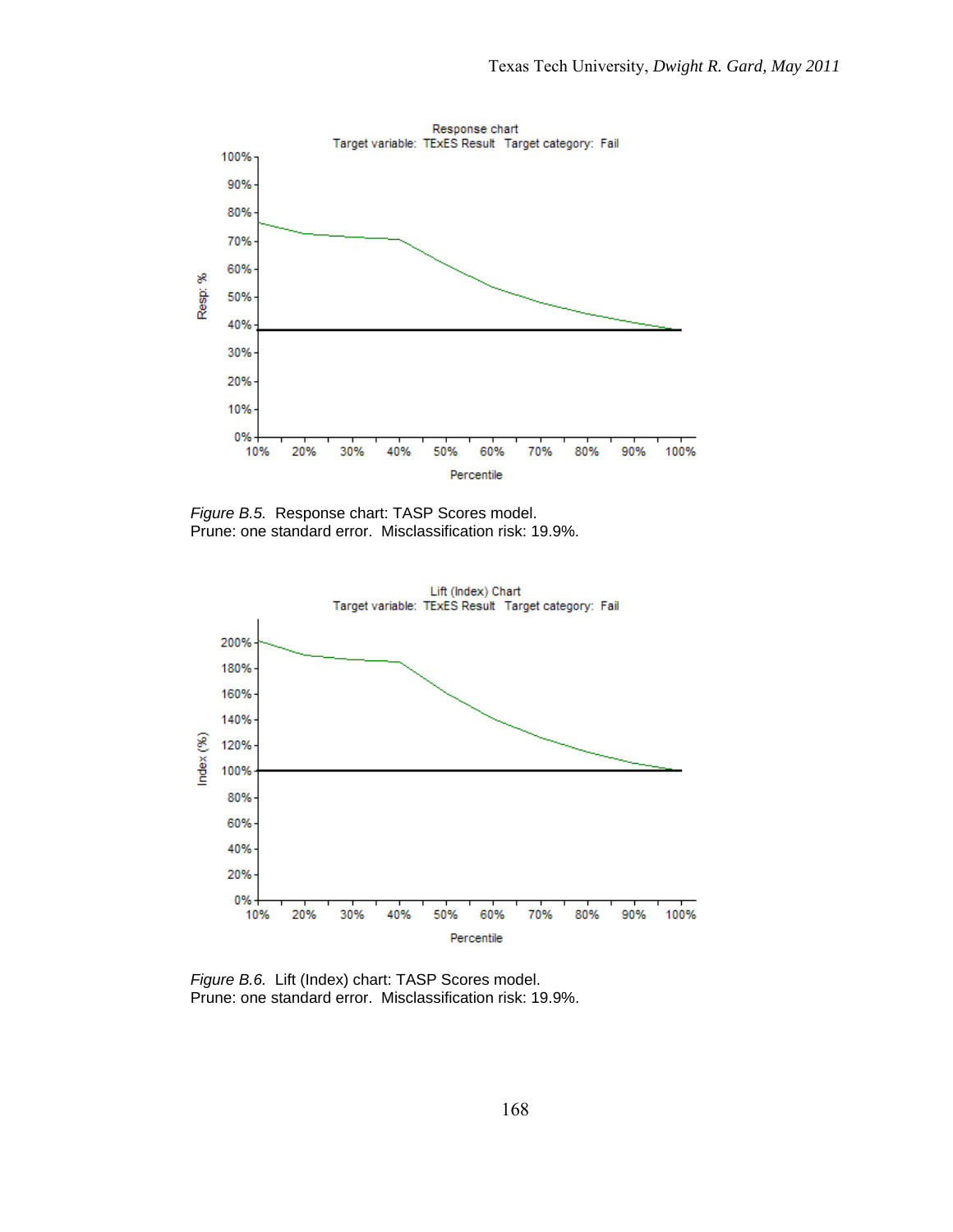|                   |    |                                                     | Gain Summary |                            |        |       |  |  |
|-------------------|----|-----------------------------------------------------|--------------|----------------------------|--------|-------|--|--|
|                   |    | Target variable: TExES Result Target category: Fail |              |                            |        |       |  |  |
| <b>Statistics</b> |    |                                                     |              |                            |        |       |  |  |
| <b>Nodes</b>      |    | Percentile Percentile: n Gain: n                    |              | Gain (%) Resp: % Index (%) |        |       |  |  |
|                   |    | 18.                                                 |              | 19.5                       | 746    | 195.8 |  |  |
| -                 | 20 | 36                                                  | 27           | 38.9                       | - 74.6 | 1958  |  |  |
|                   |    |                                                     |              | 58.4                       | 74.6   | 1958  |  |  |
| 27:28             |    |                                                     |              | 74 Q                       | 71 8   | 188.2 |  |  |
| 28                | 50 |                                                     | 58           | 84 1                       | 63.7   | 167.2 |  |  |
|                   |    | 109                                                 |              | 88.1                       | 55.8   | 1464  |  |  |
| 23.22             |    |                                                     |              | 91.9                       | 49 9   | 131 N |  |  |
|                   | 80 | 145                                                 | 65           | 94 6                       | 45.0   | 118.1 |  |  |
|                   |    | 163                                                 |              | 97 3                       | 41 D   | 1በՋ በ |  |  |
|                   |    |                                                     |              |                            |        |       |  |  |





*Figure B.7.* Gains Summary and Gains Chart: ACT Scores model. Prune: one standard error. Misclassification risk: 19.9%.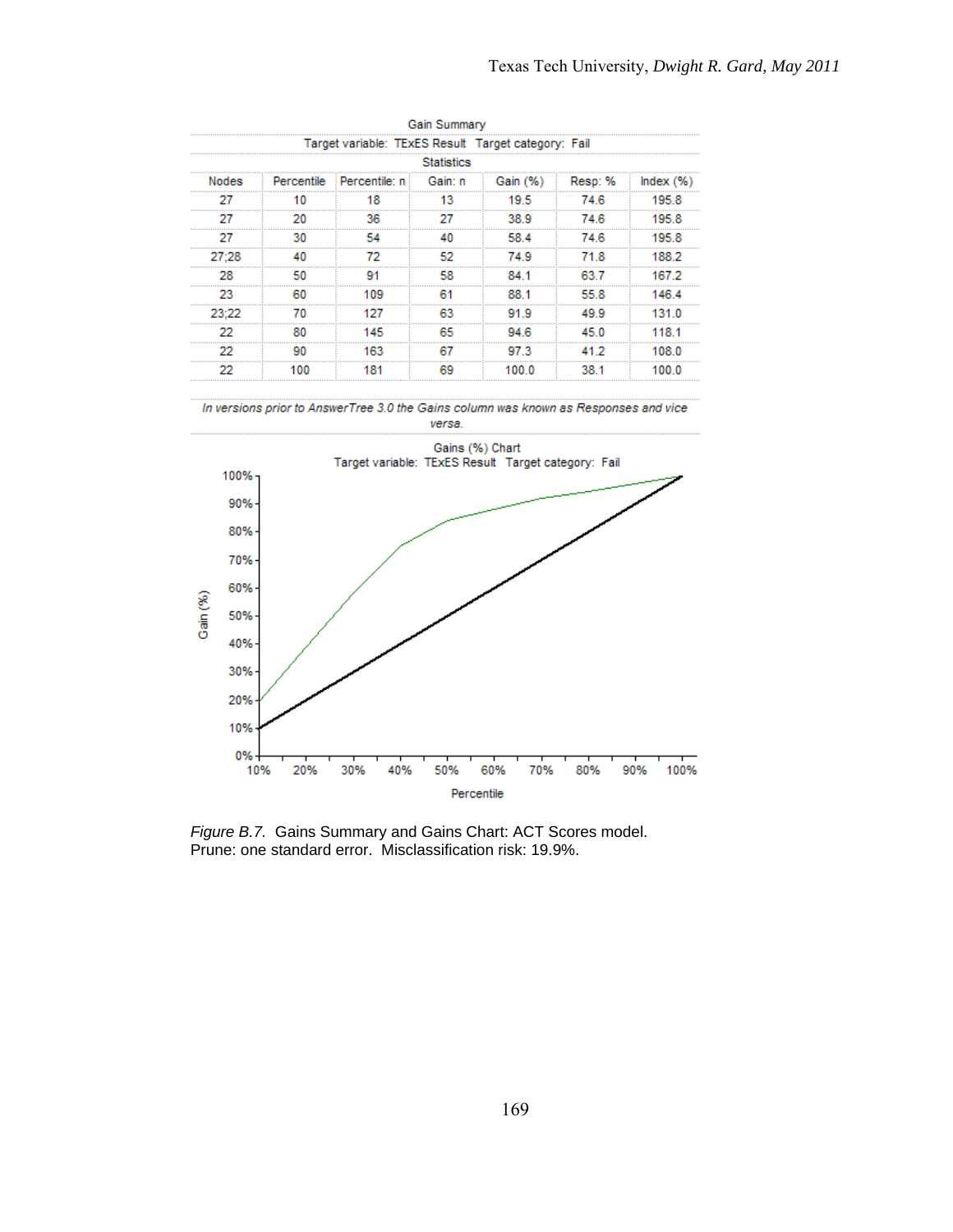

*Figure B.8.* Response chart: ACT Scores model. Prune: one standard error. Misclassification risk: 19.9%.



*Figure B.9.* Lift (Index) chart: ACT Scores model. Prune: one standard error. Misclassification risk: 19.9%.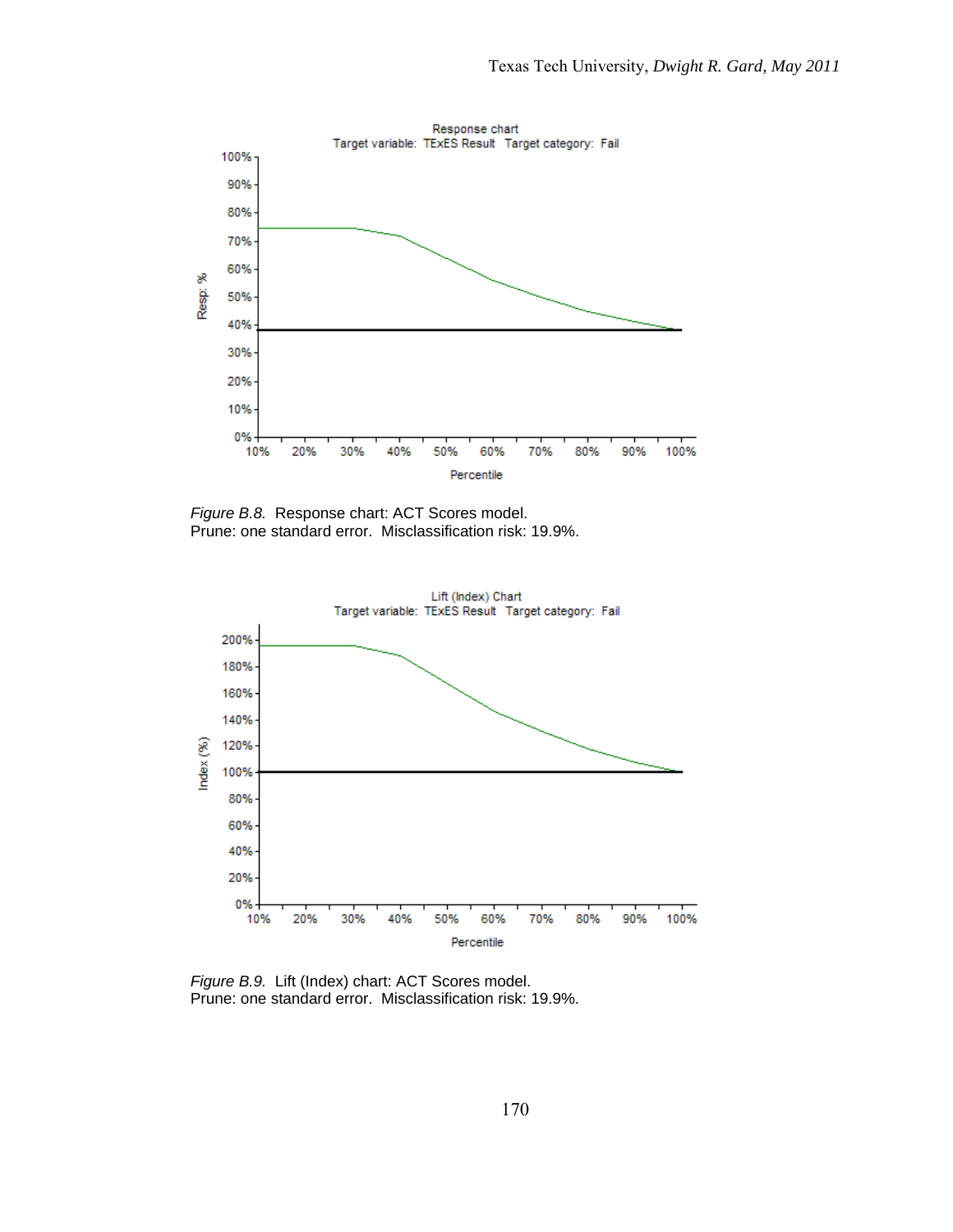|                   |    |                                                     | Gain Summary |                            |        |       |  |  |  |  |
|-------------------|----|-----------------------------------------------------|--------------|----------------------------|--------|-------|--|--|--|--|
|                   |    | Target variable: TExES Result Target category: Fail |              |                            |        |       |  |  |  |  |
| <b>Statistics</b> |    |                                                     |              |                            |        |       |  |  |  |  |
| <b>Nodes</b>      |    | Percentile Percentile: n Gain: n                    |              | Gain (%) Resp: % Index (%) |        |       |  |  |  |  |
|                   |    |                                                     |              | n 4                        | 78 3   | 205.5 |  |  |  |  |
| x                 | 20 | 36                                                  | 28           | 40.9                       | -78.3  | 205.5 |  |  |  |  |
|                   |    |                                                     |              | 61.3                       | - 78.3 | 205.5 |  |  |  |  |
|                   |    |                                                     |              | 73 6                       | 70 5   | 184 Q |  |  |  |  |
|                   | 50 |                                                     | 55           | 79.1                       | 60.0   | 1574  |  |  |  |  |
|                   |    | 109                                                 |              | 83.3                       | 52.7   | 138.3 |  |  |  |  |
|                   |    |                                                     | ßО           | 87.5                       | 47 S   |       |  |  |  |  |
|                   | 80 | 145                                                 | 63           | 91.7                       | 43.6   | 114 A |  |  |  |  |
|                   |    | 163                                                 |              | 95 R                       | 40 R   | 106.4 |  |  |  |  |
|                   |    |                                                     |              |                            |        |       |  |  |  |  |





*Figure B.10.* Gains Summary and Gains Chart: SAT Scores model. Prune: one standard error. Misclassification risk: 19.3%.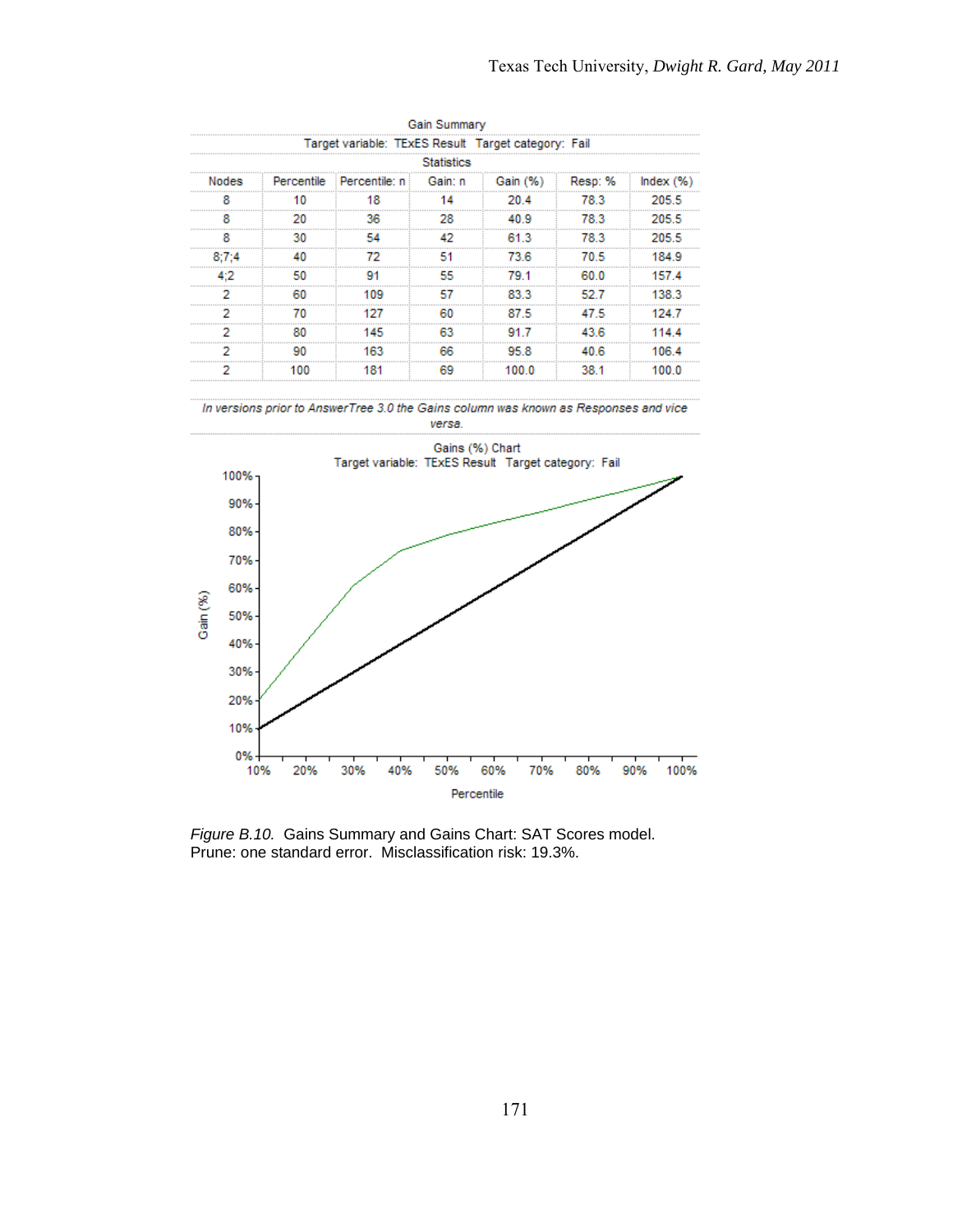

*Figure B.11.* Response chart: SAT Scores model. Prune: one standard error. Misclassification risk: 19.3%.



*Figure B.12.* Lift (Index) chart: SAT Scores model. Prune: one standard error. Misclassification risk: 19.3%.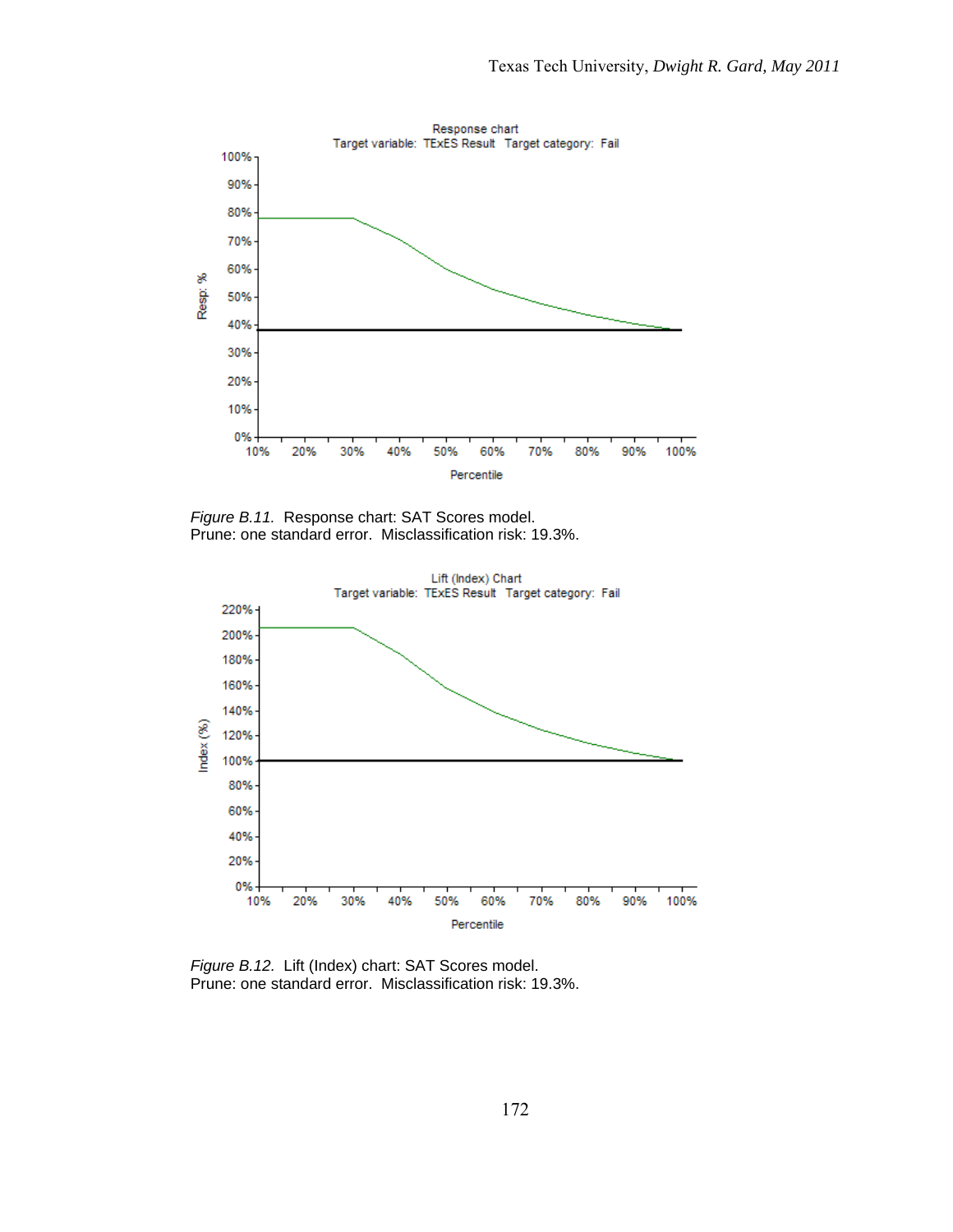|                   |    |                                                     | <b>Gain Summary</b> |                            |      |       |  |  |  |  |
|-------------------|----|-----------------------------------------------------|---------------------|----------------------------|------|-------|--|--|--|--|
|                   |    | Target variable: TExES Result Target category: Fail |                     |                            |      |       |  |  |  |  |
| <b>Statistics</b> |    |                                                     |                     |                            |      |       |  |  |  |  |
| <b>Nodes</b>      |    | Percentile Percentile: n Gain: n                    |                     | Gain (%) Resp: % Index (%) |      |       |  |  |  |  |
| 15                |    |                                                     |                     | n a                        | 80 O | 209.9 |  |  |  |  |
| 15                | 20 | 36                                                  | 29                  | 417                        | 80 O | 209.9 |  |  |  |  |
| 15                | 30 | 54                                                  |                     | 62.6                       | 80 0 | 209.9 |  |  |  |  |
| 15:16             |    |                                                     |                     | 72 R                       | 69 G | 182.6 |  |  |  |  |
| 16:8              | 50 |                                                     | 55                  | 79 4                       | 60.2 | 158.0 |  |  |  |  |
|                   | 60 | 109                                                 | 58                  | 83 7                       | 53.0 | 139.0 |  |  |  |  |
|                   |    |                                                     |                     | 88.0                       | я    | 125 A |  |  |  |  |
|                   | 80 | 145                                                 | 64                  | 92.3                       | 43.9 | 115.2 |  |  |  |  |
|                   |    | 163                                                 | 66                  | 96.3                       | 40 R | 106.9 |  |  |  |  |
|                   |    |                                                     |                     |                            |      |       |  |  |  |  |





*Figure B.13.* Gains Summary and Gains Chart: All Scores model. Prune: one standard error. Misclassification risk: 19.9%.